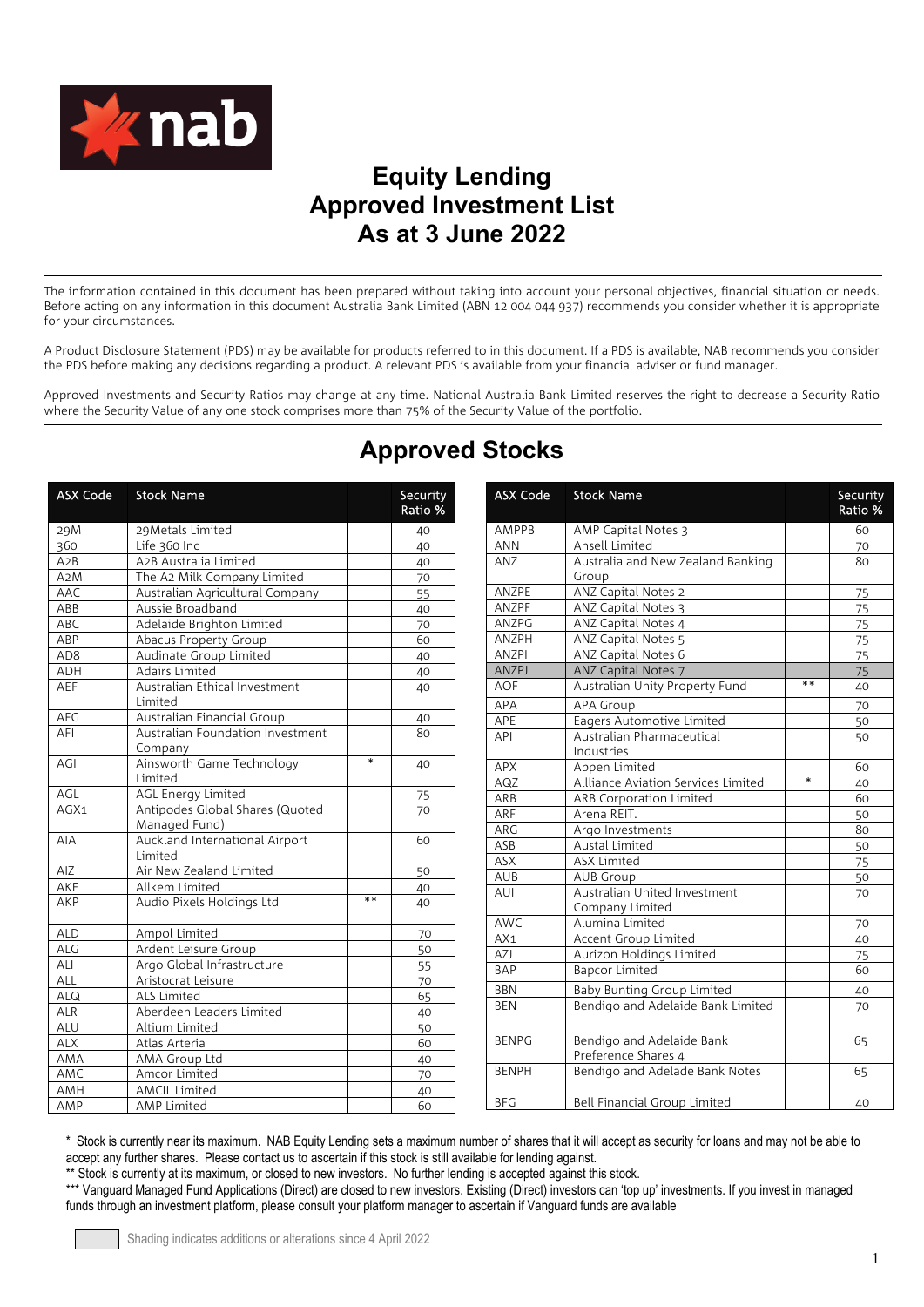| <b>ASX Code</b> | <b>Stock Name</b>                              |      | Security<br>Ratio % |
|-----------------|------------------------------------------------|------|---------------------|
| BGA             | Bega Cheese Limited                            |      | 60                  |
| <b>BHP</b>      | <b>BHP Group Limited</b>                       |      | 80                  |
| BKI             | BKI Investment Company Limited                 |      | 70                  |
| BKL             | <b>Blackmores Limited</b>                      | $**$ | 40                  |
| <b>BKW</b>      | Brickworks Limited                             |      | 70                  |
| BLD             | Boral                                          |      | 70                  |
| <b>BLX</b>      | <b>Beacon Lighting Group</b>                   |      | 40                  |
| <b>BOQ</b>      | Bank of Queensland                             |      | 70                  |
| <b>BOQPE</b>    | <b>Bank of Queensland Capital Notes</b>        |      | 60                  |
| <b>BOQPF</b>    | Bank of Queensland Capital Notes 2             |      | 60                  |
| <b>BPT</b>      | Beach Energy Limited                           |      | 65                  |
| <b>BRG</b>      | <b>Breville Group Limited</b>                  |      | 70                  |
| <b>BSL</b>      | <b>Bluescope Steel</b>                         |      | 70                  |
| <b>BUB</b>      | <b>Bubs Australian Limited</b>                 |      | 40                  |
| <b>BVS</b>      | <b>Bravura Solutions Limited</b>               |      | 50                  |
| <b>BWP</b>      | <b>BWP Trust</b>                               |      | 60                  |
| <b>BWX</b>      | <b>BWX Limited</b>                             |      | 40                  |
| <b>BXB</b>      | <b>Brambles Limited</b>                        |      | 75                  |
| CAN             | Cann Group                                     |      | 40                  |
| CAR             | Carsales.Com Limited                           |      | 70                  |
| CBA             | Commonwealth Bank of Australia                 |      | 80                  |
| CBAPD           | CommBank PERLS VII Capital Notes               |      | 75                  |
| CBAPF           | <b>CBA PERLS IX</b>                            |      | 75                  |
| CBAPG           | CBA PERLS X                                    |      | 75                  |
| CBAPH           | CBA PERLS XI                                   |      | 75                  |
| CBAPI           | CBA PERLS XII                                  |      | 75                  |
| CBAPJ           | CBA PERLX XIII                                 |      | 75                  |
| CBAPK           | CBA PERLS XIV                                  |      | 75                  |
| CBO             | Cobram Estates                                 |      | 40                  |
| CCP             | Credit Corp Group Limited                      |      | 50                  |
| CDA<br>CDD      | Codan Limited<br>Cardno Limited                |      | 50                  |
| <b>CDM</b>      | Cadence Capital Limited                        | $**$ | 50<br>50            |
| CGC             | Costa Group                                    |      | 60                  |
| CGF             | Challenger Financial Services Group<br>Limited |      | 70                  |
| CGFPA           | Challenger Capital Notes                       |      | 60                  |
| <b>CGFPB</b>    | Challenger Capital Notes 2                     |      | 60                  |
| CGFPC           | Challenger Capital Notes 3                     |      | 60                  |
| CHC             | Charter Hall Group                             |      | 70                  |
| CHN             | Chalice Mining Limited                         |      | 40                  |
| <b>CIA</b>      | Champion Iron Limited                          |      | 50                  |
| <b>CIN</b>      | Carlton Investments Limited                    |      | 50                  |
| <b>CIP</b>      | Centuria Industrial REIT                       |      | 60                  |
| <b>CKF</b>      | Collins Foods Limited                          |      | 50                  |
| <b>CLV</b>      | Clover Corporation                             |      | 40                  |
| <b>CLW</b>      | Charter Hall Long WALE REIT                    |      | 60                  |
| <b>CMW</b>      | Cromwell Property Group                        |      | 60                  |
| <b>CNI</b>      | Centuria Capital Group                         |      | 50                  |
| CNU             | Chorus Limited                                 |      | 60                  |
| COE             | Cooper Energy Limited                          |      | 40                  |
| COF             | Centuria Office REIT                           |      | 50                  |
| <b>COH</b>      | Cochlear                                       |      | 75                  |
| COL             | Coles Group Limited                            |      | 80                  |
| <b>CPU</b>      | Computershare Ltd                              |      | 70                  |
| CQE             | Charter Hall Social Infrastructure<br>REIT     |      | 40                  |
| CQR             | Charter Hall Retail REIT                       |      | 60                  |
| <b>CRN</b>      | Coronado Global Resources Inc                  |      | 50                  |
| CSL             | <b>CSL Limited</b>                             |      | 80                  |
| <b>CSR</b>      | <b>CSR Limited</b>                             |      | 70                  |

| <b>ASX Code</b> | <b>Stock Name</b>                                      |        | <b>Security</b><br>Ratio % |
|-----------------|--------------------------------------------------------|--------|----------------------------|
| <b>CTD</b>      | Corporate Travel Management<br>Limited                 |        | 60                         |
| CUV             | Clinuvel Pharmaceuticals Limited                       |        | 50                         |
| <b>CWN</b>      | Crown Resorts Limited                                  |        | 70                         |
| <b>CWNHB</b>    | Crown Subordinated Notes II                            |        | 70                         |
| <b>CWP</b>      | Cedar Woods Properties Limited                         |        | 50                         |
| <b>CWY</b>      | Cleanaway Waste Management                             |        | 60                         |
| <b>CXO</b>      | Limited<br>Core Lithium                                |        | 40                         |
| <b>DCN</b>      | Dacian Gold Limited                                    |        | 40                         |
| <b>DDR</b>      | Dicker Data Limited                                    |        | 40                         |
| <b>DEG</b>      | De Grey Mining                                         |        | 40                         |
| <b>DHG</b>      | Domain Holdings Australia                              |        | 50                         |
| <b>DJW</b>      | Djerriwarrh Investments                                |        | 70                         |
| <b>DMP</b>      | Domino's Pizza Enterprises Limited                     |        | 65                         |
| <b>DOW</b>      | Downer EDI                                             |        | 70                         |
| <b>DRR</b>      | Deterra Resources Limited                              |        | 60                         |
| DTL             | Data#3 Limited                                         |        | 50                         |
| DUI             | Diversified United Investment<br>Limited               |        | 60                         |
| <b>DXC</b>      | Dexus Convenience Retail REIT                          |        | 40                         |
| <b>DXI</b>      | Dexus Industria REIT                                   |        | 40                         |
| <b>DXS</b>      | Dexus                                                  |        | 75                         |
| EAI             | Ellerston Asia Investment                              |        | 40                         |
| ECX             | Eclipx Group Limited                                   |        | 40                         |
| EDV             | Endeavour Group                                        |        | 70                         |
| EHE             | Estia Health Limited                                   |        | 60                         |
| EHL             | Emeco Holdings Limited                                 |        | 40                         |
| <b>ELD</b>      | Elders Limited                                         |        | 50                         |
| ELO             | Elmo Software Limited                                  |        | 40                         |
| EML             | <b>EML Payments Ltd</b>                                |        | 40                         |
| EOS             | Electro Optic Systems Holdings<br>Limited              | $\ast$ | 50                         |
| EQT             | <b>EQT Holdings Limited</b>                            |        | 40                         |
| <b>EVN</b>      | <b>Evolution Mining</b>                                |        | 50                         |
| <b>EVT</b>      | Event Hospitality & Entertainment<br>Limited           |        | 55                         |
| <b>EWC</b>      | Energy World Corporation Ltd                           |        | 40                         |
| <b>FBU</b>      | Fletcher Building Limited                              |        | 70                         |
| FGG             | <b>Future Generations Global</b><br>Company            |        | 50                         |
| FGX             | <b>Future Generation Investment</b><br>Company Limited |        | 50                         |
| <b>FLT</b>      | Flight Centre Travel Group Limited                     |        | 70                         |
| <b>FMG</b>      | Fortescue Metals Group Ltd                             |        |                            |
| <b>FPH</b>      | Fisher & Paykel Healthcare                             |        | 70<br>60                   |
|                 | Corporation Limited                                    |        |                            |
| <b>FSF</b>      | Fonterra Shareholders' Fund                            | $**$   | 50                         |
| <b>GCI</b>      | Gryphon Capital Income Trust                           |        | 40                         |
| <b>GDI</b>      | <b>GDI Property Group</b>                              |        | 40                         |
| GEM             | G8 Education Limited                                   |        | 50                         |
| GMA             | Genworth Mortgage Insurance                            |        | 60                         |
|                 | Australia Limited                                      |        |                            |
| <b>GMG</b>      | Goodman Group Limited                                  |        | 75                         |
| <b>GNC</b>      | Graincorp Limited                                      |        | 70                         |
| GOLD            | ETFS Metal Securities Australia<br>Limited             |        | 60                         |
| GOZ             | Growthpoint Properties Australia                       |        | 55                         |
| <b>GPT</b>      | <b>GPT Group</b>                                       |        | 75                         |
| GQG             | <b>GQG Partners</b>                                    |        | 50                         |
| <b>GRR</b>      | Grange Resources Limited                               |        | 40                         |
| GUD             | G.U.D. Holdings                                        |        | 60                         |

\*\* Stock is currently at its maximum, or closed to new investors. No further lending is accepted against this stock.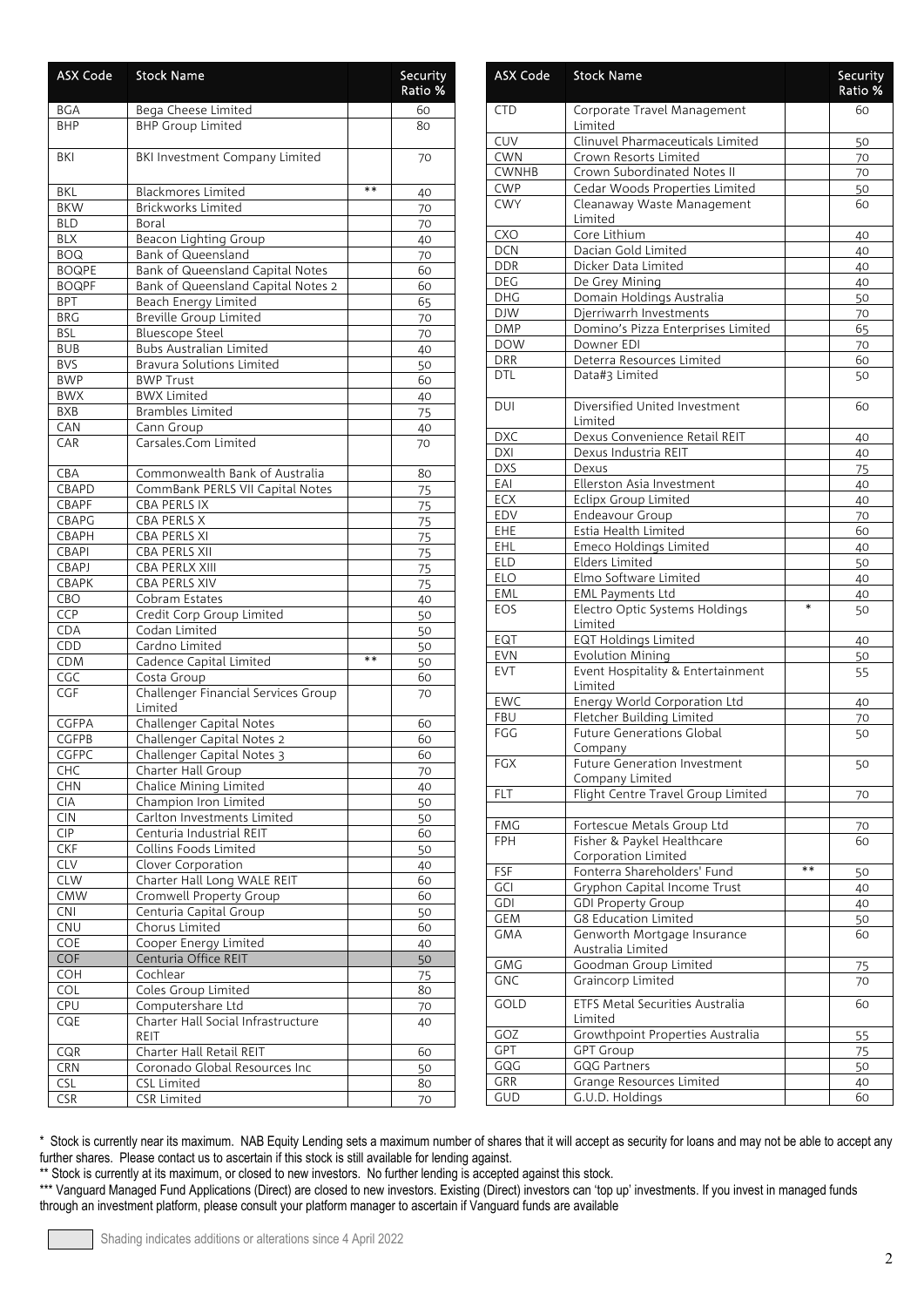| <b>ASX Code</b>          | <b>Stock Name</b>                            |        | Security<br>Ratio % | Α                       |
|--------------------------|----------------------------------------------|--------|---------------------|-------------------------|
| <b>GWA</b>               | GWA Group Limited                            |        | 55                  | N                       |
| <b>HCW</b>               | Healthco Healthcare and Wellness<br>REIT     |        | 40                  | N<br>N                  |
| <b>HDN</b>               | HomeCo Daily Needs REIT                      |        | 50                  |                         |
| <b>HFR</b>               | Highfield Resources Limited                  | **     | 45                  | N                       |
| <b>HLO</b>               | Helloworld Travel Limited                    | $\ast$ | 40                  | N                       |
| <b>HLS</b>               | Healius Limited                              |        | 65                  | N                       |
| HM1                      | Hearts & Minds                               |        | 50                  | N                       |
| <b>HMC</b>               | Home Consortium                              |        | 50                  | N                       |
| <b>HPI</b>               | Hotel Property Investments                   |        | 40                  | N                       |
| <b>HSN</b>               | Hansen Technologies Limited                  |        | 50                  | N                       |
| HT <sub>1</sub>          | Ht&E Limited                                 |        | 50                  | N                       |
| <b>HUB</b>               | HUB <sub>24</sub>                            |        | 50                  | N                       |
| <b>HUM</b><br><b>HVN</b> | Humm Group Limtied<br>Harvey Norman Holdings |        | 55                  | N<br>N                  |
| IAG                      | Insurance Australia Group                    |        | 70<br>70            | N                       |
| <b>IAGPD</b>             | IAG Capital Notes                            |        | 70                  | N                       |
| IEL                      | <b>IDP Education Limited</b>                 |        | 60                  | N                       |
| <b>IFL</b>               | Insignia Financial Ltd                       |        | 70                  | N                       |
| IFM                      | Infomedia Limited                            |        | 40                  | N                       |
| IGO                      | IGO Limited                                  |        | 55                  | $\mathsf{N}$            |
| ILU                      | Iluka Resources                              |        | 60                  | N                       |
| <b>IMD</b>               | Imdex Limited                                | $\ast$ | 50                  | $\mathsf{N}$            |
| <b>IMU</b>               | Imugene Limited                              |        | 40                  | N                       |
| <b>INA</b>               | Ingenia Communities Group                    |        | 50                  | N                       |
| <b>ING</b>               | Inghams Group Limited                        |        | 50                  | N                       |
| IPH                      | <b>IPH Limited</b>                           |        | 50                  |                         |
| <b>IPL</b>               | Incitec Pivot                                |        | 70                  | Ν                       |
| <b>IRE</b>               | <b>IRESS Limited</b>                         |        | 60                  | N                       |
| <b>IVC</b>               | InvoCare Limited                             |        | 60                  | N                       |
| <b>JBH</b>               | JB Hi-Fi Limited                             |        | 70                  | N                       |
| <b>JDO</b>               | Judo Capital Holdings Limited                |        | 40                  | N                       |
| JHG                      | Janus Henderson Group PLC                    |        | 70                  | N                       |
| <b>JHX</b>               | James Hardie Industries PLC                  |        | 70                  |                         |
| <b>JIN</b>               | Jumbo Interactive Limited                    |        | 40                  | N<br>N                  |
| JLG<br><b>KAR</b>        | Johns Lyng Group Limited                     |        | 50                  | $\mathsf{N}$            |
| <b>KGN</b>               | Karoon Energy Ltd<br>Kogan.Com Ltd           |        | 40                  | $\mathsf{N}$            |
| KLS                      | Kelsian Group Limited                        | $**$   | 50                  | $\mathsf{N}$            |
| <b>KMD</b>               | <b>KMD Brands Limited</b>                    |        | 40<br>50            | $\mathsf{N}$            |
| <b>LFG</b>               | Liberty Financial Group                      |        | 50                  | $\overline{\mathsf{N}}$ |
| <b>LFS</b>               | Latitude Group Holdings Limited              |        | 40                  | N                       |
| LLC                      | LendLease Corporation                        |        | 70                  |                         |
| <b>LNK</b>               | Link Administration Holdings                 |        | 70                  | N                       |
|                          | Limited                                      |        |                     | Ν                       |
| LOV                      | Lovisa Holdings Limited                      |        | 40                  | $\circ$                 |
| <b>LPGD</b>              | Loftus Peak Global Disruption Fund           |        | 65                  | 0                       |
| LSF                      | L1 Capital LIC                               | $\ast$ | 40                  | 0                       |
| <b>LTR</b>               | Liontown Resources Limited                   |        | 40                  | $\circ$                 |
| <b>LYC</b>               | Lynas Rare Earths Limited                    |        | 50                  | $\circ$                 |
| MAET                     | Munro Global Growth Fund                     |        | 60                  | $\circ$                 |
| MAH                      | McMahon Holdings Limited                     |        | 40                  | $\circ$                 |
| MAQ                      | Macquarie Telecom Group Limited              |        | 40                  | $\circ$                 |
| MBLPC                    | Macquarie Bank Capital Notes 2               |        | 75                  | 0                       |
| MBLPD                    | Macquarie Bank Capital Notes 3               |        | 75                  | 0                       |
| MEZ                      | Meridian Energy Limited                      |        | 50                  | P                       |
| MFF                      | MFF Capital Investments Limited              |        | 50                  | P <sub>1</sub>          |
| MFG                      | Magellan Financial Group Limited             |        | 70                  | $\mathsf{P}$            |
| <b>MGR</b>               | Mirvac Group                                 |        | 75                  | P                       |
| <b>MGX</b>               | Mount Gibson Iron Limited                    |        | 50                  | $\mathsf{P}$<br>P(      |
| $\overline{M}$ IN        | Mineral Resources Limited                    |        | 60                  |                         |
| <b>MIR</b>               | Mirrabooka Investments Limited               |        | 50                  | P                       |
| MLD<br>MMS               | MACA Limited<br>McMillan Shakespeare Limited |        | 40<br>60            | P                       |
|                          |                                              |        |                     |                         |

| <b>ASX Code</b>          | <b>Stock Name</b>                                     |         | Security<br>Ratio % |
|--------------------------|-------------------------------------------------------|---------|---------------------|
| MND                      | Monadelphous Group Limited                            |         | 60                  |
| MNY                      | Money3 Corporation                                    |         | 40                  |
| MOGL                     | Montaka Global Long Only Equities<br>Fund             |         | 70                  |
| MP <sub>1</sub>          | <b>Megaport Limited</b>                               |         | 50                  |
| <b>MPL</b>               | Medibank Private Limited                              |         | 75                  |
| MQG                      | Macquarie Group Limited                               |         | 80                  |
| <b>MQGPC</b>             | Macquarie Capital Notes 3                             |         | 75                  |
| MQGPD                    | Macquarie Capital Notes 4                             |         | 75                  |
| <b>MQGPE</b>             | Macquarie Capital Notes 5                             |         | 75                  |
| <b>MSB</b>               | Mesoblast Limited                                     |         | 60                  |
| <b>MTS</b>               | Metcash Limited                                       |         | 70                  |
| <b>MVF</b>               | Monash IVF Group Limited                              | **<br>* | 40                  |
| <b>MYR</b>               | Myer Holdings Limited                                 |         | 40                  |
| <b>MYS</b><br><b>MYX</b> | MyState Limited                                       |         | 40                  |
| <b>NAB</b>               | Mayne Pharma Group Limited<br>National Australia Bank |         | 50<br>80            |
| <b>NABPD</b>             | NAB Capital Notes 2                                   |         | 75                  |
| <b>NABPE</b>             | NAB Subordinated Notes 2                              |         | 75                  |
| <b>NABPF</b>             | NAB Capital Notes 3                                   |         | 75                  |
| <b>NABPH</b>             | NAB Captial Notes 5                                   |         | 75                  |
| <b>NAN</b>               | Nanosonics Ltd                                        | $\ast$  | 50                  |
| NCK                      | Nick Scali Ltd                                        |         | 50                  |
| <b>NCM</b>               | Newcrest Mining                                       |         | 75                  |
| <b>NEA</b>               | Nearmap Ltd                                           |         | 50                  |
| <b>NEC</b>               | Nine Entertainment Co. Holdings                       |         | 60                  |
|                          | Limited                                               |         |                     |
| <b>NFNG</b>              | Nufarm Step-Up Securities                             | **      | 50                  |
| NGI                      | Navigator Global Investments Ltd                      |         | 40                  |
| <b>NHC</b>               | New Hope Corporation Limited                          |         | 60                  |
| <b>NHF</b>               | NIB Holdings Limited                                  |         | 60                  |
| <b>NIC</b>               | Nickel Mines Limited                                  |         | 50                  |
| <b>NSC</b>               | Naos Small Cap Opportunities<br>Company               |         | 50                  |
| <b>NSR</b>               | National Storage REIT                                 |         | 50                  |
| <b>NST</b>               | Northern Star Resources Ltd                           |         | 70                  |
| <b>NUF</b>               | Nufarm                                                |         | 70                  |
| <b>NVX</b>               | Novonix Limited                                       |         | 40                  |
| <b>NWH</b>               | NRW Holdings Limited                                  |         | 50                  |
| <b>NWL</b>               | Netwealth Group                                       |         | 60                  |
| <b>NWS</b>               | News Corporation Class B Voting                       |         | 70                  |
| <b>NWSLV</b>             | News Corporation Class A Non-                         |         | 70                  |
|                          | Voting                                                |         |                     |
| NXL                      | Nuix Limited                                          |         | 40                  |
| <b>NXT</b><br>OBL        | Nextdc<br>Omni Bridgeway Limited                      |         | 60                  |
| <b>OFX</b>               | OFX Group Limited                                     |         | 40<br>40            |
| OGC                      | Oceana Gold Corporation                               |         | 50                  |
| OMH                      | OM Holdings Limited                                   |         | 40                  |
| OML                      | Ooh! Media Limited                                    |         | 40                  |
| OPH                      | Ophir High Conviction Fund                            |         | 40                  |
| ORA                      | Orora Limited                                         |         | 70                  |
| ORG                      | Origin Energy                                         |         | 80                  |
| ORI                      | Orica                                                 |         | 75                  |
| OZL                      | OZ Minerals Limited                                   |         | 65                  |
| PAC                      | Pacific Current Group Limited                         | $\ast$  | 50                  |
| PAI                      | Platinum Asia Investments Ltd                         |         | 50                  |
| PBH                      | Pointsbet                                             |         | 50                  |
| PDL                      | Pendal Group Limited                                  |         | 70                  |
| PDN                      | Paladin Energy Ltd                                    |         | 40                  |
| PGF                      | PM Capital Global Opportunities<br>Fund Limited       |         | 50                  |
| PGG                      | Partners Group Global Income Fund                     |         | 40                  |
| <b>PGH</b>               | Pact Group Holdings Ltd                               |         | 50                  |

\*\* Stock is currently at its maximum, or closed to new investors. No further lending is accepted against this stock.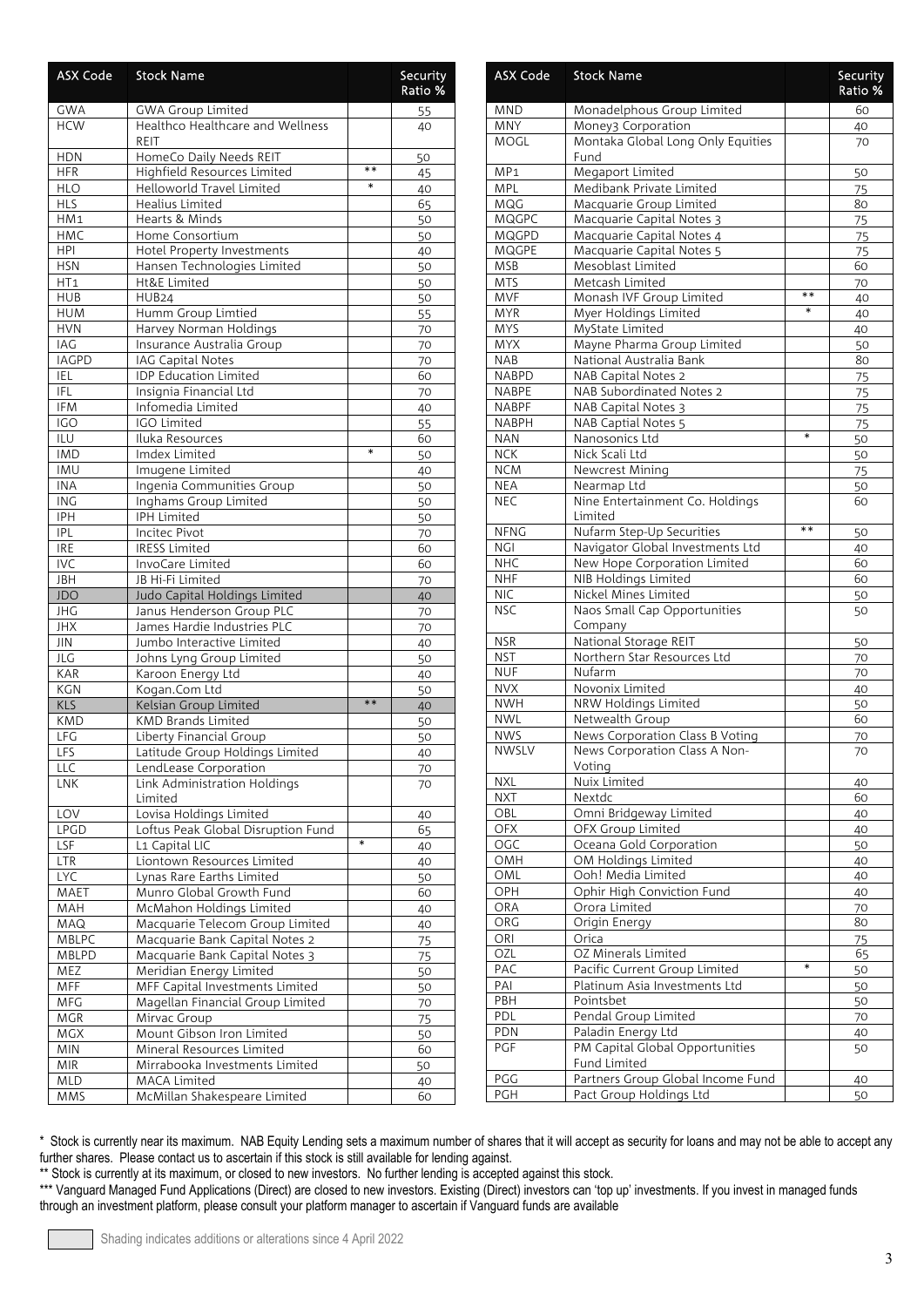| <b>ASX Code</b>   | <b>Stock Name</b>                               |        | Security<br>Ratio % |
|-------------------|-------------------------------------------------|--------|---------------------|
| PIA               | Pengana International Equities<br>Limited       |        | 65                  |
| PIC               | Perpetual Equity Investment<br>Company Limited  |        | 50                  |
| PL8               | Plato Income Maximiser Limited                  |        | 60                  |
| PLS               | Pilbara Minerals Limited                        |        | 40                  |
| PMC               | Platinum Capital                                |        | 45                  |
| PME               | Pro Medicus Ltd                                 |        | 60                  |
| PMV               | Premier Investments Limited                     |        | 60                  |
| PNI               | Pinnacle Investment Management<br>Group         | $\ast$ | 40                  |
| PNV               | Polynovo Limited                                |        | 50                  |
| PPC               | Peet Limited                                    | $* *$  | 40                  |
| PPH               | Pushpay Holdings Limited                        |        | 50                  |
| PPM               | Pepper Money                                    |        | 40                  |
| PPS               | Praemium Limited                                |        | 40                  |
| PPT               | Perpetual Limited                               |        | 70                  |
| PRN               | Perenti Global Limited                          |        | 40                  |
| PRU               | Perseus Mining Limited                          |        | 50                  |
| PSI               | Psc Insurance Group Limited                     | $**$   | 40                  |
| <b>PTM</b>        | Platinum Asset Management                       |        | 65                  |
| <b>PXA</b>        | Pexa Group Limited                              |        | 60                  |
| QAN               | Qantas Airways                                  |        | 70                  |
| QBE               | QBE Insurance                                   |        | 80                  |
|                   |                                                 |        |                     |
| QUB               | Qube Holdings Limited                           | **     | 70                  |
| <b>QUBHA</b>      | <b>QUBE Subordinated Notes</b>                  |        | 60                  |
| QVE               | QV Equities Limited                             |        | 50                  |
| <b>REA</b>        | REA Group Limited                               |        | 70                  |
| <b>REG</b>        | Regis Healthcare Limited                        | *      | 45                  |
| <b>REH</b>        | Reece Australia                                 | $\ast$ | 55                  |
| <b>REP</b>        | <b>RAM Essentials Services Property</b><br>Fund |        | 40                  |
| RF <sub>1</sub>   | Regal Investment Fund                           |        | 40                  |
| <b>RFF</b>        | Rural Funds Group                               |        | 40                  |
| <b>RHC</b>        | Ramsay Health Care                              |        | 75                  |
| <b>RHCPA</b>      | RHC CARES                                       |        | 70                  |
| <b>RIC</b>        | Ridley Corporation                              |        | 50                  |
| <b>RIO</b>        | Rio Tinto                                       |        | 80                  |
| <b>RMD</b>        | Resmed Inc                                      |        | 70                  |
| <b>RMS</b>        | Ramelius Resources Limited                      |        | 40                  |
| RRL               | Regis Resources Limited                         |        | 50                  |
| <b>RSG</b>        | Resolute Mining                                 |        | 40                  |
| <b>RWC</b>        | Reliance Worldwide Corporation                  |        | 60                  |
| S32               | South32 Limited                                 |        |                     |
| SBM               | St Barbara Ltd                                  |        | 75                  |
| $SC\overline{G}$  | Scentre Group                                   |        | 40                  |
| SCP               | Shopping Centres Australasia                    |        | 75                  |
|                   |                                                 |        | 60                  |
| SDF               | Property Group<br>Steadfast Group Limited       | **     | 60                  |
|                   |                                                 | $\ast$ |                     |
| SDG<br><b>SEK</b> | Sunland Group Limited<br>Seek Limited           |        | 40                  |
| <b>SFR</b>        | Sandfire Resources Limited                      |        | 70                  |
|                   |                                                 |        | 50                  |
| SGF               | SG Fleet Group Limited                          |        | 40                  |
| SGM               | Sims Limited                                    |        | 70                  |
| SGP               | Stockland                                       |        | 75                  |
| SGR               | The Star Entertainment Group                    |        | 70                  |
| SHJ               | Shine Corporate Ltd                             | $**$   | 40                  |
| SHL               | Sonic Healthcare                                |        | 70                  |
| SHV               | Select Harvests Limited                         |        | 50                  |
| SIG               | Sigma Healthcare Limited                        |        | 50                  |
| <b>SIQ</b>        | <b>Smartgroup Corporation</b>                   |        | 40                  |
| <b>SKC</b>        | SkyCity Entertainment Group                     |        | 60                  |
|                   | Limited                                         |        |                     |
| <b>SKT</b>        | Sky Network Television Limited                  |        | 65                  |

| <b>ASX Code</b>          | <b>Stock Name</b>                                      |      | Security<br>Ratio % |
|--------------------------|--------------------------------------------------------|------|---------------------|
| <b>SLC</b>               | Superloop Limited                                      |      | 40                  |
| <b>SLR</b>               | Silver Lake Resources Limited                          |      | 40                  |
| SM <sub>1</sub>          | Snylait Milk Limited                                   |      | 40                  |
| SOL                      | Washington H Soul Pattinson & Co<br>Ltd                |      | 75                  |
| SPK                      | Spark New Zealand Limited                              |      | 70                  |
| SPL                      | Starpharma Holdings Limited                            |      | 40                  |
| SQ <sub>2</sub>          | <b>Block Inc</b>                                       |      | 60                  |
| SRL                      | Sunrise Energy Metals Limited                          |      | 40                  |
| SRV                      | Servcorp Limited                                       |      | 50                  |
| SSM<br><b>SSR</b>        | Service Stream Ltd<br>SSR Mining Inc                   |      | 50<br>50            |
| <b>STO</b>               | Santos Limited                                         |      | 75                  |
| SUL                      | Super Retail Group Limited                             |      | 65                  |
| SUN                      | Suncorp Group Limited                                  |      | 80                  |
| <b>SUNPF</b>             | Suncorp Capital Notes                                  |      | 75                  |
| SUNPG                    | Suncorp Capital Notes II                               |      | 75                  |
| <b>SUNPH</b>             | <b>Suncorp Capital Notes III</b>                       |      | 75                  |
| <b>SVW</b>               | Seven Group Holdings                                   |      | 70                  |
| SWM                      | Seven West Media                                       |      | 45                  |
| SWTZ                     | Switzer Dividend Growth Fund                           |      | 60                  |
| SXL                      | Southern Cross Media Group<br>Limited                  |      | 50                  |
| SXY                      | Senex Energy Limited                                   |      | 45                  |
| <b>SYR</b>               | Syrah Resources Limited                                |      | 50                  |
| <b>TAH</b>               | Tabcorp Holdings                                       |      | 75                  |
| <b>TCL</b>               | Transurban Group                                       |      | 75                  |
| <b>TGR</b>               | <b>Tassal Group Limited</b>                            |      | 50                  |
| <b>TLC</b>               | The Lottery Corporation Limited                        |      | 75                  |
| <b>TLS</b>               | Telstra Corporation                                    |      | 80                  |
| <b>TLX</b>               | Telix Pharmaceuticals Limited                          |      | 50                  |
| <b>TNE</b>               | Technology One                                         |      | 50                  |
| <b>TPG</b>               | TPG Telecom Limited                                    |      | 70                  |
| <b>TPW</b>               | Temple & Webster Group                                 |      | 40                  |
| <b>TWE</b>               | Treasury Wine Estates Limited                          |      | 70                  |
| <b>TYR</b><br><b>URW</b> | Tyro Payments<br>Unibail-Rodamco-Westfield             |      | 50<br>65            |
| UWL                      | Uniti Group Limited                                    | $**$ | 50                  |
| <b>VCX</b>               | <b>Vicinity Centres</b>                                |      | 70                  |
| <b>VEA</b>               | Viva Energy Group                                      |      | 60                  |
| VG1                      | VGI Partners Global Investments                        |      | 40                  |
| VG8                      | VGI Partners Asian Investments                         |      | 40                  |
|                          | Limited                                                |      |                     |
| <b>VHT</b>               | Volpara Health Technologies                            |      | 40                  |
| VRT                      | Virtus Health Limited                                  |      | 50                  |
| <b>VTG</b>               | Vita Group Limited                                     |      | 40                  |
| <b>VUK</b>               | Virgin Money UK PLC                                    |      | 70                  |
| VUL<br><b>WAM</b>        | Vulcan Energy Resources Limited<br>WAM Capital Limited |      | 40                  |
| <b>WAX</b>               | WAM Research Limited                                   |      | 70<br>45            |
| <b>WBC</b>               | Westpac Banking Corporation                            |      | 80                  |
| WBCPE                    | Westpac Capital Notes 2                                |      | 75                  |
| <b>WBCPH</b>             | Westpac Capital Notes 5                                |      | 75                  |
| <b>WBCPI</b>             | Westpac Capital Notes 6                                |      | 75                  |
| WBCPJ                    | Westpac Capital Notes 7                                |      | 75                  |
| <b>WBCPK</b>             | Westpac Capital Notes 8                                |      | 75                  |
| <b>WDS</b>               | Woodside Energy Group Ltd                              |      | 75                  |
| WEB                      | Webjet Limited                                         |      | 50                  |
| WES                      | Wesfarmers Limited                                     |      | 80                  |
| WGB                      | WAM Global Limited                                     |      | 70                  |
| WGN                      | Wagners Holding Company                                |      | 40                  |
| <b>WGX</b>               | Westgold Resources Limited                             |      | 40                  |
| <b>WHC</b>               | Whitehaven Coal Limited                                |      | 65                  |
| WHF                      | Whitefield Limited                                     |      | 60                  |

\*\* Stock is currently at its maximum, or closed to new investors. No further lending is accepted against this stock.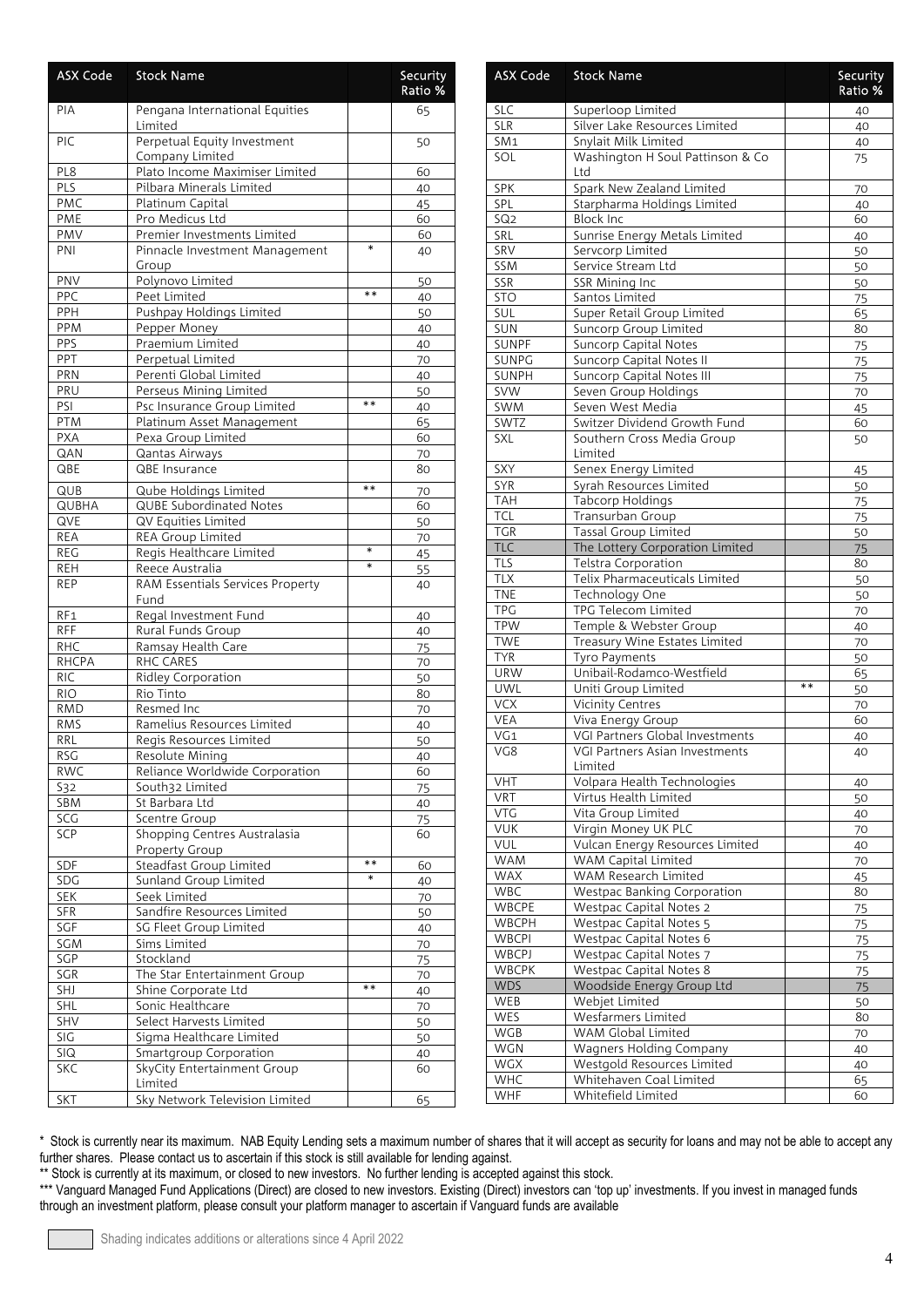| <b>ASX Code</b> | <b>Stock Name</b>                |         | Security<br>Ratio % |
|-----------------|----------------------------------|---------|---------------------|
| <b>WLE</b>      | <b>WAM Leaders Limited</b>       |         | 70                  |
| <b>WMI</b>      | WAM Microcap                     | $\star$ | 40                  |
| <b>WOR</b>      | Worley Parsons Limited           |         | 70                  |
| <b>WOW</b>      | <b>Woolworths</b>                |         | 80                  |
| <b>WPR</b>      | <b>Waypoint REIT</b>             |         | 50                  |
| WQG             | <b>WCM Global Growth Limited</b> |         | 50                  |
| <b>WSA</b>      | Western Areas Limited            |         | 50                  |
| <b>WSP</b>      | Whispir Limtied                  |         | 40                  |
| <b>WTC</b>      | WiseTech Global Limited          |         | 60                  |
| XRO             | Xero Limited                     |         | 70                  |
| 7IP             | Zip Co Limited                   |         | 40                  |

\*\* Stock is currently at its maximum, or closed to new investors. No further lending is accepted against this stock.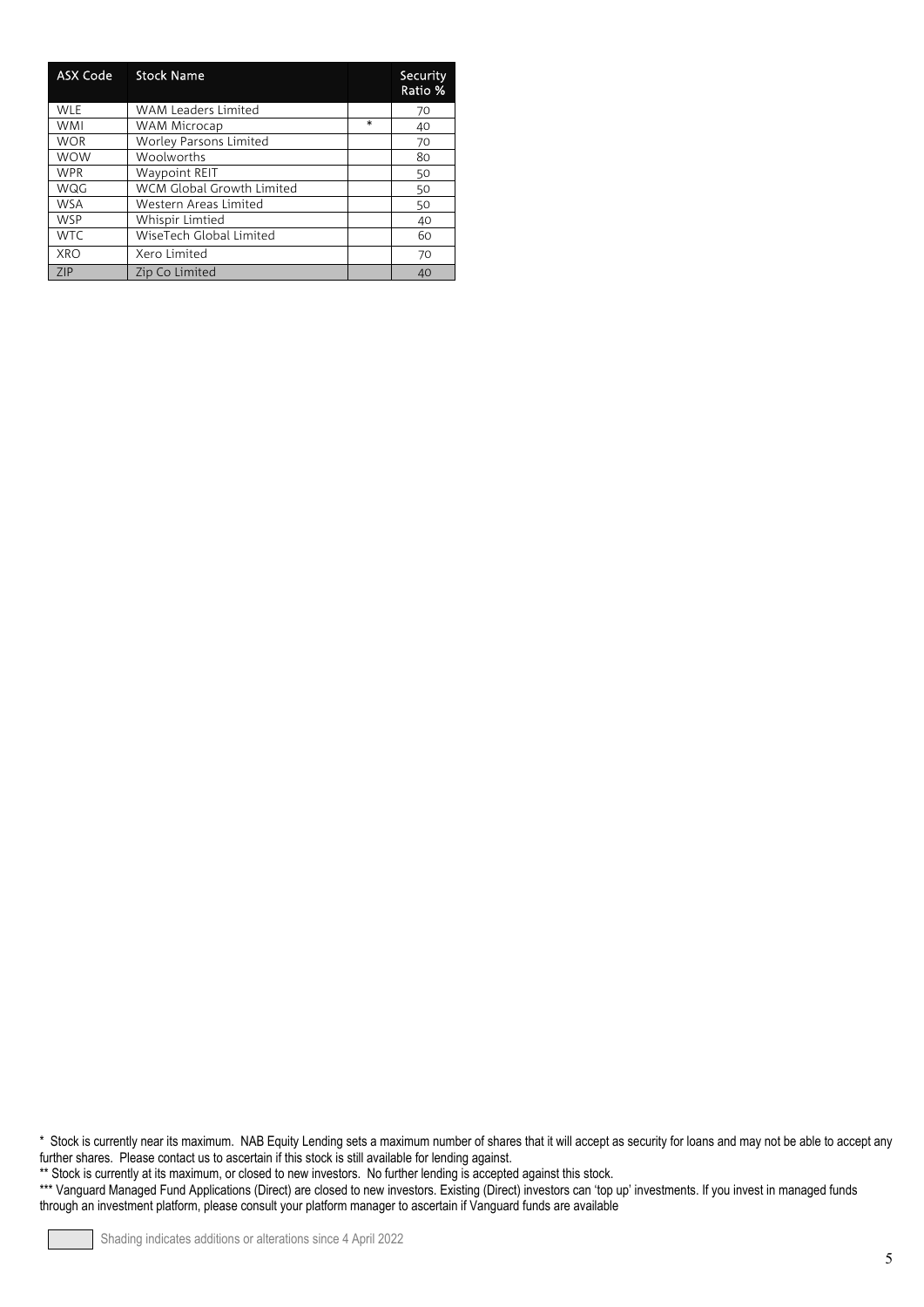## **Approved Exchange Traded Funds**

| <b>ASX Code</b>    | <b>Stock Name</b>                                     | Security<br>Ratio % |
|--------------------|-------------------------------------------------------|---------------------|
| A200               | BetaShares Australia A200 ETF                         | 80                  |
| AAA                | BetaShares Australian High Interest<br>Cash ETF       | 80                  |
| ATEC               | BetaShares S&P/ASX Australian<br>Technology ETF       | 50                  |
| ASIA               | BetaShares ASIA Technology Tigers<br>ETF              | 60                  |
| <b>BNKS</b>        | BetaShares Global Banks ETF                           | 70                  |
| <b>DHHF</b>        | BetaShares Diversfied All Growth<br>ETF               | 75                  |
| <b>DJRE</b>        | SPDR Dow Jones Global Real Estate<br>Fund             | 70                  |
| <b>ESPO</b>        | VanEck Vectors Video Gaming<br>Esports ETF            | 70                  |
|                    | BetaShares Global Sustainability                      |                     |
| ETHI               | Leaders ETF                                           | 80                  |
| <b>ETPMAG</b>      | <b>ETFs Physical Silver</b>                           | 60                  |
| EX20               | BetaShares Ex-20 Porftolio<br>Diversifier             | 70                  |
|                    | BetaShares Australian Sustainability                  |                     |
| FAIR               | Leaders ETF                                           | 70                  |
| <b>FANG</b>        | ETFS FANG+ ETF                                        | 60                  |
| F <sub>100</sub>   | BetaShares FTSE 100 ETF                               | 70                  |
| <b>FUEL</b>        | BetaShares Global Energy<br>Companies ETF             | 70                  |
| <b>GEAR</b>        | BetaShares Geared Australian<br>Equity Fund           | 40                  |
| <b>GDX</b>         | Vaneck Vectors Gold Miners ETF                        | 60                  |
| HACK               | BetaShares Global Cybersecurity<br>ETF.               | 60                  |
|                    | BetaShares Active Australian                          |                     |
| <b>HBRD</b>        | Hybrids Fund<br>BetaShares Global Sustainability      | 70                  |
| <b>HETH</b>        | Leaders ETF                                           | 80                  |
| HQLT               | Betashares Global Quality Leaders<br>ETF - Hedged     | 80                  |
| <b>HNDQ</b>        | BetaShares Nasdaq 100 ETF -<br>Hedged                 | 70                  |
|                    | BetaShares Australian Dividend                        |                     |
| <b>HVST</b>        | Harvester Fund                                        | 70                  |
| <b>HYGG</b><br>IAA | Hyperion Global Growth Fund<br>iShares S&P Asia 50    | 70<br>50            |
| IAF                | iShares Core Composite Bond ETF                       | 75                  |
| IEM                | iShares MSCI Emerging Markets                         | 60                  |
| IEU                | iShares S&P Europe 350                                | 60                  |
|                    | Vaneck Vectors FTSE Global                            |                     |
| IFRA               | Infrastructures (Hedged) ETF                          | 70                  |
| IHD                | iShares S&P/ASX High Dividend<br>Yield                | 70                  |
| <b>IHVV</b>        | iShares S&P 500 AUD Hedged ETF                        | 70                  |
|                    | iShares Core MSCI World All Cap                       |                     |
| <b>IHWL</b>        | ETF                                                   | 70                  |
| <b>IIGF</b>        | Intelligent Investor Australian<br>Equity Growth Fund | 60                  |
| IJH                | iShares S&P Midcap 400                                | 60                  |
| <b>IJP</b>         | iShares MSCI Japan                                    | 70                  |
| IJR                | iShares S&P Smallcap 600                              | 60                  |
| <b>IKO</b>         | iShares MSCI South Korea                              | 40                  |
| ILB                | iShares Government Inflation ETF                      | 70                  |
| ILC                | iShares S&P/ASX 20                                    | 80                  |

| <b>ASX Code</b> | <b>Stock Name</b>                                     | Security<br>Ratio % |
|-----------------|-------------------------------------------------------|---------------------|
| <b>IOO</b>      | iShares S&P Global 100                                | 70                  |
| IOZ             | iShares S&P/ASX 200 ETF                               | 75                  |
| <b>ISO</b>      | iShares S&P/ASX Small Companies                       | 60                  |
| <b>IVE</b>      | iShares MSCI EAFE                                     | 60                  |
| <b>IVV</b>      | iShares S&P 500                                       | 70                  |
|                 | iShares Core MSCI World All Cap                       |                     |
| <b>IWLD</b>     | <b>ETF</b>                                            | 70                  |
| X               | iShares S&P Global Consumer<br><b>Staples</b>         | 70                  |
| IXJ             | iShares S&P Global Healthcare                         | 60                  |
| IZZ             | iShares FTSE China 25                                 | 50                  |
| MGF             | Magellan Global Fund                                  | 70                  |
| MGOC            | Magellan Global Fund (Open Class)                     | 70                  |
|                 | Magellan Global Equities Fund                         |                     |
| MHG             | (Currency Hedged)                                     | 70                  |
| MHHT            | Magellan High Conviction Trust                        | 70                  |
|                 | Magellan Infrastructure Fund                          |                     |
| <b>MICH</b>     | (Traded Managed Fund)                                 | 70                  |
|                 | VanEck Vectors Morningstar Wide                       |                     |
| <b>MOAT</b>     | Moat ETF<br>Vaneck Vectors Australian Banks           | 70                  |
| <b>MVB</b>      | ETF                                                   | 75                  |
|                 | Vaneck Vectors S&P ASX Midcap                         |                     |
| MVE             | FTF                                                   | 60                  |
| <b>MVR</b>      | VanEck Australian Resources ETF                       | 65                  |
|                 | Market Vectors Australian Equal                       |                     |
| <b>MVW</b>      | Weight                                                | 70                  |
| <b>NDQ</b>      | BetaShares NASDAQ 100 ETF                             | 70                  |
|                 | SPDR S&P/ASX 200 Financials ex A-                     |                     |
| OZF             | REITs Fund                                            | 75                  |
| <b>OZR</b>      | SPDR S&P/ ASX 200 Resources Fund                      | 70                  |
| <b>PAXX</b>     | Platinum Asia Fund                                    | 60                  |
| <b>PIXX</b>     | Platinum International Fund                           | 75                  |
| PMGOLD<br>POU   | Perth Mint Gold<br>BetaShares British Pound ETF       | 60                  |
|                 | BetaShares Gold Bullion ETF -                         | 60                  |
| QAU             | Currency Hedged                                       | 60                  |
|                 | Vaneck Vectors MSCI World Ex                          |                     |
| QHAL            | Australia Quality ETF - Hedged                        | 70                  |
|                 | BetaShares Global Quality Leaders                     |                     |
| QLTY            | ETF                                                   | 80                  |
| <b>QMIX</b>     | SPDR MSCI World Quality Mix Fund                      | 60                  |
|                 | BetaShares FTSE RAFI Australia 200                    |                     |
| QOZ             | <b>ETF</b>                                            | 75                  |
|                 | BetaShares Australian Bank Senior                     |                     |
| QPON            | Floating Rate Bond ETF                                | 70                  |
| QUAL            | Vaneck Vectors MSCI World Ex<br>Australia Quality ETF |                     |
|                 | BetaShares S&P 500 Equal Weight                       | 70                  |
| QUS             | <b>ETF</b>                                            | 80                  |
|                 | Russell Investments Australian                        |                     |
| RARI            | Responsible Investment ETF                            | 80                  |
|                 | BetaShares Global Robotics and                        |                     |
| RBTZ            | Artificial Intelligence ETF                           | 60                  |
|                 | Russell High Dividend Australian                      |                     |
| RDV             | Shares ETF                                            | 75                  |
|                 | Russell Investments Australian                        |                     |
| RGB             | Government Bond ETF                                   | 80                  |
|                 | BetaShares Legg Mason Real                            |                     |
| <b>RINC</b>     | Income Fund                                           | 50                  |

\* Stock is currently near its maximum. NAB Equity Lending sets a maximum number of shares that it will accept as security for loans and may not be able to accept any further shares. Please contact us to ascertain if this stock is still available for lending against.

\*\* Stock is currently at its maximum, or closed to new investors. No further lending is accepted against this stock.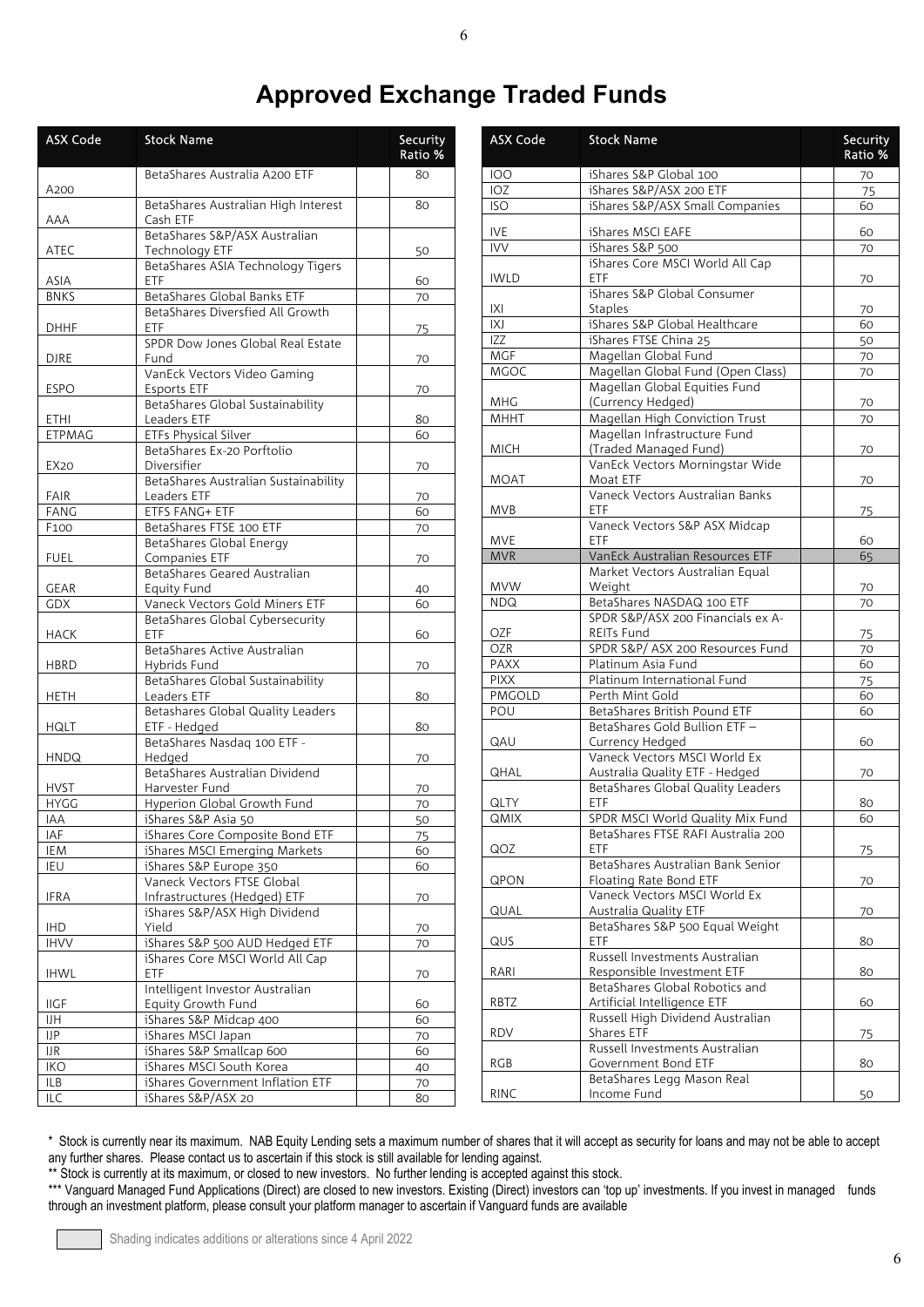| <b>ASX Code</b> | <b>Stock Name</b>                                          | Security<br>Ratio % |
|-----------------|------------------------------------------------------------|---------------------|
|                 | ETFs ROBO Global Robotics &                                |                     |
| <b>ROBO</b>     | Automation                                                 | 70                  |
| <b>SFY</b>      | SPDR S&P/ASX 50 Fund                                       | 70                  |
|                 | SPDR S&P/Asx 200 Listed Property                           |                     |
| <b>SLF</b>      | Fund                                                       | 55                  |
|                 | SPDR S&P/ASX Small Ordinaries                              |                     |
|                 | Fund                                                       |                     |
| SSO             |                                                            | 60                  |
| STW             | SPDR S&P/ASX 200 Fund                                      | 70                  |
|                 | SPDR MSCI Australia Select High                            |                     |
| SYI             | Dividend Yield Fund                                        | 75                  |
|                 | <b>ETFS Morningstar Global</b>                             |                     |
| <b>TECH</b>     | <b>Technology ETF</b>                                      | 65                  |
|                 | BetaShares S&P 500 Yield                                   |                     |
| <b>UMAX</b>     | Maximiser Fund                                             | 70                  |
| <b>USD</b>      | BetaShares U.S. Dollar ETF                                 | 60                  |
| VAE             | Vanguard FTSE Asia Ex-Japan Shares<br>Index ETF            | 70                  |
| <b>VAF</b>      | Vanguard Australian Fixed Interest<br>Index EFF            | 70                  |
|                 | Vanguard Australian Property                               |                     |
| VAP             | Securities Index ETF                                       | 70                  |
| <b>VAS</b>      | Vanguard Australian Shares Index<br>ETF                    | 80                  |
| <b>VBND</b>     | Vanguard Global Aggregate Bond<br>Index (Hedged) ETF       | 70                  |
| VBLD            | Vanguard Global Infrastructure ETF                         | 70                  |
| <b>VCF</b>      | Vanguard International Credit<br>Securities Index (Hedged) | 70                  |
| <b>VDBA</b>     | Vanguard Diversified Balanced<br>Fund ETF                  | 80                  |
| VDCO            | Vanguard Diversified Conservative<br>Index Fund ETF        | 70                  |
| <b>VDGR</b>     | Vanguard Diversified Growth Index<br>Fund ETF              | 80                  |
| <b>VDHG</b>     | Vanguard Diversified High Growth<br>Index Fund ETF         | 80                  |

| <b>ASX Code</b> | <b>Stock Name</b>                                            | <b>Security</b><br>Ratio % |
|-----------------|--------------------------------------------------------------|----------------------------|
| <b>VEQ</b>      | Vanguard FTSE Europe Shares ETF                              | 70                         |
| VESG            | Vanguard Ethical Conscious<br>International Share Index ETF  | 70                         |
| VEU             | Vanguard All-World Ex-US Shares<br>Index ETF                 | 70                         |
| VGAD            | Vanguard MSCI International Shares<br>(Hedged) ETF           | 70                         |
| <b>VGB</b>      | Vanguard Australian Government<br>Bond Index ETF             | 80                         |
| <b>VGE</b>      | Vanguard FTSE Emerging Markets<br>ETF                        | 50                         |
| <b>VETH</b>     | Vanguard Ethically Conscious<br><b>Australian Shares ETF</b> | 70                         |
| VGS             | Vanguard MSCI Index International<br>Shares ETF              | 75                         |
| VIF             | Vanguard International Fixed<br>Interest Index (Hedged) ETF  | 70                         |
| <b>VHY</b>      | Vanguard Australian Shares High<br>Yield ETF                 | 75                         |
| <b>VLC</b>      | Vanguard MSCI Australian Large<br>Companies Index            | 75                         |
| <b>VSO</b>      | Vanguard MSCI Australian Small<br>Companies Index ETF        | 60                         |
| <b>VTS</b>      | Vanguard US Total Market Shares<br>Index                     | 70                         |
| VVLU            | Vanguard Global Value Equity<br><b>Active ETF</b>            | 70                         |
| <b>WCMQ</b>     | WCM Quality Global Growth Fund                               | 70                         |
| <b>WDIV</b>     | SPDR S&P Global Dividiend ETF                                | 60                         |
| <b>WDMF</b>     | iShares Edge MSCI World<br>Multifactor ETF                   | 70                         |
| <b>WXOZ</b>     | SPDR S&P World Ex Australia                                  | 75                         |
| <b>WVOL</b>     | iShares Edge MSCI World Minimum<br><b>Volatility ETF</b>     | 70                         |
| YMAX            | BetaShares Australian Top 20 Equity<br>Yield Maximiser Fund  | 75                         |

\*\* Stock is currently at its maximum, or closed to new investors. No further lending is accepted against this stock.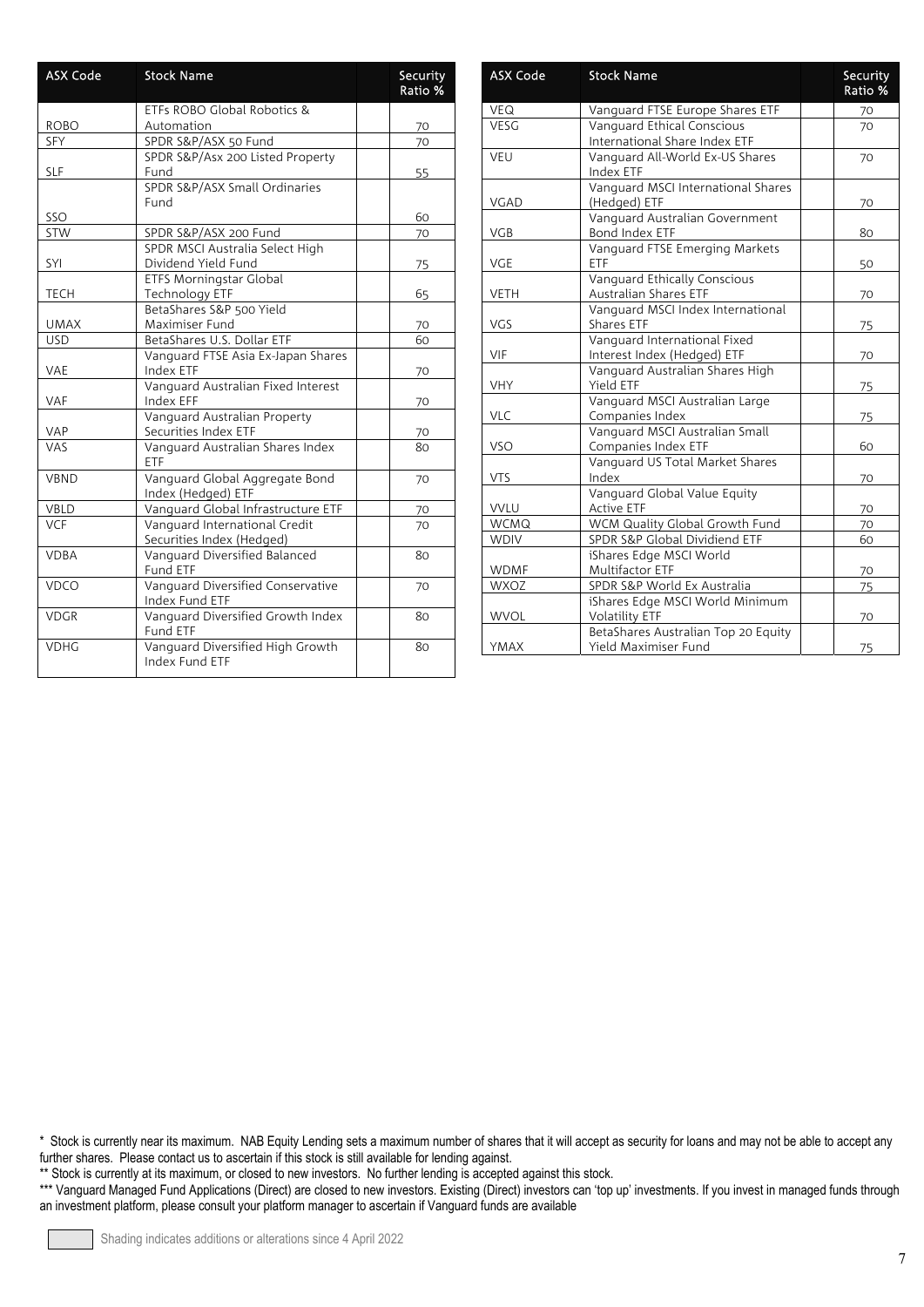## **Exchange Traded Government Bonds**

| <b>ASX Code</b>    | <b>Maturity Date</b>                                      | Security<br>Ratio % |
|--------------------|-----------------------------------------------------------|---------------------|
|                    | Australian Government Treasury                            |                     |
|                    | <b>Bonds</b>                                              |                     |
| GSBM22             | 5.75% Fixed 15-Jul-2022<br>Australian Government Treasury | 90                  |
|                    | <b>Bonds</b>                                              |                     |
| GSBG23             | 5.50% Fixed 21-Apr-2023                                   | 90                  |
|                    | Australian Government Treasury                            |                     |
|                    | <b>Bonds</b>                                              |                     |
| GSBG24             | 2.75% Fixed 21-Apr-2024                                   | 85                  |
|                    | Australian Government Treasury                            |                     |
|                    | <b>Bonds</b>                                              |                     |
| GSBG25             | 3.25% Fixed 21-Apr-2025                                   | 85                  |
|                    | Australian Government Treasury                            |                     |
|                    | <b>Bonds</b>                                              |                     |
| GSBG27             | 4.75% Fixed 21-Apr-2027                                   | 85                  |
|                    | Australian Government Treasury                            |                     |
|                    | Indexed Bonds                                             |                     |
| GSIC <sub>22</sub> | 1.25% Indexed 21-Feb-2022                                 | 90                  |
|                    | Australian Government Treasury                            |                     |
|                    | Indexed Bonds                                             |                     |
| GSIQ <sub>25</sub> | 3.0% Indexed 20-Sep-2025                                  | 85                  |
|                    | Australian Government Treasury                            |                     |
|                    | Indexed Bonds                                             |                     |
| GSIQ30             | 2.5% Indexed 20-Sep-2030                                  | 85                  |

\* Stock is currently near its maximum. NAB Equity Lending sets a maximum number of shares that it will accept as security for loans and may not be able to accept any further shares. Please contact us to ascertain if this stock is still available for lending against.

\*\* Stock is currently at its maximum, or closed to new investors. No further lending is accepted against this stock.

<sup>\*\*\*</sup> Vanguard Managed Fund Applications (Direct) are closed to new investors. Existing (Direct) investors can 'top up' investments. If you invest in managed funds through an investment platform, please consult your platform manager to ascertain if Vanguard funds are available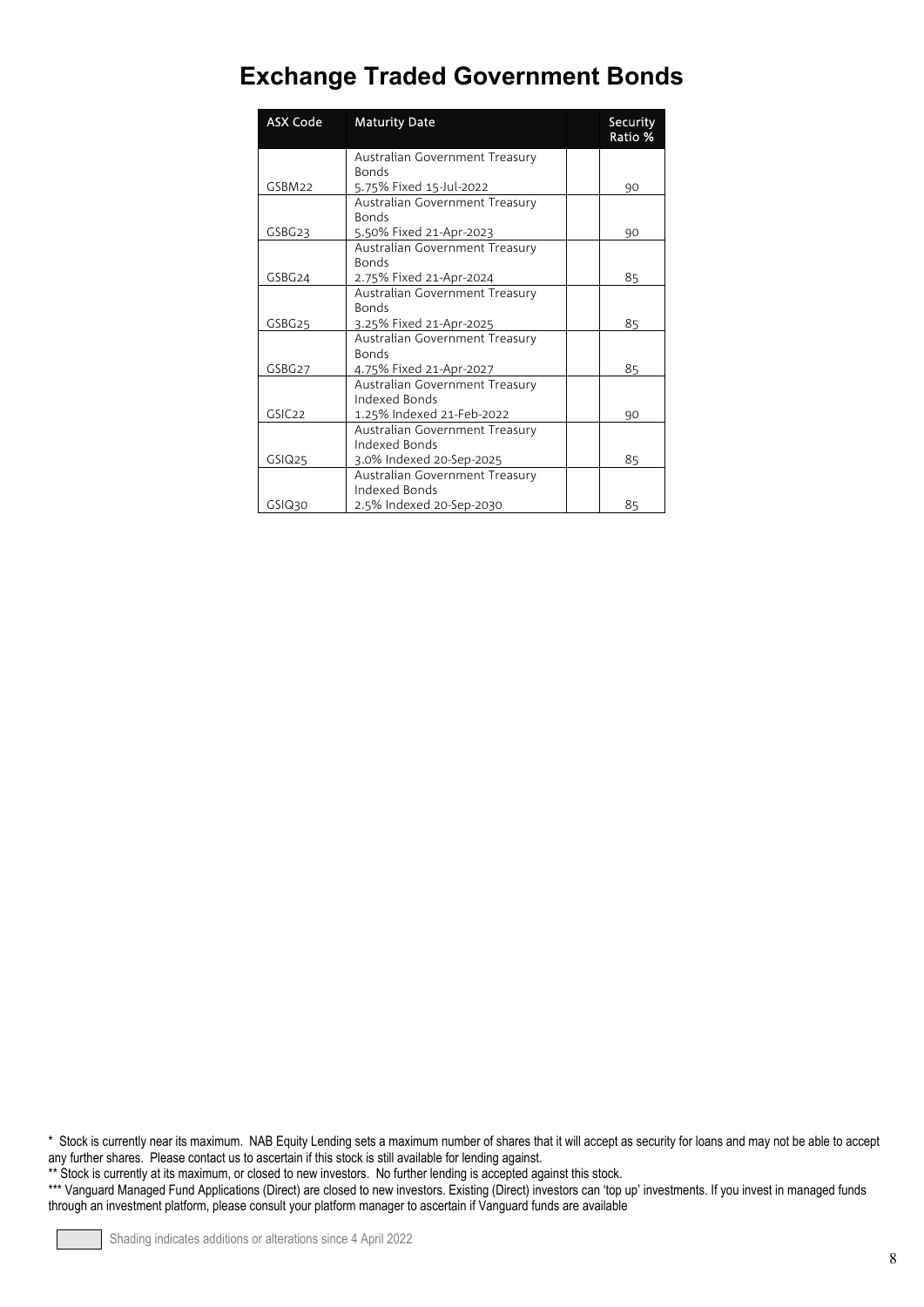## **ASX Exchange Traded Corporate Bonds (XTB)**

| ASX Code | Description               | Security<br>Ratio % |
|----------|---------------------------|---------------------|
|          | <b>AUSNET SERVICES</b>    | 65                  |
| YTMAST   | 5.75% Fixed 28-Jun-2022   |                     |
|          | <b>QANTAS AIRWAYS LTD</b> | 45                  |
| YTMQF3   | 7.75% Fixed 19-May-2022   |                     |

\* Stock is currently near its maximum. NAB Equity Lending sets a maximum number of shares that it will accept as security for loans and may not be able to accept any further shares. Please contact us to ascertain if this stock is still available for lending against.

\*\* Stock is currently at its maximum, or closed to new investors. No further lending is accepted against this stock.

<sup>\*\*\*</sup> Vanguard Managed Fund Applications (Direct) are closed to new investors. Existing (Direct) investors can 'top up' investments. If you invest in managed funds through an investment platform, please consult your platform manager to ascertain if Vanguard funds are available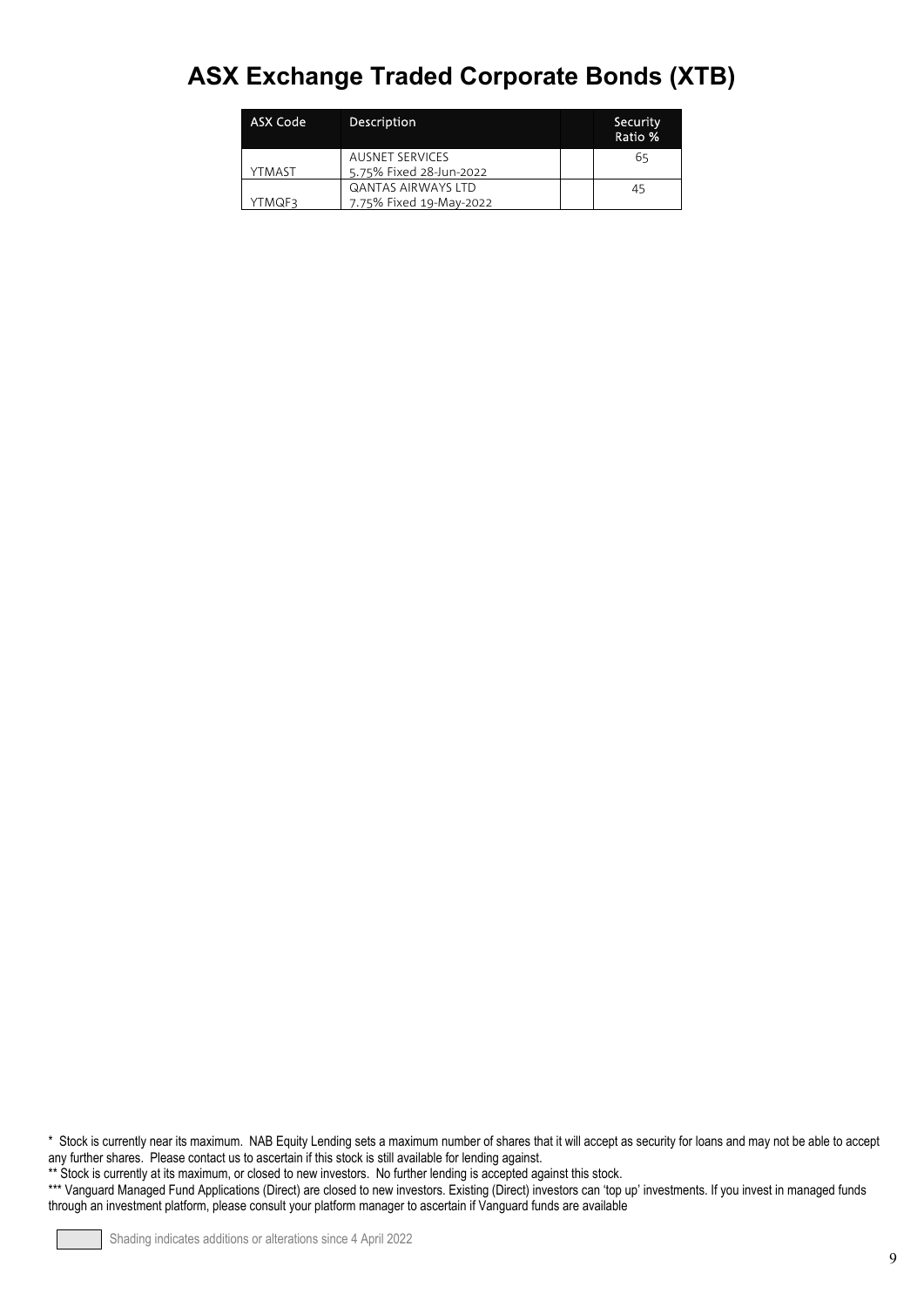All approved managed funds with regular savings plans are available for instalment gearing. To find out more about instalment gearing, call a NAB Equity Lending client service representative on **1300 135 145.**

| <b>APIR Code</b> | <b>Fund Name</b>                                                             | Security<br>Ratio % |
|------------------|------------------------------------------------------------------------------|---------------------|
|                  | AAG CAPITAL SUPERSHARE SMA                                                   |                     |
| AAG005           | AAG Capital High Growth Portfolio                                            | 60                  |
| AAG006           | AAG Capital Accerlerated Growth Portfolio                                    | 50                  |
| AAG008           | AAG Capital SuperShare SMA                                                   | 70                  |
|                  | (Platform via Hub24)                                                         |                     |
|                  | ABERDEEN ASSET MANAGEMENT LIMITED                                            |                     |
| CRS0005AU        | Aberdeen Actively Hedged<br>International Equities Fund                      | 70                  |
| EQI0028AU        | Aberdeen Asian Opportunities<br>Fund                                         | 60                  |
| MGL0114AU        | Aberdeen Australian Equities Fund                                            | 70                  |
| CRS0004AU        | Aberdeen Australian Fixed Income<br>Fund                                     | 70                  |
| CRS0002AU        | Aberdeen Capital Growth Fund                                                 | 70                  |
| CRS0003AU        | Aberdeen Classic Series Australian<br>Equities Fund                          | 70                  |
| CSA0131AU        | Aberdeen Classic Series Australian<br>Small Companies Fund                   | 60                  |
| ETL0032AU        | Aberdeen Emerging Opportunities<br>Fund                                      | 60                  |
| CSA0135AU        | Aberdeen Fully Hedged<br>International Equities Fund                         | 70                  |
| CRS0008AU        | Aberdeen Inflation Linked Bond<br>Fund                                       | 70                  |
| EQI0015AU        | Aberdeen International Equity<br>Fund                                        | 70                  |
| CSA0114AU        | Aberdeen Select Investment<br>Actively Hedged International<br>Equities Fund | 70                  |
| CRS0001AU        | Aberdeen Sustainable Income Fund                                             | 70                  |
|                  | ADVANCE ASSET MANAGEMENT LIMITED                                             |                     |
| ADV0029AU        | Advance Australian Fixed Interest<br>Multi-Blend Fund                        | 70                  |
| ADV0025AU        | Advance Australian Shares Multi-<br><b>Blend Fund</b>                        | 70                  |
| ADV0023AU        | Advance Balanced Multi-Blend<br>Fund                                         | 70                  |
| ADV0022AU        | Advance Defensive Multi-Blend<br>Fund                                        | 70                  |
| ADV0024AU        | Advance Growth Multi-Blend Fund                                              | 70                  |
| ADV0028AU        | Advance International Shares<br>Multi-Blend Fund                             | 70                  |
| ADV0084AU        | Advance Australian Fixed Interest<br>Multi-Blend Fund - Wholesale<br>Units   | 70                  |
| ADV0045AU        | Advance Australian Shares Multi-<br>Blend Fund - Wholesale Units             | 70                  |
| ADV0050AU        | Advance Balanced Multi-Blend<br>Fund - Wholesale Units                       | 70                  |
| ADV0049AU        | Advance Defensive Multi-Blend<br>Fund - Wholesale Units                      | 70                  |

| <b>APIR Code</b>     | <b>Fund Name</b>                                                                    | Security<br>Ratio % |
|----------------------|-------------------------------------------------------------------------------------|---------------------|
| ADV0085AU            | Advance Growth Multi-Blend Fund<br>- Wholesale Units                                | 70                  |
| ADV0053AU            | Advance International Shares<br>Multi-Blend Fund - Wholesale<br>Units               | 70                  |
| ALLAN GRAY AUSTRALIA |                                                                                     |                     |
| ETL0060AU            | Allan Gray Australia Equity                                                         | 70                  |
| ETL0273AU            | Allan Gray Australian Stable Fund                                                   | 70                  |
|                      | ALLIANCE BERNSTEIN INVESTMENT MANAGEMENT AUSTRALIA                                  |                     |
| ACM0006AU            | AB Managed Volatility Equities Fund                                                 | 70                  |
| ACM0009AU            | AB Global Equities Fund                                                             | 70                  |
|                      | ALPHINITY INVESTMENT MANAGEMENT                                                     |                     |
| HOW0164AU            | Alphinity Global Equity Fund                                                        | 80                  |
|                      |                                                                                     |                     |
| HOW0121AU            | Alphinity Sustainable Share Fund                                                    | 75                  |
|                      | <b>ALTRINSIC GLOBAL ADVISORS</b>                                                    |                     |
| ANT0005AU            | Altrinsic Global Equities Trust                                                     | 70                  |
|                      | AMP CAPITAL INVESTORS LIMITED                                                       |                     |
| AMP1932AU            | AMP Capital Dynamic Markets<br>Fund                                                 | 70                  |
| NML0589AU            | AMP Capital Generations - Growth                                                    | 70                  |
| NML0590AU            | AMP Capital Generations - High<br>Growth                                            | 60                  |
| AMP0442AU            | AMP Capital Investors - Balanced<br>Growth Fund                                     | 70                  |
| AMP0444AU            | AMP Capital Investors -                                                             | 70                  |
| AMP0443AU            | Conservative Fund<br>AMP Capital Investors -                                        | 70                  |
| AMP1015AU            | Conservative Fund - Class A<br>AMP Capital Investors - Core                         | 70                  |
|                      | Property Fund                                                                       |                     |
| AMP1074AU            | AMP Capital Investors - Core<br>Property Fund - Private Client Units                | 70                  |
| AMP0271AU            | AMP Capital Investors - Enhanced<br>Index Share Fund                                | 70                  |
| AMP0257AU            | AMP Capital Investors - Enhanced<br>Index Share Fund - Class A                      | 70                  |
| AMP0275AU            | AMP Capital Investors - Enhanced<br>International Share Index Fund                  | 70                  |
| AMP0445AU            | AMP Capital Investors - Equity Fund                                                 | 70                  |
| AMP0370AU            | AMP Capital Investors - Equity<br>Fund - Class A                                    | 70                  |
| AMP0683AU            | AMP Capital Investors - Future<br>Directions International Share Fund<br>- WT Units | 70                  |
| AMP0686AU            | AMP Capital Investors - Global<br>Property Securities Fund                          | 70                  |
| AMP0974AU            | AMP Capital Investors - Global<br>Property Securities Fund - Class A                | 70                  |

<sup>\*</sup> Stock is currently near its maximum. NAB Equity Lending sets a maximum number of shares that it will accept as security for loans and may not be able to accept any further shares. Please contact us to ascertain if this stock is still available for lending against.

\*\* Stock is currently at its maximum, or closed to new investors. No further lending is accepted against this stock.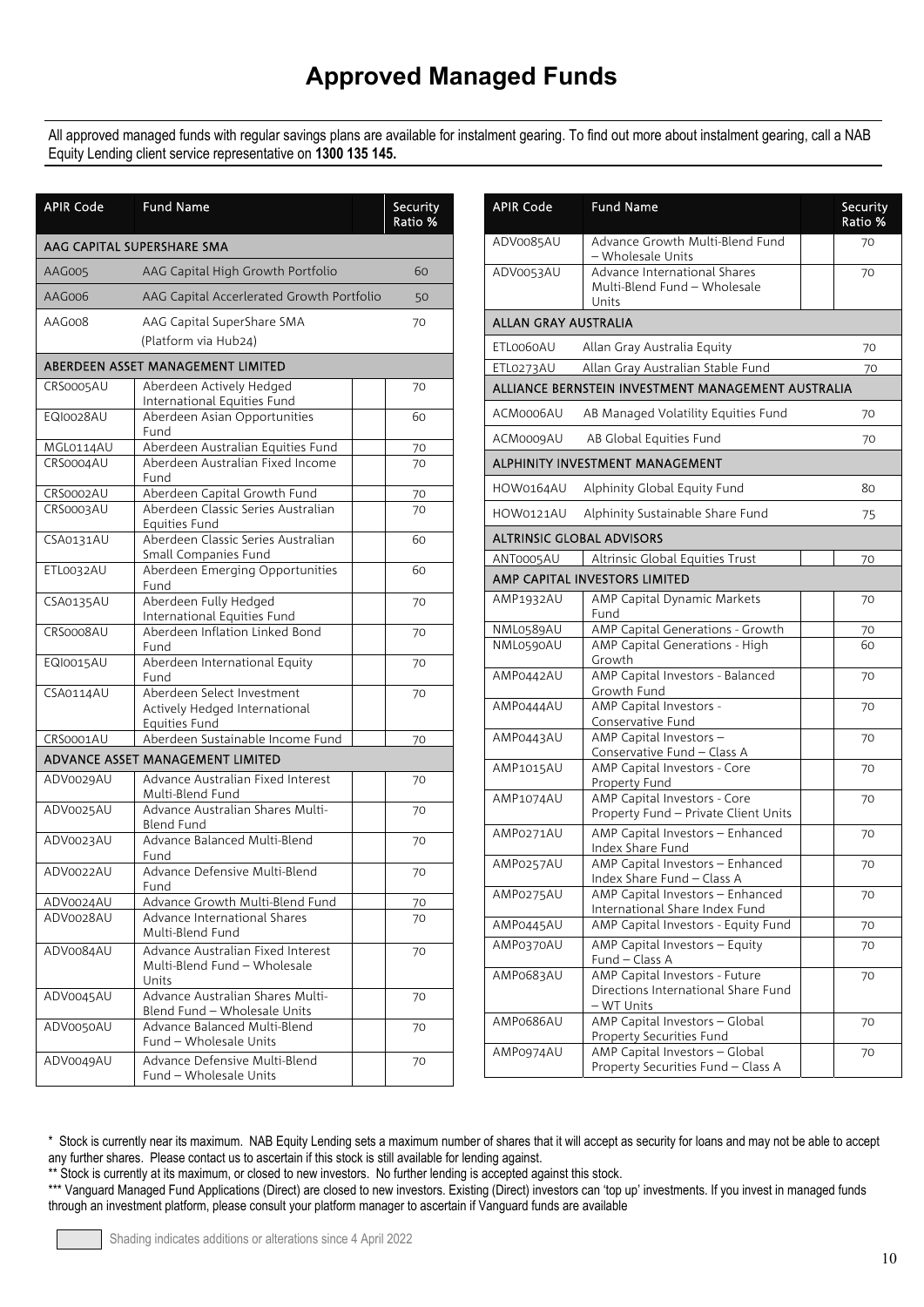| <b>APIR Code</b> | <b>Fund Name</b>                                                                     | Security<br>Ratio % |
|------------------|--------------------------------------------------------------------------------------|---------------------|
| AMP1073AU        | AMP Capital Investors - Global<br>Property Securities Fund - Private<br>Client Units | 70                  |
| AMP0574AU        | AMP Capital Investors - High<br>Growth Fund                                          | 70                  |
| AMP0268AU        | AMP Capital Investors -<br>International Bond Fund                                   | 70                  |
| AMP0254AU        | AMP Capital Investors -<br>International Bond - Class A                              | 70                  |
| AMP0269AU        | AMP Capital Investors - Listed Prop<br>Trust Fund                                    | 70                  |
| AMP0255AU        | AMP Capital Investors - Listed Prop<br>Trust Fund - Class A                          | 70                  |
| AMP0249AU        | AMP Capital Investors - Managed<br>Treasury Fund                                     | 80                  |
| GIO0001AU        | AMP Capital Investors - Monthly<br>Income Fund No. 1                                 | 70                  |
| GIO0002AU        | AMP Capital Investors - Monthly<br>Income Fund No. 2                                 | 70                  |
| GIO0003AU        | AMP Capital Investors - Monthly<br>Income Fund No. 3                                 | 70                  |
| AMP0577AU        | AMP Capital Investors - Small<br>Companies Fund                                      | 60                  |
| AMP0446AU        | AMP Capital Investors - Small<br>Companies Fund - Class A                            | 60                  |
| AMP1077AU        | AMP Capital Investors - Small<br>Companies Fund - Private Clients                    | 60                  |
| AMP0450AU        | AMP Capital Investors - Sustainable<br>Future Australian Share Fund                  | 70                  |
| AMP0449AU        | AMP Capital Investors - Sustainable<br>Future Australian Share Class A               | 70                  |
| AMP0453AU        | AMP Capital Investors - Sustainable<br>Future Balanced Growth Fund                   | 70                  |
| AMP0452AU        | AMP Capital Investors - Sustainable<br>Future Balanced Growth Class A                | 70                  |
| AMP0456AU        | AMP Capital Investors - Sustainable<br>Future International Share Fund               | 60                  |
| AMP0455AU        | AMP Capital Investors - Sustainable<br>Future International Share Class A            | 70                  |
| NML0061AU        | AMP Capital Investors - Wholesale<br>Australian Equity Value Fund                    | 70                  |
| NML0018AU        | AMP Capital Investors - Wholesale -<br>Cash Management Trust                         | 85                  |
| NML0318AU        | AMP Capital Investors - Wholesale<br>Global Equity Growth Fund                       | 70                  |
| NML0348AU        | AMP Capital Investors- Wholesale<br>Global Equity Value Fund                         | 70                  |
| NML0569AU        | <b>AMP Capital Generations - AMP</b><br>Capital Cash Management                      | 85                  |
| AMP0013AU        | AMP Flexible Lifetime Investments<br>- Balanced Growth Fund                          | 70                  |
| AMP0016AU        | AMP Flexible Lifetime Investments<br>- Blue Chip Fund                                | 70                  |
| AMP0012AU        | AMP Flexible Lifetime Investments<br>- Conservative Fund                             | 70                  |
| AMP0018AU        | AMP Flexible Lifetime Investments<br>- Equity Fund                                   | 70                  |
| AMP0693AU        | AMP Flexible Lifetime Investments<br>- Future Directions Australian Bond<br>Fund     | 70                  |
| AMP0854AU        | AMP Flexible Lifetime Investments<br>- Future Directions Australian<br>Share         | 70                  |

| <b>APIR Code</b> | <b>Fund Name</b>                                                       | Security<br>Ratio % |
|------------------|------------------------------------------------------------------------|---------------------|
| AMP0015AU        | AMP Flexible Lifetime Investments<br>- Future Directions Australian    | 70                  |
|                  | Share Fund (original)                                                  |                     |
| AMP0690AU        | AMP Flexible Lifetime Investments<br>- Future Directions Balanced Fund | 70                  |
| AMP0688AU        | AMP Flexible Lifetime Investments                                      | 70                  |
|                  | - Future Directions Conservative<br>Fund                               |                     |
| AMP0691AU        | AMP Flexible Lifetime Investments<br>- Future Directions Growth Fund   | 70                  |
| AMP0694AU        | AMP Flexible Lifetime Investments                                      | 70                  |
|                  | - Future Directions International<br>Bond Fund                         |                     |
| AMP0017AU        | AMP Flexible Lifetime Investments                                      | 70                  |
|                  | - Future Directions International                                      |                     |
| AMP0855AU        | Share Fund (original)<br>AMP Flexible Lifetime Investments             | 70                  |
|                  | - Future Directions International                                      |                     |
| AMP0689AU        | Share<br>AMP Flexible Lifetime Investments                             |                     |
|                  | - Future Directions Moderately                                         | 70                  |
|                  | Conservative Fund                                                      |                     |
| AMP0141AU        | AMP Flexible Lifetime Investments                                      | 70                  |
| AMP0014AU        | - High Growth Fund<br>AMP Flexible Lifetime Investments                | 70                  |
|                  | - Property Securities Fund                                             |                     |
| AMP0019AU        | AMP Flexible Lifetime Investments                                      | 60                  |
| AMP0448AU        | - Small Companies Fund<br>AMP Flexible Lifetime Investments            |                     |
|                  | - Sustainable Future Australian                                        | 70                  |
|                  | Share Fund                                                             |                     |
| AMP1394AU        | AMP Flexible Lifetime Investments<br>S2 - AMP Equity                   | 70                  |
| <b>AMP1410AU</b> | AMP Flexible Lifetime Investments                                      | 70                  |
|                  | $52 -$                                                                 |                     |
| AMP9989AU        | Future Directions Australian Share<br>Antipodes Advantage Global Fund  | 70                  |
| AMP9620AU        | Ausbil Advantage 130/30 Focus                                          | 50                  |
|                  | Fund                                                                   |                     |
| AMP9163AU        | Bennelong Advantage ex-20                                              | 70                  |
| <b>AMP8287AU</b> | Australian Equities Fund<br>Janus Henderson Advantage                  | 60                  |
|                  | Tactical Income Fund                                                   |                     |
| AMP2080AU        | Magellan Advantage Global Fund                                         | 70                  |
| AMP5356AU        | Walter Scott Advantage Global<br><b>Equity Fund</b>                    | 70                  |
|                  | <b>ANTARES CAPITAL PARTNERS LIMITED</b>                                |                     |
|                  | Antares Cash Fund Class A                                              | 80                  |
| PPL0002AU        | Antares Dividend Builder                                               | 70                  |
| PPL0115AU        | Antares Elite Opportunities Fund                                       | 70                  |
| PPL0108AU        | (Professional Selection)<br>Antares High Growth Shares Fund            | 70                  |
|                  | (Personal Choice)                                                      |                     |
| PPL0028AU        | Antares Income Fund                                                    | 70                  |
| NFS0209AU        | Antares Listed Property Fund                                           | 70                  |
| PPL0110AU        | (Professional Selection)<br>Antares Australian Equities Fund           | 70                  |
|                  | (Professional Selection)                                               |                     |
| PPL0106AU        | Antares High Growth Shares Fund<br>(Professional Selection)            | 70                  |
|                  | <b>ANTIPODES PARTNERS LIMITED</b>                                      |                     |
| IOF0045AU        | Antipodes Global Fund - Class P                                        | 70                  |
|                  |                                                                        |                     |

\*\* Stock is currently at its maximum, or closed to new investors. No further lending is accepted against this stock.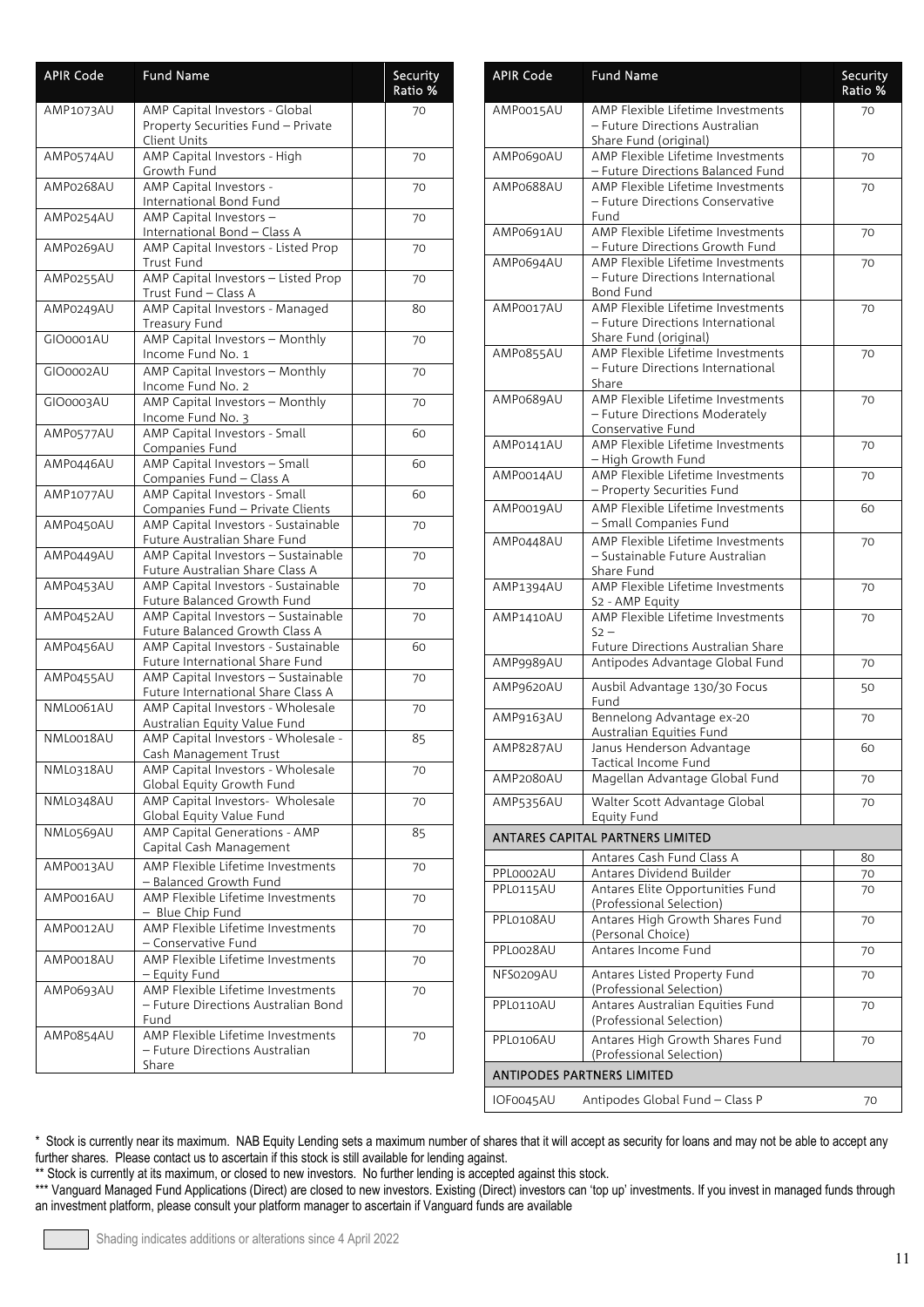| <b>APIR Code</b>                | <b>Fund Name</b>                                                           |  | Security<br>Ratio % |
|---------------------------------|----------------------------------------------------------------------------|--|---------------------|
| WHT0057AU                       | Antipodes Global Fund - Long Only Class P                                  |  | 70                  |
|                                 | <b>AORIS INVESMENT MANAGEMENT</b>                                          |  |                     |
| FC57611AU                       | AORIS International IMA (AO0001)                                           |  | 60                  |
| PIM0058AU                       | Aoris International Fund Class B                                           |  | 70                  |
| PIM3513AU                       | Aoris International Fud Class A                                            |  | 70                  |
| PIM8433AU                       | <b>AORIS International Fund Class C</b>                                    |  | 70                  |
| <b>PIM1812AU</b>                | <b>AORIS International Fund Class B</b>                                    |  | 70                  |
|                                 | APN FUNDS MANAGEMENT LIMITED                                               |  |                     |
| APN0008AU                       | APN A-REIT Fund                                                            |  | 70                  |
|                                 | ARDEA INVESTMENT MANAGEMENT                                                |  |                     |
| HOW0098AU                       | Ardea Real Outcome Fund<br>ARTESIAN CORPORATE BOND PTY LTD                 |  | 70                  |
|                                 |                                                                            |  |                     |
| ETL3604AU                       | Artesian Corporate Bond Fund                                               |  | 50                  |
|                                 | ATLAS INFRASTRUCTURE (AUSTRALIA) PTY LTD                                   |  |                     |
| PIM6769AU                       | Atlas Infrastructure Australian Feeder<br>Fund - Unhedged                  |  | 70                  |
| PIM9253AU                       | Atlas Infrastructure Australian Feeder<br>Fund - Hedged                    |  | 70                  |
| <b>AUSBIL DEXIA LIMITED</b>     |                                                                            |  |                     |
| AAP0103AU                       | <b>AUSBIL Australian Active Equity</b><br>Fund                             |  | 70                  |
| AAP0104AU                       | <b>AUSBIL Australian Emerging</b><br>Leaders                               |  | 65                  |
| AAP0101AU<br>AAP0007AU          | AUSBIL Balanced Portfolio<br>AUSBIL MicroCap Fund                          |  | 70<br>55            |
| <b>AUSBIL DEXIA LIMITED SMA</b> |                                                                            |  |                     |
| NUN0055AU                       | Ausbil Australian Concentrated<br>Equity SMA (Platform via MLC<br>Wrap)    |  | 70                  |
|                                 | <b>AUSBIL INVESTMENT MANAGER LIMITED</b>                                   |  |                     |
| AAP3656AU                       | Ausbil Active Dividend Income Fund                                         |  | 70                  |
| AAP0002AU                       | Ausbil Australian Geared Equity Fund                                       |  | 50                  |
| AAP5928AU                       | Ausbil Global Resources Fund                                               |  | 40                  |
| AAP0008AU                       | Ausbil 130/30                                                              |  | 50                  |
|                                 | <b>AUSTRALIAN ETHICAL INVESTMENTS LTD</b>                                  |  |                     |
| AUG0001AU                       | Australian Ethical Balanced Trust                                          |  | 70                  |
| AUG0002AU                       | Australian Ethical Australian Share<br>Fund                                |  | 70                  |
| AUG0004AU                       | Australian Ethical Large Companies<br>Share Trust                          |  | 70                  |
| AUG0019AU                       | Australian Ethical Diversified Share<br>Fund                               |  | 70                  |
| AUG0018AU                       | Australian Ethical Diversified Share<br>Fund (Wholesale)                   |  | 70                  |
| <b>AUSTRALIAN UNITY</b>         |                                                                            |  |                     |
| AUS0030AU                       | Australian Unity - AUI Platypus<br>Australian Equities Trust-<br>Wholesale |  | 70                  |
| GEM0113AU                       | Australian Unity - Property<br>Securities Fund Growth                      |  | 70                  |
| GEM0111AU                       | Australian Unity - Property<br>Securities Fund Ordinary                    |  | 70                  |

| <b>APIR Code</b>      | <b>Fund Name</b>                                                | Security<br>Ratio % |
|-----------------------|-----------------------------------------------------------------|---------------------|
| WSF0486AU             | Australian Unity - Altius Bond Fund                             | 70                  |
|                       | ATRIUM INVESTMENT MANAGEMENT PTY LTD                            |                     |
| COL00029AU            | Atrium Evolution Series - Diversified Fund AEF5                 | 60                  |
| COL00030AU            | Atrium Evolution Series - Diversified Fund AEF7                 | 60                  |
| COL00031AU            | Atrium Evolution Series - Diversified Fund AEF9                 | 60                  |
| AXA AUSTRALIA LIMITED |                                                                 |                     |
| ETL0171AU             | AXA IM Sustainable Share Fund                                   | 70                  |
|                       | BENNELONG FUNDS MANAGEMENT LIMITED                              |                     |
| BFL0001AU             | Bennelong Australian Equities Fund                              | 75                  |
| BFL0002AU             | Bennelong Concentrated Australian<br>Equities Fund              | 70                  |
| BFL0004AU             | Bennelong ex-20 Australian<br>Equities Fund                     | 70                  |
| BFL0010AU             | Bennelong Kardinia Absolute<br>Return Fund                      | 50                  |
| BFL0019AU             | Bennelong 4D Global Infrastructure<br>Fund                      | 60                  |
| BFL3779AU             | <b>Bennelong Emerging Companies</b><br>Fund                     | 40                  |
|                       | <b>BLACKROCK INVESTMENT MANAGEMENT LIMITED</b>                  |                     |
| PWA0014AU             | BlackRock Australian Share Fund                                 | 70                  |
| PWA0015AU             | BlackRock Australian Share Fund<br>Plus                         | 70                  |
| PWA0013AU             | BlackRock Balanced Fund                                         | 70                  |
| BLK0012AU             | <b>Blackrock Concentrated Industrial</b><br>Share Fund          | 75                  |
| MAL0017AU             | <b>BlackRock Global Allocation Fund</b><br>(Aust) (Class C)     | 70                  |
| MAL0018AU             | <b>BlackRock Global Allocation Fund</b><br>(Aust) (Class D)     | 70                  |
| <b>BLK5937AU</b>      | <b>BlackRock Global Equity Signals</b><br>Fund                  | 75                  |
| BGL0105AU             | BlackRock Indexed Australian Bond<br>Fund                       | 70                  |
| BGL0034AU             | BlackRock Indexed Australian<br>Equity Fund                     | 70                  |
| BGL0108AU             | BlackRock Indexed Australian<br>Listed Property Fund            | 70                  |
| BGL0106AU             | BlackRock Indexed International<br>Equity Fund                  | 70                  |
| BAR0814AU             | <b>BlackRock Scientific Australian</b><br>Equity Fund           | 70                  |
| BAR0813AU             | <b>BlackRock Scientific Diversified</b><br>Growth Fund          | 70                  |
| BAR0811AU             | BlackRock Scientific Diversified<br>Stable Fund                 | 70                  |
| BGL0109AU             | <b>BlackRock Scientific Hedged</b><br>International Equity Fund | 70                  |
| BAR0817AU             | BlackRock Scientific International<br>Equity Fund               | 70                  |
| BGL0003AU             | BlackRock Scientific Wholesale<br>Diversified Fund              | 70                  |
| <b>BR0002</b>         | BlackRock Top 20 SMA                                            | 75                  |
| PWA0823AU             | BlackRock Wholesale Australian<br>Share Fund                    | 70                  |
| PWA0822AU             | BlackRock Wholesale Balanced<br>Fund                            | 70                  |

\*\* Stock is currently at its maximum, or closed to new investors. No further lending is accepted against this stock.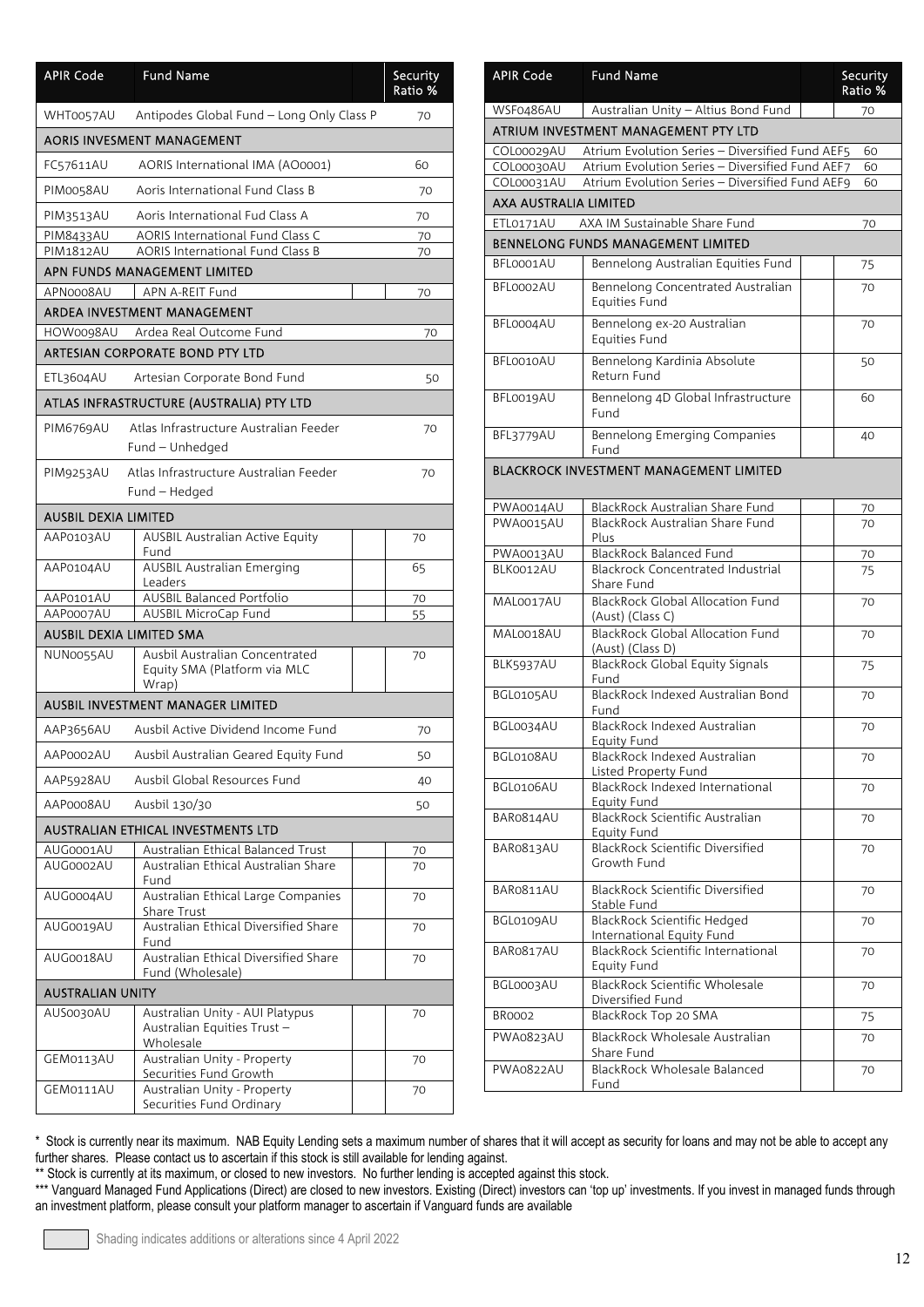| <b>APIR Code</b>       | <b>Fund Name</b>                                              | Security<br>Ratio % |
|------------------------|---------------------------------------------------------------|---------------------|
| PWA0825AU              | BlackRock Wholesale International<br><b>Bond Fund</b>         | 70                  |
| <b>BNP PARIBAS</b>     |                                                               |                     |
| ETL0041AU              | MFS Fully Hedged Global Equity<br>Trust                       | 70                  |
| MIA0001AU              | <b>MFS Global Equity Trust</b>                                | 70                  |
| ARO0006AU              | Carnegie WorldWide Equity Trust                               | 70                  |
| BT FINANCIAL GROUP LTD |                                                               |                     |
| RFA0021AU              | BT Classic Investment - BT Active<br><b>Balanced Fund NEF</b> | 70                  |
| BTA0043AU              | BT Classic Investment - BT<br><b>Balanced Returns Fund</b>    | 70                  |
| RFA0011AU              | BT Classic Investment - BT Core<br>Australian Share Fund      | 70                  |
| <b>RFA0013AU</b>       | BT Classic Investment - BT Natural<br>Resources Fund          | 70                  |
| BTA0012AU              | BT Classic Investment - BT Split<br>Growth Fund               | 70                  |
| BTA0011AU              | BT Classic Investment - BT Split<br>Income Fund               | 70                  |
| RFA0023AU              | BT Classic Investment - BT Tax<br>Effective Income Fund NEF   | 70                  |
| BTA0023AU              | BT Investment - BT American Share<br>Fund                     | 60                  |
| BTA0026AU              | BT Investment - BT Asian Share<br>Fund                        | 60                  |
| BTA0021AU              | BT Investment - BT Australian<br>Share Fund                   | 70                  |
| BTA0002AU              | BT Investment - BT Cash<br>Management Trust                   | 85                  |
| RFA0030AU              | BT Investment - BT Core Hedged<br>Global Share Fund           | 70                  |
| <b>BTA0025AU</b>       | BT Investment - BT European Share<br>Fund                     | 60                  |
| RFA0002AU              | BT Investment - BT Fixed Interest<br>Fund                     | 70                  |
| BTA0044AU              | BT Investment - BT Future Goals<br>Fund                       | 70                  |
| RFA0019AU              | BT Investment - BT Imputation<br>Fund                         | 70                  |
| BTA0042AU              | BT Investment - BT Income Plus<br>Fund                        | 70                  |
| BTA0024AU              | BT Investment - BT International<br>Fund                      | 70                  |
| WFS0091AU              | BT Investment - BT Investors<br>Mutual Australian Share       | 70                  |
| BTA0077AU              | BT Investment - Multi-manager<br><b>Balanced Fund</b>         | 70                  |
| BTA0079AU              | BT Investment - Multi-manager<br>Diversified Share Fund       | 70                  |
| BTA0080AU              | BT Investment - Multi-manager<br>Growth Fund                  | 70                  |
| BTA0073AU              | BT Investment - BT Partner<br>Australian Shares Growth 1      | 70                  |
| BTA0051AU              | BT Investment - BT Property<br>Securities Fund                | 70                  |
| RFA0012AU              | BT Investment - BT Smaller<br>Companies Fund                  | 60                  |
| BTA0127AU              | BT Investment - BT Technology<br>Fund                         | 50                  |
| WFS0092AU              | BT Investment - Platinum<br>International Fund                | 75                  |

| <b>APIR Code</b> | <b>Fund Name</b>                                                       | Security<br>Ratio % |
|------------------|------------------------------------------------------------------------|---------------------|
| BTA0173AU        | BT Premier Premium Cash Fund                                           | 80                  |
| BTA0129AU        | BT Premium Cash Fund                                                   | 80                  |
| RFA0815AU        | BT Wholesale - Active Balanced<br>Fund                                 | 70                  |
| BTA0100AU        | BT Wholesale - American Share<br>Fund                                  | 60                  |
| BTA0054AU        | BT Wholesale - Asian Share Fund                                        | 60                  |
| BTA0055AU        | BT Wholesale - Australian Share<br>Fund                                | 70                  |
| BTA0806AU        | BT Wholesale - Balanced Returns<br>Fund                                | 70                  |
| BTA0805AU        | BT Wholesale - Conservative<br>Outlook Fund                            | 70                  |
| RFA0818AU        | BT Wholesale - Core Australian<br>Share Fund                           | 70                  |
| RFA0821AU        | BT Wholesale - Core Global Share<br>Fund                               | 70                  |
| <b>RFA0031AU</b> | BT Wholesale - Core Hedged<br>Global Share Fund                        | 70                  |
| RFA0811AU        | BT Wholesale - Ethical<br>Conservative Fund                            | 70                  |
| <b>RFA0025AU</b> | BT Wholesale - Ethical Share Fund                                      | 70                  |
| BTA0124AU        | BT Wholesale - European Share<br>Fund                                  | 60                  |
| RFA0813AU        | BT Wholesale - Fixed Interest Fund<br>BT Wholesale - Future Goals Fund | 70                  |
| BTA0125AU        |                                                                        | 70                  |
| RFA0051AU        | BT Wholesale - Global Property<br>Securities Fund                      | 70                  |
| RFA0103AU        | BT Wholesale - Imputation Fund                                         | 70                  |
| BTA0056AU        | BT Wholesale - International Share<br>Fund                             | 70                  |
| BTA0130AU        | BT Wholesale - Japanese Share<br>Fund                                  | 50                  |
| RFA0817AU        | BT Wholesale - Property<br>Investment Fund                             | 70                  |
| BTA0061AU        | BT Wholesale - Property Securities<br>Fund                             | 70                  |
| RFA0061AU        | <b>BT Wholesale Microcap</b><br>Opportunities Fund                     | 55                  |
| WFS0409AU        | BT Wrap Essentials - Fidelity<br><b>Australian Equities</b>            | 70                  |
| WFS0413AU        | BT Wrap Essentials - Colonial First<br>State Global Resources          | 60                  |
| BTA0538AU        | T. Rowe Price WS Plus Global Equity<br>Fund                            | 70                  |
| BTA0541AU        | BT Wholesale Plus Global Property                                      | 70                  |
| BTA0565AU        | Magellan Wholesale Plus Global<br>Property                             | 70                  |
|                  | CALEDONIA (PRIVATE) INVESTMENTS PTY LIMITED                            |                     |
| CFAUD            | Caledonia Global Fund                                                  | 60                  |
| CFZGA1           | Caledonia Zillow Group Class A1                                        | 50                  |
| CFZGA2           | Caledonia Zillow Group Class A2                                        | 50                  |
| CFZG6A           | Caledonia Zillow Group Class 6A                                        | 50                  |
| CFZG6C<br>CFZGA3 | Caledonia Zillow Group Class 6C                                        | 50                  |
| CFZGA4           | Caledonia Stars Group Class A3<br>Caledonia GrubHub Class A4           | 50                  |
| CFFEA5           | Caledonia Flutter Entertainment<br>Class A5                            | 50<br>50            |
| CFSGA3           | Caledonia Flutter Entertainment<br>Class A3                            | 50                  |

\*\* Stock is currently at its maximum, or closed to new investors. No further lending is accepted against this stock.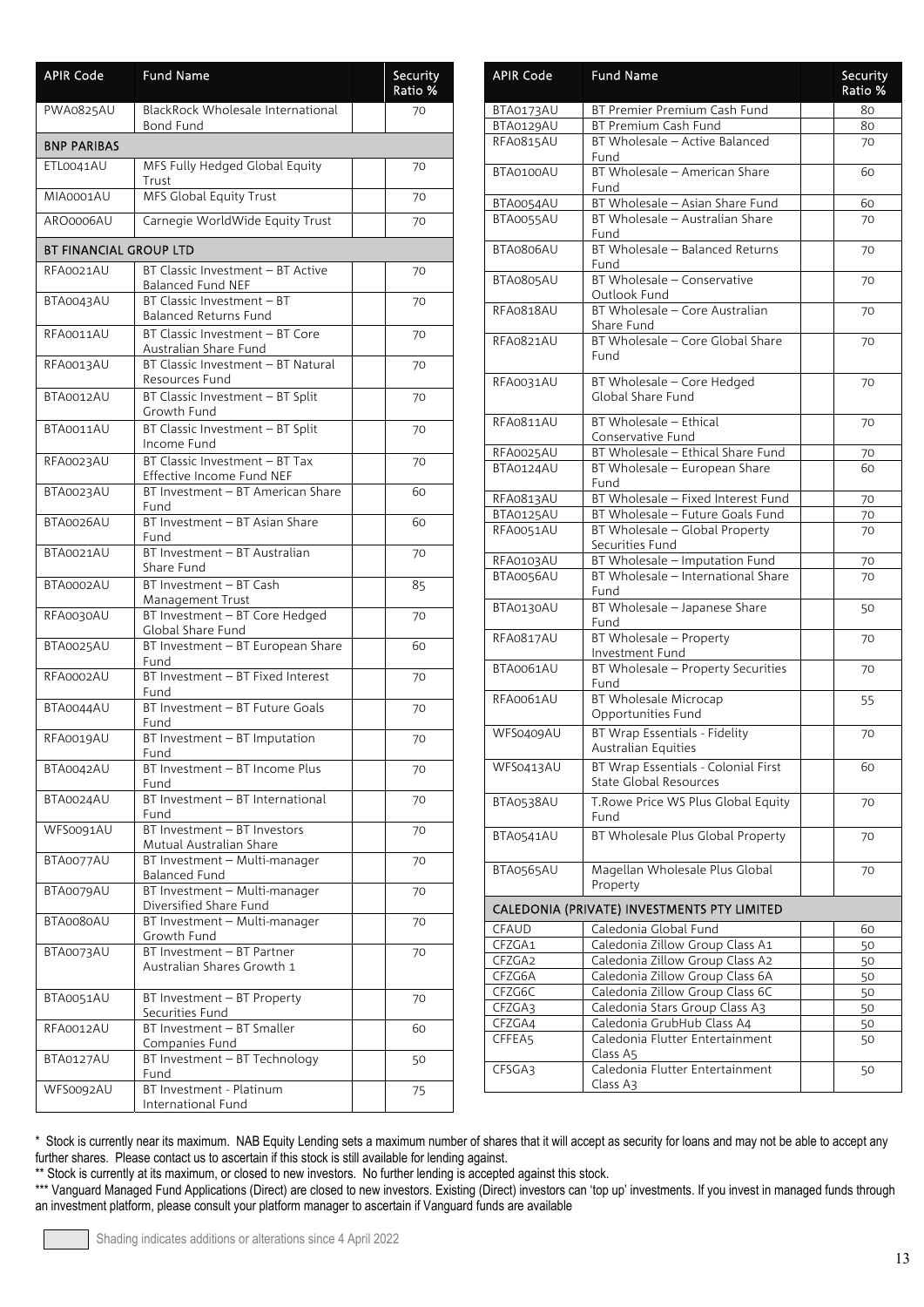| <b>APIR Code</b>                | <b>Fund Name</b>                                            | Security<br>Ratio % |  |
|---------------------------------|-------------------------------------------------------------|---------------------|--|
| CFFEA7                          | Caledonia Flutter Entertainment<br>Class A7                 | 50                  |  |
| CFFEC7                          | Caledonia Flutter Entertainment<br>Class C7                 | 50                  |  |
|                                 | CAPITAL GROUP INVESTMENT MANAGEMENT LIMITED                 |                     |  |
| CIM0006AU                       | Capital Group New Perspective Fund                          | 50                  |  |
|                                 | <b>CELESTE FUNDS MANAGEMENT LIMITED</b>                     |                     |  |
| FAM0101AU                       | Celeste Australian Small Companies<br>Fund                  | 60                  |  |
| <b>CENTURIA CAPITAL LIMITED</b> |                                                             |                     |  |
| OVS0011AU                       | Centuria Balanced Bond                                      | 70                  |  |
| OVS0006AU                       | Centuria Life Limited - Growth Bond                         | 70                  |  |
|                                 | <b>CERTITUDE GLOBAL INVESTMENTS LIMITED</b>                 |                     |  |
| HFL0014AU                       | GaveKal Asian Opportunities Fund                            | 50                  |  |
| HFL0108AU                       | LHP Global Long/Short Fund                                  | 40                  |  |
|                                 | CHALLENGER RETIREMENT AND INVESTMENT SERVICES PTY LTD       |                     |  |
| MLT0007AU                       | Challenger Guaranteed Income                                | 80                  |  |
|                                 | Fund 5.15 cents p.a. 31 March 2020                          |                     |  |
| <b>CLEARVIEW LIMITED</b>        |                                                             |                     |  |
| NRM0007AU                       | ClearView Managed Investment -                              | 70                  |  |
|                                 | Australian Shares Growth                                    |                     |  |
|                                 | <b>COLONIAL FIRST STATE INVESTMENTS LTD</b>                 |                     |  |
| FSF1240AU                       | Acadian Global Managed Volatility<br><b>Equity Fund</b>     | 70                  |  |
| FSF5774AU                       | Baillie Gifford Long Term Global<br>Growth Fund Class A     | 70                  |  |
| FSF0014AU                       | CFS - Australian Share Fund                                 | 70                  |  |
| FSF0006AU                       | CFS-Balanced                                                | 70                  |  |
| FSF0198AU                       | CFS - Balanced NEF                                          | 70                  |  |
| FSF0032AU                       | CFS - Cash Fund                                             | 80                  |  |
| FSF0021AU<br>FSF0197AU          | CFS - Conservative Fund<br>CFS - Conservative NEF           | 70<br>70            |  |
| FSF0035AU                       | CFS - Developing Companies                                  | 60                  |  |
| FSF0022AU                       | CFS - Diversified Fund                                      | 70                  |  |
| FSF0199AU                       | CFS - Diversified NEF                                       | 70                  |  |
| FSF0007AU                       | CFS - Future Leaders Fund                                   | 60                  |  |
| FSF0169AU                       | CFS - Geared Global Share Fund                              | 50                  |  |
| FSF0044AU                       | CFS - Geared Share Fund                                     | 50                  |  |
| FSF0145AU                       | CFS - Global Health & Biotech                               | 50                  |  |
| FSF0041AU<br>FSF0048AU          | CFS - Global Resources Fund<br>CFS - Global Share Fund      | 60                  |  |
| FSF0144AU                       | CFS - Global Technology &                                   | 70<br>50            |  |
|                                 | Communication Fund                                          |                     |  |
| FSF0077AU                       | CFS - High Growth Fund                                      | 70                  |  |
| FSF0013AU                       | $CFS - Imputation$                                          | 70                  |  |
| FSF0202AU                       | CFS - Imputation NEF                                        | 70                  |  |
| FSF0012AU                       | CFS - Property Securities Fund                              | 70                  |  |
| FSF0211AU                       | CFS - Property Securities NEF                               | 70                  |  |
| FSF0418AU                       | CFS FirstChoice Inv - Lazard Select<br>Australian Equity    | 70                  |  |
| FSF0724AU                       | CFS FirstChoice Inv - Acadian<br>Global Equity              | 60                  |  |
| FSF0237AU                       | CFS FirstChoice Inv - Ausbil                                | 70                  |  |
| FSF0234AU                       | Australian Active Equity<br>CFS FirstChoice Inv - BlackRock | 70                  |  |
|                                 | Australian Share                                            |                     |  |
| FSF0258AU                       | CFS FirstChoice Inv - BT Active<br>Balanced                 | 70                  |  |

| <b>APIR Code</b> | <b>Fund Name</b>                                                  | Security<br>Ratio % |
|------------------|-------------------------------------------------------------------|---------------------|
| FSF0241AU        | CFS FirstChoice Inv - BT Core<br>Australian Share                 | 70                  |
|                  |                                                                   |                     |
| FSF0250AU        | CFS FirstChoice Inv - BT Property<br>Investment                   | 70                  |
| FSF0248AU        | CFS FirstChoice Inv - Capital<br>International Global Share       | 70                  |
| FSF0090AU        | CFS FirstChoice Inv - CFS Geared<br>Australian Share - Core       | 50                  |
| FSF0238AU        | CFS FirstChoice Inv - CFS Australian<br>Share Core                | 70                  |
| FSF0254AU        | CFS FirstChoice Inv - CFS Balanced                                |                     |
| <b>FSF1697AU</b> | CFS FirstChoice Inv - Bennelong Ex-                               | 70<br>70            |
|                  | 20 Wholesale Australian Equities                                  |                     |
| FSF0228AU        | CFS FirstChoice Inv - CFS Cash                                    | 80                  |
| FSF0257AU        | CFS FirstChoice Inv - CFS                                         | 70                  |
| FSF0261AU        | Conservative<br>CFS FirstChoice Inv - CFS                         |                     |
|                  | Diversified                                                       | 70                  |
| FSF0229AU        | CFS FirstChoice Inv - CFS                                         | 70                  |
|                  | Diversified Fixed Interest                                        |                     |
| FSF0089AU        | CFS FirstChoice Inv - CFS Future<br>Leaders                       | 60                  |
| FSF0264AU        | CFS FirstChoice Inv - CFS Geared                                  | 50                  |
|                  | Share                                                             |                     |
| FSF0244AU        | CFS FirstChoice Inv - CFS Global<br>Resources                     | 55                  |
| FSF0242AU        | CFS FirstChoice Inv - CFS Global<br>Share                         | 70                  |
| FSF0263AU        | CFS FirstChoice Inv - CFS High                                    | 70                  |
|                  | Growth                                                            |                     |
| <b>FSF0232AU</b> | CFS FirstChoice Inv - CFS<br>Imputation                           | 70                  |
| FSF0233AU        | CFS FirstChoice Inv - CFS Index<br>Australian Share               | 70                  |
| FSF0243AU        | CFS FirstChoice Inv - CFS Index                                   | 70                  |
|                  | Global Share                                                      |                     |
| FSF0810AU        | CFS FirstChoice Inv - CFS Index<br>Global Share - Hedged          | 70                  |
| FSF0662AU        | CFS FirstChoice Inv - CFS Index<br><b>Property Securities</b>     | 70                  |
| FSF0251AU        | CFS FirstChoice Inv - CFS Property                                | 70                  |
|                  | Securities                                                        |                     |
| FSF0666AU        | CFS FirstChoice Inv - Colliers Global<br>Property Securities Fund | 70                  |
| FSF0220AU        | CFS FirstChoice Inv - FC Australian<br>Shares                     | 70                  |
| FSF0410AU        | CFS FirstChoice Inv - FC Australian<br>Small Companies            | 60                  |
| FSF0094AU        | CFS FirstChoice Inv - FC Boutique                                 | 70                  |
|                  | <b>Australian Shares</b>                                          |                     |
| FSF0221AU        | CFS FirstChoice Inv - FC Global<br>Shares                         | 70                  |
| FSF0226AU        | CFS FirstChoice Inv - FC High<br>Growth                           | 70                  |
| FSF0260AU        | CFS FirstChoice Inv - FC Multi-Index<br>Balanced                  | 70                  |
| FSF0255AU        | CFS FirstChoice Inv - FC Multi-Index                              | 70                  |
| FSF0222AU        | Conservative<br>CFS FirstChoice Inv - FC Property                 |                     |
|                  | Securities                                                        | 70                  |
| FSF0236AU        | CFS FirstChoice Inv - ING Australian<br>Share                     | 70                  |
| FSF0252AU        | CFS FirstChoice Inv - ING Balanced                                | 70                  |

\*\* Stock is currently at its maximum, or closed to new investors. No further lending is accepted against this stock.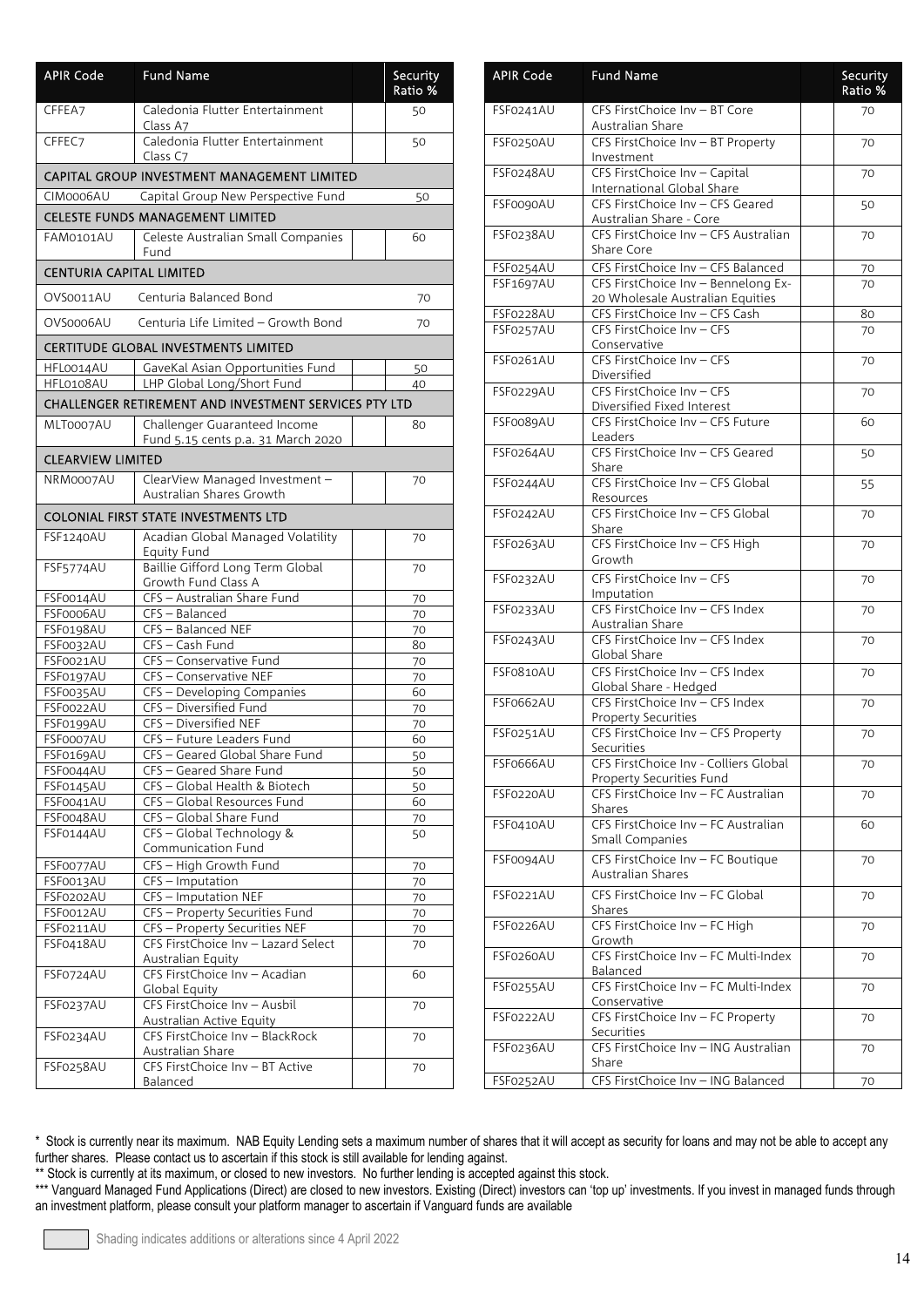| <b>APIR Code</b> | <b>Fund Name</b>                                                                            | Security<br>Ratio % |
|------------------|---------------------------------------------------------------------------------------------|---------------------|
| FSF0408AU        | CFS FirstChoice Inv - Integrity<br>Australian Share                                         | 70                  |
| FSF0092AU        | CFS FirstChoice Inv - Investors<br>Mutual Australian Share                                  | 70                  |
| FSF0239AU        | CFS FirstChoice Inv - Maple-Brown<br>Abbott Imputation                                      | 70                  |
| FSF0247AU        | CFS FirstChoice Inv - MFS Global<br>Equity                                                  | 70                  |
| FSF0259AU        | CFS FirstChoice Inv - Perpetual<br><b>Balanced Growth</b>                                   | 70                  |
| FSF0235AU        | CFS FirstChoice Inv - Perpetual<br>Industrial Share                                         | 70                  |
| FSF0246AU        | CFS FirstChoice Inv - Perpetual<br>International Share                                      | 70                  |
| FSF0262AU        | CFS FirstChoice Inv - Perpetual Split<br>Growth                                             | 70                  |
| FSF0409AU        | CFS FirstChoice Inv - Platinum<br>International Shares                                      | 75                  |
| FSF0980AU        | CFS FirstChoice Inv - Realindex RAFI<br>Australian Share                                    | 70                  |
| FSF0249AU        | CFS FirstChoice Inv - RREEF<br><b>Property Securities</b>                                   | 70                  |
| FSF0240AU        | CFS FirstChoice Inv - Schroder<br>Australian Equity                                         | 70                  |
| FSF0787AU        | CFS FirstChoice Wholesale Inv-<br>Acadian Wholesale Australian<br>Equity                    | 60                  |
| FSF0789AU        | CFS FirstChoice Wholesale Inv -<br>Acadian Wholesale Australian<br>Equity Long Short Fund   | 70                  |
| FSF0891AU        | CFS FirstChoice Wholesale Inv -<br>Acadian Wholesale Geared Global<br>Equity                | 40                  |
| FSF0460AU        | CFS FirstChoice Wholesale Inv-<br>Ausbil Wholesale Australian Active<br>Equity              | 70                  |
| FSF0483AU        | CFS FirstChoice W'sale - AMP<br>Capital Wholesale Global Equity -<br>Value                  | 70                  |
| FSF0457AU        | CFS FirstChoice Wholesale Inv-<br>BlackRock Wholesale Australian<br>Share                   | 70                  |
| FSF1201AU        | CFS FirstChoice Wholesale Inv-<br>Baillie Gifford Wholesale Long<br>Term Global Growth      | 70                  |
| FSF0463AU        | CFS FirstChoice Wholesale Inv - BT<br>Wholesale Core Australian Share                       | 70                  |
| FSF0503AU        | CFS FirstChoice Wholesale Inv - BT<br>Wholesale Property Investment                         | 70                  |
| FSF0890AU        | CFS FirstChoice Wholesale Inv -<br>Geared Australian Share                                  | 50                  |
| FSF0481AU        | CFS FirstChoice Wholesale Inv -<br>Capital International Wholesale<br>Global Share - Hedged | 70                  |
| FSF0707AU        | CFS FirstChoice Wholesale Inv -<br>Index Global Share Hedged                                | 70                  |
| FSF0453AU        | CFS FirstChoice Wholesale Inv -<br>CFS Wholesale Geared Australian<br>Share - Core          | 50                  |
| CFM0404AU        | CFS FirstChoice Wholesale Inv-<br>CFS Wholesale Australian Share -<br>Core                  | 70                  |
| FSF0039AU        | CFS FirstChoice Wholesale Inv-<br>CFS Wholesale Diversified Fixed<br>Interest Fund          | 70                  |

| <b>APIR Code</b> | <b>Fund Name</b>                                                                              | Security<br>Ratio % |
|------------------|-----------------------------------------------------------------------------------------------|---------------------|
| FSF0961AU        | CFS FirstChoice Wholesale Inv -<br>CFS Wholesale Equity Income                                | 70                  |
| FSF0469AU        | CFS FirstChoice Wholesale Inv -<br>CFS Wholesale Future Leaders                               | 60                  |
| FSF0043AU        | CFS FirstChoice Wholesale Inv -<br>CFS Wholesale Geared Share                                 | 50                  |
| <b>FSF0652AU</b> | CFS FirstChoice Wholesale Inv-<br>CFS Wholesale Index Australian<br>Share                     | 70                  |
| FSF0654AU        | CFS FirstChoice Wholesale Inv-<br>CFS Wholesale Index Global Share                            | 70                  |
| <b>FSF0655AU</b> | CFS FirstChoice Wholesale Inv -<br>CFS Wholesale Index Property<br>Securities                 | 70                  |
| FSF0454AU        | CFS FirstChoice Wholesale Inv-<br>CFS Wholesale Global Property<br>Securities                 | 70                  |
| FSF0713AU        | CFS FirstChoice Wholesale Inv -<br>FirstChoice Wholesale Global<br><b>Property Securities</b> | 70                  |
| FSF0485AU        | CFS FirstChoice Wholesale Inv - FC<br>Wholesale Australian Share                              | 70                  |
| FSF0502AU        | CFS FirstChoice Wholesale Inv - FC<br>Wholesale Australian Small<br>Companies                 | 60                  |
| FSF0456AU        | CFS FirstChoice Wholesale Inv - FC<br>Wholesale Boutique Australian<br>Share                  | 70                  |
| FSF0489AU        | CFS FirstChoice Wholesale Inv - FC<br>Wholesale Global Share                                  | 70                  |
| FSF0490AU        | CFS FirstChoice Wholesale Inv - FC<br>Wholesale Growth                                        | 70                  |
| FSF0499AU        | CFS FirstChoice Wholesale Inv - FC<br>Wholesale High Growth                                   | 70                  |
| FSF0476AU        | CFS FirstChoice Wholesale Inv - FC<br>Wholesale Multi-Index Balanced                          | 70                  |
| FSF0471AU        | CFS FirstChoice Wholesale Inv - FC<br>Wholesale Multi-Index<br>Conservative                   | 70                  |
| FSF0501AU        | CFS FirstChoice Wholesale Inv - FC<br>Wholesale Property Securities                           | 70                  |
| FSF0790AU        | CFS FirstChoice Wholesale Inv<br>Fidelity Wholesale Australian<br>Equities Fund               | 70                  |
| FSF1008AU        | CFS FirstChoice Wholesale Inv-<br>FirstRate Wholesale Saver A                                 | 80                  |
| FSF0170AU        | CFS FirstChoice Wholesale Inv -<br>Geared Global Share Fund                                   | 50                  |
| FSF0459AU        | CFS FirstChoice Wholesale Inv-<br>ING Wholesale Australian Share                              | 70                  |
| FSF1615AU        | CFS FirstChoice Wholesale Inv-<br>Kapstream Wholesale Absolute<br>Return Fund                 | 70                  |
| FSF0472AU        | CFS FirstChoice Wholesale Multi<br>Index Diversified                                          | 70                  |
| FSF0464AU        | CFS FirstChoice Wholesale Inv-<br>Integrity Wholesale Australian<br>Share                     | 70                  |
| FSF0465AU        | CFS FirstChoice Wholesale Inv -<br><b>Investors Mutual Wholesale</b><br>Australian Share      | 75                  |
| FSF1198AU        | CFS FirstChoice Wholesale Inv-<br>Magellan Wholesale Global Share                             | 70                  |

\*\* Stock is currently at its maximum, or closed to new investors. No further lending is accepted against this stock.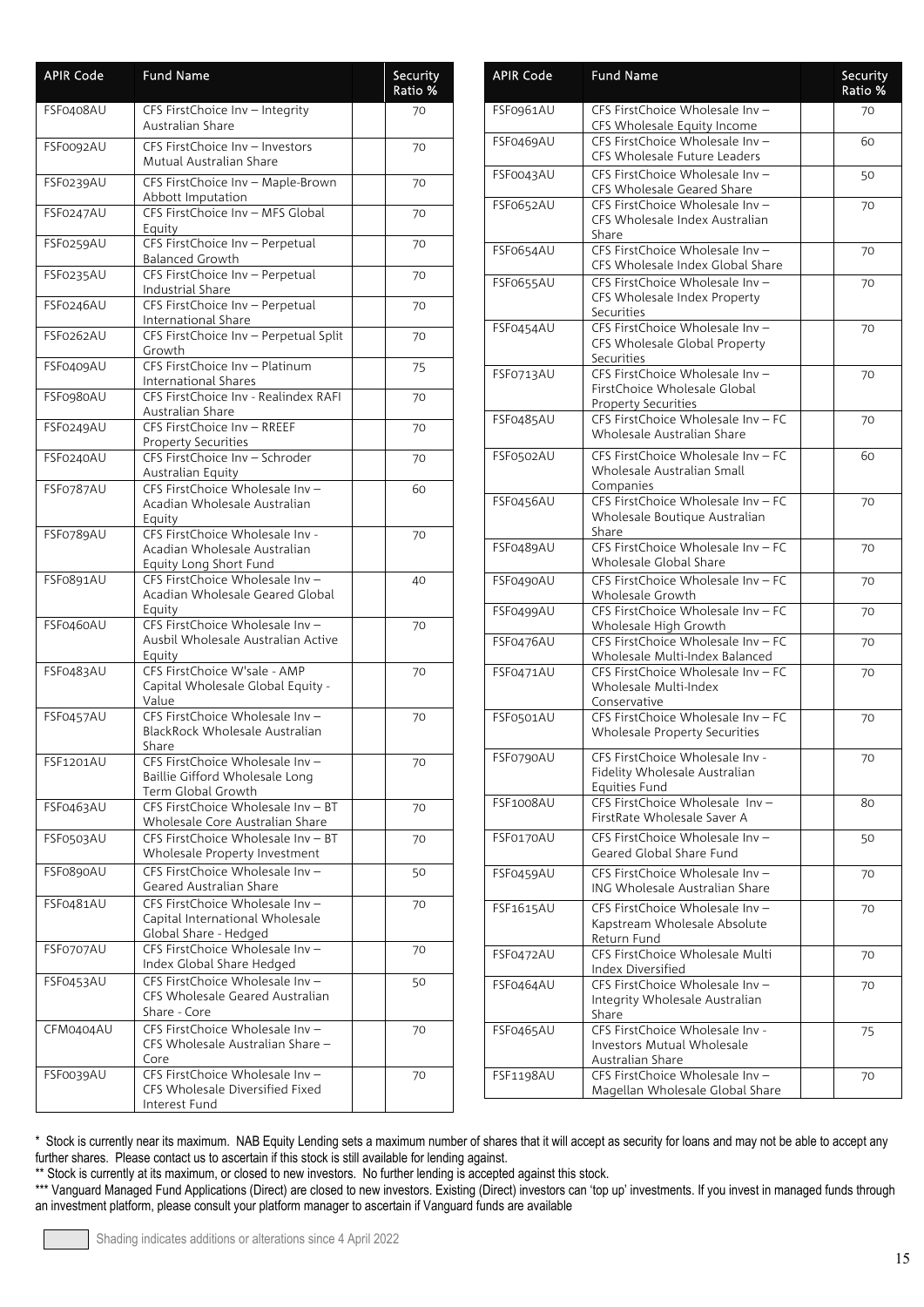| <b>APIR Code</b>       | <b>Fund Name</b>                                                                             | Security<br>Ratio % |
|------------------------|----------------------------------------------------------------------------------------------|---------------------|
| FSF0461AU              | CFS FirstChoice Wholesale Inv-<br>Maple-Brown Abbott Wholesale<br>Imputation                 | 70                  |
| FSF0480AU              | CFS FirstChoice Wholesale Inv-<br>MFS Wholesale Global Equity                                | 70                  |
| <b>FSF0467AU</b>       | CFS FirstChoice Wholesale Inv -<br>Perennial Value Wholesale                                 | 70                  |
| FSF0475AU              | Australian Share<br>CFS FirstChoice Wholesale Inv-<br>Perpetual Wholesale Balanced<br>Growth | 70                  |
| FSF0458AU              | CFS FirstChoice Wholesale Inv-<br>Perpetual Wholesale Industrial<br>Share                    | 70                  |
| FSF0479AU              | CFS FirstChoice Wholesale Inv-<br>Perpetual Wholesale International<br>Share                 | 70                  |
| FSF0477AU              | CFS FirstChoice Wholesale Inv-<br>Perpetual Wholesale Split Growth                           | 70                  |
| FSF0505AU              | CFS FirstChoice Wholesale Inv-<br>Platinum Wholesale International<br>Shares                 | 75                  |
| FSF0504AU              | CFS FirstChoice Wholesale Inv-<br>RREEF Wholesale Property<br>Securities                     | 70                  |
| FSF1405AU              | CFS FirstChoice Wholesale Inv-<br>PIMCO Wholesale Global Bond<br>Fund                        | 75                  |
| FSF0079AU              | CFS FirstChoice Wholesale Inv-<br>Lazard Wholesale Select Australian<br>Equity               | 70                  |
| FSF0795AU              | CFS FirstChoice Wholesale Global<br>Infrastructure Securities                                | 70                  |
| FSF0978AU              | CFS Realindex RAFI Australian Small<br>Companies Class A                                     | 60                  |
| FSF0974AU              | CFS Realindex Global Share Class A                                                           | 70                  |
| FSF0975AU              | CFS Realindex RAFI Global Share<br>Hedged Class A                                            | 60                  |
| FSF0976AU              | CFS Realindex RAFI Australian<br>Share Class A                                               | 70                  |
| FSF1015AU              | CFS Realindex RAFI Wholesale<br>Australian Share                                             | 70                  |
| FSF1017AU              | CFS Realindex RAFI Wholesale<br>Global Share                                                 | 60                  |
| <b>FSF1018AU</b>       | CFS Realindex RAFI Wholesale<br>Global Share Hedged<br>CFS Wholesale Australian Bond         | 60                  |
| FSF0027AU<br>FSF0002AU | Fund<br>CFS Wholesale Australian Share                                                       | 70                  |
| FSF0040AU              | Fund<br>CFS Wholesale Balanced Fund                                                          | 70<br>70            |
| FSF0075AU              | CFS Wholesale Cash Fund                                                                      | 80                  |
| FSF0033AU              | CFS Wholesale Conservative Fund                                                              | 70                  |
| FSF0008AU              | CFS Wholesale Diversified Fund                                                               | 70                  |
| FSF0084AU              | CFS Wholesale Global Credit<br>Income Fund                                                   | 70                  |
| FSF0146AU              | CFS Wholesale Global Health &<br>Biotech                                                     | 50                  |
| FSF0038AU              | CFS Wholesale Global Resources<br>Fund                                                       | 55                  |
| FSF0047AU              | CFS Wholesale Global Share Fund                                                              | 70                  |
| FSF0143AU              | CFS Wholesale Global Technology<br>& Communication Fund                                      | 50                  |

| <b>APIR Code</b>                     | <b>Fund Name</b>                                                         | Security<br>Ratio % |  |
|--------------------------------------|--------------------------------------------------------------------------|---------------------|--|
| FSF0498AU                            | CFS Wholesale High Growth Fund                                           | 70                  |  |
| FSF0003AU                            | CFS Wholesale Imputation Fund                                            | 70                  |  |
| FSF0076AU                            | CFS Wholesale Industrial Share<br>Fund                                   | 70                  |  |
| FSF0016AU                            | CFS Wholesale Leaders Fund                                               | 70                  |  |
| FSF0004AU                            | CFS Wholesale Property Securities<br>Fund                                | 70                  |  |
| FSF0798AU                            | CFS Wholesale Platinum Wholesale<br>Asia                                 | 60                  |  |
| FSF0798AU                            | CFS Wholesale PM Capital<br>Wholesale Global Companies                   | 60                  |  |
| <b>CMI0111AU</b>                     | CFS Wholesale Small Companies<br>Fund Core                               | 60                  |  |
| <b>FSF1295AU</b>                     | CFS Wholesale Stewart Investors<br>Wholesale Worldwide<br>Sustainability | 70                  |  |
| FSF0908AU                            | Generations Wholesale Global<br>Share Fund                               | 70                  |  |
| FSF0966AU                            | CFS Grant Samuel Epoch Wholesale<br>Global Equity Shareholder Yield      | 70                  |  |
| FSF1697AU                            | CFS Bennelong Wholesale Ex-20<br>Australian Equities                     | 70                  |  |
| FSF1702AU                            | CFS OC Wholesale Premium Small<br>Companies                              | 70                  |  |
| FSF1780AU                            | CFS Magellan Wholesale<br>Infrastructure                                 | 60                  |  |
| FSF1243AU                            | CFS Perpeatual Wholesale<br>Australian Share                             | 70                  |  |
| FSF1101AU                            | Real Index Emering Markets                                               | 60                  |  |
| <b>FSF1675AU</b>                     | Stewart Investors Worldwide<br>Sustainability Fund                       | 75                  |  |
|                                      | <b>COMMONWEALTH FUNDS MANAGEMENT</b>                                     |                     |  |
| COM0033AU                            | Commonwealth Property Securities<br>Fund                                 | 70                  |  |
|                                      | <b>COOPER INVESTORS PTY LIMITED</b>                                      |                     |  |
| CIP0002AU                            | CI Brunswick Fund                                                        | 60                  |  |
| CIP0005AU                            | Coopers Australian Equity Fund                                           | 70                  |  |
| CIP0003AU                            | Cooper Investments Global Equities<br>(Unhedged)                         | 70                  |  |
| CIP0004AU                            | Cooper Asian Equities Fund                                               | 50                  |  |
| <b>CIP4943AU</b>                     | Cooper Investors Family &<br>Founders Fund                               | 50                  |  |
| <b>COR CAPITAL PTY LTD</b>           |                                                                          |                     |  |
| COR0001AU                            | Cor Capital Fund                                                         | 60                  |  |
|                                      | <b>CROMWELL PROPERTY SECURITIES LIMITED</b>                              |                     |  |
| CRM0008AU                            | Cromwell Phoenix Property Securities Fund                                | 70                  |  |
| DEUTSCHE ASSET MANAGEMENT (AUST) LTD |                                                                          |                     |  |
| MGL0004AU                            | DWS Global Equity Thematic Fund                                          | 70                  |  |
| MGL0010AU                            | RREEF Global (Ex-Australian)<br>Securities Fund                          | 65                  |  |
| MGL0011AU                            | <b>RREEF Global Property Securities</b>                                  | 60                  |  |
| PAL0002AU                            | Fund<br>Paladin Property Securities Fund                                 | 70                  |  |
|                                      |                                                                          |                     |  |

\*\* Stock is currently at its maximum, or closed to new investors. No further lending is accepted against this stock.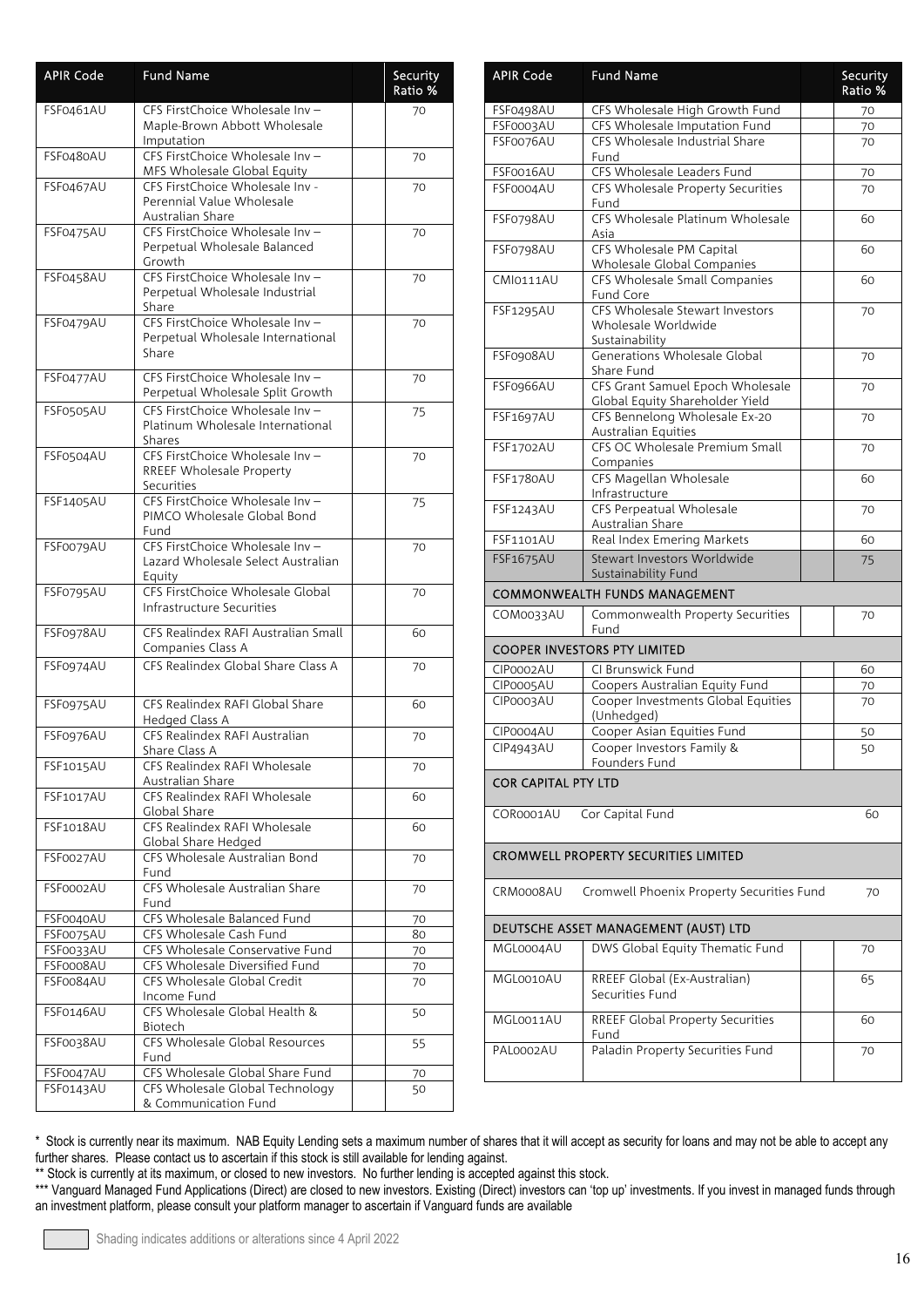| <b>APIR Code</b>                           | <b>Fund Name</b>                                                            |  | Security<br>Ratio % |
|--------------------------------------------|-----------------------------------------------------------------------------|--|---------------------|
| DFA AUSTRALIA LIMITED                      |                                                                             |  |                     |
| DFA0003AU                                  | Dimensional Australian Core Equity<br>Trust                                 |  | 70                  |
| DFA0103AU                                  | Dimensional Australian Large<br><b>Company Trust</b>                        |  | 70                  |
| DFA2068AU                                  | Dimensional Australian<br><b>Sustainability Trust</b>                       |  | 70                  |
| DFA0104AU                                  | Dimensional Australian Small<br>Company Trust                               |  | 60                  |
| DFA0101AU                                  | Dimensional Australian Value Trust                                          |  | 70                  |
| DFA0108AU                                  | Dimensional Diversified Fixed                                               |  | 70                  |
|                                            | Interest Trust - AUD Units                                                  |  |                     |
| DFA0107AU                                  | Dimensional Emerging Markets<br>Trust                                       |  | 50                  |
| DFA0028AU                                  | Dimensional Global Bond Trust                                               |  | 70                  |
| DFA0004AU                                  | Dimensional Global Core Equity<br>Trust                                     |  | 70                  |
| DFA0009AU                                  | Dimensional Global Core Equity<br>Trust - AUD Hedged Class                  |  | 70                  |
| DFA0105AU                                  | Dimensional Global Large<br>Company Trust                                   |  | 70                  |
| DFA0005AU                                  | Dimensional Global Real Estate<br>Trust                                     |  | 60                  |
| DFA0106AU                                  | Dimensional Global Small Company<br>Trust                                   |  | 60                  |
| DFA0041AU                                  | Dimensional Global Sustainability<br>Trust Unhedged                         |  | 70                  |
| DFA0102AU                                  | Dimensional Global Value Trust                                              |  | 70                  |
| DFA0029AU                                  | Dimensional Multi-Factor Growth<br>Trust                                    |  | 70                  |
| DFA0100AU                                  | Dimensional Short Term Fixed<br><b>Interest Trust</b>                       |  | 70                  |
| DFA0002AU                                  | Dimensional Two Year Diversified<br>Fixed Interest Trust                    |  | 70                  |
| DFA0035AU                                  | DFA World Equity Trust                                                      |  | 70                  |
| DFA0008AU                                  | Strategic Australian Equity Fund                                            |  | 70                  |
| <b>DNR CAPITAL</b>                         |                                                                             |  |                     |
| DNR011                                     | DNR Capital Australian High Conviction<br>Model (Platform via Hub24)        |  | 70                  |
| PIM0028AU                                  | <b>DNR Capital Australian Equities</b><br>High Conviction Fund              |  | 70                  |
| <b>ELLERSTON CAPITAL LIMTED</b>            |                                                                             |  |                     |
| ECLO013AU                                  | Ellerston Market Neutral Fund                                               |  | 50                  |
| <b>ELEY GRIFFITHS GROUP</b>                |                                                                             |  |                     |
| EGG0001AU                                  | Eley Griffiths Group Small<br>Companies Fund                                |  | 60                  |
|                                            | <b>ELSTON (Platform via Macquarie Wrap)</b>                                 |  |                     |
| SMAELS03S                                  | Elston High Growth Portfolio (Macquarie Wrap)                               |  | 70                  |
| SMAELS12S                                  | EPW High Growth Portfolio (Macquarie Wrap)                                  |  | 70                  |
| SMAELS05S                                  | Elston Australian Equities (Macquarie Wrap)                                 |  | 70                  |
| <b>SMAELS09S</b>                           | EPW Australian Equities Portfolio (Macquarie Wrap)                          |  | 70                  |
| SMAELS07S                                  | Elston Growth (Macquarie Wrap)                                              |  | 70                  |
| SMAELS11S                                  | EPW Growth Portfolio (Macquarie Wrap)                                       |  | 70                  |
| SMAELS02S<br>SMAELS10S                     | Elston Balanced (Macquarie Wrap)<br>EPW Balanced Portfolio (Macquarie Wrap) |  | 70                  |
| SMAELS08S                                  | Elston Moderate Portfolio (Macquarie Wrap)                                  |  | 70<br>70            |
| SMAELS13S                                  | EPW Moderate Portfolio (Macquarie Wrap)                                     |  | 70                  |
| <b>ENDEAVOUR ASSET MANAGEMENT PLATFORM</b> |                                                                             |  |                     |
| EAMGSMA                                    | Endeavour Asset Management Platform - Growth                                |  | 70                  |

| <b>APIR Code</b>               | <b>Fund Name</b>                                                  | Security<br>Ratio % |
|--------------------------------|-------------------------------------------------------------------|---------------------|
| <b>EQUITY TRUSTEES LIMITED</b> |                                                                   |                     |
| ETL0091AU                      | Alpha Australian Blue Chip Fund                                   | 70                  |
| ETL0092AU                      | Alpha Australian Small Companies<br>Fund                          | 60                  |
| ETL0093AU                      | Alpha Enhanced Yield Fund                                         | 70                  |
| ETL0094AU                      | Alpha Global Opportunities Fund                                   | 70                  |
| ETL0095AU                      | Alpha Property Securities Fund                                    | 70                  |
| ETL0101AU                      | EQT Cash Management Fund                                          | 80                  |
| ETL0062AU                      | SGH ICE                                                           | 60                  |
| ETL0172AU                      | MFS Concentrated Global Equity<br>Fund                            | 70                  |
| ETL0374AU                      | EQT SGH ICE Professional Investor<br>Fund                         | 60                  |
| ETL0005AU                      | EQT SGH LaSalle Global Listed<br><b>Property Securities Trust</b> | 60                  |
| ETL0118AU                      | EQT Wholesale Emerging<br>Companies Fund                          | 60                  |
| ETL0119AU                      | <b>EQT SGH Wholesale Property</b><br>Income Fund                  | 55                  |
| ETL0390AU                      | Evans and Partners International<br>Fund                          | 70                  |
| ETL0391AU                      | Evans and Partners International<br>Fund - Hedged                 | 70                  |
| ETL0015AU                      | PIMCO EQT Wholesale Australian<br>Bond Fund                       | 75                  |
| ETL0182AU                      | PIMCO EQT Wholesale Australian<br>Focus Fund                      | 70                  |
| ETLO016AU                      | PIMCO EQT Wholesale Diversified<br>Fixed Interest Fund            | 70                  |
| ETL0017AU                      | PIMCO EQT Wholesale Emerging<br>Markets Bond Fund                 | 60                  |
| ETLO018AU                      | PIMCO EQT Wholesale Global Bond<br>Fund                           | 70                  |
| ETL0019AU                      | PIMCO EQT Wholesale Global<br>Credit Fund                         | 60                  |
| ETL0114AU                      | PIMCO Global Credit Fund                                          | 60                  |
| ETL0458AU                      | PIMCO Capital Income Fund                                         | 60                  |
| ETL0042AU                      | SGH <sub>20</sub>                                                 | 70                  |
| ETL0419AU                      | Pan-Tribal Global Fund                                            | 70                  |
| <b>EVANS &amp; PARTNERS</b>    |                                                                   |                     |
| ETL0390AU                      | Evans and Partners International Fund                             | 70                  |
| ETL0391AU                      | Evans and Partners International Fund - Hedged                    | 70                  |
| ETL0476AU                      | Evans and Partners International Fund - Class B                   | 70                  |
|                                | <b>EVANS &amp; PARTNERS MANAGED ACCOUNTS</b>                      |                     |
| EAPAUEQ                        | Evans and Partners Australian<br>Equities Growth Portfolio        | 75                  |
| <b>EAPINC</b>                  | Evans and Partners Australian<br>Equities Income Portfolio        | 75                  |
| <b>EAPPDFI</b>                 | Evans and Partners Diversified<br>Income Portfolio                | 70                  |
| EAPGLEQ                        | Evans and Partners Global Equities<br>- Core Portfolio            | 70                  |
| <b>EAPINTF</b>                 | Evans and Partners International<br>Focus Portfolio               | 70                  |
| EAPINTW                        | Evans and Partners International<br>Focus - Wholesale             | 70                  |
| EAPGDPW                        | Evans and Partners Global<br>Disruption Portfolio                 | 70                  |

\*\* Stock is currently at its maximum, or closed to new investors. No further lending is accepted against this stock.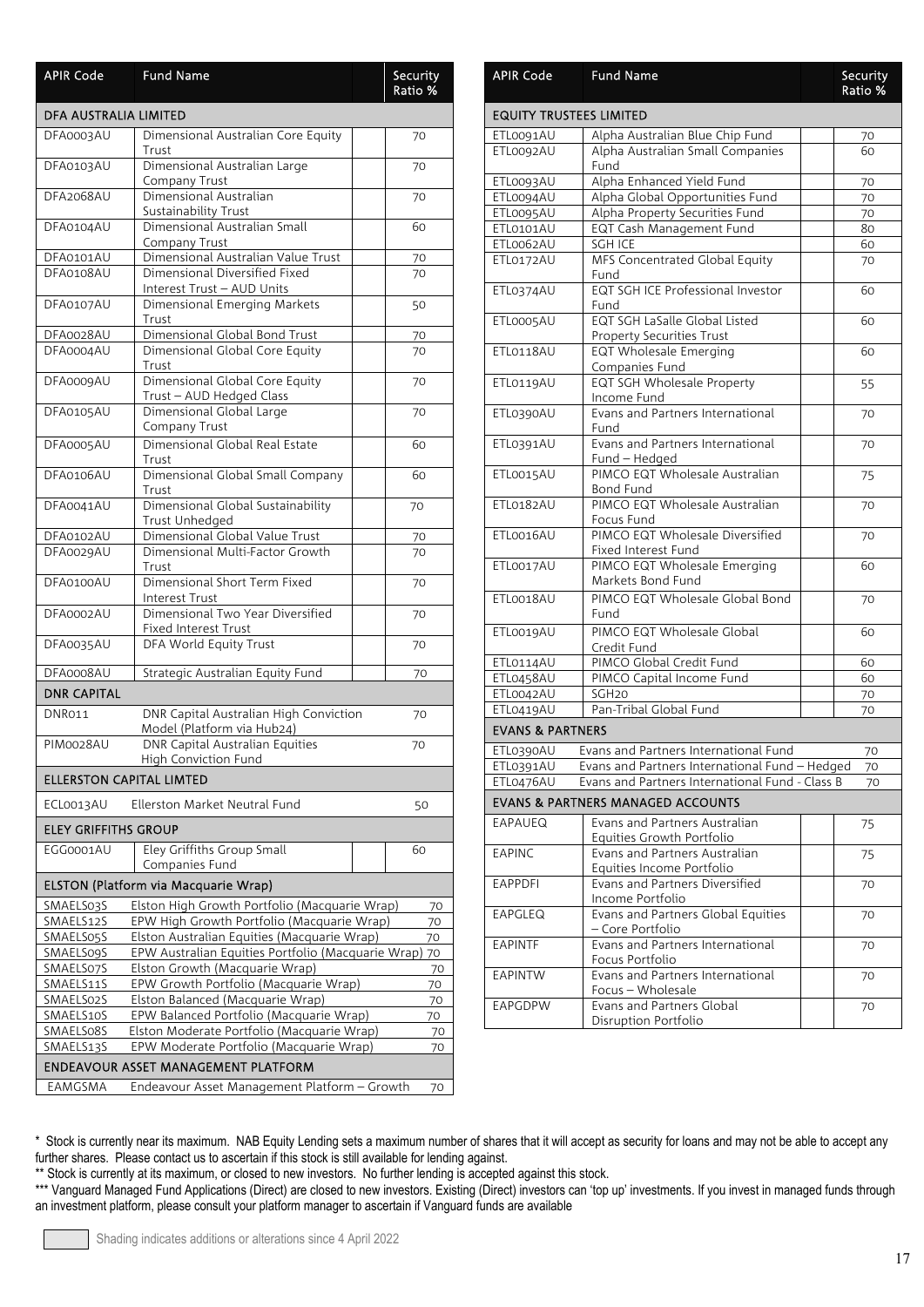| <b>APIR Code</b>                    | <b>Fund Name</b>                                          | Security<br>Ratio % |  |  |
|-------------------------------------|-----------------------------------------------------------|---------------------|--|--|
| <b>EVIDENTIA</b>                    |                                                           |                     |  |  |
| MACC000346                          | Evidentia - Infinity Advance Plus 90-10 SMA               | 60                  |  |  |
| <b>FAIRVIEW EQUITY PARTNERS</b>     |                                                           |                     |  |  |
| ANT0002AU                           | Fairview Equity Partners Emerging<br>Companies Fund       | 60                  |  |  |
| <b>FIDANTE PARTNERS LIMITED</b>     |                                                           |                     |  |  |
| HOW0019AU                           | Alphinity Australian Equity Fund                          | 70                  |  |  |
| HOW0122AU                           | Alphinity Australian Share Fund                           | 70                  |  |  |
| EQI0001AU                           | Alphinity Concentrated Australian<br>Share Fund           | 70                  |  |  |
| PAM0001AU                           | Alphinity Wholesale Australian<br>Share Fund              | 70                  |  |  |
| HOW0026AU                           | Alphinity Wholesale Concentrated<br>Australian Share Fund | 70                  |  |  |
| <b>CSA0045AU</b>                    | Bentham Professional Global<br>Income Fund                | 70                  |  |  |
| CSA0038AU                           | Bentham Wholesale Global Income<br>Fund                   | 70                  |  |  |
| CSA0102AU                           | Bentham Wholesale High Yield<br>Fund                      | 70                  |  |  |
| HOW0034AU                           | Greencape Wholesale Broadcap<br>Fund                      | 70                  |  |  |
| HOW0035AU                           | Greencape Wholesale High<br>Conviction Fund               | 70                  |  |  |
| HOW0052AU                           | Kapstream Wholesale Absolute<br>Return Income Fund        | 70                  |  |  |
| HOW0036AU                           | Kinetic Wholesale Emerging<br>Companies Fund              | 60                  |  |  |
| WAR0002AU                           | Merlon Australian Equity Income<br>Fund (CNA)             | 70                  |  |  |
| HBC0011AU                           | Merlon Wholesale Australian Share<br>Income Fund          | 70                  |  |  |
| HOW0017AU                           | NovaPort Smaller Companies Fund                           | 60                  |  |  |
| HOW0027AU                           | NovaPort Wholesale Microcap<br>Fund                       | 50                  |  |  |
| HOW0016AU                           | NovaPort Wholesale Smaller<br>Companies Fund              | 60                  |  |  |
| HOW0020AU                           | Orion Wholesale Australian Share<br>Fund                  | 70                  |  |  |
| CSA0115AU                           | SG Hiscock Professional Property<br>Fund                  | 70                  |  |  |
| WAR0005AU                           | SG Hiscock Property Securities<br>Fund                    | 70                  |  |  |
| CRS0007AU                           | SG Hiscock Wholesale Property<br>Fund                     | 70                  |  |  |
| HBC0008AU                           | SG Hiscock Wholesale Property<br>Securities Fund          | 70                  |  |  |
| HOW0053AU                           | WaveStone Dynamic Australian<br>Equity Fund               | 40                  |  |  |
| <b>FIDELITY</b>                     |                                                           |                     |  |  |
| FID0008AU                           | Fidelity Australian Equities Fund                         | 70                  |  |  |
| FID0011AU                           | Fidelity China Fund                                       | 50                  |  |  |
| FID0007AU                           | <b>Fidelity Global Equities</b>                           | 70                  |  |  |
| FID0015AU                           | Fidelity India Fund                                       | 50                  |  |  |
| FID0026AU                           | Fidelity Future Leaders Fund                              | 50                  |  |  |
| FID0010AU                           | Fidelity Asia Fund                                        | 60                  |  |  |
| FID0031AU                           | Fidelity Global Emerging Markets<br>Fund                  | 60                  |  |  |
| FIDUCIAN PORTFOLIO SERVICES LIMITED |                                                           |                     |  |  |
| FPS0001AU                           | Fiducian Capital Safe Fund                                | 80                  |  |  |

| <b>APIR Code</b>             | <b>Fund Name</b>                                                            | Security<br>Ratio % |
|------------------------------|-----------------------------------------------------------------------------|---------------------|
|                              | FORTLAKE ASSET MANAGEMENT                                                   |                     |
| TAL1576AU                    | Fortlake Sigma Opportunities Fund                                           | 40                  |
|                              | FRANKLIN TEMPLETON INVESTMENTS AUSTRALIA LIMITED                            |                     |
| FRT0004AU                    | Franklin Templeton Global Equity<br>Fund                                    | 70                  |
| FRT0009AU                    | Franklin Templeton Global Growth<br>Fund                                    | 70                  |
| SSB8320AU                    | Western Asset Global Bond Fund                                              | 70                  |
| <b>GMO AUSTRALIA LIMITED</b> |                                                                             |                     |
| GMO0006AU                    | <b>GMO Systematic Global Macro</b><br>Trust Class B                         | 55                  |
|                              | GOLDMAN SACHS AUSTRALIA MANAGED FUNDS LIMITED                               |                     |
| JBW0114AU                    | Goldman Sachs Australian Equities<br>Fund                                   | 70                  |
| JBW0007AU                    | Goldman Sachs Emerging Leaders<br>Fund                                      | 60                  |
| IBW0118AU                    | Goldman Sachs Enhanced Income<br>Fund                                       | 70                  |
| JBW0011AU                    | Goldman Sachs Leaders Fund                                                  | 70                  |
| JBW0052AU                    | Goldman Sachs Premier Australian<br>Equities Fund                           | 75                  |
| JBW0009AU                    | Goldman Sachs Wholesale<br>Australian Equities Fund                         | 70                  |
| IBW0010AU                    | Goldman Sachs Wholesale<br>Emerging Leaders Fund                            | 60                  |
| JBW0018AU                    | Goldman Sachs Wholesale<br>Enhanced Income Fund                             | 70                  |
| <b>JBW0103AU</b>             | Goldman Sachs Wholesale Global<br>Small Companies Fund                      | 55                  |
| JBW0016AU                    | Goldman Sachs Wholesale Income<br>Plus Fund                                 | 70                  |
|                              | GPS WEALTH ADVISERS (Platform via Hub24)                                    |                     |
| GPS006                       | Care Active Portfolio                                                       | 65                  |
| GPS005                       | CARE Core High Growth Portfolio                                             | 65                  |
| GPS008                       | CARE Enhanced Australian Equity<br>Portfolio                                | 75                  |
| GPS009                       | CARE Enhanced International Equity<br>Portfolio                             | 60                  |
| GPS007                       | <b>CARE Reserve Portfolio</b>                                               | 65                  |
|                              | <b>JBWERE MANAGED ACCOUNTS</b>                                              |                     |
| AUSBIL                       | Ausbil Investment Management -<br>Core Portolio                             | 75                  |
| <b>AUSBILSM</b>              | Ausbil Investment Managemnt-<br>Small/Mid Cap                               | 65                  |
| GSIBWAEP                     | Yarra Capital Australian Equity<br>Portfolio                                | 75                  |
| <b>GSIBWAIP</b>              | Yarra Capital Australian Equity<br>Income Portfolio                         | 75                  |
| <b>GSJBWASR</b>              | Yarra Capital Australian Socially<br>Responsible Equity Income<br>Portfolio | 75                  |
| <b>JBWSTRAT</b>              | JBWere Strata Fund                                                          | 70                  |
| <b>BENLONGX</b>              | Bennelong Funds Management ex-<br>20 Australian Equities                    | 70                  |
| PERENVAL                     | Perennial Value Management                                                  | 75                  |
| QUEST                        | Quest Asset Partners                                                        | 75                  |
| WATERSTN                     | WaveStone Capital                                                           | 75                  |

\*\* Stock is currently at its maximum, or closed to new investors. No further lending is accepted against this stock.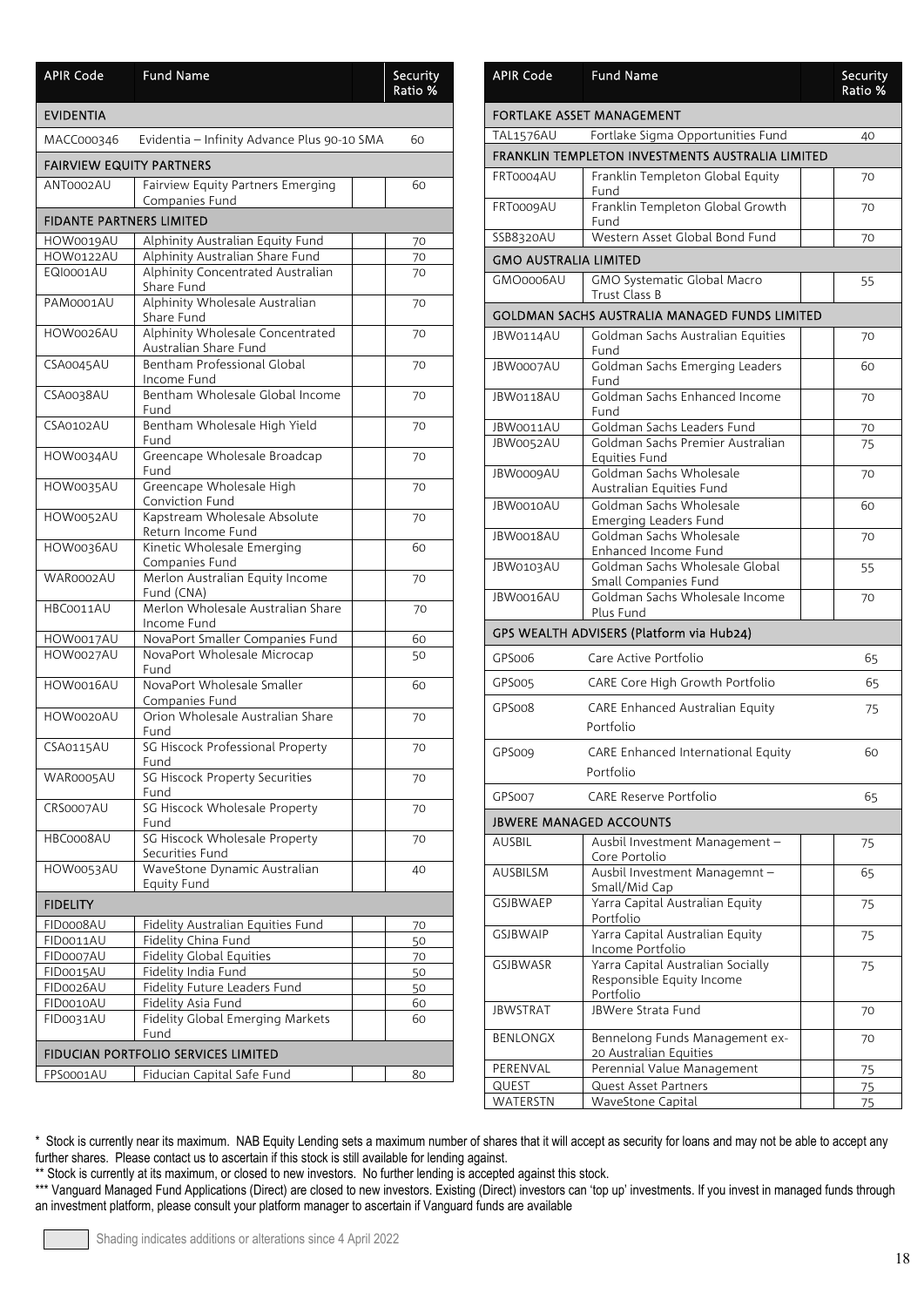| <b>APIR Code</b>               | <b>Fund Name</b>                                                                 | Security<br>Ratio % |
|--------------------------------|----------------------------------------------------------------------------------|---------------------|
|                                | GOLDMAN SACHS JB WERE ASSET MANAGEMENT LIMITED SMA                               |                     |
| JPL0002AU                      | JBWere SMA - Intermediary Growth<br>Portfolio                                    | 75                  |
| JPL0001AU                      | JBWere SMA - Intermediary Income<br>Portfolio                                    | 75                  |
| JPL0003AU                      | JBWere Listed Fixed Income Model<br>Portfolio SMA                                | 75                  |
| NUN0056AU                      | GS JBWere Core Australian Equities<br><b>SMA</b>                                 | 70                  |
| GAS0001AU                      | <b>IBWere Industrials SMA</b>                                                    | 75                  |
| GAS0002AU                      | <b>JBWere Leaders SMA</b>                                                        | 75                  |
| GAS0003AU                      | JBWere Small Companies Portfolio<br><b>SMA</b>                                   | 60                  |
|                                | <b>GRANT SAMUEL FUND SERVICES LIMITED</b>                                        |                     |
|                                |                                                                                  |                     |
| GSF0001AU                      | Grant Samuel Epoch Global Equity                                                 | 70                  |
| GSF0002AU                      | Shareholder Yield Hedged Fund<br>Grant Samuel Epoch Global Equity                | 70                  |
|                                | Shareholder Yield Unhedged Fund                                                  |                     |
| GSF0008AU                      | Payden Global Income<br>Oppotunities Fund A                                      | 70                  |
| <b>GENERATION LIFE LIMITED</b> |                                                                                  |                     |
| ALL0002AU                      | Generation Life Investment Bond Mutual 50 Leaders 60                             |                     |
|                                | Australian Shares Fund                                                           |                     |
| ALL0003AU                      | Generation Life Investment Bond Investors Mutual<br>W/Sale Future Leaders Fund   | 60                  |
| ALL0004AU                      | Generation Life Investment Bond Macquarie Treasury 85                            |                     |
| ALL0005AU                      | Generation Life Investment Bond Magellan<br>Global Fund                          | 70                  |
| ALL0006AU                      | Generation Life Investment Bond Investors Mutual<br>Australian Shares Fund       | 70                  |
| ALL0007AU                      | Generation Life Investment Bond Schroder Absolute 70<br>Return Income Fund       |                     |
| ALLooo8AU                      | Generation Life Investment PIMCO W/Sale Global<br>Bond Fund                      | 60                  |
| ALLooogAU                      | Generation Life Investment Bond Perpetual W/Sale<br>Australian Share Fund        | 70                  |
| ALL0010AU                      | Generation Life Investment Bond Perpetual W/Sale<br>Balanced Growth Fund         | 70                  |
| ALL0011AU                      | Generation Life Investment Bond Perpetual W/Sale<br>Geared Australian Share Fund | 50                  |
| ALL0012AU                      | Generation Life Investment Bond Perpetual W/Sale<br>International Share Fund     | 70                  |
| ALL0014AU                      | Generation Life Investment Bond Generation Life<br>Sectoral Blend Fund           | 75                  |
| ALL0015AU                      | Generation Life Investment Bond Dimensional Global 60<br>Small Company Trust     |                     |
| ALLO016AU                      | Generation Life Investment Bond PIMCO W/Sale<br>Australian Bond Fund             | 70                  |
| ALL0017AU                      | Generation Life Investment Bond Pendal Enhanced<br>Credit Fund                   | 70                  |

| <b>APIR Code</b>             | <b>Fund Name</b>                                                                     | Security<br>Ratio % |    |
|------------------------------|--------------------------------------------------------------------------------------|---------------------|----|
| ALLO018AU                    | Generation Life Investment Bond Legg Mason Martin 75<br>Currie Real Income Fund      |                     |    |
| ALL0019AU                    | Generation Life Investment Bond iShares W/Sale<br>Australian Equity Index Fund       |                     | 75 |
| ALL0020AU                    | Generation Life Investment Bond iShares Hedged<br>International Equity Index Fund    |                     | 70 |
| ALL0021AU                    | Generation Life Investment Bond AMP Capital Global<br>Property Securities Fund       |                     | 70 |
| ALL0022AU                    | Generation Life Investment Bond MLC Horizon 4<br><b>Balanced Portfolio</b>           |                     | 70 |
| ALL0023AU                    | Generation Life Investment Bond Perpetual W/Sale<br>SRI Fund                         |                     | 70 |
| ALL0024AU                    | Generation Life Investment Bond Perpetual W/Sale<br>Industrial Share Fund            |                     | 70 |
| ALL0025AU                    | Generation Life Investment Bond iShares W/Sale<br>Australian Bond Index Fund         |                     | 70 |
| ALL0026AU                    | Generation Life Investment Bond iShares W/Sale Aust.70<br>Listed Property Index Fund |                     |    |
| ALL0027AU                    | Generation Life Investment Bond MLC W/Sale<br>IncomeBuilder TM                       |                     | 75 |
| ALL0028AU                    | Generation Life Investment Bond Life Term Deposit<br>Fund                            |                     | 90 |
| ALL0030AU                    | Generation Life Investment Bond Dimensional World 70<br>Allocation 70/30 Trust       |                     |    |
| ALL0031AU                    | Generation Life Investment Bond Magellan<br>Infrastructure Fund                      |                     | 70 |
| <b>GQG PARTNERS LLC</b>      |                                                                                      |                     |    |
| ETL4207AU                    | GQG Partners Emerging Markets Equity Fund<br>Class A                                 |                     | 50 |
| ETL4581AU                    | GQG Partners Emerging Markets Equity Fund<br>Class Z                                 |                     | 50 |
|                              | <b>HYPERION ASSET MANAGEMENT LIMITED</b>                                             |                     |    |
| BNT0003AU                    | Hyperion Australian Growth<br>Companies Fund                                         |                     | 70 |
| BNT0101AU                    | Hyperion Small Growth Companies<br>Fund                                              |                     | 60 |
| <b>WHT8435AU</b>             | Hyperion Global Growth<br>Companies Fund Class B                                     |                     | 70 |
|                              | INTERMEDE INVESTMENT PARTNERS LIMITED                                                |                     |    |
| PPL0036AU                    | Intermede Global Equity Fund                                                         |                     | 70 |
| <b>INVESCO AUSTRALIA LTD</b> |                                                                                      |                     |    |
| CNA0005AU                    | <b>INVESCO Australian Share Fund</b>                                                 |                     | 70 |
| CNA0811AU                    | <b>INVESCO Wholesale Australian</b><br>Share Fund                                    |                     | 70 |
| <b>CNA0812AU</b>             | <b>INVESCO Wholesale Australian</b><br>Smaller Companies Fund                        |                     | 60 |
| GTU0096AU                    | <b>INVESCO Wholesale Australian</b><br>Smaller Companies Fund - Class R              |                     | 60 |
| CNA0806AU                    | <b>INVESCO Wholesale Diversified</b><br>Growth Fund                                  |                     | 70 |
| GTU0097AU                    | <b>INVESCO Wholesale Diversified</b><br>Growth Fund - Class R                        |                     | 70 |
| GTU0109AU                    | <b>INVESCO Wholesale Global</b><br>Targeted Returns Fund - Class A                   |                     | 40 |
| <b>CNA0805AU</b>             | <b>INVESCO Wholesale Protected</b><br>Growth Fund                                    |                     | 70 |

\*\* Stock is currently at its maximum, or closed to new investors. No further lending is accepted against this stock.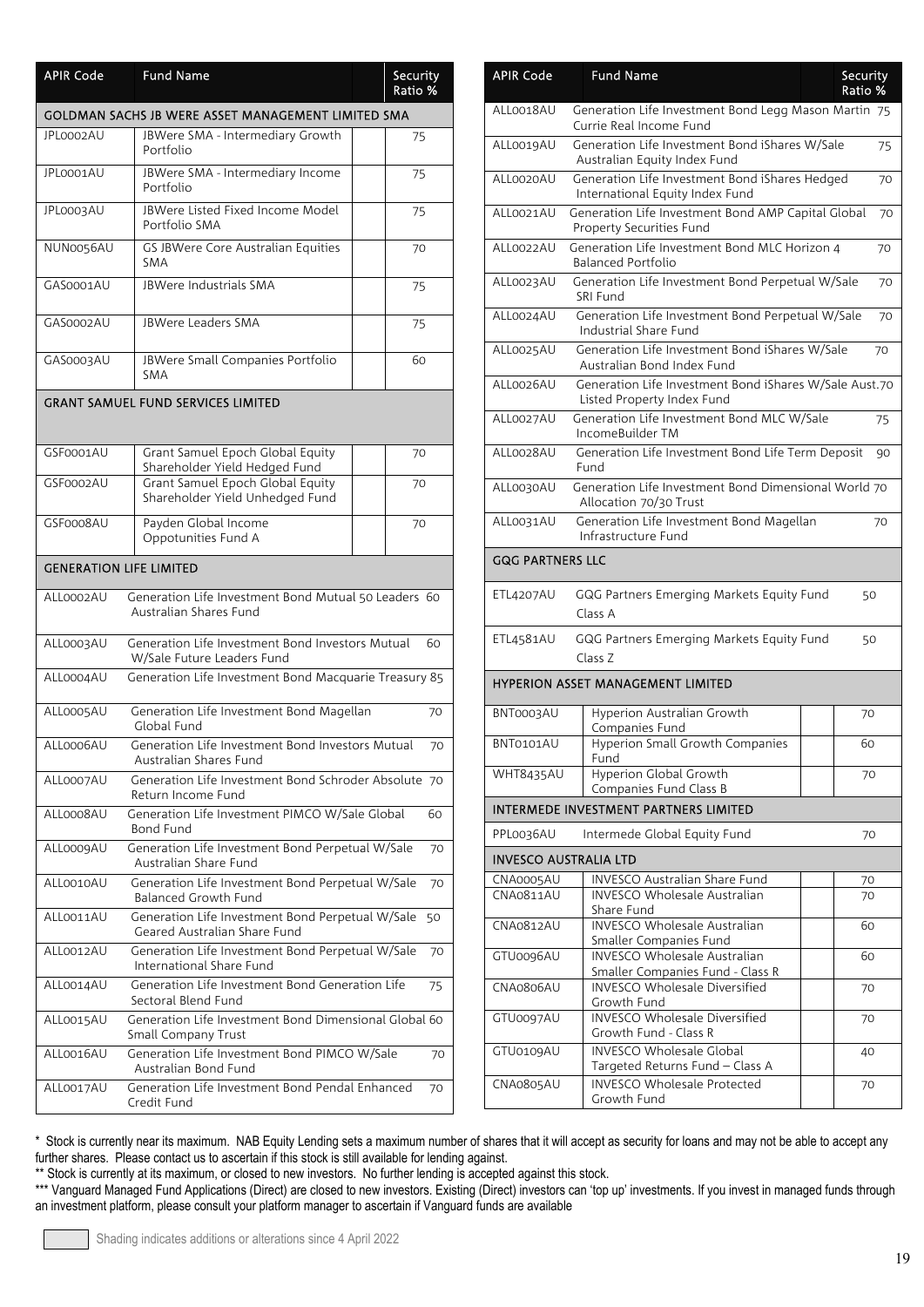| <b>APIR Code</b>            | <b>Fund Name</b>                                                         | <b>Security</b><br>Ratio % |
|-----------------------------|--------------------------------------------------------------------------|----------------------------|
| <b>INVESTORS MUTUAL LTD</b> |                                                                          |                            |
| IML0002AU                   | <b>Investors Mutual Australian Share</b><br>Fund                         | 75                         |
| IML0001AU                   | Investors Mutual Australian Smaller<br>Companies Fund                    | 60                         |
| IML0003AU                   | <b>Investors Mutual Future Leaders</b><br>Fund                           | 70                         |
| IML0004AU                   | Investors Mutual Industrial Share<br>Fund                                | 75                         |
| IML0005AU                   | Investors Mutual Equity Income<br>Fund                                   | 70                         |
| IML0006AU                   | Investors Mutual Small Cap Fund                                          | 60                         |
| IML0010AU                   | Investors Mutual Concentrated<br>Australian Share Fund                   | 70                         |
| INNOVA ASSET MANAGEMENT     |                                                                          |                            |
| INROO5                      | Innova Active High Growth Portfolio                                      | 60                         |
|                             | (Platform via Hub24)                                                     |                            |
| FC60368AU                   | Innova Active SMA                                                        |                            |
|                             | (Platform via Hub24)                                                     | 60                         |
| <b>IOOF LTD</b>             |                                                                          |                            |
| DFA0015AU                   | Strategic Fixed Interest Fund                                            | 70                         |
| DFA0007AU                   | Strategic International Equity Fund                                      | 70                         |
| DFA0006AU                   | Strategic Global Property Fund                                           | 70                         |
| PIM0002AU                   | IOOF Cash Management Trust                                               | 85                         |
| IOF0013AU                   | <b>IOOF Flexi Trust - Balanced Fund</b>                                  | 70                         |
| IOF0107AU                   | <b>IOOF Flexi Trust - Balanced Fund</b><br>NEF.                          | 70                         |
| IOF0113AU                   | Perennial Australian Fixed Interest<br>Trust                             | 70                         |
| IOF0111AU                   | Perennial Cash Enhanced Trust                                            | 80                         |
| IOF0047AU                   | Perennial Cash Enhanced<br><b>Wholesale Trust</b>                        | 80                         |
| IOF0046AU                   | Perennial Fixed Interest Wholesale<br>Trust                              | 70                         |
| IOF0081AU                   | Resolution Capital Global Property<br>Securities Fund (Hedged) Series II | 60                         |
| IOF0145AU                   | Janus Henderson Tactical Income<br>Fund                                  | 80                         |
| IOF0200AU                   | Perennial Value Australian Shares<br>Trust                               | 70                         |
| WPC3982AU                   | Perennial Value Microcap<br>Opportunities Fund                           | 50                         |
| IOF0078AU                   | Perennial Value Shares for Income<br>Trust                               | 70                         |
| IOF0206AU                   | Perennial Value Shares Wholesale<br>Trust                                | 70                         |
| IOF0214AU                   | Perennial Value Smaller Companies<br>Trust                               | 60                         |
|                             | IOOF LTD SMA (Platform via MLC Wrap)                                     |                            |
| NUN0053AU                   | Perennial Value Shares for Income<br>SMA                                 | 70                         |
| NUN0057AU                   | Perennial Growth Shares SMA                                              | 70                         |
|                             | <b>IPAC ASSET MANAGEMENT LIMITED</b>                                     |                            |
| IPA0173AU                   | AMP Income Generator Fund                                                | 70                         |
| IPA0049AU                   | IPAC Pathways 95                                                         | 70                         |
| IPA0078AU                   | North Professional Growth Fund                                           | 60                         |
| NMM0109AU                   | SUMMIT Select - Active Growth<br>Units                                   | 70                         |
| NMM0113AU                   | SUMMIT Select - Passive Balanced<br>Units                                | 70                         |

| <b>APIR Code</b>                 | <b>Fund Name</b>                                                 | Security<br>Ratio % |
|----------------------------------|------------------------------------------------------------------|---------------------|
| NMM0114AU                        | <b>SUMMIT Select - Passive Growth</b><br>Units                   | 70                  |
| NMM0115AU                        | SUMMIT Select - Passive High<br>Growth Units                     | 70                  |
|                                  | <b>IRONBARK FUNDS MANAGEMENT (RE) LTD</b>                        |                     |
| DEU0109AU                        | Ironbark Global Diversified<br>Alternatives Fund                 | 55                  |
| PAT0002AU                        | Ironbark Karara Australian Small<br>Companies Fund               | 60                  |
|                                  | K2 ASSET MANAGEMENT PTY LTD                                      |                     |
| KAM0100AU                        | K2 Asian Absolute Return Fund                                    | 55                  |
| KAM0101AU                        | K2 Australian Absolute Return Fund                               | 55                  |
| ETL0046AU                        | K <sub>2</sub> Select International Absolute<br>Return Fund      | 55                  |
| <b>L1 CAPITAL PTY LTD</b>        |                                                                  |                     |
| LCP0001AU                        | L1 Capital Australian Equities Fund                              | 70                  |
| ETL1954AU                        | L1 Capital International Fund                                    | 60                  |
| <b>LAKEHOUSE CAPITAL PTY LTD</b> |                                                                  |                     |
| OMF1140AU                        | Lakehouse Global Growth Fund                                     | 60                  |
| <b>LAZARD INVESTMENTS LTD</b>    |                                                                  |                     |
| LAZ0003AU                        | Lazard Emerging Markets Fund-I<br>Class                          | 60                  |
| LAZ0002AU                        | Lazard Global Small Cap Fund (I<br>Class)                        | 60                  |
| LAZ0005AU                        | Lazard Select Australian Equity<br>Fund                          | 70                  |
| LAZ0012AU                        | Lazard Global Small Cap Fund (W<br>Class)                        | 60                  |
| LAZ0025AU                        | Lazard Global Equity Franchise<br>Fund                           | 60                  |
| LAZ0014AU                        | Lazard Global Listed Infrastructure<br>Fund                      | 70                  |
|                                  | LEGG MASON ASSET MANAGEMENT AUSTRALIA LTD                        |                     |
| SSB0122AU                        | Legg Mason Australian Bond Trust                                 | 70                  |
|                                  | Class A                                                          |                     |
| SSB0125AU                        | Legg Mason Australian Equity Trust<br>– Class A                  | 70                  |
| <b>IPM0008AU</b>                 | Legg Mason Diversified Trust-<br>Class A                         | 70                  |
| SSB0014AU                        | Legg Mason Brandywine Global<br>Opportunistic Fixed Income Trust | 70                  |
| SSB0026AU                        | Legg Mason Martin Currie Real<br>Income Fund Class A             | 60                  |
| SSB0128AU                        | Legg Mason Property Securities<br>Trust - Class A                | 70                  |
| SSB0130AU                        | Legg Mason Tactical Allocation<br>Trust - Class A                | 70                  |

\*\* Stock is currently at its maximum, or closed to new investors. No further lending is accepted against this stock.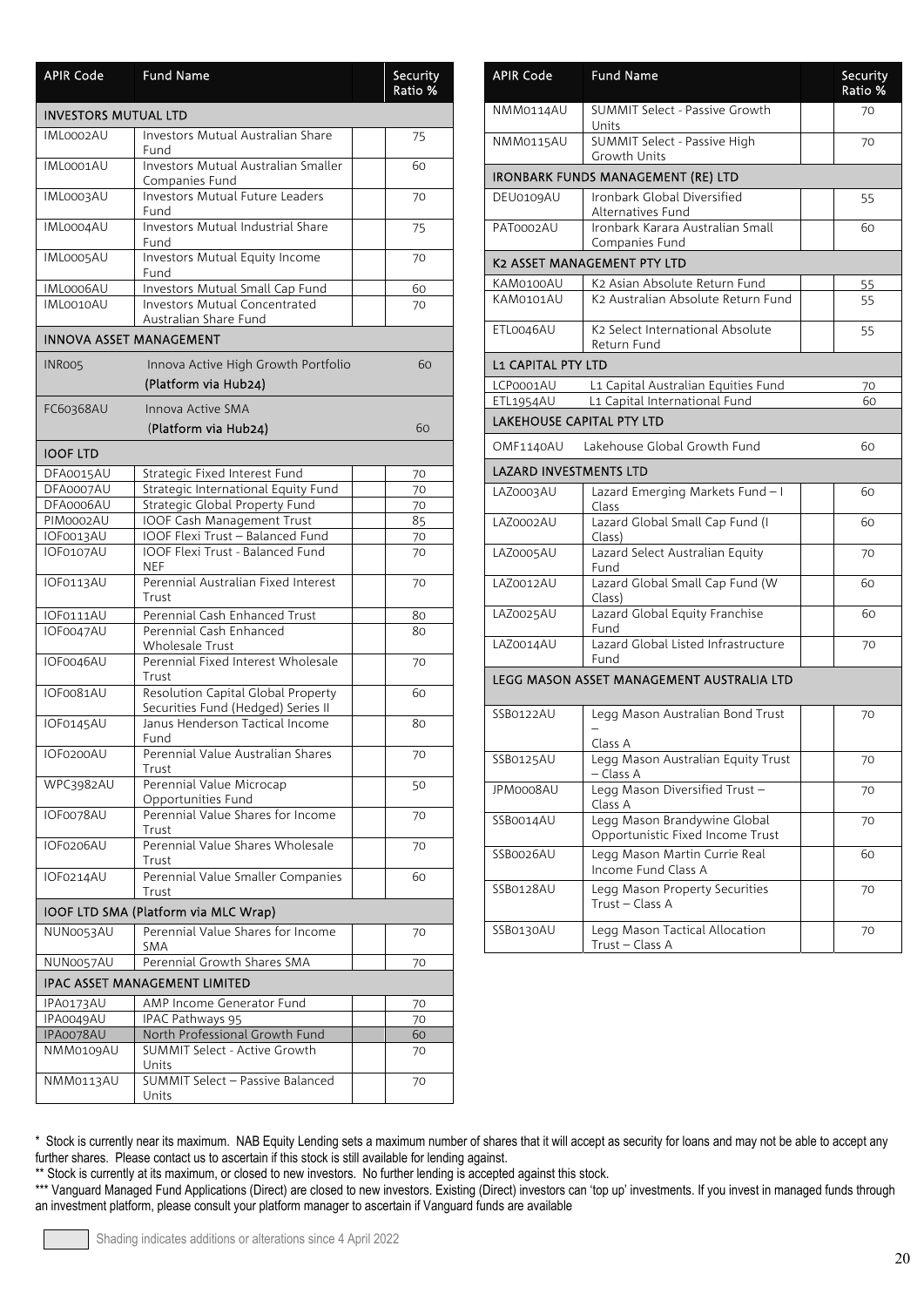| <b>APIR Code</b>           | <b>Fund Name</b>                                                  |  | Security<br>Ratio % |
|----------------------------|-------------------------------------------------------------------|--|---------------------|
| LENNOX CAPITAL PARTNERS    |                                                                   |  |                     |
| HOW3590AU                  | Lennox Australian Small Companies Fund                            |  | 60                  |
| LINCOLN INDICATORS PTY LTD |                                                                   |  |                     |
| ETL0043AU                  | Lincoln Wholesale Australian Growth Fund                          |  | 70                  |
| ETL0089AU                  | Lincoln Retail Australian Growth Fund                             |  | 70                  |
| ETL0324AU                  | Lincoln Wholesale Australian Income Fund                          |  | 70                  |
|                            | LINEAR ASSET MANAGEMENT CONTINUOUSLY PROTECTED SMA                |  |                     |
| <b>LAUIPCP</b>             | AUI Platypus Australian Equities                                  |  | 75                  |
| LUBSHCP                    | SMA Portfolio<br>UBS HALO (High Alpha Long Only)                  |  | 75                  |
| <b>LOFTUS PEAK PTY LTD</b> |                                                                   |  |                     |
| MMC0110AU                  | Loftus Peak Global Disruption Fund                                |  | 65                  |
|                            | MACQUARIE INVESTMENT MANAGEMENT LTD                               |  |                     |
| MAQ0477AU                  | Macquarie - Arrowstreet Emerging                                  |  | 50                  |
| MAQ0464AU                  | Markets Fund<br>Macquarie - Arrowstreet Global                    |  | 70                  |
|                            | <b>Equity Fund</b>                                                |  |                     |
| MAQ0079AU                  | Macquarie - Arrowstreet Global<br>Equity Fund (Hedged)            |  | 70                  |
| MAQ0640AU                  | Macquarie Asia New Stars No1<br>Fund                              |  | 60                  |
| MAQ0635AU                  | Macquarie - Premium Asia Fund                                     |  | 60                  |
| MAQ0441AU<br>MAQ0410AU     | Macquarie - Premium China Fund<br>Macquarie - Walter Scott Global |  | 60<br>70            |
|                            | <b>Equity Fund</b>                                                |  |                     |
| MAQ0557AU                  | Macquarie - Walter Scott Global<br>Equity Fund (Hedged)           |  | 70                  |
| MAQ0482AU                  | Macquarie - Winton Global Alpha<br>Fund                           |  | 55                  |
| MAQ0454AU                  | Macquarie Australian Small<br>Companies Fund                      |  | 50                  |
|                            | Macquarie Cash Management<br>Account                              |  | 90                  |
| MAQ0443AU                  | Macquarie Australian Share Fund                                   |  | 70                  |
| MAQ0404AU                  | Macquarie IFP Global Franchise<br>Fund (Unhedged)                 |  | 70                  |
| MAQ0631AU                  | Macquarie IFP Global Franchise                                    |  | 70                  |
| MAQ0277AU                  | Fund (Hedged)<br>Macquarie Income Opportunities                   |  | 70                  |
|                            | Fund                                                              |  |                     |
| MAQ0432AU                  | Macquarie International<br>Infrastructure Securities              |  | 60                  |
| MAQ0825AU                  | Macquarie International                                           |  | 60                  |
|                            | Infrastructure Securities Fund<br>(Unhedged)                      |  |                     |
| MAQ0278AU                  | Macquarie Master Alpha Plus Fund                                  |  | 70                  |
| MAQ0058AU                  | Macquarie Master Balanced Fund                                    |  | 70                  |
| MAQ0059AU                  | Macquarie Master Capital Stable<br>Fund                           |  | 70                  |
| MAQ0187AU                  | Macquarie Master Cash Fund                                        |  | 85                  |
| MAQ0274AU                  | Macquarie Master Diversified Fixed<br>Interest                    |  | 70                  |
| MAQ0180AU                  | Macquarie Master Enhanced Fixed                                   |  | 70                  |
| MAQ0061AU                  | Interest Fund<br>Macquarie Master Fixed Interest                  |  | 70                  |
| MAQ0063AU                  | Fund<br>Macquarie Master Property                                 |  | 70                  |
|                            | Securities Fund                                                   |  |                     |

| <b>APIR Code</b>             | <b>Fund Name</b>                                                |  | Security<br>Ratio % |
|------------------------------|-----------------------------------------------------------------|--|---------------------|
| MAQ0085AU                    | Macquarie Master Small<br>Companies Fund                        |  | 60                  |
| <b>MAQ0055AU</b>             | Macquarie Treasury Fund                                         |  | 85                  |
| MAQ0211AU                    | Macquarie True Index - Australian<br><b>Fixed Interest</b>      |  | 70                  |
| MAQ0048AU                    | Macquarie Wholesale Fund -<br><b>Balanced Growth</b>            |  | 70                  |
| MAQ0054AU                    | Macquarie Wholesale Fund -<br><b>Property Securities</b>        |  | 70                  |
| MAQ0266AU                    | Macquarie Wholesale Fund - True<br>Index Global Bond            |  | 70                  |
| MAQ0838AU                    | Polaris Global Equity Fund                                      |  | 60                  |
|                              | MAGELLAN ASSET MANAGEMENT LTD                                   |  |                     |
| MGE0001AU                    | Magellan Global Fund (Unhedged)                                 |  | 70                  |
| MGE0007AU<br>MGE0002AU       | Magellan Global Fund (Hedged)<br>Magellan Infrastructure Fund   |  | 70                  |
| MGE0006AU                    | Magellan Infrastructure Fund<br>(Unhedged)                      |  | 70<br>70            |
| MGE0005AU                    | Magellan High Conviction Fund<br>Class A                        |  | 70                  |
| MGE9885AU                    | Magellan High Conviction Fund<br>Class B                        |  | 70                  |
|                              | MAN INVESTMENTS AUSTRALIA LIMITED                               |  |                     |
| MAN0019CK                    | Man Investments - OM-IP 15Seven<br>Ltd                          |  | 55                  |
| MAN0039CK                    | Man Investments - OM-IP Eclipse<br>2010                         |  | 70                  |
| MAPLE-BROWN ABBOTT LTD       |                                                                 |  |                     |
| ADV0078AU                    | Maple-Brown Abbott Australian<br>Geared Equity Fund - Wholesale |  | 40                  |
| ADV0013AU                    | Maple-Brown Abbott Imputation<br>Fund                           |  | 70                  |
| ADV0008AU                    | Maple-Brown Abbott Imputation<br>Fund NEF                       |  | 70                  |
| ADV0066AU                    | Maple-Brown Abbott Sharemarket<br>Fund - Wholesale              |  | 70                  |
| ADV0046AU                    | Maple-Brown Abbott Imputation<br>Fund - Wholesale               |  | 70                  |
| MPL0002AU                    | Maple-Brown Abbott Australian<br><b>Equity Trust</b>            |  | 70                  |
| MPL0001AU                    | Maple-Brown Abbott Diversified<br><b>Investment Trust</b>       |  | 70                  |
| MPL0006AU                    | Maple-Brown Abbott Global Listed<br>Infrastructure Fund         |  | 60                  |
| <b>MILFORD AUSTRALIA</b>     |                                                                 |  |                     |
| ETL8155AU                    | Milford Australian Absolute Growth Fund                         |  | 60                  |
| <b>MLC INVESTMENTS - SMA</b> |                                                                 |  |                     |
| NUN0962AU                    | <b>SMA MLC Premium Aggressive</b>                               |  | 75                  |
| NUN4773AU                    | <b>SMA MLC Premium Assertive</b>                                |  | 75                  |
| NUN6749AU                    | <b>SML MLC Premium Moderate</b>                                 |  | 75                  |
| <b>NUN5432AU</b>             | SMA MLC Value Aggressive                                        |  | 75                  |
| NUN4731AU                    | <b>SMA MLC Value Assertive</b>                                  |  | 75                  |
| NUN7096AU                    | SMA MLC Value Moderate                                          |  | 75                  |
| MLC INVESTMENTS LTD          |                                                                 |  |                     |
| MLC0784AU<br>MLC0785AU       | <b>MLC Global Property Fund</b><br>MLC Hedged Global Share Fund |  | 70<br>70            |

\*\* Stock is currently at its maximum, or closed to new investors. No further lending is accepted against this stock.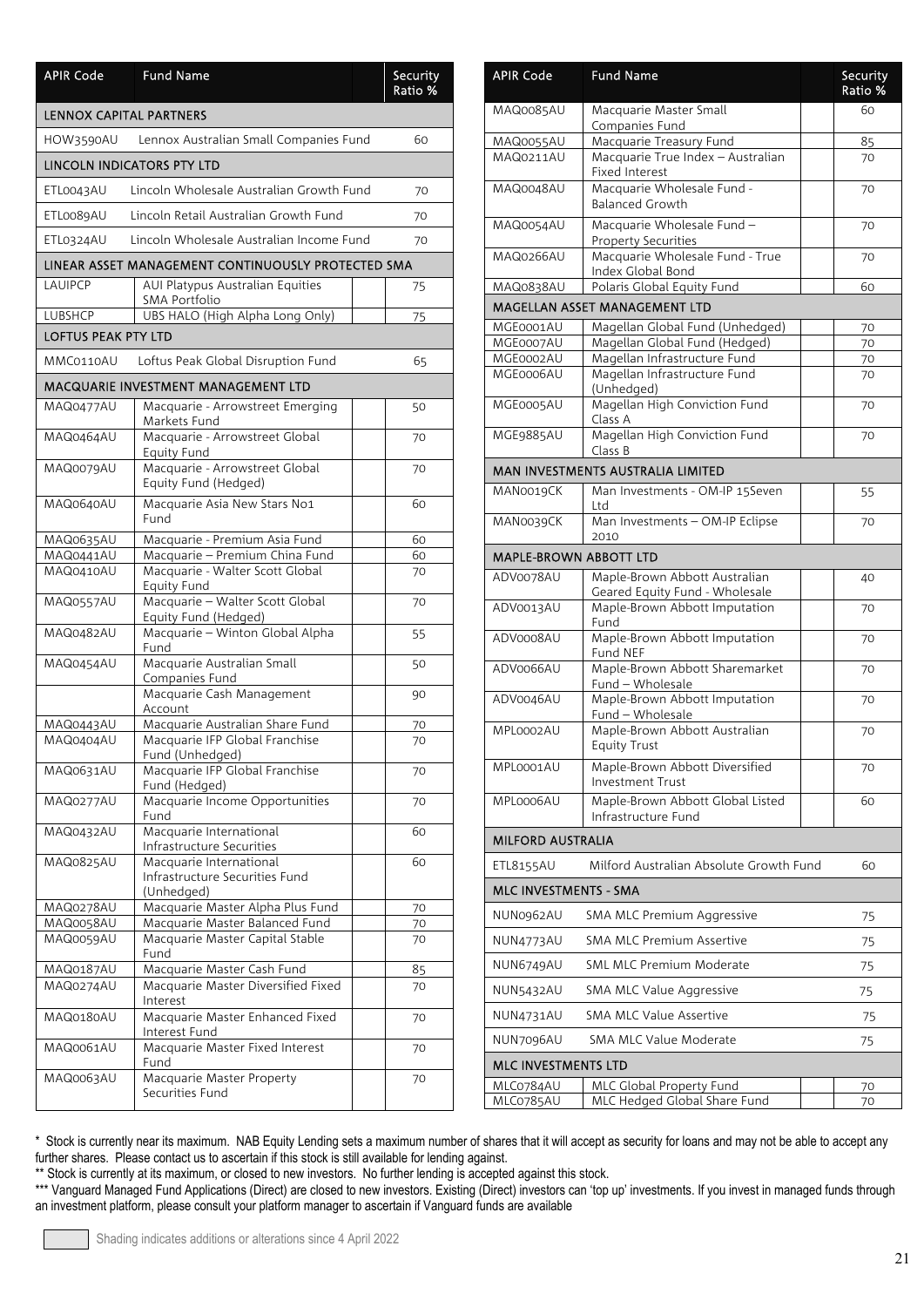| <b>APIR Code</b> | <b>Fund Name</b>                                           | Security<br>Ratio % |
|------------------|------------------------------------------------------------|---------------------|
| MLC0015AU        | MLC MasterKey - Australian Share<br>Fund                   | 75                  |
| MLC0011AU        | MLC MasterKey - Cash Fund                                  | 85                  |
| MLC0017AU        | MLC MasterKey - Global Share Fund                          | 70                  |
| MLC0622AU        | MLC Masterkey - Horizon 1 Bond<br>Portfolio                | 70                  |
| MLC0021AU        | MLC MasterKey - Horizon 2 Income<br>Portfolio              | 70                  |
| MLC0393AU        | MLC MasterKey - Horizon 3<br>Conservative Growth Portfolio | 70                  |
| MLC0023AU        | MLC MasterKey - Horizon 4<br><b>Balanced Portfolio</b>     | 70                  |
| MLC0024AU        | MLC MasterKey - Horizon 5 Growth<br>Portfolio              | 75                  |
| MLC0394AU        | MLC MasterKey - Horizon 6 Share<br>Portfolio               | 75                  |
| MLC0448AU        | MLC MasterKey - Horizon 7<br>Accelerated Growth            | 50                  |
| MLC0097AU        | MLC MasterKey - Income Builder                             | 75                  |
| MLC0668AU        | MLC Masterkey - Long Term                                  | 50                  |
| MLC0060AU        | Absolute Return Portfolio                                  |                     |
|                  | MLC MasterKey - Platinum Global<br>Fund                    | 75                  |
| MLC0013AU        | MLC MasterKey - Property<br>Securities Fund                | 75                  |
| MLC0014AU        | MLC MasterKey - Vanguard<br>Australian Share Index         | 75                  |
| MLC0449AU        | MLC Wholesale Horizon 7<br>Accelerated Growth Portfolio    | 50                  |
| MLC0262AU        | MLC Wholesale Australian Share<br>Fund                     | 75                  |
| MLC0893AU        | MLC Wholesale Australian Share<br>Index Fund               | 75                  |
| MLC0260AU        | MLC Wholesale Horizon 4 Balanced<br>Portfolio              | 70                  |
| MLC0398AU        | MLC Wholesale Horizon 3<br>Conservative Growth Portfolio   | 70                  |
| MLC0839AU        | MLC Wholesale Diversified Debt<br>Fund                     | 70                  |
| MLC0261AU        | MLC Wholesale Global Share Fund                            | 70                  |
| MLC0786AU        | MLC Wholesale Global Property<br>Fund                      | 70                  |
| MLC0265AU        | MLC Wholesale Horizon 5 Growth<br>Portfolio                | 75                  |
| MLC0669AU        | MLC Wholesale Horizon 1 Bond<br>Portfolio                  | 70                  |
| MLC0670AU        | MLC Wholesale Horizon 2 Income<br>Portfolio                | 70                  |
| MLC0264AU        | MLC Wholesale Income Builder                               | 75                  |
| MLC0921AU        | MLC Wholesale Inflation Plus -<br>Conservative Portfolio   | 75                  |
| MLC0920AU        | MLC Wholesale Inflation Plus -<br>Moderate Portfolio       | 70                  |
| MLC0667AU        | MLC Wholesale Inflation Plus -<br>Assertive Portfolio      | 50                  |
| MLC0317AU        | MLC Wholesale Platinum Global<br>Fund                      | 75                  |
| MLC0263AU        | MLC Wholesale Property Securities<br>Fund                  | 75                  |
| MLC0397AU        | MLC Wholesale Horizon 6 Share<br>Portfolio                 | 75                  |
| MLC7849AU        | MLC Wholesale Index Plus<br>Conservative Growth            | 70                  |

| <b>APIR Code</b>                                             | <b>Fund Name</b>                                               |  | Security<br>Ratio % |  |
|--------------------------------------------------------------|----------------------------------------------------------------|--|---------------------|--|
| MLC7387AU                                                    | MLC Wholesale Index Plus<br>Balanced                           |  | 70                  |  |
| MLC9748AU                                                    | MLC Wholesale Index Plus Growth                                |  | 70                  |  |
| MLC0840AU                                                    | PIC Wholesale Diversified Debt<br>Fund                         |  | 70                  |  |
| MLC0771AU                                                    | PIC Wholesale Global Share Fund                                |  | 70                  |  |
| MLC0789AU                                                    | PIC Wholesale Hedged Global<br>Share Fund                      |  | 70                  |  |
| MLC8225AU                                                    | PIC Index Plus Growth                                          |  | 70                  |  |
| MLC0923AU                                                    | PIC Wholesale Inflation Plus -<br>Moderate Portfolio           |  | 70                  |  |
| MLC0924AU                                                    | PIC Wholesale Inflation Plus -<br>Conservative Portfolio       |  | 75                  |  |
| MLC0782AU                                                    | PIC Wholesale Long Term Absolute<br>Return Portfolio           |  | 50                  |  |
| MLC0775AU                                                    | PIC Wholesale 30/70 Portfolio                                  |  | 70                  |  |
| MLC0776AU                                                    | PIC Wholesale 50/50 Portfolio                                  |  | 70                  |  |
| MLC0777AU                                                    | PIC Wholesale 70/30 Portfolio                                  |  | 70                  |  |
| MLC0778AU                                                    | PIC Wholesale 85/15 Portfolio                                  |  | 75                  |  |
| MLC0779AU<br>MLC0780AU                                       | PIC Wholesale 100/0 Portfolio<br>PIC Wholesale 130/0 Portfolio |  | 75                  |  |
| MLC0781AU                                                    | PIC Wholesale Income Builder                                   |  | 50                  |  |
| NUN3814AU                                                    | SMA PIC Lifecycle Growth                                       |  | 75<br>70            |  |
|                                                              | Moderate                                                       |  |                     |  |
| <b>NUN5133AU</b>                                             | SMA PIC Lifecycle Growth Assertive                             |  | 70                  |  |
| NUN2679AU                                                    | SMA PIC Lifecycle Growth                                       |  | 70                  |  |
| NUN6236AU                                                    | Aggressive<br>SMA PIC Lifecycle Income                         |  | 70                  |  |
|                                                              | Conservative                                                   |  |                     |  |
| NUN9829AU                                                    | SMA PIC Lifecycle Income<br>Moderate                           |  | 70                  |  |
| <b>NUN8576AU</b>                                             | SMA PIC Lifecycle Income Assertive                             |  | 70                  |  |
|                                                              | MODORAS (Platform via Hub24)                                   |  |                     |  |
| MAM007                                                       | Modoras Asset Management Accerlerated<br>Growth Portfolio      |  | 70                  |  |
| MAM006                                                       | Modoras Asset Management High Growth<br>Portfolio              |  | 70                  |  |
| MAM004                                                       | Modoras Asset Management Growth<br>Portfolio                   |  | 70                  |  |
| MAM002                                                       | Modoras Asset Management Conservative                          |  | 70                  |  |
|                                                              | Growth Portfolio                                               |  |                     |  |
| MAM008                                                       | Modoras Asset Management Multi-Asset                           |  | 70                  |  |
| Income Portfolio<br>MONTGOMERY INVESTMENT MANAGEMENT PTY LTD |                                                                |  |                     |  |
| FHT0030AU                                                    | The Montgomery Fund                                            |  | 70                  |  |
| FHT0036AU                                                    | Montgomery Global Fund                                         |  | 70                  |  |
| FHT3726AU                                                    | Montgomery Small Companies<br>Fund                             |  | 70                  |  |
| MORNINGSTAR (via Macquarie Wrap)                             |                                                                |  |                     |  |
| SMAIBB01S                                                    | Morningstar SMA - Australian Shares Core                       |  | 70                  |  |
| SMAIBB03S                                                    | Morningstar SMA - Australian Shares Small Cap                  |  | 60                  |  |
| SMAIBB06S                                                    | Morningstar SMA - Growth                                       |  | 70                  |  |
| <b>SMAIBB05S</b>                                             | Morningstar SMA - High Growth                                  |  | 70                  |  |

\*\* Stock is currently at its maximum, or closed to new investors. No further lending is accepted against this stock.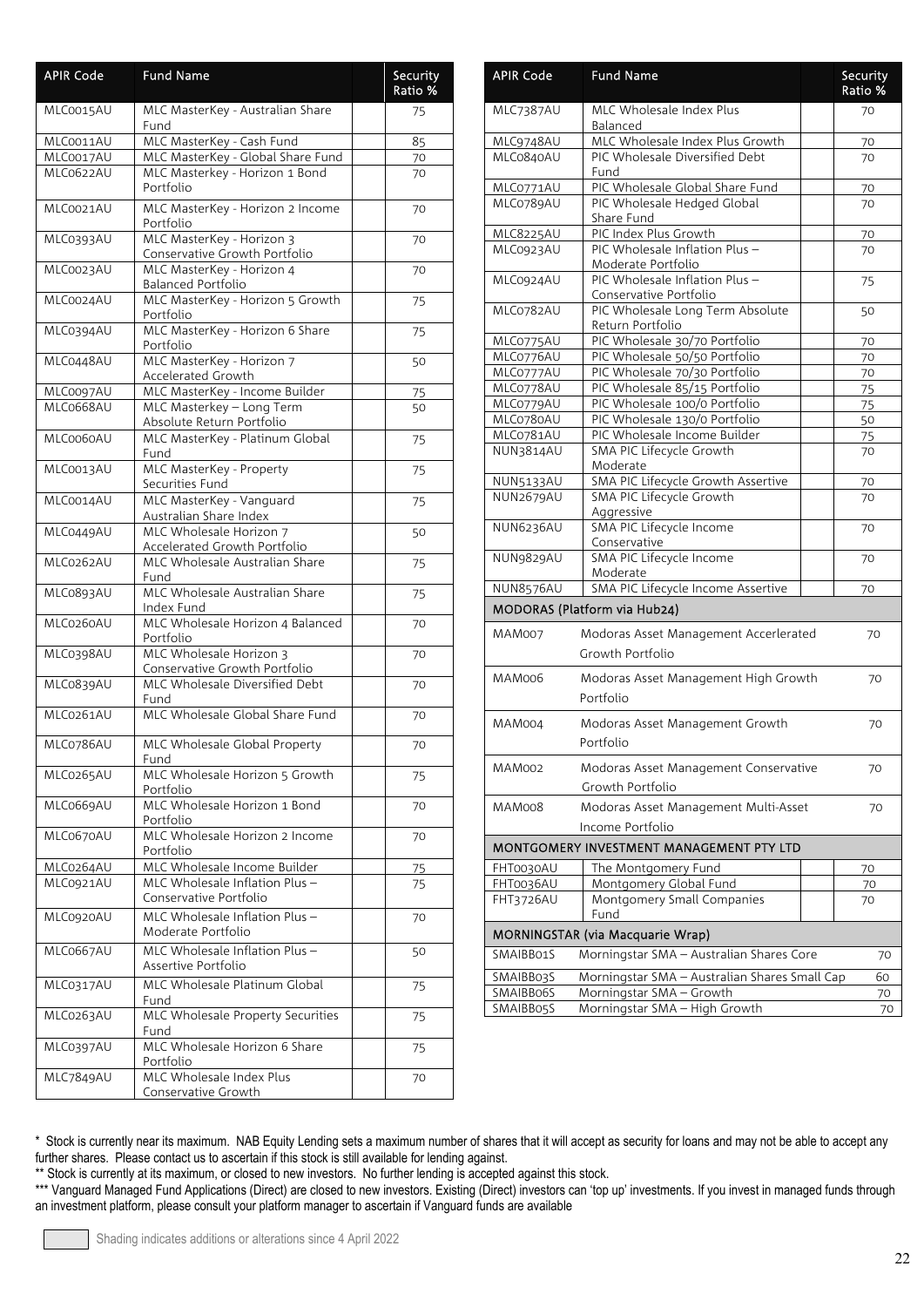| <b>APIR Code</b>                  | <b>Fund Name</b>                                                |  | Security<br>Ratio % |  |
|-----------------------------------|-----------------------------------------------------------------|--|---------------------|--|
| MORNINGSTAR INVESTMENT MANAGEMENT |                                                                 |  |                     |  |
| INT0040AU                         | Morningstar Multi Asset Real Return Fund                        |  | 70                  |  |
| INT0022AU                         | Morningstar Australian Shares Fund                              |  | 70                  |  |
| INT0038AU                         | Morningstar Growth Real Return Fund - Class A                   |  | 70                  |  |
| INT0042AU                         | Morningstar High Growth Real Return Fund                        |  | 70                  |  |
| INT0052AU                         | Morningstar International Share Fund (Unhedged)                 |  | 70                  |  |
| INT0028AU                         | Morningstar Balanced Real Return Fund                           |  | 70                  |  |
| INT0034AU                         | Morningstar Moderate Real Return Fund                           |  | 70                  |  |
| <b>MUNRO PARTNERS</b>             |                                                                 |  |                     |  |
| MUA0002AU                         | Munro Global Growth Fund                                        |  | 60                  |  |
| <b>MUTUAL LIMITED</b>             |                                                                 |  |                     |  |
| PRM0010AU                         | MCTDF Class A                                                   |  | 85                  |  |
| PRM0013AU                         | <b>MCTDF Class B</b>                                            |  | 85                  |  |
| PRM0014AU                         | MCTDF Class C                                                   |  | 85                  |  |
| PRM0015AU                         | MIF Class A<br>MIF Class C                                      |  | 80                  |  |
| PRM0017AU<br>PRM0001AU            | Mutual 50 Leaders Australian                                    |  | 80<br>60            |  |
|                                   | Shares Fund                                                     |  |                     |  |
|                                   | NATIONAL INVESTMENT TRUSTS                                      |  |                     |  |
| NAB0012AU                         | National Investment Trust -<br>National Balanced                |  | 70                  |  |
| NAB0096AU                         | National Investment Trust -<br>National Balanced NEF            |  | 70                  |  |
| NAB0006AU                         | National Investment Trust -<br>National Dividend Imputation     |  | 70                  |  |
| NAB0095AU                         | National Investment Trust-<br>National Dividend Imputation NEF  |  | 70                  |  |
|                                   | <b>NAVIGATOR AUSTRALIA LIMITED</b>                              |  |                     |  |
| NUN0004AU                         | Pre- Select High Growth Fund                                    |  | 70                  |  |
| NUN0051AU                         | Antares Blue Chip Top 20                                        |  | 70                  |  |
| NUN0054AU                         | Antares Core Opportunities                                      |  | 70                  |  |
| NUN0052AU                         | Antares Dividend Builder                                        |  | 70                  |  |
| NUN0100AU                         | Antares Listed Property SMA                                     |  | 70                  |  |
| <b>NUN1395AU</b>                  | Zurich Australian Listed Property<br>Model Portfolio            |  | 70                  |  |
| NUN9250AU                         | BT Australian Share Model<br>Portfolio                          |  | 70                  |  |
| NUN0964AU                         | Perpetual Direct Equity Alpha<br>Model Portfolio                |  | 70                  |  |
| NUN0058AU                         | UB High Alpha Long Term<br>Opportunity (HALO)                   |  | 70                  |  |
| NETWEALTH INVESTMENTS LIMITED     |                                                                 |  |                     |  |
| MACC000191                        | Antares ex20 Australian Equities<br>Model                       |  | 70                  |  |
| MACC000043                        | DNR Capital Australian Equities<br><b>High Conviction Model</b> |  | 70                  |  |
| NET0006AU                         | Netwealth Global Specialist Growth<br>Fund                      |  | 60                  |  |
| NET0009AU                         | Netwealth Global Specialist Share<br>Fund                       |  | 70                  |  |
| NET0001AU                         | Netwealth Specialist Australian<br>Share Fund                   |  | 70                  |  |

| <b>APIR Code</b>       | <b>Fund Name</b>                                                    | Security<br>Ratio % |
|------------------------|---------------------------------------------------------------------|---------------------|
| NIKKO ASSET MANAGEMENT |                                                                     |                     |
| TGP0006AU              | Nikko Asset Management New Asia Fund                                | 50                  |
| NIK1854AU              | Nikko Asset Management ARK Global                                   |                     |
|                        | Disruption Innovation Fund                                          | 60                  |
| OC FUNDS MANAGEMENT    |                                                                     |                     |
| OPS0004AU              | OC Micro-Cap Fund                                                   | 50                  |
| OPS0001AU              | OC Dynamic Equity Fund                                              | 70                  |
| OPS0002AU              | OC Premium Equity Fund                                              | 70                  |
|                        | ONEPATH FUNDS MANAGEMENT LIMITED                                    |                     |
| ANZ0030AU              | ANZ - Property Securities Trust                                     | 70                  |
| ANZ0342AU              | ANZ OA Investment Platform -<br>OnePath Active Growth EF            | 70                  |
| ANZ0011AU              | ANZ OA Investment Platform -                                        | 70                  |
| <b>ANZ0037AU</b>       | OnePath Australian Shares EF<br>ANZ OA Investment Platform -        |                     |
|                        | OnePath Balanced EF                                                 | 70                  |
| ANZ0368AU              | ANZ OA Investment Platform -                                        | 70                  |
|                        | <b>Investors Mutual Australian</b>                                  |                     |
| ANZ0384AU              | Shares EF<br>ANZ OA Investment Platform -                           | 70                  |
|                        | Optimix Growth EF                                                   |                     |
| MMF0888AU              | OnePath OA Investment Portfolio                                     | 65                  |
|                        | - Ausbil Australian Emerging<br>Leaders Trust - EF                  |                     |
| MMF0408AU              | OnePath OA Investment Portfolio                                     | 70                  |
|                        | - AXA Global Equity Value                                           |                     |
| MMF0421AU              | OnePath OA Investment Portfolio<br>- AXA Global Equity Value NEF    | 70                  |
| MMF0546AU              | OnePath OP Investment Portfolio                                     | 70                  |
|                        | - BlackRock Scientific                                              |                     |
|                        | International Equity EF                                             |                     |
| MMF0547AU              | OnePath OP Investment Portfolio<br>- BlackRock Scientific           | 70                  |
|                        | International Equity NEF                                            |                     |
| MMF0544AU              | OnePath OA Investment Portfolio                                     | 70                  |
|                        | - BlackRock Scientific Diversified                                  |                     |
| MMF0545AU              | Growth EF<br>OnePath OA Investment Portfolio                        | 70                  |
|                        | - BlackRock Scientific Diversified                                  |                     |
|                        | Growth NEF                                                          |                     |
| MMF0398AU              | One Path OA Investment Portfolio<br>- BlackRock Balanced EF         | 70                  |
| MMF0415AU              | One Path OA Investment Portfolio                                    | 70                  |
|                        | - BlackRock Balanced NEF                                            |                     |
| MMF0725AU              | OnePath OA IP - BT Small<br>Companies Trust - EF/Sel                | 60                  |
| MMF0397AU              | OnePath OA Investment Portfolio                                     | 70                  |
|                        | - Colonial First State Diversified EF                               |                     |
| MMF0412AU              | OnePath OA Investment Portfolio                                     | 70                  |
|                        | - Colonial First State Diversified<br>NEF                           |                     |
| MMF0405AU              | OnePath OA Investment Portfolio                                     | 70                  |
|                        | - Capital International Global                                      |                     |
| MMF0418AU              | Equity (Hedged) EF<br>OnePath OA Investment Portfolio               | 70                  |
|                        | - Capital International Global                                      |                     |
|                        | Equity (Hedged) NEF                                                 |                     |
| MMF0014AU              | OnePath OA Investment Portfolio<br>- OnePath Active Growth Trust EF | 70                  |
| MMF0076AU              | OnePath OA Investment Portfolio                                     | 70                  |
|                        | - OnePath Active Growth Trust                                       |                     |
|                        | NEF                                                                 |                     |

\*\* Stock is currently at its maximum, or closed to new investors. No further lending is accepted against this stock.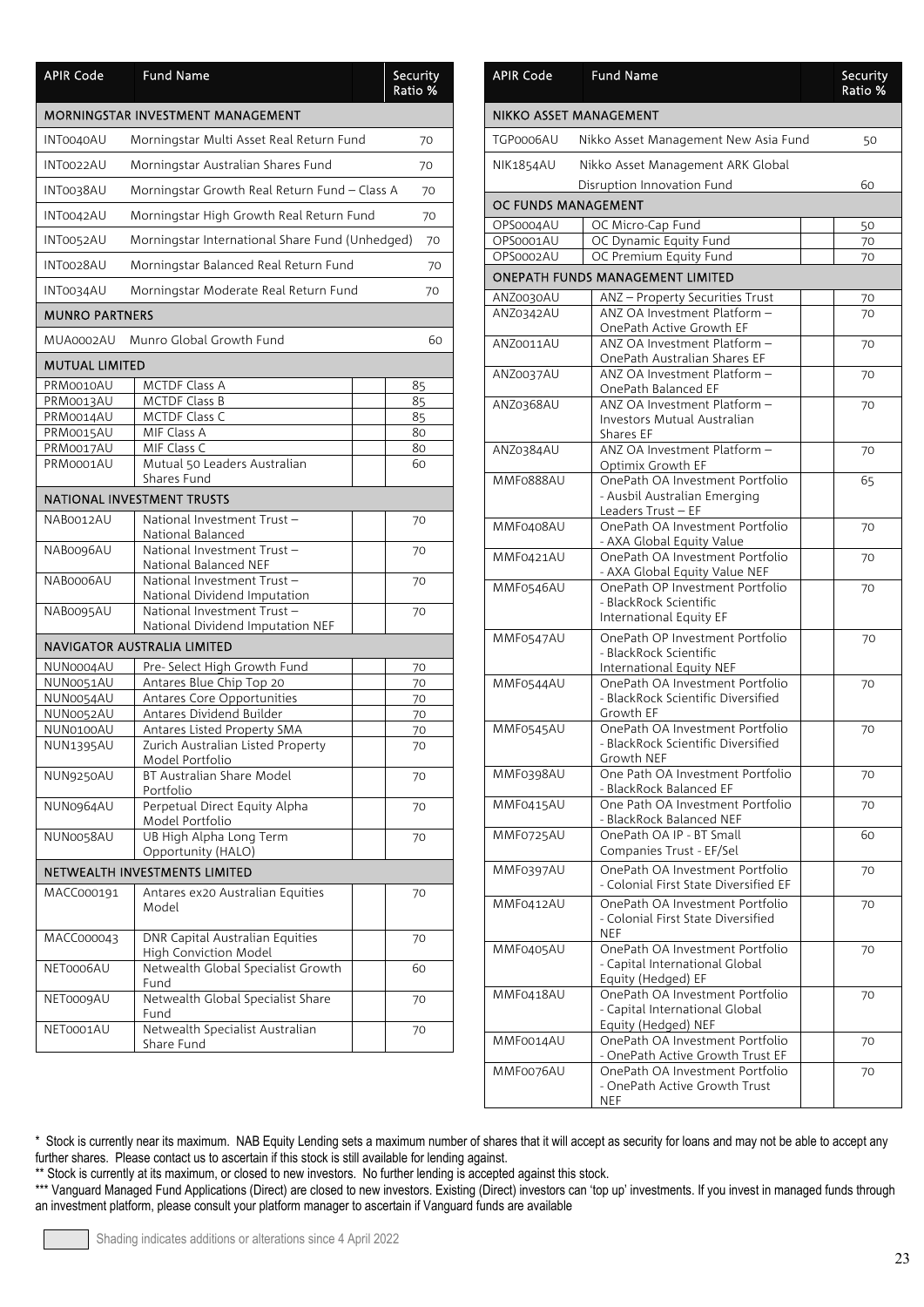| <b>APIR Code</b> | <b>Fund Name</b>                                                                        | Security<br>Ratio % |
|------------------|-----------------------------------------------------------------------------------------|---------------------|
| MMF0069AU        | OnePath OA Investment Portfolio<br>- OnePath Australian Share Trust<br>EF               | 70                  |
| MMF0070AU        | OnePath OA Investment Portfolio<br>- OnePath Australian Share Trust<br>NEF              | 70                  |
| MMF0071AU        | OnePath OA Investment Portfolio<br>- OnePath Balanced Trust EF                          | 70                  |
| MMF0072AU        | OnePath OA Investment Portfolio<br>- OnePath Balanced Trust NEF                         | 70                  |
| MMF0012AU        | OnePath OA Investment Portfolio<br>- OnePath Blue Chip Imputation<br><b>Trust EF</b>    | 70                  |
| MMF0073AU        | OnePath OA Investment Portfolio<br>- OnePath Blue Chip Imputation<br>Trust NEF          | 70                  |
| MMF0548AU        | OnePath OA Investment Portfolio<br>- OnePath Capital Stable Trust EF                    | 70                  |
| MMF0549AU        | OnePath OA Investment Portfolio<br>- OnePath Capital Stable Trust<br><b>NEF</b>         | 70                  |
| MMF0394AU        | OnePath OA Investment Portfolio<br>- OnePath Cash Trust EF                              | 80                  |
| MMF0554AU        | OnePath OA Investment Portfolio<br>- OnePath Diversified Fixed<br>Interest Trust EF     | 70                  |
| MMF0555AU        | OnePath OA Investment Portfolio<br>- OnePath Diversified Fixed<br>Interest Trust NEF    | 70                  |
| MMF0013AU        | OnePath OA Investment Portfolio<br>- OnePath Emerging Companies<br>Trust EF             | 60                  |
| MMF0074AU        | OnePath OA Investment Portfolio<br>- OnePath Emerging Companies<br><b>Trust NEF</b>     | 60                  |
| MMF0265AU        | OnePath OA Investment Portfolio<br>- OnePath Global Emerging<br>Markets Share Trust EF  | 50                  |
| MMF0270AU        | OnePath OA Investment Portfolio<br>- OnePath Global Emerging<br>Markets Share Trust NEF | 50                  |
| <b>MMF1033AU</b> | OnePath OA Investment Portfolio<br>OnePath Global Property<br>Securities Trust EF       | 65                  |
| MMF1041AU        | OnePath OA Investment Portfolio<br>- OnePath Global Property<br>Securities Trust NEF    | 65                  |
| MMF0339AU        | OnePath OA Investment Portfolio<br>- OnePath High Growth Trust EF                       | 70                  |
| MMF0388AU        | OnePath OA Investment Portfolio<br>- OnePath High Growth Trust NEF                      | 70                  |
| MMF0560AU        | OnePath OA Investment Portfolio<br>- OnePath Managed Growth Trust<br>EF                 | 70                  |
| MMF0561AU        | OnePath OA Investment Portfolio<br>- OnePath Managed Growth Trust<br>NEF                | 70                  |
| MMF0107AU        | OnePath OA Investment Portfolio<br>- OnePath Property Securities<br>Trust EF            | 70                  |
| MMF0110AU        | OnePath OA Investment Portfolio<br>- OnePath Property Securities<br>Trust NEF           | 70                  |

| <b>APIR Code</b> | <b>Fund Name</b>                                                                                | Security<br>Ratio % |
|------------------|-------------------------------------------------------------------------------------------------|---------------------|
| AJF0003AU        | OnePath OA Investment Portfolio<br>- OnePath Tax Effective Income<br>Trust EF                   | 70                  |
| MMF0106AU        | OnePath OA Investment Portfolio<br>- OnePath Tax Effective Income<br><b>Trust NEF</b>           | 70                  |
| MMF0558AU        | OnePath OA Investment Portfolio<br>- Investors Mutual Australian<br>Share Trust EF              | 70                  |
| MMF0559AU        | OnePath OA Investment Portfolio<br>- Investors Mutual Australian<br>Share Trust NEF             | 70                  |
| MMF0262AU        | OnePath OA Investment Portfolio<br>- MFS Global Equity Trust EF                                 | 60                  |
| MMF0267AU        | OnePath OA Investment Portfolio<br>- MFS Global Equity Trust NEF                                | 60                  |
| MMF0566AU        | OnePath OA Investment Portfolio<br>- OptiMix Australian Fixed Interest<br><b>Trust EF</b>       | 70                  |
| MMF0567AU        | OnePath OA Investment Portfolio<br>- OptiMix Australian Fixed Interest<br><b>Trust NEF</b>      | 70                  |
| MMF0564AU        | OnePath OA Investment Portfolio<br>- OptiMix Property Securities<br>Trust EF                    | 70                  |
| MMF0568AU        | OnePath OA Investment Portfolio<br>- OptiMix Australian Share Trust<br>ΕF                       | 70                  |
| MMF0569AU        | OnePath OA Investment Portfolio<br>OptiMix Australian Share Trust<br><b>NEF</b>                 | 70                  |
| MMF0570AU        | OnePath OA Investment Portfolio<br>- OptiMix Balanced Trust EF                                  | 70                  |
| MMF0571AU        | OnePath OA Investment Portfolio<br>- OptiMix Balanced Trust NEF                                 | 70                  |
| MMF0572AU        | OnePath OA Investment Portfolio<br>- OptiMix Conservative Trust EF                              | 70                  |
| MMF0573AU        | OnePath OA Investment Portfolio<br>- OptiMix Conservative Trust NEF                             | 70                  |
| MMF0576AU        | OnePath OA Investment Portfolio<br>- OptiMix Global Share Trust EF                              | 70                  |
| MMF0577AU        | OnePath OA Investment Portfolio<br>- OptiMix Global Share Trust NEF                             | 70                  |
| MMF0598AU        | OnePath OA Investment Portfolio<br>- OptiMix Global Small Companies<br>Share Trust Series 2 EF  | 60                  |
| MMF0599AU        | OnePath OA Investment Portfolio<br>- OptiMix Global Small Companies<br>Share Trust Series 2 NEF | 60                  |
| MMF0578AU        | One Path OA Investment Portfolio<br>- OptiMix Growth Trust EF                                   | 70                  |
| MMF0579AU        | OnePath OA Investment Portfolio<br>- OptiMix Growth Trust NEF                                   | 70                  |
| MMF0580AU        | OnePath OA Investment Portfolio<br>- OptiMix High Growth Trust EF                               | 70                  |
| MMF0581AU        | OnePath OA Investment Portfolio<br>- OptiMix High Growth Trust NEF                              | 70                  |
| MMF0582AU        | OnePath OA Investment Portfolio<br>- OptiMix Moderate Trust EF                                  | 70                  |
| MMF0583AU        | OnePath OA Investment Portfolio<br>- OptiMix Moderate Trust NEF                                 | 70                  |
| MMF0562AU        | OnePath OA Investment Portfolio<br>- Platinum International Trust EF                            | 75                  |

\*\* Stock is currently at its maximum, or closed to new investors. No further lending is accepted against this stock.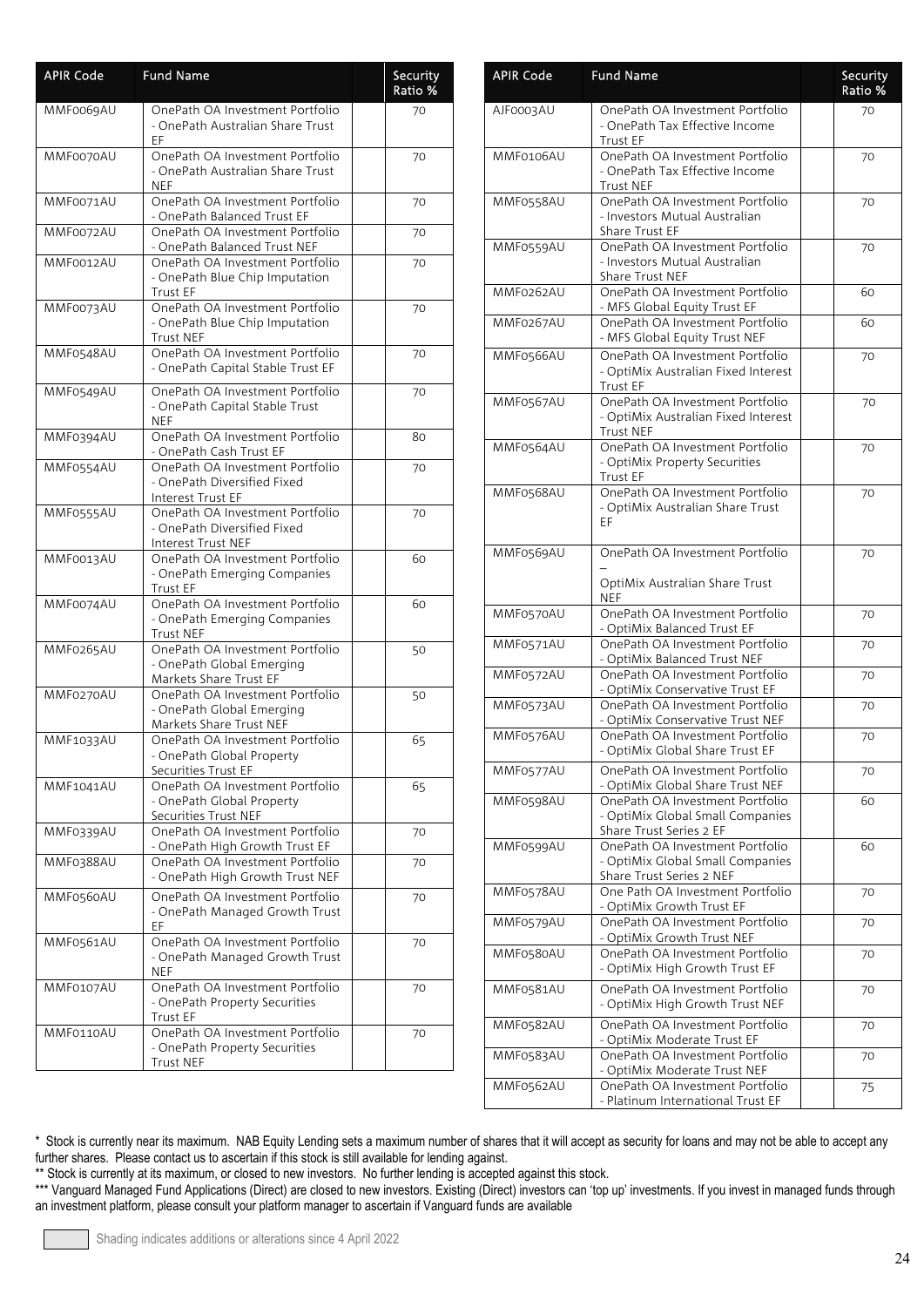| <b>APIR Code</b> | <b>Fund Name</b>                                                                             | Security<br>Ratio % |
|------------------|----------------------------------------------------------------------------------------------|---------------------|
| MMF0563AU        | OnePath OA Investment Portfolio<br>- Platinum International Trust NEF                        | 75                  |
| MMF0729AU        | OnePath OA Investment Portfolio<br>- Perennial Value Shares Trust EF                         | 70                  |
| MMF0730AU        | OnePath OA Investment Portfolio<br>- Perennial Value Shares Trust NEF                        | 70                  |
| MMF0399AU        | OnePath OA Investment Portfolio<br>- Perpetual Australian Share Trust<br>EF                  | 70                  |
| MMF0416AU        | OnePath OA Investment Portfolio<br>- Perpetual Australian Share Trust<br><b>NEF</b>          | 70                  |
| MMF0584AU        | OnePath OA Investment Portfolio<br>- Perpetual Balanced Growth<br><b>Trust EF</b>            | 70                  |
| MMF0585AU        | OnePath OA Investment Portfolio<br>- Perpetual Balanced Growth<br><b>Trust NEF</b>           | 70                  |
| MMF0588AU        | OnePath OA Investment Portfolio<br>- Schroder Australian Equity Trust<br>EF.                 | 70                  |
| MMF0589AU        | OnePath OA Investment Portfolio<br>- Schroder Australian Equity Trust<br>NEF                 | 70                  |
| MMF0590AU        | OnePath OA Investment Portfolio<br>- Schroder Balanced Trust EF                              | 70                  |
| MMF0591AU        | OnePath OA Investment Portfolio<br>- Schroder Balanced Trust NEF                             | 70                  |
| MMF0592AU        | OnePath OA Investment Portfolio<br>- OnePath Select Leaders Trust EF                         | 70                  |
| MMF0593AU        | OnePath OA Investment Portfolio<br>- OnePath Select Leaders Trust<br><b>NEF</b>              | 70                  |
| MMF0406AU        | OnePath OA Investment Portfolio<br>- UBS Balanced Trust EF                                   | 70                  |
| MMF0419AU        | OnePath OA Investment Portfolio<br>- UBS Balanced Trust NEF                                  | 70                  |
| MMF0594AU        | OnePath OA Investment Portfolio<br>- UBS Defensive Trust EF                                  | 70                  |
| MMF0595AU        | OnePath OA Investment Portfolio<br>- UBS Defensive Trust NEF                                 | 70                  |
| MMF0596AU        | OnePath OA Investment Portfolio<br>- UBS Diversified Fixed Income<br><b>Trust EF</b>         | 70                  |
| MMF0597AU        | OnePath OA Investment Portfolio<br>- UBS Diversified Fixed Income<br>Trust NEF               | 70                  |
| MMF0895AU        | OnePath OA Investment Portfolio<br>- Vanguard Australian Shares<br>Index Trust EF            | 70                  |
| MMF0884AU        | OnePath OA Investment Portfolio<br>- Vanguard Australian Shares<br>Index Trust NEF           | 70                  |
| MMF0395AU        | OnePath OA Investment Portfolio<br>- Vanguard International Shares<br>Index Trust EF         | 70                  |
| MMF0410AU        | OnePath OA Investment Portfolio<br>- Vanguard International Shares<br>Index Trust NEF        | 70                  |
| MMF0896AU        | OnePath OA Investment Portfolio<br>- Vanguard International Shares<br>Index Hedged Trust EF  | 70                  |
| MMF0885AU        | OnePath OA Investment Portfolio<br>- Vanguard International Shares<br>Index Hedged Trust NEF | 70                  |

| <b>APIR Code</b>                 | <b>Fund Name</b>                                                                                       | Security<br>Ratio % |  |
|----------------------------------|--------------------------------------------------------------------------------------------------------|---------------------|--|
| MMF0897AU                        | OnePath OA Investment Portfolio<br>- Vanguard Property Securities                                      | 70                  |  |
| MMF0886AU                        | Index Trust EF<br>OnePath OA Investment Portfolio<br>- Vanguard Property Securities<br>Index Trust NEF | 70                  |  |
| MMF0266AU                        | OnePath OA Investment Portfolio<br>- Zurich Investments Global<br>Thematic Shares Trust EF             | 50                  |  |
| MMF0271AU                        | OnePath OA Investment Portfolio<br>- Zurich Investments Global<br>Thematic Shares Trust NEF            | 50                  |  |
| AJF0804AU                        | OnePath Wholesale Australian<br>Share Trust                                                            | 70                  |  |
| AJF0802AU                        | OnePath Wholesale Balanced<br>Trust                                                                    | 70                  |  |
| MMF0340AU                        | OnePath Wholesale Blue Chip<br><b>Imputation Trust</b>                                                 | 70                  |  |
| MMF0114AU                        | OnePath Wholesale Capital Stable<br>Trust                                                              | 70                  |  |
| MMF0112AU                        | OnePath Wholesale Emerging<br>Companies Trust                                                          | 60                  |  |
| MMF0115AU                        | OnePath Wholesale Managed<br>Growth Trust<br>OnePath Wholesale Select                                  | 70                  |  |
| ANZ0216AU                        | Leaders Trust                                                                                          | 70                  |  |
| <b>OPTIMIX</b>                   |                                                                                                        |                     |  |
| LEF0118AU                        | Optimix - Australian Share Trust                                                                       | 70                  |  |
| LEF0119AU                        | Optimix - Balanced Trust                                                                               | 70                  |  |
| LEF0120AU<br>LEF0124AU           | Optimix - Conservative Trust<br>Optimix - Global Share Trust                                           | 70<br>70            |  |
| LEF0122AU                        | Optimix - Growth Trust                                                                                 | 70                  |  |
| LEF0123AU                        | Optimix - High Growth Trust                                                                            | 70                  |  |
|                                  | PARADICE INVESTMENT MANAGEMENT                                                                         |                     |  |
| ETL0365AU                        | Paradice Global Small Mid Cap Fund                                                                     | 50                  |  |
| <b>ORBIS INVESTMENT ADVISORY</b> |                                                                                                        |                     |  |
| ETL0463AU                        | Orbis Global Equity Fund<br>Paradice Global Small Mid Cap Fund                                         | 70                  |  |
| ETL0365AU                        |                                                                                                        | 50                  |  |
| ORCA FUNDS MANAGEMENT            |                                                                                                        |                     |  |
| PIM4432AU                        | Orca Global Disruption Fund                                                                            | 70                  |  |
| ORD MINNETT                      |                                                                                                        |                     |  |
| ORD001                           | Ord Minnett Australia Core Equities Portfolio                                                          | 70                  |  |
| ORD002                           | Ord Minnett Australian Emerging Companies                                                              | 50                  |  |
| ORD003                           | Ord Minnett Listed Interest Rate Securities<br>Portfolio                                               | 75                  |  |
|                                  | PARAGON FUNDS MANAGEMENT                                                                               |                     |  |
| PGF0001AU                        | The Paragon Fund<br>PENDAL FUND SERVICES LIMITED                                                       | 40                  |  |
| RFA0059AU                        | Pendal Focus Australian Share Fund                                                                     | 70                  |  |
| BTA0419AU                        | Pendal Global Emerging Equities Fund Class D                                                           | 60                  |  |
| BTA0313AU                        | Pendal MidCap Fund                                                                                     | 60                  |  |
| BTA0507AU                        | Pendal Sustainable Australian Fixed Interest<br>Fund                                                   | 50                  |  |
| PENGANA CAPITAL LTD              |                                                                                                        |                     |  |

\*\* Stock is currently at its maximum, or closed to new investors. No further lending is accepted against this stock.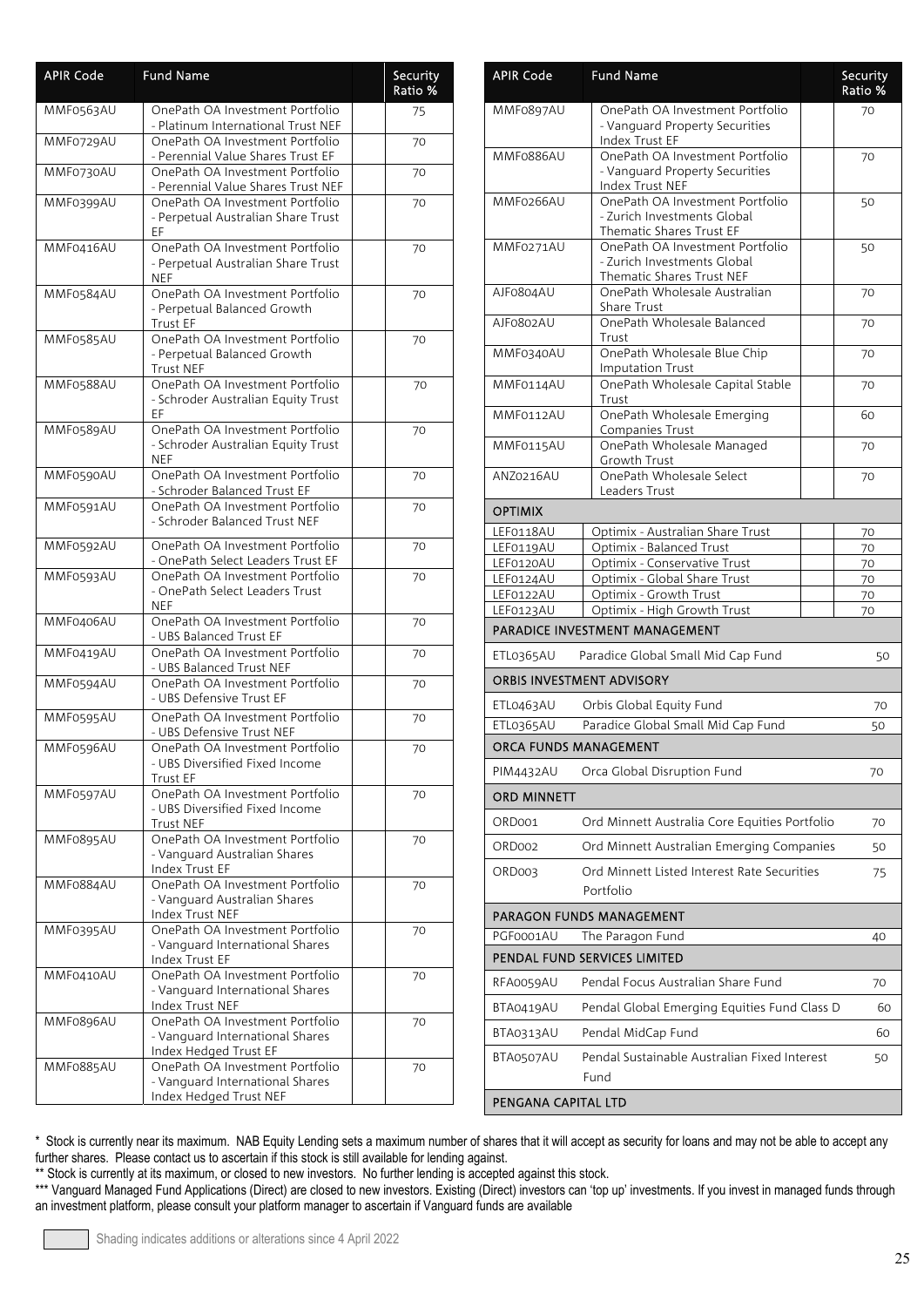| <b>APIR Code</b> | <b>Fund Name</b>                                                                                 | Security<br>Ratio % |
|------------------|--------------------------------------------------------------------------------------------------|---------------------|
| PCL0005AU        | Pengana Australian Equities Fund                                                                 | 70                  |
| HHA0001AU        | Pengana Australian Equities<br>Income Fund                                                       | 60                  |
| PER0270AU        | Pengana Emerging Companies<br>Fund                                                               | 60                  |
| PCL0022AU        | Pengana Global Small Companies<br>Fund                                                           | 50                  |
| PCL9690AU        | Pengana International Equities<br>Fund Class D                                                   | 70                  |
| HHA0002AU        | Pengana International Fund -<br><b>Ethical Opportunity</b>                                       | 70                  |
| HOW0002AU        | Pengana International Fund-<br>Ethical                                                           | 70                  |
|                  | PERPETUAL INVESTMENT MANAGEMENT LTD                                                              |                     |
| PER0704AU        | Perpetual Microcap Fund                                                                          | 40                  |
| PER0397AU        | Perpetual Select Investment -<br>Geared Australian Share Fund                                    | 50                  |
| PER0542AU        | Perpetual WealthFocus Investment<br>Advantage - AMP Capital Global<br><b>Property Securities</b> | 70                  |
| PER0450AU        | Perpetual WealthFocus Investment<br>Advantage - Ausbil Australian<br><b>Active Equity</b>        | 70                  |
| PER0451AU        | Perpetual WealthFocus Investment<br>Advantage - Ausbil Australian<br><b>Emerging Leaders</b>     | 65                  |
| PER0459AU        | Perpetual WealthFocus Investment<br>Advantage - BlackRock Balanced                               | 70                  |
| PER0461AU        | Perpetual WealthFocus Investment<br>Advantage - BT Australian Share                              | 70                  |
| PER0463AU        | Perpetual WealthFocus Investment<br>Advantage - BT Property Securities                           | 70                  |
| PER0474AU        | Perpetual WealthFocus Investment<br>Advantage - ING Diversified Fixed<br>Interest                | 70                  |
| PER0482AU        | Perpetual WealthFocus Investment<br>Advantage - Investors Mututal<br>Australian Share            | 70                  |
| PER0483AU        | Perpetual WeathFocus Investment<br>Advantage - Investors Mutual<br>Future Leaders                | 60                  |
| PER0543AU        | Perpetual WealthFocus Investment<br>Advantage - MFS Global Equity                                | 70                  |
| PER0495AU        | Perpetual WealthFocus Investment<br>Advantage - Perpetual SHARE-PLUS<br>Long-Short               | 70                  |
| PER0029AU        | Perpetual WealthFocus Investment<br>Advantage - Perpetual Australian<br>Share                    | 70                  |
| PER0036AU        | Perpetual WealthFocus Investment<br>Advantage - Perpetual Balanced<br>Growth                     | 70                  |
| PER0040AU        | Perpetual WealthFocus Investment<br>Advantage - Perpetual Cash                                   | 85                  |
| PER0488AU        | Perpetual WealthFocus Investment<br>Advantage - Perpetual<br>Concentrated Equity                 | 70                  |
| PER0030AU        | Perpetual WealthFocus Investment<br>Advantage - Perpetual<br>Conservative Growth                 | 70                  |
| PER0489AU        | Perpetual WealthFocus Investment<br>Advantage - Perpetual Diversified<br>Growth                  | 70                  |

| <b>APIR Code</b> | <b>Fund Name</b>                                                                                 | Security<br>Ratio % |
|------------------|--------------------------------------------------------------------------------------------------|---------------------|
| PER0491AU        | Perpetual WealthFocus Investment<br>Advantage - Perpetual Ethical SRI                            | 70                  |
| PER0492AU        | Perpetual WealthFocus Investment<br>Advantage - Perpetual Geared<br>Australian                   | 50                  |
| PER0028AU        | Perpetual WealthFocus Investment<br>Advantage - Perpetual Industrial<br>Share                    | 75                  |
| PER0038AU        | Perpetual WealthFocus Investment<br>Advantage - Perpetual<br>International Share                 | 70                  |
| PER0039AU        | Perpetual WealthFocus Investment<br>Advantage - Perpetual Smaller<br>Companies                   | 60                  |
| PER0496AU        | Perpetual WealthFocus Investment<br>Advantage - Perpetual Split<br>Growth                        | 70                  |
| PER0497AU        | Perpetual WealthFocus Investment<br>Advantage - Platinum Asia                                    | 60                  |
| PER0498AU        | Perpetual WealthFocus Investment<br>Advantage - Platinum International                           | 75                  |
| PER0501AU        | Perpetual WealthFocus Investment<br>Advantage - Schroder Australian<br>Equity                    | 70                  |
| PER0446AU        | Perpetual WealthFocus Investment<br>Advantage - Schroder Fixed<br>Income                         | 70                  |
| PER0507AU        | Perpetual WealthFocus Investment<br>Advantage - Vanguard Australian<br>Fixed Interest Index      | 70                  |
| PER0546AU        | Perpetual WealthFocus Investment<br>Advantage - Vanguard Australian<br>Shares Index              | 75                  |
| PER0508AU        | Perpetual WealthFocus Investment<br>Advantage - Vanguard<br>International Share Index (Hedged)   | 70                  |
| PER0509AU        | Perpetual WealthFocus Investment<br>Advantage - Vanguard Australian<br>Property Securities Index | 70                  |
| PER0011AU        | Perpetual WealthFocus Investment<br>- Perpetual Industrial                                       | 75                  |
| PER0031AU        | Perpetual WealthFocus Investment<br>- Perpetual International Shares                             | 70                  |
| PER0472AU        | Perpetual WealthFocus Investment<br>Advantage - Magellan Global                                  | 70                  |
| PER0049AU        | Perpetual Wholesale Australian<br>Fund                                                           | 70                  |
| PER0063AU        | Perpetual Wholesale Balanced<br>Growth Fund                                                      | 70                  |
| PER0102AU        | Perpetual Wholesale Concentrated<br><b>Equity Fund</b>                                           | 70                  |
| PER0077AU        | Perpetual Wholesale Conservative<br>Growth Fund                                                  | 70                  |
| PER0114AU        | Perpetual Wholesale Diversified<br>Growth Fund                                                   | 70                  |
| PER0260AU        | Perpetual Wholesale Diversifid<br>Income Fund                                                    | 60                  |
| PER0556AU        | Perpetual Wholesale Diversified<br>Real Return Fund                                              | 70                  |
| PER0116AU        | Perpetual Wholesale Ethical SRI<br>Fund                                                          | 70                  |

\*\* Stock is currently at its maximum, or closed to new investors. No further lending is accepted against this stock.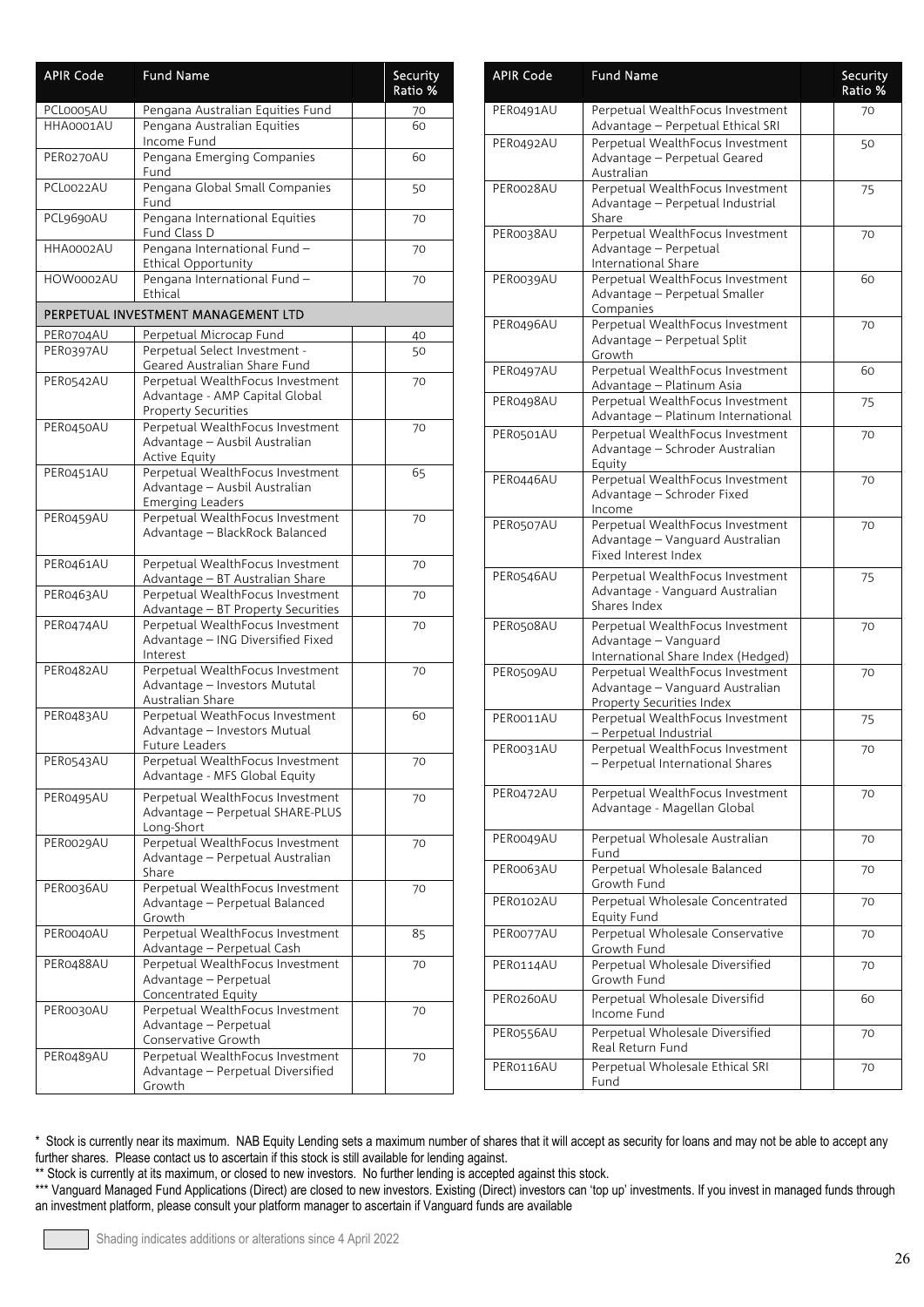| <b>APIR Code</b> | <b>Fund Name</b>                                        |    | Security<br>Ratio % |
|------------------|---------------------------------------------------------|----|---------------------|
| PER0071AU        | Perpetual Wholesale Geared<br>Australian Share          |    | 50                  |
| PER0046AU        | Perpetual Wholesale Industrial<br>Fund                  | 75 |                     |
| PER0050AU        | Perpetual Wholesale International<br>Share Fund         | 70 |                     |
| PER0072AU        | Perpetual Wholesale SHARE PLUS<br>Long-Short Fund       |    | 70                  |
| PER0073AU        | Perpetual Wholesale Global Share<br>Fund Class A        |    | 70                  |
| PER0048AU        | Perpetual Wholesale Smaller<br>Companies Fund           |    | 60                  |
| PER0258AU        | Perpeutal Exact Market Cash Fund                        |    | 80                  |
| PER0259AU        | Perpetual Wholesale Smaller<br>Companies Fund No.2      |    | 60                  |
| PER0066AU        | Perpetual Wholesale Split Growth                        |    | 70                  |
| PER0562AU        | Perpetual High-Grade Treasury                           |    | 70                  |
|                  | Fund                                                    |    |                     |
|                  | PERPETUAL PRIVATE IMPLEMENTED PORTFOLIOS                |    |                     |
| PER0708AU        | Implemented Fixed Australian<br>Share Portfolio         |    | 70                  |
| PER0710AU        | Implemented Fixed Income<br>Portfolio                   |    | 70                  |
| PER0711AU        | Implemented International Share<br>Portfolio            |    | 70                  |
| PER0712AU        | Implemented Real Estate Portfolio                       |    | 70                  |
| PIMCO AUSTRALIA  |                                                         |    |                     |
| PIC6396AU        | PIMCO ESG Global Bond Fund                              |    | 70                  |
|                  | PINNACLE FUND SERVICES LIMITED                          |    |                     |
| WHT3093AU        | Firetrail Australian Small Companies Fund -<br>Class A  |    | 50                  |
| WHT3810AU        | Firetrail High Conviction Fund                          |    | 70                  |
| WHT0015AU        | Resolution Capital Global Property Securities           |    | 70                  |
| WHT0008AU        | Spheria Australian Smaller Companies Fund               |    | 40                  |
| WHT0025AU        | Spheria Opportunities Fund                              |    | 70                  |
|                  | PLATINUM ASSET MANAGEMENT LTD                           |    |                     |
| PLA0004AU        | Platinum Asia Fund                                      |    | 60                  |
| PLA0001AU        | Platinum European Fund Class C<br>Units                 |    | 70                  |
| PLA0100AU        | Platinum International Brands Fund<br>Class C Units     |    | 70                  |
| PLA0002AU        | Platinum International Fund Classic<br>Units            |    | 75                  |
| PLA0101AU        | Platinum International Technology<br>Fund Class C Units |    | 50                  |
| PLA0003AU        | Platinum Japan Fund Class C Units                       |    | 60                  |
| PLA0005AU        | Platinum International Healthcare<br>Fund               |    | 60                  |
| PLA0006AU        | Platinum Unhedged Fund                                  |    | 70                  |
|                  | PLATO INVESTMENT MANAGEMENT                             |    |                     |
| WHT0039AU        | Plato Australian Shares Income Fund                     |    | 70                  |
| P.M. CAPITAL LTD |                                                         |    |                     |
| PMC0100AU        | P.M. Capital Global Companies<br>Fund                   |    | 60                  |

| <b>APIR Code</b>           | <b>Fund Name</b>                                       | Security<br>Ratio % |
|----------------------------|--------------------------------------------------------|---------------------|
| PMC0101AU                  | P.M. Capital Australian Companies<br>Fund              | 60                  |
| PMC0103AU                  | P.M. Capital Enhanced Yield Fund                       | 70                  |
|                            | REDPOINT INVESTMENT MANAGEMENT                         |                     |
| NUN0101AU<br>ETL7683AU     | Redpoint SMA<br>Redpoint Industrials Fund              | 75<br>75            |
| PINEBRIDGE INVESTMENTS     |                                                        |                     |
| PER0731AU                  | PineBridge Global Dynamic Asset Allocation Fund        | 50                  |
|                            | PRIME VALUE ASSET MANAGEMENT LTD                       |                     |
| PVA0001AU                  | Prime Value Growth Fund                                | 70                  |
| PVA0011AU                  | Prime Value Growth Fund Class B                        | 70                  |
| PVA0002AU                  | Prime Value Imputation Fund                            | 70                  |
| PVA0005AU                  | Prime Value Opportunity Fund<br>Class A                | 70                  |
| QVG CAPITAL                |                                                        |                     |
| QVG9204AU                  | QVG Opportunities Fund                                 | 50                  |
| <b>RARE INFRASTRUCTURE</b> |                                                        |                     |
| TGP0008AU                  | RARE Infrastructure Value Fund (Hedged)                | 70                  |
| TGP0034AU                  | RARE - Infrastructure Value Fund (Unhedged)            | 70                  |
|                            | REALM INVESTMENT MANAGEMENT PTY LTD                    |                     |
| OMF0009AU                  | Realm High Income Fund                                 | 50                  |
| OMF3725AU                  | Realm Short Term Income Fund                           | 60                  |
|                            | <b>REGAL FUNDS MANAGEMENT</b>                          |                     |
| AMR0006AU                  | Regal Long Short Australian Equities Fund              | 50                  |
| <b>RESOLUTION CAPITAL</b>  |                                                        |                     |
| IOF0184AU                  | Resolution Capital Global Property Securities<br>Fund  | 60                  |
|                            | ROBECO HONG KONG LIMITED                               |                     |
| ETL0381AU                  | Robeco Emerging Conservative Equity Fund               | 60                  |
|                            | RUSSELL INVESTMENT MANAGEMENT LIMITED                  |                     |
| RIM0029AU                  | Russell Australian Opportunities<br>Fund Class A Units | 70                  |
| RIM0006AU                  | Russell Australian Share Fund Class                    | 75                  |
| RIM0015AU                  | Russell Australian Share Fund Class<br>C               | 75                  |
| RIM0011AU                  | Russell Balanced Fund Class C Units                    | 70                  |
| RIM0002AU                  | Russell Investments Conservative<br>Fund Class A       | 75                  |
| RIM0030AU                  | Russell Investments High Growth<br>Fund Class C        | 60                  |
| RIM0034AU                  | Russell Investments High Growth<br>Fund Class A        | 60                  |
| RIM0031AU                  | Russell International Property                         | 60                  |
|                            | Securities Fund \$A Hedged Class A<br>Units            |                     |
|                            |                                                        |                     |

<sup>\*</sup> Stock is currently near its maximum. NAB Equity Lending sets a maximum number of shares that it will accept as security for loans and may not be able to accept any further shares. Please contact us to ascertain if this stock is still available for lending against.

<sup>\*\*</sup> Stock is currently at its maximum, or closed to new investors. No further lending is accepted against this stock.

<sup>\*\*\*</sup> Vanguard Managed Fund Applications (Direct) are closed to new investors. Existing (Direct) investors can 'top up' investments. If you invest in managed funds through an investment platform, please consult your platform manager to ascertain if Vanguard funds are available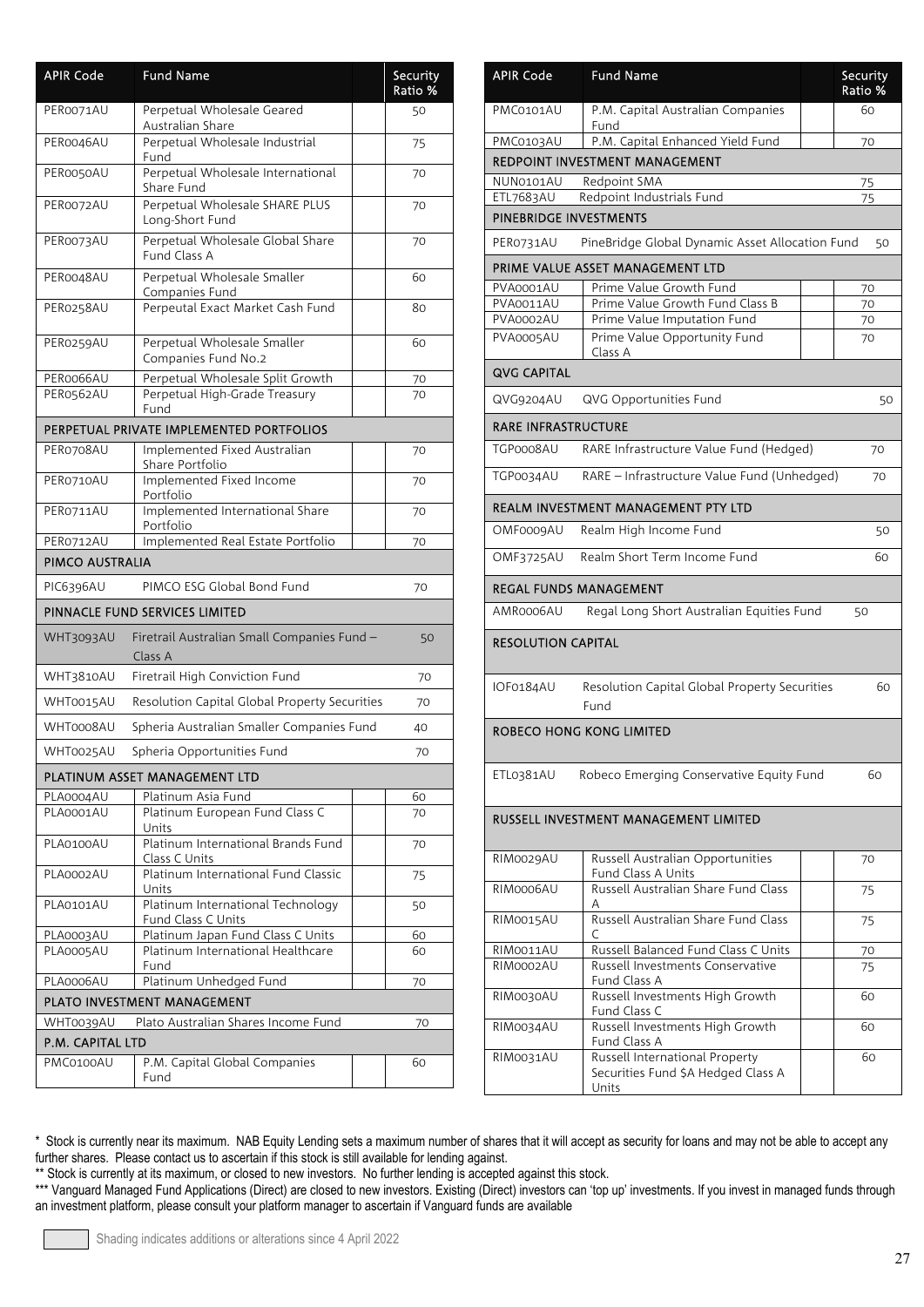| <b>APIR Code</b>              | <b>Fund Name</b>                                                                   |    | Security<br>Ratio % |
|-------------------------------|------------------------------------------------------------------------------------|----|---------------------|
| RIM0032AU                     | Russell Investments Global                                                         |    | 70                  |
| RIM0008AU                     | Opportunities Fund - Class A<br>Russell International Shares Fund<br>Class A Units | 70 |                     |
| RIM0016AU                     | Russell International Shares Fund<br>Class C Units                                 |    | 70                  |
| RIM0017AU                     | Russell International Shares Fund<br>\$A Hedged Class C Units                      |    | 65                  |
| RIM0001AU                     | Russell Investments Balanced Fund<br>Class A                                       |    | 75                  |
| RIM0024AU                     | Russell Investments - Portfolio<br>Series Balanced Class A                         |    | 70                  |
| <b>SANDHURST TRUSTEES LTD</b> |                                                                                    |    |                     |
| STL0011AU                     | Sandhurst Future Leaders Fund                                                      |    | 70                  |
| STL0101AU                     | Sandhurst IML Industrial Share<br>Fund                                             |    | 70                  |
| STL0100AU                     | Sandhurst Industrial Share Fund                                                    |    | 70                  |
|                               | SCHRODER INVESTMENT MANAGEMENT AUST LTD                                            |    |                     |
| SCH0006AU                     | Schroder Asia Pacific Fund                                                         |    | 50                  |
| SCH0002AU                     | Schroder Australian Equity Fund                                                    |    | 75                  |
| SCH0010AU                     | Schroder Balanced Fund S Class                                                     |    | 70                  |
| SCH0028AU                     | Schroder Fixed Income Fund                                                         |    | 70                  |
| SCH0030AU                     | Schroder Global Active Value Fund                                                  |    | 70                  |
| SCH0032AU                     | Schroder Global Active Value Fund<br>(Hedged)                                      |    | 70                  |
| SCH0034AU                     | Schroder Global Emerging Markets<br>Fund                                           |    | 50                  |
| SCH0003AU                     | Schroder Global Equity Fund                                                        |    | 70                  |
| SCH0101AU                     | Schroder Australian Equity Fund<br>Wholesale                                       |    | 75                  |
| SCH0024AU                     | Schroder Hybrid Securities                                                         |    | 70                  |
| SCH0103AU                     | Schroder Hybrid Securities Fund<br>Wholesale                                       |    | 70                  |
| SCH0047AU                     | Schroder Real Return Fund<br>Wholesale Class Fund CPI +5%<br>Professional          |    | 70                  |
| SCH0039AU                     | Schroder Real Return Fund CPI +5%<br>Professional                                  |    | 70                  |
|                               | SELECT ASSET MANAGEMENT LIMITED                                                    |    |                     |
| SLT0006AU                     | Baker Steel Gold Fund                                                              |    | 40                  |
| SLT0047AU                     | 188 Cash Account                                                                   |    | 85                  |
| SLT0048AU                     | Waratah Government Bond Trust                                                      |    | 90                  |
|                               | SMALLCO INVESTMENT MANAGER LIMITED                                                 |    |                     |
| ASC0001AU                     | Smallco Investment Fund                                                            |    | 60                  |
|                               | <b>SMARTER MONEY INVESTMENTS</b>                                                   |    |                     |
| CRE0014AU                     | Smart Money Active Cash Fund                                                       |    | 70                  |
| SLT0052AU                     | Smart Money Higher Income Fund                                                     |    | 70                  |
| SLT2562AU                     | Smarter Money Long-Short Credit Fund                                               |    | 40                  |
|                               | SOLARIS INVESTMENT MANAGEMENT LIMITED                                              |    |                     |
| SOL0001AU                     | Solaris Core Australian Equity Fund                                                |    | 75                  |
| SPHERIA ASSET MANAGEMENT      |                                                                                    |    |                     |
| WHT0066AU                     | Spheria Australian Microcap Fund                                                   |    | 50                  |
|                               | STATE STREET GLOBAL LIMITED                                                        |    |                     |
| SST0005AU                     | SSgA - Australian Fixed Income<br>Index                                            |    | 70                  |
| SST0004AU                     | SSgA - Australian Index Equities<br>Trust                                          |    | 70                  |

| <b>APIR Code</b>           | <b>Fund Name</b>                                                 |                | Security<br>Ratio % |
|----------------------------|------------------------------------------------------------------|----------------|---------------------|
| SST0048AU                  | SSgA - Australian Equity Fund                                    |                | 70                  |
| SST0007AU                  | SSgA - Australian Listed Property<br>Index                       | 70             |                     |
| SST0009AU                  | SSgA - Global Fixed Income Index                                 |                | 70                  |
| SST0013AU                  | SSgA - International Equities Index<br>Trust                     |                | 70                  |
| SST0022AU                  | SSgA - International Equities Index<br>Trust (Hedged)            |                | 70                  |
| TALARIA ASSET MANAGEMENT   |                                                                  |                |                     |
| AUS0035AU                  | Talaria Global Equity Fund                                       |                | 70                  |
| THREESIXTY RESEARCH        |                                                                  |                |                     |
| GAS0002AU                  | ThreeSixty Blue Chip Income<br>Generating SMA                    |                | 75                  |
| GAS0001AU                  | ThreeSixty Imputation SMA                                        |                | 75                  |
| GAS0003AU                  | ThreeSixty Small Companies SMA                                   |                | 60                  |
|                            | TRIBECA INVESTMENT PARTNERS PTY LTD                              |                |                     |
| ETL0069AU                  | Grant Samuel Tribeca Alpha Plus<br>Fund                          |                | 50                  |
| ETL0052AU                  | Grant Samuel Tribeca Australian<br>Smaller Companies Fund        |                | 60                  |
| <b>T. ROWE PRICE GROUP</b> |                                                                  |                |                     |
| ETL0312AU                  | T. Rowe Price Global Equity Fund - Hedged - I Class              |                | 75                  |
| ETL7238AU                  | T. Rowe Price Global Equity Fund - S Class                       |                | 75                  |
| ETL0071AU                  | T.Rowe Price Global Equity Fund                                  |                | 75                  |
| ETL0328AU                  | T. Rowe Price Australian Equity Fund                             |                | 75                  |
| ETL0398AU                  | T. Rowe Price Dynamic Global Bond Fund                           |                | 70                  |
|                            | TYNDALL ASSET MANAGEMENT                                         |                |                     |
| TYN0104AU                  | Tyndall Australian Bond Fund<br>Tyndall Australian Equity Income |                | 70                  |
| TYN0038AU                  | Fund                                                             |                | 70                  |
| TYN0028AU                  | Tyndall Australia Share Wholesale<br>Portfolio                   |                | 70                  |
|                            | UBS GLOBAL ASSET MANAGEMENT (AUST) LTD                           |                |                     |
| SBC0813AU                  | UBS Australian Bond Fund                                         |                | 70                  |
| SBC0817AU                  | UBS Australian Share Fund                                        |                | 70                  |
| UBS0004AU                  | UBS Australian Small Companies<br>Fund                           |                | 60                  |
| SBC0815AU                  | <b>UBS Balanced Investment Fund</b>                              |                | 70                  |
| <b>SBC0811AU</b>           | UBS Cash Fund                                                    |                | 80                  |
| SBC0812AU<br>HML0016AU     | UBS Cash-Plus Fund<br><b>UBS Clarion Global Property</b>         |                | 80<br>70            |
|                            | Securities Fund                                                  |                |                     |
| SBC0814AU                  | UBS Defensive Investment Fund                                    |                | 70                  |
| SBC0007AU                  | UBS Diversified Fixed Income Fund                                |                | 70                  |
| UBS8018AU<br>UBS0003AU     | UBS Emerging Markets Equity Fund<br>UBS Income Solution Fund     |                | 60<br>70            |
| SBCo819AU                  | UBS International Bond Fund                                      |                | 70                  |
| SBC0822AU                  | UBS International Share Fund                                     |                | 70                  |
| UBS0057AU                  | UBS Microcap Fund                                                |                | 40                  |
| SBCo816AU                  | <b>UBS Property Securities Fund</b>                              |                | 70                  |
|                            | VANGUARD INVESTMENTS AUSTRALIA LTD                               |                |                     |
| VAN0124AU                  | Vanguard - LifeStrategy Balanced<br>Fund                         | **<br>$\ast$   | 70                  |
| VAN0013AU                  | Vanguard - LifeStrategy<br>Conservative Fund                     | $**$<br>$\ast$ | 70                  |
|                            |                                                                  |                |                     |

\*\* Stock is currently at its maximum, or closed to new investors. No further lending is accepted against this stock.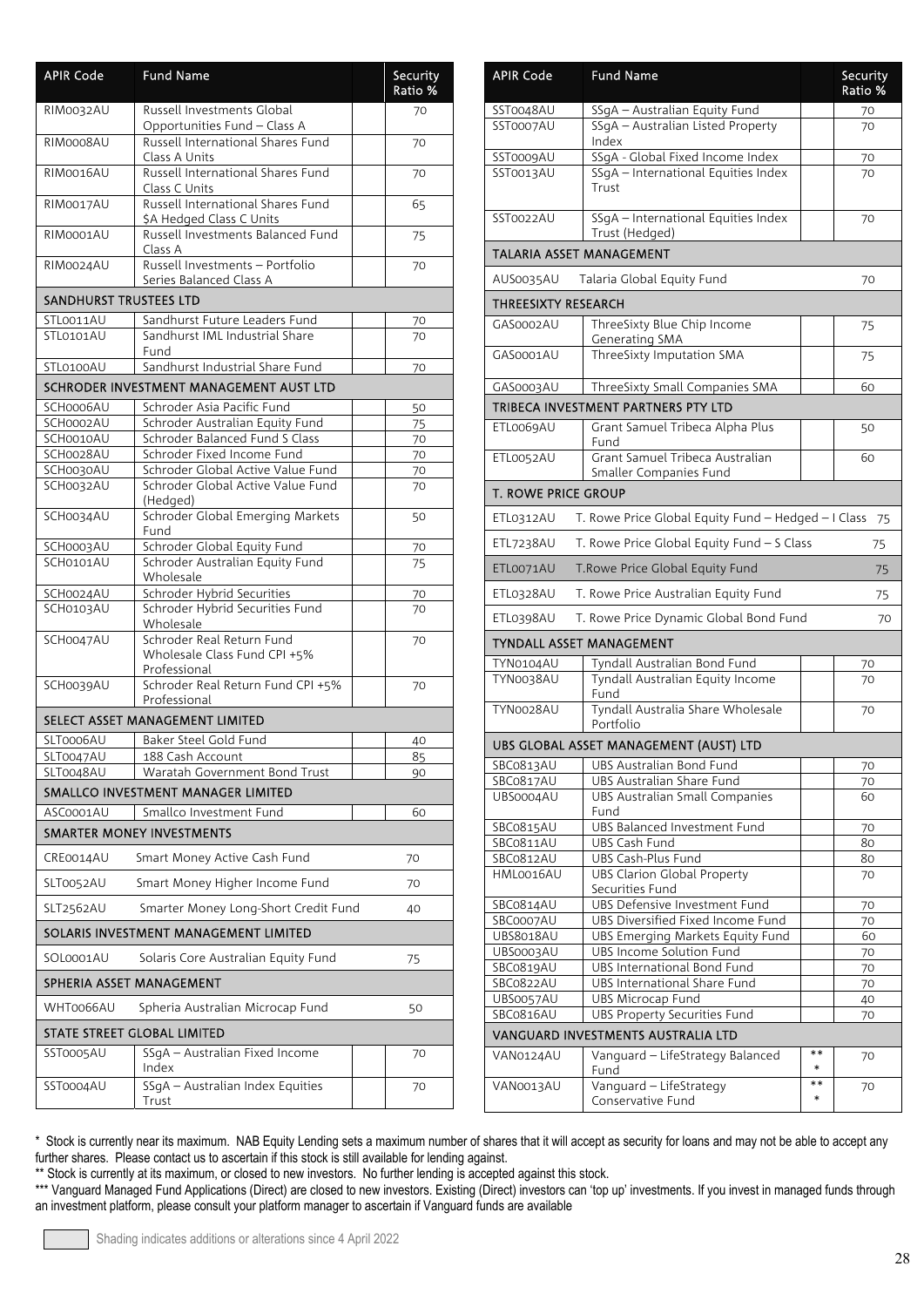| <b>APIR Code</b> | <b>Fund Name</b>                                                                 |                 | Security<br>Ratio % |
|------------------|----------------------------------------------------------------------------------|-----------------|---------------------|
| VAN0014AU        | Vanguard - LifeStrategy Growth<br>Fund                                           | $* *$<br>$\ast$ | 70                  |
| VAN0015AU        | Vanguard - LifeStrategy High<br>Growth Fund                                      | **<br>$\ast$    | 70                  |
| VAN0017AU        | Vanguard High Yield Australian<br>Shares Fund                                    | **<br>$\ast$    | 75                  |
| VAN0010AU        | Vanguard Index Australian Shares<br>Fund                                         | **<br>$\ast$    | 75                  |
| VAN0100AU        | Vanguard Index Cash Plus Fund                                                    | $**$<br>$\ast$  | 85                  |
| VAN0101AU        | Vanguard Index Diversified Bond<br>Fund                                          | **<br>$\ast$    | 70                  |
| VAN0107AU        | Vanguard Index Hedged<br>International Shares Fund                               | $**$<br>$\ast$  | 70                  |
| VAN0011AU        | Vanguard Index International<br>Shares Fund                                      | **<br>$\ast$    | 70                  |
| VAN0012AU        | Vanguard Index Property Securities<br>Fund                                       | **<br>$\ast$    | 70                  |
| VAN0021AU        | Vanguard International Small<br>Companies Fund                                   | $* *$<br>$\ast$ | 60                  |
| VAN0022AU        | Vanguard International Small<br>Companies Index Hedged Fund                      | **<br>$\ast$    | 60                  |
| VAN0023AU        | Vanguard Global Infrastructure<br>Index Fund                                     | $**$<br>$\ast$  | 70                  |
| VAN0018AU        | Vanguard Wholesale -<br>International Property Securities<br>Index Fund          | **<br>$\ast$    | 70                  |
| VAN0019AU        | Vanguard Wholesale -<br>International Property Securities<br>Index Fund (Hedged) | $**$<br>$\ast$  | 70                  |
| VAN0001AU        | Vanguard Wholesale - Australian<br>Fixed Interest Index                          | $**$<br>$\ast$  | 70                  |
| VAN0104AU        | Vanguard Wholesale - Australian<br>Shares High Yield Fund                        | $**$<br>$\ast$  | 75                  |
| VAN0002AU        | Vanguard Wholesale - Australian<br>Shares Index Fund                             | **<br>$\ast$    | 75                  |
| VAN0108AU        | Vanguard Wholesale - Balanced<br>Index Fund                                      | $**$<br>$\ast$  | 75                  |
| VAN0102AU        | Vanguard Wholesale - Cash Plus<br>Index Fund                                     | $**$<br>$\ast$  | 85                  |
| VAN0109AU        | Vanguard Wholesale -<br>Conservative Index Fund                                  | $* *$<br>$\ast$ | 70                  |
| VAN0005AU        | Vanguard Wholesale – Emerging<br>Markets Shares Index                            | $\ast$          | 50                  |
| VAN0110AU        | Vanguard Wholesale - Growth<br>Index Fund                                        | **<br>$\ast$    | 70                  |
| VAN0111AU        | Vanguard Wholesale - High<br>Growth Index Fund                                   | **<br>$\ast$    | 70                  |
| VAN0106AU        | Vanguard Wholesale -<br>International Credit Security Index<br>Fund (Hedged)     | $**$<br>$\ast$  | 70                  |
| VAN0103AU        | Vanguard Wholesale -<br>International Fixed Interest Index<br>Fund (Hedged)      | $* *$<br>$\ast$ | 70                  |
| VAN0003AU        | Vanguard Wholesale -<br>International Shares Index Fund                          | $**$<br>$\ast$  | 70                  |
| VAN0105AU        | Vanguard Wholesale -<br>International Shares Index<br>(Hedged)                   | **<br>$\ast$    | 70                  |
| VAN0004AU        | Vanguard Wholesale - Australian<br>Property Securities Index Fund                | $**$<br>$\ast$  | 70                  |
|                  | VANTAGE ASSET MANAGEMENT PTY LIMITED                                             |                 |                     |
|                  | Vantage Private Equity Growth<br>Trust 2A                                        |                 | 50                  |

| <b>APIR Code</b>                 | <b>Fund Name</b>                                                    |    | Security<br>Ratio % |  |
|----------------------------------|---------------------------------------------------------------------|----|---------------------|--|
|                                  | Vantage Private Equity Growth<br>Trust 2B                           |    | 50                  |  |
|                                  | VENTURA INVESTMENT MANAGEMENT LIMITED                               |    |                     |  |
| RIM0033AU                        | Ventura Australian Opportunities<br>Fund                            | 70 |                     |  |
| VEN0026AU                        | Ventura Australian Opportunities<br>Fund Class A                    |    | 70                  |  |
| VEN0031AU                        | Ventura International Shares Fund<br>(Class A)                      |    | 70                  |  |
| RIM0021AU                        | Ventura Australian Shares Fund                                      |    | 70                  |  |
| RIM0018AU                        | Ventura Capital Stable Fund                                         |    | 70                  |  |
| RIM0019AU                        | Ventura Diversified 50 Fund                                         |    | 70                  |  |
| RIM0020AU                        | Ventura Growth 70 Fund                                              |    | 70                  |  |
| RIM0022AU                        | Ventura International Shares Fund                                   |    | 70                  |  |
|                                  | VENTURA MANAGED ACCOUNT PORTFOLIO                                   |    |                     |  |
| VI0001                           | Ventura Managed Account Portfolio -<br>Diversified Income Model     |    | 80                  |  |
| <b>VI0005</b>                    | Ventura Managed Account Portfolio -<br>High Growth Plus Model       |    | 70                  |  |
| <b>VI0006</b>                    | Ventura Managed Account Portfolio -<br><b>High Growth Model</b>     |    | 70                  |  |
| <b>VI0007</b>                    | Ventura Managed Account Portfolio -<br>Growth Model                 |    | 70                  |  |
| <b>VI0008</b>                    | Ventura Managed Account Portfolio -<br><b>Balanced Model</b>        |    | 75                  |  |
| <b>VI0009</b>                    | Ventura Managed Account Portfolio -<br>Conservative Model           |    | 75                  |  |
| VI0010                           | Ventura Managed Account Portfolio -<br>Defensive Model              |    | 80                  |  |
| VI0011                           | Ventura Managed Account Portfolio -<br>Australian Shares High Yield |    | 75                  |  |
| VI0012                           | Ventura Managed Account Portfolio -<br>Australian Shares Core Model |    | 75                  |  |
|                                  | WARAKIRRI ASSET MANAGEMENT                                          |    |                     |  |
|                                  | WRA4779AU Warakirri Global Emerging Markets Fund                    |    | 50                  |  |
|                                  | <b>WATERMARK FUNDS MANAGEMENT</b>                                   |    |                     |  |
|                                  | WMF0001AU Watermark Market Neutral Fund                             |    | 40                  |  |
|                                  | WCM INTERNATIONAL MANAGEMENT                                        |    |                     |  |
| SWI9720AU                        | WCM International Small Cap Fund                                    |    | 50                  |  |
| WESTPAC                          |                                                                     |    |                     |  |
| WFS0011AU                        | BT Investor Choice Funds - Westpac<br>Cash Management Trust         |    | 85                  |  |
| WFS0003AU                        | BT Investor Choice Funds -<br>Westpac Conservative Growth<br>Fund   |    | 70                  |  |
| WFS0103AU                        | Westpac All Aust Tax Effective<br>Share Fund Retail                 |    | 70                  |  |
| ZURICH INVESTMENT MANAGEMENT LTD |                                                                     |    |                     |  |
| ZUR0064AU                        | Zurich Investments Australian<br>Property Securities Fund           |    | 70                  |  |
| ZUR0061AU                        | Zurich Investments Global<br>Thematic Share Fund                    |    | 70                  |  |
| ZUR0517AU                        | Zurich Investments Hedged Global<br>Thematic Share Fund             |    | 70                  |  |
| ZUR0059AU                        | Zurich Investments Managed<br>Growth Fund                           |    | 70                  |  |

\*\* Stock is currently at its maximum, or closed to new investors. No further lending is accepted against this stock.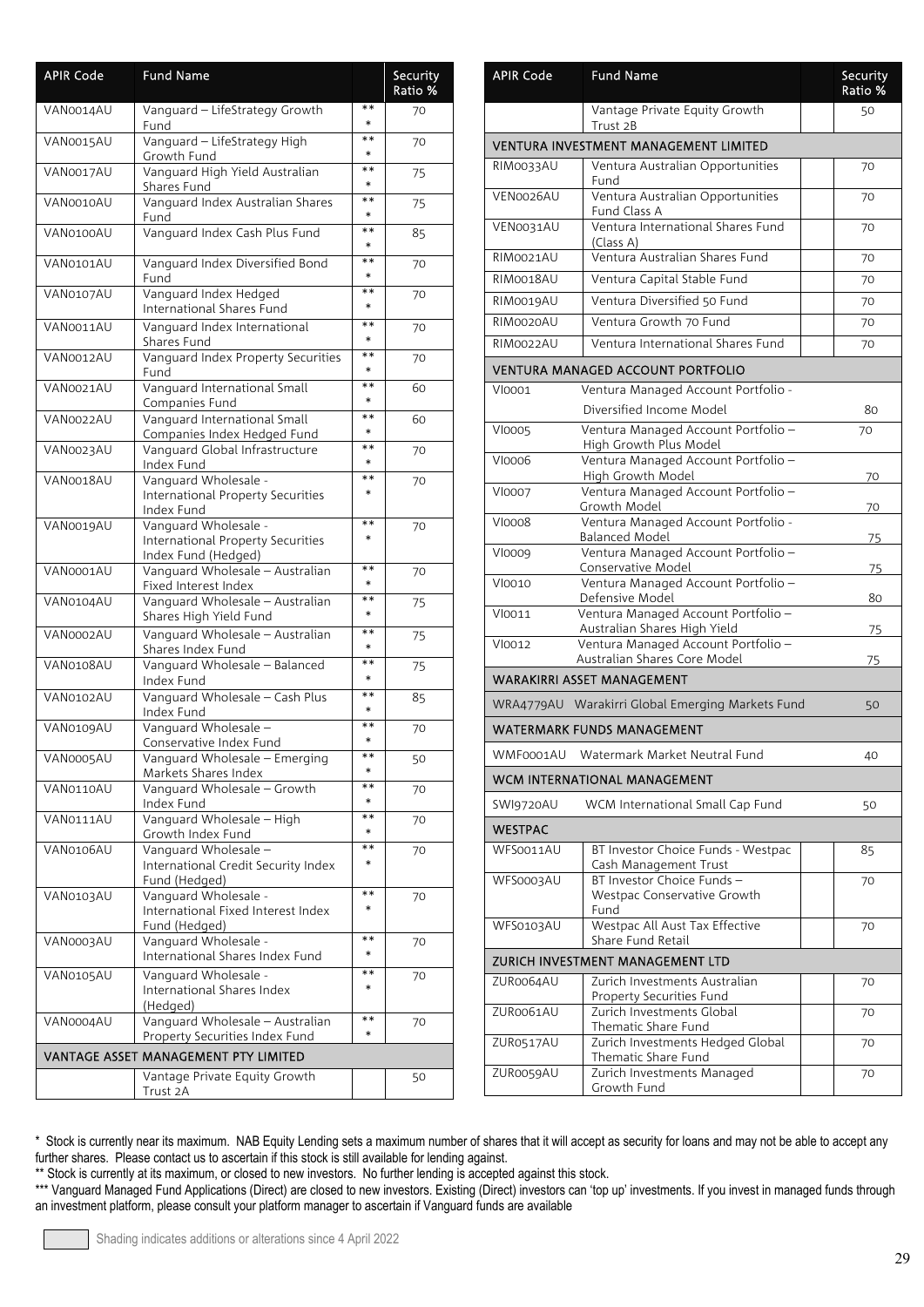| <b>APIR Code</b> | <b>Fund Name</b>                                           | Security<br>Ratio % |
|------------------|------------------------------------------------------------|---------------------|
| ZUR0581AU        | Zurich Investments Unhedged<br>Global Growth Share Fund    | 70                  |
| ZUR0518AU        | Zurich Investments Unhedged<br>Global Thematic Share Fund  | 70                  |
| ZUR0580AU        | Zurich Wholesale Investments -<br>Global Growth Share Fund | 70                  |

\*\* Stock is currently at its maximum, or closed to new investors. No further lending is accepted against this stock.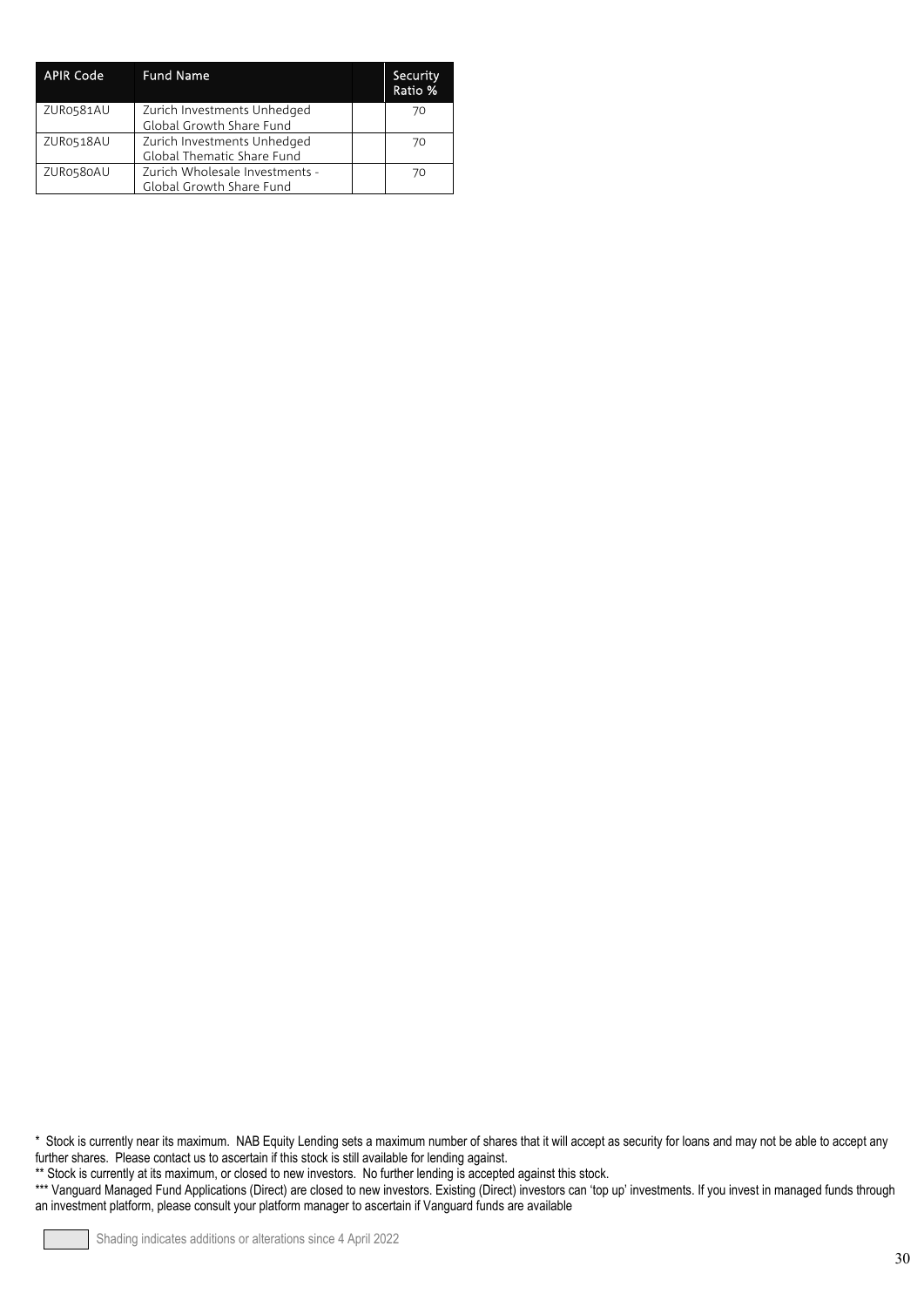## **Note on Approved Investment Platforms**

From 6 September 2010, NAB Equity Lending began reporting of underlying investments on the investment platforms. This means that we are now reporting the security ratio of each investment held within that investment platform as it appears on the NAB Equity Lending Approved Investment List whereas previously we were providing a global security ratio for that investment platform. The table below sets out NAB Equity Lending's approved investment platforms.

If you have any queries regarding this, please call NAB Equity Lending or your financial adviser**.**

|                                       | <b>Investment Platform</b>                           |
|---------------------------------------|------------------------------------------------------|
|                                       | Asgard Ewrap                                         |
| Asgard                                | Asgard Investment Fund                               |
|                                       | <b>North</b>                                         |
|                                       | <b>Summit Money Master</b>                           |
| <b>AMP</b>                            | iAccess Investment                                   |
|                                       | Summit Money Master Portoflio Service for Investmets |
|                                       | MyNorth Investments IDPS                             |
| Fiducian                              | <b>Fiducian Investment Service</b>                   |
| <b>HUB24</b>                          | <b>HUB24</b>                                         |
|                                       | IOOF eXpand                                          |
| <b>IOOF</b>                           |                                                      |
|                                       |                                                      |
|                                       | Macquarie Wrap Manager II Investments                |
| Macquarie                             | Macquarie Wrap Consolidator II                       |
| <b>Mason Stevens Limited</b>          | <b>Mason Stevens</b>                                 |
|                                       | Enevita Platinum Portfolio Investment Solutions      |
|                                       | Masterkey Investment Service                         |
|                                       | Masterkey Investment Service Fundamentals            |
| <b>MLC Navigator</b>                  | <b>MLC Wrap</b>                                      |
|                                       | MLC Navigator Investment Plan                        |
|                                       | Portfoliofocus - Premium Investment Service          |
|                                       | PremiumChoice Investment Servicce                    |
| Netwealth                             | Netwealth Wrap Service                               |
| <b>Oasis Asset Management</b>         | Voyage                                               |
|                                       | Wealthtrac Private Invesment Wrap                    |
| Perpetual                             | Perpetual Private Investment Wrap                    |
| Praemium Customised Portfolio Service | Praemium SMA                                         |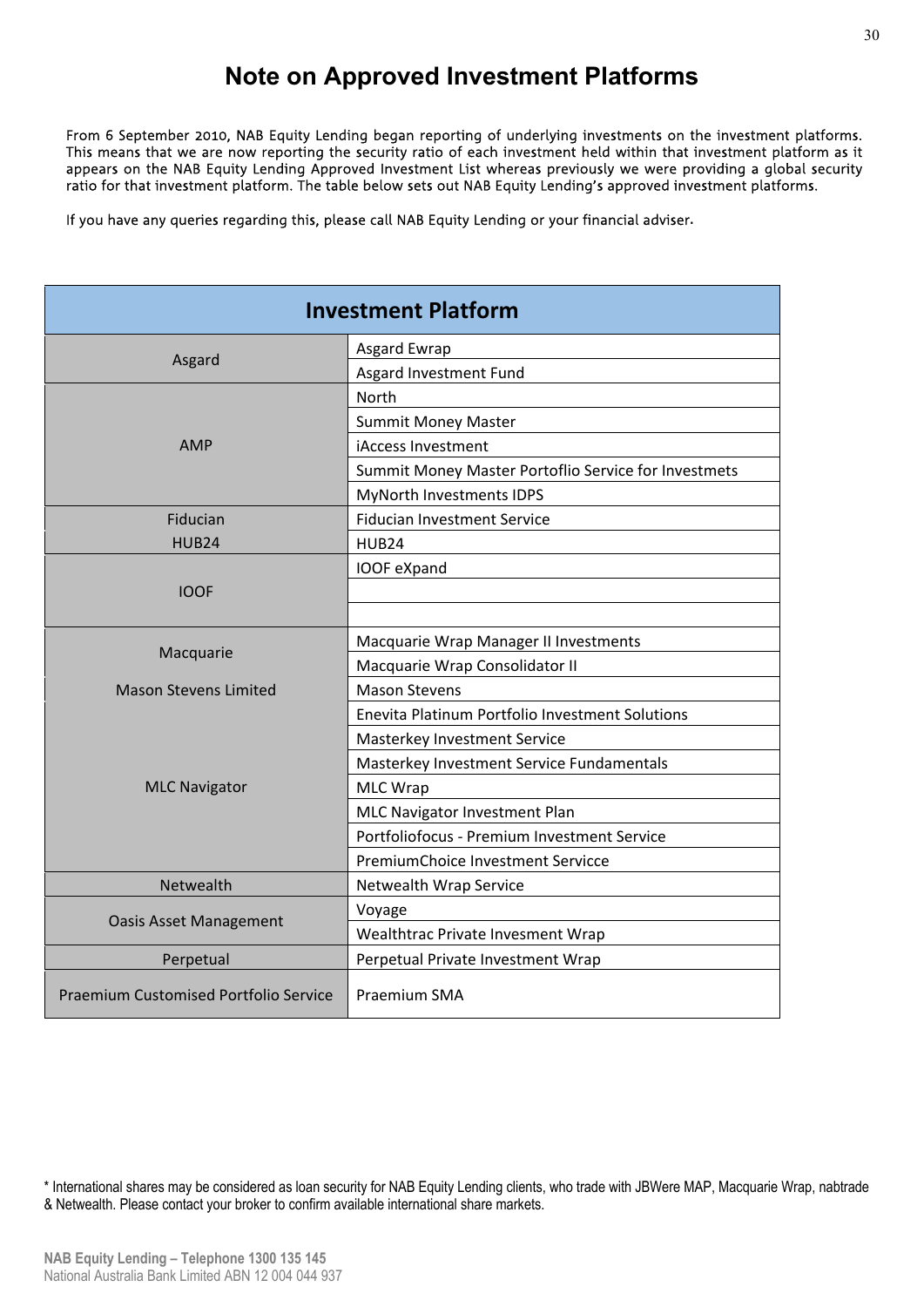## **Equity Lending Approved Investment List – International Shares \***

#### **United States**

| <b>Stock Code</b> | <b>Company Name</b>          | Security<br>Ratio % | Stock Code          | <b>Company Name</b>                | Secur<br>Ratio |
|-------------------|------------------------------|---------------------|---------------------|------------------------------------|----------------|
| MMM.US            | 3MCO                         | 60                  | ADSK.US             | <b>AUTODESK INC</b>                | 60             |
| ABT.US            | <b>ABBOTT LABORATORIES</b>   | 60                  | ADP.US              | AUTOMATIC DATA PROCESSING          | 60             |
| ABBV.US           | <b>ABBVIE INC</b>            | 60                  | AN.US               | <b>AUTONATION INC</b>              | 60             |
| ACN.US            | ACCENTURE PLC-CL A           | 60                  | AZO.US              | AUTOZONE INC                       | 60             |
| ATVI.US           | ACTIVISION BLIZZARD INC      | 60                  | AVGO.US             | AVAGO TECHNOLOGIES LTD             | 60             |
| ADBE.US           | ADOBE SYSTEMS INC            | 60                  | AVB.US              | AVALONBAY COMMUNITIES INC          | 60             |
| AES.US            | AES CORP                     | 60                  | AVLR.US             | <b>AVALARA INC</b>                 | 60             |
| AER.US            | AERCAP HOLDINGS N.V          | 60                  | AVY.US              | <b>AVERY DENNISON CORP</b>         | 60             |
| AET.US            | <b>AETNA INC</b>             | 60                  | <b>BIDU.US</b>      | <b>BAIDU INC - SPON ADR</b>        | 60             |
| AFL.US            | AFLAC INC                    | 60                  | BHI.US              | <b>BAKER HUGHES INC</b>            | 60             |
| AMG.US            | AFFILIATED MANAGERS          | 60                  | BLL.US              | <b>BALL CORP</b>                   | 60             |
| A.US              | AGILENT TECHNOLOGIES INC     | 60                  | BAC.US              | <b>BANK OF AMERICA CORP</b>        | 60             |
| ABNB.US           | <b>AIRBNB INC</b>            | 60                  | BK.US               | BANK OF NEW YORK MELLON CORP       | 60             |
| APD.US            | AIR PRODUCTS & CHEMICALS INC | 60                  | BNS.US              | <b>BANK OF NOVA SCOTIA</b>         | 60             |
| AKAM.US           | AKAMAI TECHNOLOGIES INC      | 60                  | BAX.US              | BAXTER INTERNATIONAL INC           | 60             |
| ALB:US            | ALBERMARLE CORPORATION       | 60                  | BBT.US              | <b>BB&amp;T CORP</b>               | 60             |
| AA.US             | ALCOA INC                    | 60                  | BBVA.US             | BBVA BILBAO VIZCAYA ARGENTARIA     | 60             |
| AAL.US            | AMERICAN AIRLINES GROUP INC  | 60                  |                     | SA                                 |                |
| ALXN.US           | ALEXION PHARMACEUTICALS INC  | 60                  | BDX.US              | BECTON DICKINSON AND CO            | 60             |
| ALLE.US           | <b>ALLEGION PLC</b>          | 60                  | BBBY.US             | <b>BED BATH &amp; BEYOND INC</b>   | 60             |
| AGN.US            | ALLERGAN INC                 | 60                  | BMS.US              | <b>BEMIS COMPANY</b>               | 60             |
| ADS.US            | ALLIANCE DATA SYSTEMS CORP   | 60                  | BRK/A.US            | BERKSHIRE HATHAWAY INC-CL A        | 60             |
| BABA.US           | ALIBABA GROUP HOLDING LTD    | 60                  | BRK/B.US            | BERKSHIRE HATHAWAY INC-CL B        | 60             |
| ALL.US            | ALLSTATE CORP                | 60                  | BBY.US              | BEST BUY CO INC                    | 60             |
| GOOG.US           | ALPHABET INC CLASS C         | 60                  | BIIB.US             | <b>BIOGEN IDEC INC</b>             | 60             |
| GOOGL.US          | ALPHABET INC CLASS A         | 60                  | <b>BMRN.US</b>      | <b>BIOMARIN PHARMCEUTICALS INC</b> | 60             |
| MO.US             | <b>ALTRIA GROUP INC</b>      | 60                  | BLK.US              | <b>BLACKROCK INC</b>               | 60             |
| TEAM.US           | ATLASSIAN CLASS A            | 60                  | <b>BLUE.US</b>      | <b>BLUEBIRD BIO</b>                | 60             |
| AMZN.US           | AMAZON.COM INC               | 60                  | BA.US               | <b>BOEING CO/THE</b>               | 60             |
| AMD.US            | ADVANCED MICRO DEVICES       | 60                  | BWA.US              | <b>BORGWARNER INC</b>              | 60             |
| AEE.US            | AMEREN CORPORATION           | 60                  | BXP.US              | <b>BOSTON PROPERTIES INC</b>       | 60             |
| AEP.US            | AMERICAN ELECTRIC POWER      | 60                  | BSX.US              | <b>BOSTON SCIENTIFIC CORP</b>      | 60             |
| AXP.US            | AMERICAN EXPRESS CO          | 60                  | BP.US               | <b>BP PLC</b>                      | 60             |
| AIG.US            | AMERICAN INTERNATIONAL GROUP | 60                  | BHF.US              | BRIGHTHOUSE FINANCIAL INC          | 60             |
| AMT.US            | AMERICAN TOWER CORP          | 60                  | BMY.US              | BRISTOL-MYERS SQUIBB CO            | 60             |
| AWK.US            | AMERICAN WATER WORKS ORD     | 60                  | BR.US               | <b>BROADRIDGE FINANCIAL</b>        | 60             |
| AMP.US            | AMERIPRISE FINANCIAL INC     | 60                  |                     | SOLUTIONS                          |                |
| ABC.US            | AMERISOURCEBERGEN CORP       | 60                  | BAM.US              | BROOKSFIELD ASSET MANAGEMENT       | 60             |
| AME.US            | AMETEK INC                   | 60                  | BF/B.US             | <b>BROWN-FORMAN CORP-CLASS B</b>   | 60             |
| AMGN.US           | AMGEN INC                    | 60                  | <b>BBKR.US</b>      | <b>BRUKER CORPPORATION</b>         | 60             |
| ANTM.US           | Anthem Inc.                  | 60                  | BB.US               | <b>BLACKBERRY LTD</b>              | 60             |
| APH.US            | AMPHENOL CORP-CL A           | 60                  | BOTZ.US             | <b>GLOBAL X ROBOTICS AND</b>       | 60             |
| ASML.US           | ASML HOLDINGS NV             | 60                  |                     | ARTIFICIAL INTELLIGENCE THEMATIC   |                |
| AZN.US            | ASTRAZENECA                  | 60                  | BX.US               | <b>BLACKSTONE GROUP UNT</b>        | 60             |
| APC.US            | ANADARKO PETROLEUM CORP      | 60                  | CHRW.US             | C.H. ROBINSON WORLDWIDE INC        | 60             |
| ADI.US            | ANALOG DEVICES INC           | 60                  | CA.US               | CA INC                             | 60             |
| PLAN.US           | <b>ANAPLAN INC</b>           | 60                  | $COG.U\overline{S}$ | CABOT OIL & GAS CORP               | 60             |
| ANSS.US           | ANSYS ORD                    | 60                  | CACI.US             | CACI INTERNATIONAL INC             | 60             |
| AON.US            | AON PLC                      | 60                  | CPB.US              | CAMPBELL SOUP CO                   | 60             |
| APA.US            | APACHE CORP                  | 60                  | COF.US              | CAPITAL ONE FINANCIAL CORP         | 60             |
| AIV.US            |                              | 60                  | CAH.US              | CARDINAL HEALTH INC                | 60             |
|                   | APARTMENT INVT & MGMT CO-A   | 60                  | KMX.US              | CARMAX INC                         | 60             |
| APPN.US           | APPIAN CORPORATION           |                     | CCL.US              | <b>CARNIVAL CORP</b>               | 60             |
| AAPL.US           | APPLE INC                    | 60                  | CAT.US              | CATERPILLAR INC                    | 60             |
| AMAT.US           | APPLIED MATERIALS INC        | 60                  | CBG.US              | <b>CBRE GROUP INC - A</b>          | 60             |
| APTV.US           | <b>APTIV PLC</b>             | 60                  | CBS.US              | CBS CORP-CLASS B NON VOTING        | 60             |
| ACGL.US           | ARCH CAPITAL GROUP           | 60                  | CELG.US             | <b>CELGENE CORP</b>                | 60             |
| ADM.US            | ARCHER-DANIELS-MIDLAND CO    | 60                  | CNP.US              | CENTERPOINT ENERGY INC             | 60             |
| ANET.US           | ARISTA NETWORKS              | 60                  | CERN.US             | <b>CERNER CORP</b>                 | 60             |
| AIZ.US            | <b>ASSURANT INC</b>          | 60                  | CF.US               | CF INDUSTRIES HOLDINGS INC         | 60             |
| T.US              | AT&T INC                     | 60                  | CHTR.US             | CHARTER COMMUNICATION-A            | 60             |
|                   |                              |                     |                     |                                    |                |

\* International shares may be considered as loan security for NAB Equity Lending clients, who trade with JBWere MAP, Macquarie Wrap, nabtrade & Netwealth. Please contact your broker to confirm available international share markets.

Security Ratio %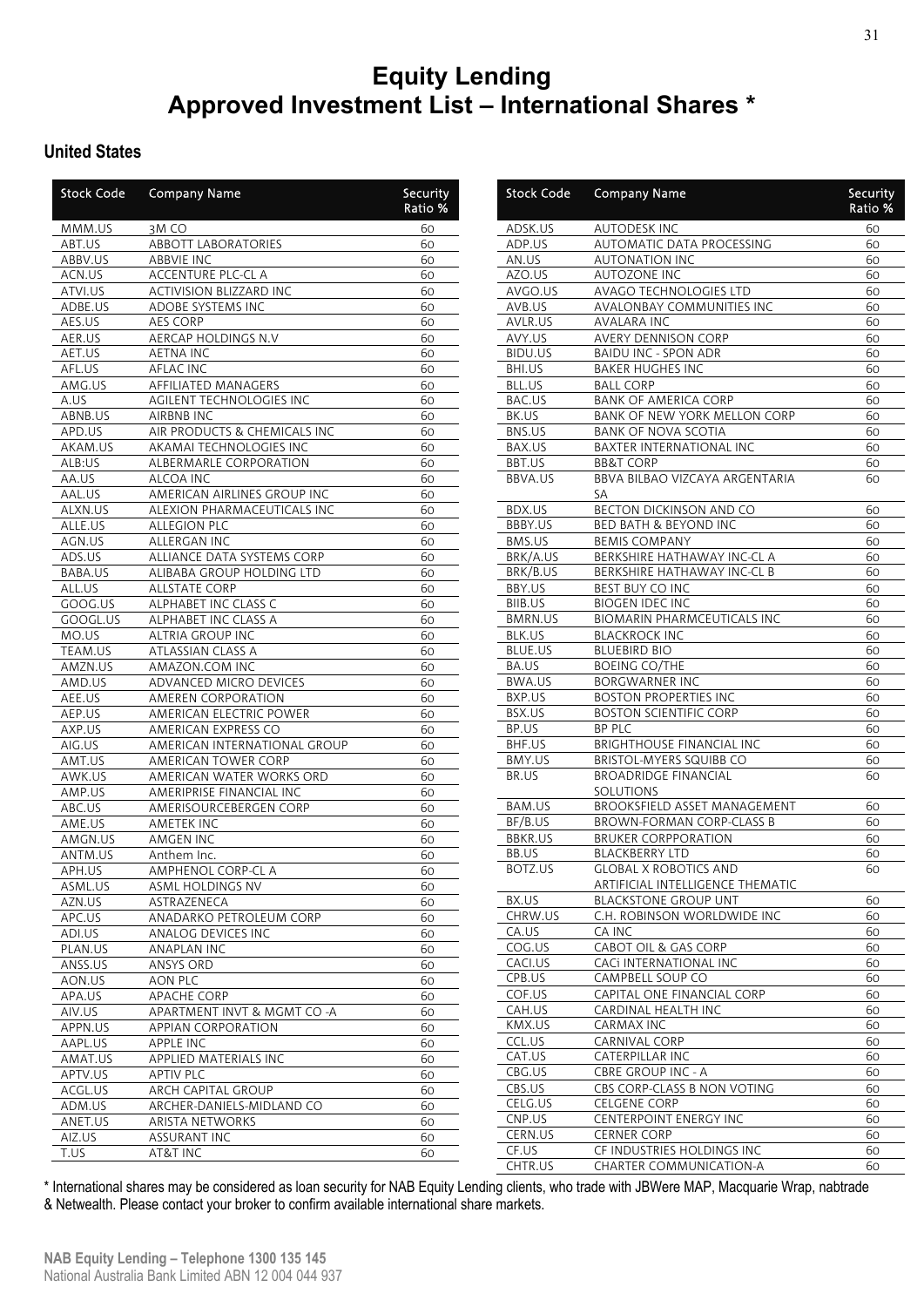| <b>Stock Code</b>   | <b>Company Name</b>                               | Security<br>Ratio % |
|---------------------|---------------------------------------------------|---------------------|
| CHKP.US             | <b>CHECK POINT SOFTWARE TECH</b>                  | 60                  |
| CVX.US              | <b>CHEVRON CORP</b>                               | 60                  |
| CMG.US              | CHIPOTLE MEXICAN GRILL INC                        | 60                  |
| CB.US               | CHUBB CORP                                        | 60                  |
| CI.US<br>CIEN.US    | <b>CIGNA CORP</b><br><b>CIENA CORPORATION</b>     | 60<br>60            |
| XEC.US              | CIMAREX ENERGY CO                                 | 60                  |
| CINF.US             | <b>CINCINNATI FINANCIAL CORP</b>                  | 60                  |
| CTAS.US             | <b>CINTAS CORP</b>                                | 60                  |
| CSCO.US             | CISCO SYSTEMS INC                                 | 60                  |
| C.US                | <b>CITIGROUP INC</b>                              | 60                  |
| CTXS.US             | CITRIX SYSTEMS INC                                | 60                  |
| CLX.US              | <b>CLOROX COMPANY</b>                             | 60                  |
| NET.US              | <b>CLOUDFLARE INC</b>                             | 60                  |
| CME.US              | CME GROUP INC                                     | 60                  |
| CMS.US              | CMS ENERGY CORP                                   | 60                  |
| COH.US<br>CPRI.US   | <b>COACH INC</b><br><b>CAPRI HOLDINGS</b>         | 60<br>60            |
| KO.US               | COCA-COLA CO/THE                                  | 60                  |
| CCE.US              | <b>COCA-COLA ENTERPRISES</b>                      | 60                  |
| COKE.US             | COCA-COLA CONSOLIDATED INC                        | 60                  |
| CTSH.US             | <b>COGNIZANT TECH SOLUTIONS-A</b>                 | 60                  |
| COIN.US             | <b>COINBASE GLOBAL INC</b>                        | 60                  |
| CL.US               | COLGATE-PALMOLIVE CO                              | 60                  |
| CMCSA.US            | <b>COMCAST CORP-CLASS A</b>                       | 60                  |
| CMA.US              | COMERICA INC                                      | 60                  |
| CSC.US              | <b>COMPUTER SCIENCES CORP</b>                     | 60                  |
| CAG.US              | CONAGRA FOODS INC                                 | 60                  |
| COP.US              | <b>CONOCOPHILLIPS</b><br>CONSOLIDATED EDISON INC  | 60                  |
| ED.US<br>STZ.US     | <b>CONSTELLATION BRANDS INC-A</b>                 | 60<br>60            |
| GLW.US              | <b>CORNING INC</b>                                | 60                  |
| CSGP.US             | <b>COSTAR GROUP INC</b>                           | 60                  |
| COST.US             | <b>COSTCO WHOLESALE CORP</b>                      | 60                  |
| CPNG.US             | <b>COUPANG INC</b>                                | 60                  |
| CRISPR.US           | CRISPR THERAPEUTICS AG                            | 60                  |
| BCR.US              | CR BARD INC                                       | 60                  |
| CRWD.US             | CROWDSTRIKE HOLDINGS INC                          | 60                  |
| CCI.US              | CROWN CASTLE INTL CORP                            | 60                  |
| CSX.US<br>CMI.US    | <b>CSX CORP</b><br><b>CUMMINS INC</b>             | 60                  |
| CVS.US              | <b>CVS HEALTH CORP</b>                            | 60<br>60            |
| DHR.US              | DANAHER CORP                                      | 60                  |
| DRI.US              | DARDEN RESTAURANTS INC                            | 60                  |
| DDOG.US             | DATADOG INC                                       | 60                  |
| DVA.US              | DAVITA HEALTHCARE PARTNERS I                      | 60                  |
| DE.US               | DEERE & CO                                        | 60                  |
| DVMT.US             | DELL TECHNOLIGIES INC - CLASS V<br>COMMON STOCK   | 60                  |
| DLPH.US             | DELPHI AUTOMOTIVE PLC                             | 60                  |
| DAL.US              | DELTA AIR LINES INC                               | 60                  |
| XRAY.US             | DENTSPLY INTERNATIONAL INC                        | 60                  |
| DVN.US              | DEVON ENERGY CORP                                 | 60                  |
| DOCN.US             | DIGITAL OCEAN HOLDINGS                            | 60                  |
| DFS.US              | DISCOVER FINANCIAL SERVICES                       | 60                  |
| DISCA.US<br>DISH.US | DISCOVERY COMMUNICATIONS-A<br>DISH NETWORK CORP-A | 60<br>60            |
| DOCU.US             | DOCUSIGN INC                                      | 60                  |
| DG.US               | DOLLAR GENERAL CORP                               | 60                  |
| DLTR.US             | DOLLAR TREE INC                                   | 60                  |
| D.US                | DOMINION RESOURCES INC/VA                         | 60                  |
| DPZ.US              | DOMINO'S PIZZA INC                                | 60                  |
| DOV.US              | DOVER CORP                                        | 60                  |
| DKNG.US             | <b>DRAFTKINGS INC</b>                             | 60                  |
| DHI.US              | DR HORTON INC                                     | 60                  |
| DTE.US              | DTE ENERGY COMPANY                                | 60                  |
| DWDP.US             | DOWDUPONT                                         | 60                  |
| DUK.US              | DUKE ENERGY CORP                                  | 60                  |

| Stock Code        | <b>Company Name</b>                                    | Security<br>Ratio % |
|-------------------|--------------------------------------------------------|---------------------|
| DNB.US            | DUN & BRADSTREET CORP                                  | 60                  |
| ETFC.US           | E*TRADE FINANCIAL CORP                                 | 60                  |
| EMN.US            | EASTMAN CHEMICAL CO                                    | 60                  |
| ETN.US            | <b>EATON CORP PLC</b>                                  | 60                  |
| EBAY.US           | <b>EBAY INC</b>                                        | 60                  |
| ECL.US            | <b>ECOLAB INC</b>                                      | 60                  |
| EIX.US<br>EW.US   | EDISON INTERNATIONAL                                   | 60                  |
| ESTC.US           | EDWARDS LIFESCIENCES CORP<br><b>ELASTIC N.V</b>        | 60<br>60            |
| EA.US             | <b>ELECTRONIC ARTS INC</b>                             | 60                  |
| LLY.US            | ELI LILLY & CO                                         | 60                  |
| EMR.US            | <b>EMERSON ELECTRIC CO</b>                             | 60                  |
| ENB.US            | <b>ENBRIDGE ORD</b>                                    | 60                  |
| ETSY.US           | ETSY INC                                               | 60                  |
| ETR.US            | <b>ENTERGY CORP</b>                                    | 60                  |
| EOG.US            | EOG RESOURCES INC                                      | 60                  |
| EQT.US            | <b>EQT CORP</b>                                        | 60                  |
| EFX.US            | <b>EQUIFAX INC</b>                                     | 60                  |
| EQIX.US           | <b>EQUINIX INC</b>                                     | 60                  |
| EQR.US            | <b>EQUITY RESIDENTIAL</b>                              | 60                  |
| ERIC.US           | <b>ERICSSON</b>                                        | 60                  |
| ESS.US            | <b>ESSEX PROPERTY TRUST INC</b>                        | 60                  |
| EL.US             | ESTEE LAUDER COMPANIES-CL A                            | 60                  |
| EXC.US            | <b>EXELON CORP</b>                                     | 60                  |
| EXPE.US           | <b>EXPEDIA INC</b>                                     | 60                  |
| EXPD.US           | EXPEDITORS INTL WASH INC<br>EXPRESS SCRIPTS HOLDING CO | 60                  |
| ESRX.US<br>XOM.US | <b>EXXON MOBIL CORP</b>                                | 60<br>60            |
| FFIV.US           | F5 NETWORKS INC                                        | 60                  |
| FB.US             | <b>FACEBOOK INC-A</b>                                  | 60                  |
| FAST.US           | <b>FASTENAL CO</b>                                     | 60                  |
| FSLY.US           | <b>FASTLY INC</b>                                      | 60                  |
| FDX.US            | <b>FEDEX CORP</b>                                      | 60                  |
| RACE.US           | FERRARI N.V                                            | 60                  |
| FIS.US            | FIDELITY NATIONAL INFORMATIO                           | 60                  |
| FITB.US           | FIFTH THIRD BANCORP                                    | 60                  |
| FE.US             | <b>FIRSTENERGY CORP</b>                                | 60                  |
| FISV.US           | <b>FISERV INC</b>                                      | 60                  |
| FIVE.US           | FIVE BELOW INC                                         | 60                  |
| <b>FVRR.US</b>    | FIVERR INTERNATIONAL LTD                               | 60                  |
| FLIR.US           | FLIR SYSTEMS INC                                       | 60                  |
| FLS.US            | <b>FLOWSERVE CORP</b><br><b>FLUOR CORP</b>             | 60                  |
| FLR.US<br>FMC.US  | <b>FMC CORP</b>                                        | 60<br>60            |
| FTI.US            | <b>FMC CORP</b>                                        | 60                  |
| F.US              | FORD MOTOR CO                                          | 60                  |
| FL.US             | <b>FOOT LOCKER ORD</b>                                 | 60                  |
| FTNT.US           | FORTINET INC                                           | 60                  |
| <b>FWONK.US</b>   | LIBERTY MEDIA CORPORATION -                            | 60                  |
|                   | SERIES C LIBERTY FORMULA ONE                           |                     |
| BEN.US            | FRANKLIN RESOURCES INC                                 | 60                  |
| FCX.US            | FREEPORT-MCMORAN INC                                   | 60                  |
| FTR.US            | <b>FRONTIER COMMUNICATIONS CORP</b>                    | 60                  |
| GPS.US            | <b>GAP INC/THE</b>                                     | 60                  |
| GPRO.US           | GoPro Inc                                              | 60                  |
| GRMN.US           | <b>GARMIN LTD</b>                                      | 60                  |
| GDS.US            | <b>GDS HOLDINGS LTD</b>                                | 60                  |
| GD.US             | <b>GENERAL DYNAMICS CORP</b>                           | 60                  |
| GE.US             | <b>GENERAL ELECTRIC CO</b>                             | 60                  |
| GGP.US            | <b>GENERAL GROWTH PROPERTIES</b>                       | 60                  |
| GIS.US<br>GM.US   | <b>GENERAL MILLS INC</b><br><b>GENERAL MOTORS CO</b>   | 60<br>60            |
| GPC.US            | <b>GENUINE PARTS CO</b>                                | 60                  |
| GILD.US           | <b>GILEAD SCIENCES INC</b>                             | 60                  |
| GS.US             | <b>GOLDMAN SACHS GROUP INC</b>                         | 60                  |
| GSK.US            | <b>GLAXOSMITHKLINE PLC</b>                             | 60                  |
| GLOB.US           | <b>GLOBANT SA</b>                                      | 60                  |
| GT.US             | <b>GOODYEAR TIRE &amp; RUBBER CO</b>                   | 60                  |
|                   |                                                        |                     |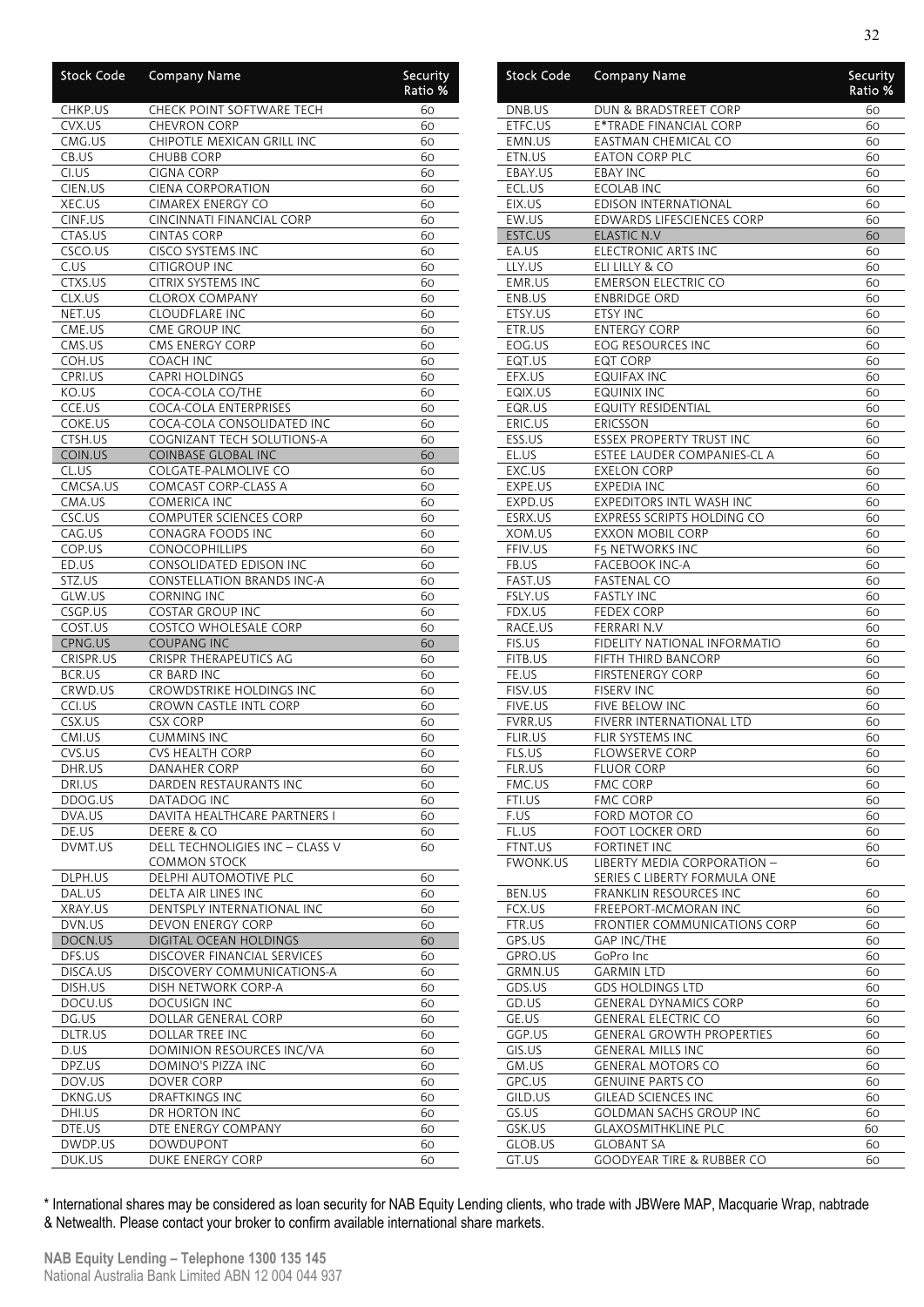| <b>Stock Code</b>        | <b>Company Name</b>                                         | <b>Security</b><br>Ratio <sup>%</sup> |
|--------------------------|-------------------------------------------------------------|---------------------------------------|
| HRB.US                   | <b>H&amp;R BLOCK INC</b>                                    | 60                                    |
| HAL.US                   | <b>HALLIBURTON CO</b>                                       | 60                                    |
| HBI.US<br>HOG.US         | HANESBRANDS<br><b>HARLEY-DAVIDSON INC</b>                   | 60                                    |
| HAR.US                   | HARMAN INTERNATIONAL                                        | 60<br>60                              |
| HRS.US                   | <b>HARRIS CORP</b>                                          | 60                                    |
| HIG.US                   | HARTFORD FINANCIAL SVCS GRP                                 | 60                                    |
| HAS.US                   | <b>HASBRO INC</b>                                           | 60                                    |
| HCA.US                   | <b>HCA HOLDINGS INC</b>                                     | 60                                    |
| HCP.US<br>HDFC.US        | <b>HCP INC</b><br><b>HDFC BANK LIMITED</b>                  | 60<br>60                              |
| HCN.US                   | HEALTH CARE REIT INC                                        | 60                                    |
| HP.US                    | <b>HELMERICH &amp; PAYNE</b>                                | 60                                    |
| HSIC.US                  | HENRY SCHEIN INC                                            | 60                                    |
| HSY.US                   | <b>HERSHEY CO/THE</b>                                       | 60                                    |
| HES.US                   | HESS CORP                                                   | 60                                    |
| HPQ.US                   | HEWLETT-PACKARD CO                                          | 60                                    |
| HOMB.US<br>HD.US         | HOME BANCSHARES ORD<br><b>HOME DEPOT INC</b>                | 60<br>60                              |
| HON.US                   | HONEYWELL INTERNATIONAL INC                                 | 60                                    |
| HRL.US                   | HORMEL FOODS CORP                                           | 60                                    |
| HST.US                   | HOST HOTELS & RESORTS INC                                   | 60                                    |
| HUBS.US                  | <b>HUBSPOT INC</b>                                          | 60                                    |
| HUM.US                   | <b>HUMANA INC</b>                                           | 60                                    |
| HBAN.US                  | HUNTINGTON BANCSHARES INC                                   | 60                                    |
| <b>ITW.US</b><br>ILMN.US | <b>ILLINOIS TOOL WORKS</b><br><b>ILLUMINA INC</b>           | 60<br>60                              |
| IBN.US                   | <b>ICICI BANK LTD</b>                                       | 60                                    |
| IR.US                    | INGERSOLL-RAND PLC                                          | 60                                    |
| ING.US                   | ING GROEP NV                                                | 60                                    |
| INTC.US                  | <b>INTEL CORP</b>                                           | 60                                    |
| ICE.US                   | INTERCONTINENTAL EXCHANGE IN                                | 60                                    |
| IP.US<br>IPG.US          | INTERNATIONAL PAPER CO                                      | 60                                    |
| <b>IBM.US</b>            | INTERPUBLIC GROUP OF COS INC<br>INTL BUSINESS MACHINES CORP | 60<br>60                              |
| IFF.US                   | <b>INTL FLAVORS &amp; FRAGRANCES</b>                        | 60                                    |
| INTU.US                  | <b>INTUIT INC</b>                                           | 60                                    |
| <b>ISRG.US</b>           | INTUITIVE SURGICAL INC                                      | 60                                    |
| IVZ.US                   | <b>INVESCO LTD</b>                                          | 60                                    |
| NVTA.US                  | <b>INVITAE CORPORATION</b>                                  | 60                                    |
| IRM.US<br>IQ.US          | <b>IRON MOUNTAIN INC</b><br><b>IQIYI INC</b>                | 60<br>60                              |
| JEC.US                   | JACOBS ENGINEERING GROUP INC                                | 60                                    |
| JEF.US                   | JEFFERIES FINANCIAL GROUP INC                               | 60                                    |
| SJM.US                   | JM SMUCKER CO/THE                                           | 60                                    |
| JNJ.US                   | JOHNSON & JOHNSON                                           | 60                                    |
| JCI.US                   | JOHNSON CONTROLS INC                                        | 60                                    |
| YY.US                    | <b>JOYY INC</b>                                             | 60                                    |
| JPM.US<br>JNPR.US        | JPMORGAN CHASE & CO<br>JUNIPER NETWORKS INC                 | 60<br>60                              |
| KSU.US                   | KANSAS CITY SOUTHERN                                        | 60                                    |
| KB.US                    | <b>KB FINANCIAL GROUP</b>                                   | 60                                    |
| K.US                     | <b>KELLOGG CO</b>                                           | 60                                    |
| KEY.US                   | KEYCORP                                                     | 60                                    |
| KEYS.US                  | <b>KEYSIGHT TECHNOLOGIES</b>                                | 60                                    |
| KKR.US<br>KMB.US         | KKR & CO INC<br>KIMBERLY-CLARK CORP                         | 60<br>60                              |
| KIM.US                   | KIMCO REALTY CORP                                           | 60                                    |
| KMI.US                   | KINDER MORGAN INC                                           | 60                                    |
| KNSL.US                  | KINSALE CAPITAL                                             | 60                                    |
| KLAC.US                  | KLA-TENCOR CORP                                             | 60                                    |
| KSS.US                   | KOHLS CORP                                                  | 60                                    |
| KHC.US                   | KRAFT HEINZ ORD                                             | 60                                    |
| KR.US<br>LAZ.US          | KROGER CO<br>LAZARD CL A ORD                                | 60<br>60                              |
| LB.US                    | L BRANDS INC                                                | 60                                    |
| LLL.US                   |                                                             |                                       |
|                          | L-3 COMMUNICATIONS HOLDINGS                                 | 60                                    |

| <b>Stock Code</b>    | <b>Company Name</b>                                   | <u>Security</u><br>Ratio % |
|----------------------|-------------------------------------------------------|----------------------------|
| LRCX.US              | LAM RESEARCH CORP                                     | 60                         |
| LW.US                | LAMB WESTON HOLDINGS INC                              | 60                         |
| LEG.US               | LEGGETT & PLATT INC                                   | 60                         |
| LMND.US              | LEMONDADE INC                                         | 60                         |
| LEN.US               | LENNAR CORP-A                                         | 60                         |
| LUK.US               | LEUCADIA NATIONAL CORP                                | 60                         |
| LBTYA.US             | LIBERTY GLOBAL PLC-A                                  | 60                         |
| LBTYK.US<br>LILAK.US | LIBERTY GLOBAL PLC-C<br>LIBERTY GLOBAL LILAC CL C ORD | 60<br>60                   |
| LNC.US               | LINCOLN NATIONAL CORP                                 | 60                         |
| LIN.US               | LINDE PLC                                             | 60                         |
| LYV.US               | LIVE NATION ENTERTAINMENT INC                         | 60                         |
| LMT.US               | LOCKHEED MARTIN CORP                                  | 60                         |
| L.US                 | LOEWS CORP                                            | 60                         |
| LOW.US               | LOWE'S COS INC                                        | 60                         |
| LYB.US               | LYONDELLBASELL INDU-CL A                              | 60                         |
| LUMN.US              | LUMEN TECHNOLOGIES                                    | 60                         |
| MTB.US               | M & T BANK CORP                                       | 60                         |
| MAC.US               | MACERICH CO/THE                                       | 60                         |
| MIC.US               | <b>MACQUARIE INFRASTRUCTURE</b>                       | 60                         |
|                      | COMPANY LLC                                           |                            |
| M.US                 | MACY'S INC                                            | 60                         |
| MRO.US               | MARATHON OIL CORP                                     | 60                         |
| MPC.US               | MARATHON PETROLEUM CORP                               | 60                         |
| MAR.US               | MARRIOTT INTERNATIONAL -CL A                          | 60                         |
| MMC.US               | MARSH & MCLENNAN COS                                  | 60                         |
| MAS.US               | MASCO CORP                                            | 60                         |
| MA.US<br>MAT.US      | MASTERCARD INC-CLASS A<br>MATTEL INC                  | 60                         |
| MXIM.US              | MAXIM INTEGRATED PRODUCTS                             | 60<br>60                   |
| MKC.US               | MCCORMICK & CO-NON VTG SHRS                           | 60                         |
| MCD.US               | MCDONALD'S CORP                                       | 60                         |
| MCK.US               | MCKESSON CORP                                         | 60                         |
| MDT.US               | <b>MEDTRONIC INC</b>                                  | 60                         |
| MRK.US               | MERCK & CO. INC.                                      | 60                         |
| MET.US               | METLIFE INC                                           | 60                         |
| MTD.US               | METTLER-TOLEDO INTERNATIONAL                          | 60                         |
|                      | <b>INC</b>                                            |                            |
| MELI.US              | MERCADOLIBRE INC                                      | 60                         |
| KORS.US              | MICHAEL KORS HOLDINGS LTD                             | 60                         |
| MCHP.US              | MICROCHIP TECHNOLOGY INC                              | 60                         |
| MU.US                | MICRON TECHNOLOGY INC                                 | 60                         |
| MSFT.US              | MICROSOFT CORP                                        | 60                         |
| MSTR.US              | MICROSTRATEGY INCORPORATED                            | 60                         |
| MNDY.US<br>MDB.US    | MONDAY.COM LTD<br><b>MONGODB INC</b>                  | 60                         |
| MHK.US               | MOHAWK INDUSTRIES INC                                 | 60<br>60                   |
| TAP.US               | MOLSON COORS BREWING CO -B                            | 60                         |
| MDLZ.US              | MONDELEZ INTERNATIONAL INC-A                          | 60                         |
| MON.US               | MONSANTO CO                                           | 60                         |
| MNST.US              | MONSTER BEVERAGE CORP                                 | 60                         |
| MCO.US               | MOODY'S CORP                                          | 60                         |
| MS.US                | MORGAN STANLEY                                        | 60                         |
| MOS.US               | MOSAIC CO/THE                                         | 60                         |
| MSI.US               | MOTOROLA SOLUTIONS INC                                | 60                         |
| MSCI.US              | MSCI INC                                              | 60                         |
| MUR.US               | MURPHY OIL CORP                                       | 60                         |
| MYL.US               | MYLAN NV                                              | 60                         |
| NDAQ.US              | NASDAQ OMX GROUP/THE                                  | 60                         |
| NOV.US               | NATIONAL OILWELL VARCO INC                            | 60                         |
| NAVI.US              | <b>NAVIENT CORP</b>                                   | 60                         |
| NTAP.US              | <b>NETAPP INC</b>                                     | 60                         |
| NFLX.US              | NETFLIX INC                                           | 60                         |
| NTES.US              | NETEASE INC                                           | 60                         |
| NWL.US               | NEWELL RUBBERMAID INC                                 | 60                         |
| NFX.US<br>NEM.US     | NEWFIELD EXPLORATION CO<br>NEWMONT MINING CORP        | 60<br>60                   |
|                      |                                                       |                            |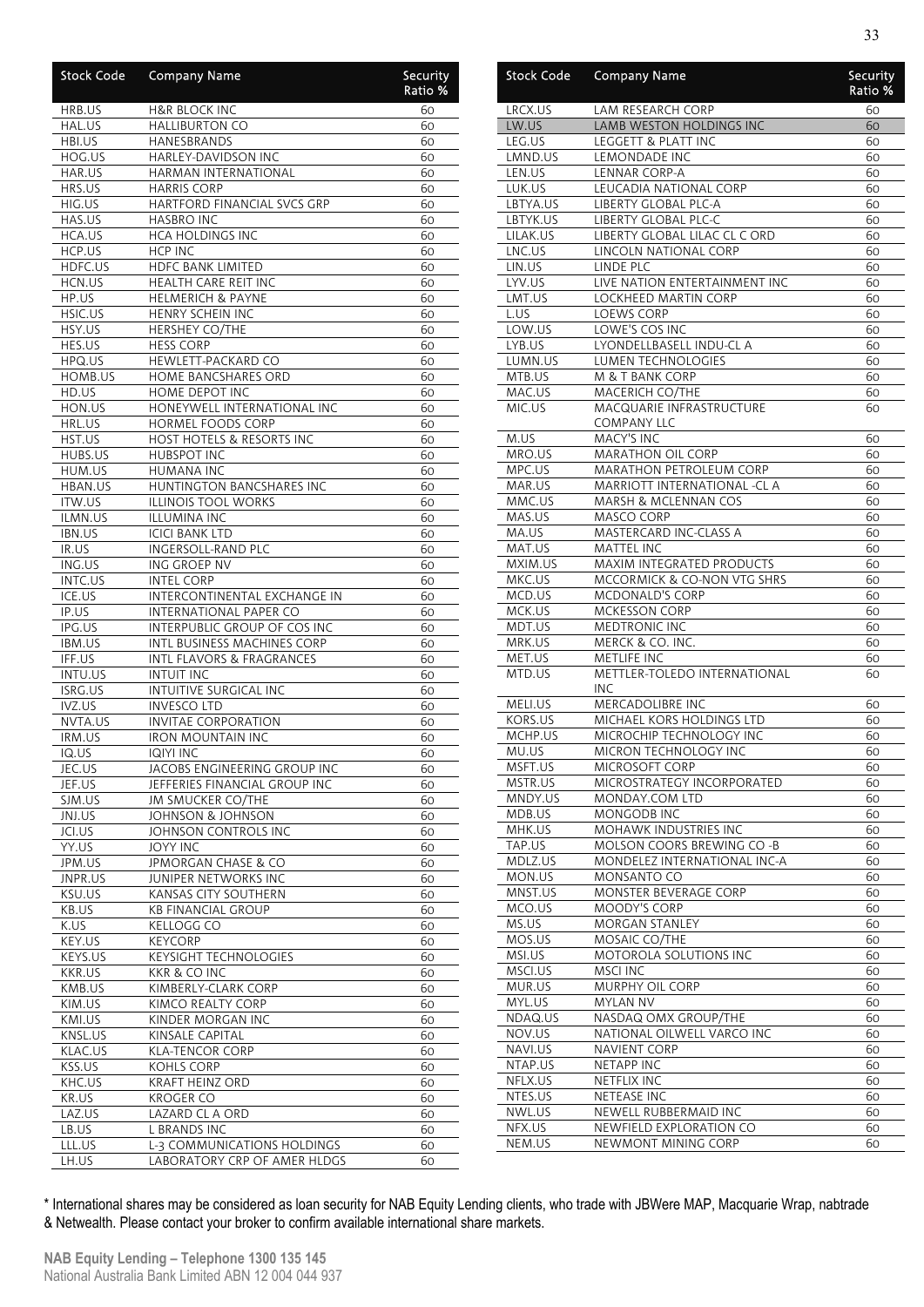| <b>Stock Code</b>  | <b>Company Name</b>                           | Security<br>Ratio % |
|--------------------|-----------------------------------------------|---------------------|
| EDU.US             | NEW ORIENTAL & TECHNOLOGY<br><b>GROUP INC</b> | 60                  |
| NWSA.US            | NEWS CORP - CLASS A                           | 60                  |
| NEE.US             | <b>NEXTERA ENERGY INC</b>                     | 60                  |
| NLSN.US            | NIELSEN NV                                    | 60                  |
| NKE.US             | NIKE INC -CL B                                | 60                  |
| NI.US              | NISOURCE INC                                  | 60                  |
| NOMD.US<br>NBL.US  | NOMAD FOODS LIMITED                           | 60                  |
| NOK.US             | NOBLE ENERGY INC<br>NOKIA                     | 60<br>60            |
| <b>JWN.US</b>      | <b>NORDSTROM INC</b>                          | 60                  |
| NSC.US             | NORFOLK SOUTHERN CORP                         | 60                  |
| NU.US              | NORTHEAST UTILITIES                           | 60                  |
| NTRS.US            | NORTHERN TRUST CORP                           | 60                  |
| NOC.US             | NORTHROP GRUMMAN CORP                         | 60                  |
| NDSN.US            | <b>NORDSON COPORATION</b>                     | 60                  |
| NVCR.US            | <b>NOVOCURE LIMITED</b>                       | 60                  |
| NRG.US             | NRG ENERGY INC                                | 60                  |
| NUE.US             | <b>NUCOR CORP</b>                             | 60                  |
| NVR.US             | <b>NVR ORD</b>                                | 60                  |
| NVDA.US            | <b>NVIDIA CORP</b>                            | 60                  |
| NXPI.US            | NXP SEMICONDUCTORS NV                         | 60                  |
| OXY.US             | OCCIDENTAL PETROLEUM CORP                     | 60                  |
| OMC.US             | OMNICOM GROUP                                 | 60                  |
| OKTA.US            | <b>OKTA INC</b>                               | 60                  |
| OKE.US             | <b>ONEOK INC</b>                              | 60                  |
| ORCL.US            | ORACLE CORP                                   | 60                  |
| ORLY.US            | O'REILLY AUTOMOTIVE INC                       | 60                  |
| IX.US<br>PLTR.US   | ORIX CORPORATION<br>PALANTIR TECHNOLOGY INC   | 60<br>60            |
| PYPL.US            | PAYPAL HOLDINGS INC                           | 60                  |
| PCG.US             | P G & E CORP                                  | 60                  |
| PCAR.US            | PACCAR INC                                    | 60                  |
| PACB.US            | PACIFIC BIOSCIENCES OF<br>CALIFORNIA          | 60                  |
| PNRA.US            | PANERA BREAD CL A ORD                         | 60                  |
| PANW.US            | PALO ALTO NETWORKS INC                        | 60                  |
| PARA.US            | PARAMOUNT GLOBAL - CLASS B                    | 60                  |
| PH.US              | PARKER HANNIFIN CORP                          | 60                  |
| PDCO.US            | PATTERSON COS INC                             | 60                  |
| PAYX.US            | PAYCHEX INC                                   | 60                  |
| PNR.US             | PENTAIR PLC                                   | 60                  |
| PBCT.US            | PEOPLE'S UNITED FINANCIAL                     | 60                  |
| PEP.US             | PEPSICO INC                                   | 60                  |
| PKI.US             | PERKINELMER INC<br>PERRIGO CO PLC             | 60<br>60            |
| PRGO.US<br>PENN.US | PENN NATIONAL GAMING INC                      | 60                  |
| PFE.US             | PFIZER INC                                    | 60                  |
| PM.US              | PHILIP MORRIS INTERNATIONAL                   | 60                  |
| PSX.US             | PHILLIPS 66                                   | 60                  |
| PNW.US             | PINNACLE WEST CAPITAL                         | 60                  |
| PINS.US            | PINTEREST INC                                 | 60                  |
| PXD.US             | PIONEER NATURAL RESOURCES CO                  | 60                  |
| PHI.US             | PLDT INC                                      | 60                  |
| PNC.US             | PNC FINANCIAL SERVICES GROUP                  | 60                  |
| PPG.US             | PPG INDUSTRIES INC                            | 60                  |
| PPL.US             | PPL CORP                                      | 60                  |
| PX.US              | PRAXAIR INC                                   | 60                  |
| BKNG.US            | PRICELINE GROUP INC/THE                       | 60                  |
| PFG.US             | PRINCIPAL FINANCIAL GROUP                     | 60                  |
| PG.US              | PROCTER & GAMBLE CO/THE                       | 60                  |
| PGR.US<br>PLD.US   | PROGRESSIVE CORP<br>PROLOGIS INC              | 60                  |
| PRU.US             | PRUDENTIAL FINANCIAL INC                      | 60<br>60            |
| PEG.US             | PUBLIC SERVICE ENTERPRISE GP                  | 60                  |
| PSA.US             | PUBLIC STORAGE                                | 60                  |
| PHM.US             | PULTEGROUP INC                                | 60                  |
| PVH.US             | PVH CORP                                      | 60                  |
|                    |                                               |                     |

| <b>Stock Code</b> | <b>Company Name</b>                                | <b>Security</b><br>Ratio % |
|-------------------|----------------------------------------------------|----------------------------|
| QEP.US            | QEP RESOURCES INC                                  | 60                         |
| QCOM.US           | <b>QUALCOMM INC</b>                                | 60                         |
| QVCA.US           | Liberty Interactive Corp QVC Group                 | 60                         |
| DGX.US            | <b>QUEST DIAGNOSTICS INC</b>                       | 60                         |
| RL.US             | RALPH LAUREN CORP                                  | 60                         |
| RRC.US<br>RTX.US  | RANGE RESOURCES CORP<br>RAYTHEON COMPANY           | 60<br>60                   |
| RHT.US            | RED HAT INC                                        | 60                         |
| RDFN.US           | REDFIN CORPORATION                                 | 60                         |
| REGN.US           | REGENERON PHARMACEUTICALS                          | 60                         |
| RF.US             | REGIONS FINANCIAL CORP                             | 60                         |
| RSG.US            | REPUBLIC SERVICES INC                              | 60                         |
| QSR.US            | <b>RESTAURANT BRANDS</b>                           | 60                         |
|                   | INTERNATIONAL                                      |                            |
| RAI.US            | REYNOLDS AMERICAN INC                              | 60                         |
| RVLV.US           | REVOLVE GROUP INC                                  | 60                         |
| RIVN.US           | RIVIAN AUTOMOTIVE INC                              | 60                         |
| RHI.US            | ROBERT HALF INTL INC                               | 60                         |
| RY.US             | ROYAL BANK OF CANADA ORD                           | 60                         |
| ROK.US            | ROCKWELL AUTOMATION INC                            | 60                         |
| COL.US            | ROCKWELL COLLINS INC                               | 60                         |
| ROP.US            | ROPER INDUSTRIES INC                               | 60                         |
| ROST.US<br>CRM.US | ROSS STORES INC<br>SALESFORCE.COM INC              | 60<br>60                   |
| SBAC.US           | SBA COMMUNICATIONS CORP-CL A                       | 60                         |
| SCG.US            | <b>SCANA CORP</b>                                  | 60                         |
| SLB.US            | SCHLUMBERGER LTD                                   | 60                         |
| SCHW.US           | SCHWAB (CHARLES) CORP                              | 60                         |
| SNI.US            | SCRIPPS NETWORKS INTER-CL A                        | 60                         |
| STX.US            | SEAGATE TECHNOLOGY                                 | 60                         |
| SEE.US            | SEALED AIR CORP                                    | 60                         |
| SRE.US            | SEMPRA ENERGY                                      | 60                         |
| NOW.US            | SERVICE NOW                                        | 60                         |
| SHW.US            | SHERWIN-WILLIAMS CO/THE                            | 60                         |
| SHG.US            | SHIHAN FINANCIAL GROUP CO                          | 60                         |
| SHOP.US           | SHOPIFY CL A SUB VTG ORD                           | 60                         |
| SIAL.US           | SIGMA-ALDRICH                                      | 60                         |
| SBNY.US           | SIGNATURE BANK ORD                                 | 60                         |
| SPG.US<br>SIRI.US | SIMON PROPERTY GROUP INC<br>SIRIUS XM HOLDINGS INC | 60<br>60                   |
| SKX.US            | SKECHERS USA CL A ORD                              | 60                         |
| SWKS.US           | SKYWORKS SOLUTIONS ORD                             | 60                         |
| SNA.US            | SNAP-ON INC                                        | 60                         |
| SNOW.US           | SNOWFLAKE                                          | 60                         |
|                   |                                                    |                            |
| SOFI.US<br>SNE.US | SO FI TECHNOLOGIES<br>SONY CORPORATION             | 60<br>60                   |
| SO.US             | SOUTHERN CO/THE                                    | 60                         |
| LUV.US            | SOUTHWEST AIRLINES CO                              | 60                         |
| SWN.US            | SOUTHWESTERN ENERGY CO                             | 60                         |
| SPOT.US           | SPOTIFY TECHNOLOGY                                 | 60                         |
| SE.US             | SEA LIMITED                                        | 60                         |
| SQ.US             | <b>SQUARE INC</b>                                  | 60                         |
| STJ.US            | ST JUDE MEDICAL INC                                | 60                         |
| SWK.US            | STANLEY BLACK & DECKER INC                         | 60                         |
| SPLS.US           | <b>STAPLES INC</b>                                 | 60                         |
| SBUX.US           | <b>STARBUCKS CORP</b>                              | 60                         |
| HOT.US            | STARWOOD HOTELS & RESORTS                          | 60                         |
| STT.US            | STATE STREET CORP                                  | 60                         |
| SRCL.US           | STERICYCLE INC                                     | 60                         |
| STE.US            | <b>STERIS PLC</b>                                  | 60                         |
| STOR.US           | STORE CAPITAL CORPORATION                          | 60                         |
| STNE.US<br>SYK.US | STONECO LTD<br><b>STRYKER CORP</b>                 | 60<br>60                   |
| STI.US            | <b>SUNTRUST BANKS INC</b>                          | 60                         |
| SIVB.US           | SVB FINANCIAL GROUP                                | 60                         |
| SYMC.US           | SYMANTEC CORP                                      | 60                         |
| SYY.US            | SYSCO CORP                                         | 60                         |
| SPGI.US           | S&P Global Inc.                                    | 60                         |
|                   |                                                    |                            |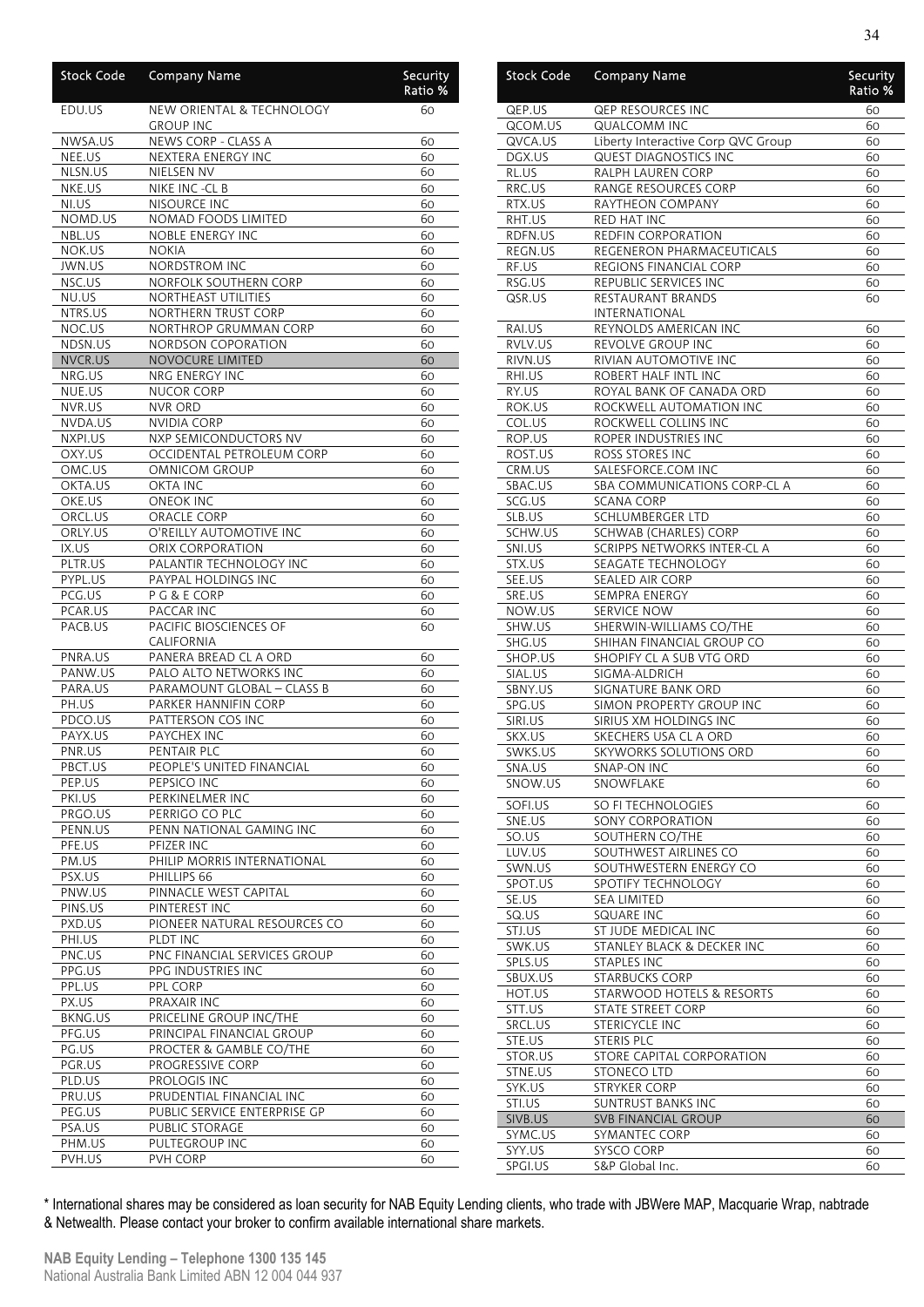| <b>Stock Code</b> | <b>Company Name</b>           | Security<br>Ratio % |
|-------------------|-------------------------------|---------------------|
| TROW.US           | T ROWE PRICE GROUP INC        | 60                  |
| TTWO.US           | TAKE TWO INTERACTIVE SOFTWARE | 60                  |
| TGT.US            | <b>TARGET CORP</b>            | 60                  |
| TEL.US            | TE CONNECTIVITY LTD           | 60                  |
| TE.US             | <b>TECO ENERGY INC</b>        | 60                  |
| TLK.US            | TELEKOMUNIK INDONESIA         | 60                  |
| TDOC.US           | TELADOC HEALTH INC            | 60                  |
| TSLA.US           | TESLA MOTORS INC              | 60                  |
| TSO.US            | <b>TESORO CORP</b>            | 60                  |
| <b>TEVA.US</b>    | <b>TEVA PHARMACEUTICAL</b>    | 60                  |
|                   | <b>INDUSTRIES LTD</b>         |                     |
| TXN.US            | TEXAS INSTRUMENTS INC         | 60                  |
| TGSI.US           | <b>TGS INTERNATIONAL LTD</b>  | 60                  |
| TXT.US            | <b>TEXTRON INC</b>            | 60                  |
| TMO.US            | THERMO FISHER SCIENTIFIC INC  | 60                  |
| TIF.US            | TIFFANY & CO                  | 60                  |
| TFSL.US           | <b>TFS FINANCIAL</b>          | 60                  |
| TWX.US            | TIME WARNER INC               | 60                  |
| TJX.US            | TJX COMPANIES INC             | 60                  |
| TMK.US            | TORCHMARK CORP                | 60                  |
| TSM.US            | TAIWAN SEMICONDUCTOR          | 60                  |
|                   | MANUFACTURING                 |                     |
| TSS.US            | TOTAL SYSTEM SERVICES INC     | 60                  |
| TD.US             | <b>TORONTO DOMINION BANK</b>  | 60                  |
| TSCO.US           | TRACTOR SUPPLY COMPANY        | 60                  |
| TTD.US            | <b>TRADE DESK</b>             | 60                  |
| RIG.US            | <b>TRANSOCEAN LTD</b>         | 60                  |
| TRV.US            | TRAVELERS COS INC/THE         | 60                  |
| TRIP.US           | TRIPADVISOR INC               | 60                  |
| FOX.US            | TWENTY-FIRST CENTURY FOX - B  | 60                  |
| FOXA.US           | TWENTY-FIRST CENTURY FOX-A    | 60                  |
| TWTR.US           | TWITTER INC                   | 60                  |
| TSN.US            | TYSON FOODS INC-CL A          | 60                  |
| U.US              | UNITY SOFTWARE INC            | 60                  |
| ULTA.US           | ULTA SALON COSMETICS          | 60                  |
|                   | FRANGRANCE                    |                     |
| UAA.US            | UNDER ARMOUR INC-CLASS A      | 60                  |
| UAL.US            | UNITED CONTINENTAL HOLDINGS   | 60                  |
|                   | INC.                          |                     |
| UNP.US            | UNION PACIFIC CORP            | 60                  |
| UPS.US            | UNITED PARCEL SERVICE-CL B    | 60                  |
| URI.US            | UNITED RENTALS INC            | 60                  |
| UTX.US            | UNITED TECHNOLOGIES CORP      | 60                  |
| UNH.US            | UNITEDHEALTH GROUP INC        | 60                  |
| UNM.US            | UNUM GROUP                    | 60                  |
| UPST.US           | <b>UPSTART HOLDINGS INC</b>   | 60                  |
| UPWK.US           | <b>UPWORK INC</b>             | 60                  |
| USB.US            | <b>US BANCORP</b>             | 60                  |
| VLO.US            | VALERO ENERGY CORP            | 60                  |
| VAR.US            | VARIAN MEDICAL SYSTEMS INC    | 60                  |
| VTR.US            | <b>VENTAS INC</b>             | 60                  |
| VRSN.US           | <b>VERISIGN INC</b>           | 60                  |
| VRSK.US           | VERISK ANALYTICS INC-CLASS A  | 60                  |

| <b>Stock Code</b> | <b>Company Name</b>                                     | Security<br>Ratio % |
|-------------------|---------------------------------------------------------|---------------------|
| VZ.US             | <b>VERIZON COMMUNICATIONS INC</b>                       | 60                  |
| VRTX.US           | VERTEX PHARMACEUTICALS INC                              | 60                  |
| VEEV.US           | <b>VEEV SYSTEMS</b>                                     | 60                  |
| VFC.US            | <b>VF CORP</b>                                          | 60                  |
| VIAB.US           | VIACOM INC-CLASS B                                      | 60                  |
| VIP.US            | VIMPELCOM LTD-SPON ADR                                  | 60                  |
| V.US              | VISA INC-CLASS A SHARES                                 | 60                  |
| VMW.US            | <b>VMWARE INC</b>                                       | 60                  |
| VOD.US            | VODAFONE GROUP PLC-SP ADR                               | 60                  |
| VNO.US            | <b>VORNADO REALTY TRUST</b>                             | 60                  |
| VMC.US            | <b>VULCAN MATERIALS CO</b>                              | 60                  |
| WBA.US            | WALGREEN BOOTS ALLIANCE INC                             | 60                  |
| WD.US             | WALKER & DUNLOP INC                                     | 60                  |
| WMT.US            | <b>WAL-MART STORES INC</b>                              | 60                  |
| DIS.US            | WALT DISNEY CO/THE                                      | 60                  |
| WM.US             | WASTE MANAGEMENT INC                                    | 60                  |
| WAT.US            | <b>WATERS CORP</b>                                      | 60                  |
| WFT.US            | <b>WEATHERFORD INTERNATIONAL</b>                        | 60                  |
| WB.US             | <b>WEIBO</b>                                            | 60                  |
| WFC.US            | <b>WELLS FARGO &amp; CO</b>                             | 60                  |
| WDC.US            | <b>WESTERN DIGITAL CORP</b>                             | 60                  |
| WIX.US            | WIX COM LTD                                             | 60                  |
| WU.US             | <b>WESTERN UNION CO</b>                                 | 60                  |
| WY.US             | WEYERHAEUSER CO                                         | 60                  |
| WHR.US            | <b>WHIRLPOOL CORP</b>                                   | 60                  |
| WFM.US            | WHOLE FOODS MARKET INC                                  | 60                  |
| WMB.US            | WILLIAMS COS INC                                        | 60                  |
| WSM.US            | WILLIAMS-SONOMA INC                                     | 60                  |
| WEC.US            | <b>WISCONSIN ENERGY CORP</b>                            | 60                  |
| WF.US             | <b>WOORI BANK</b>                                       | 60                  |
| WDAY.US           | WORKDAY CL A ORD                                        | 60                  |
| WPC.US            | W.P CAREY INC REIT                                      | 60                  |
| GWW.US            | WW GRAINGER INC                                         | 60                  |
| WYN.US            | WYNDHAM WORLDWIDE CORP                                  | 60                  |
| WYNN.US           | WYNN RESORTS LTD                                        | 60                  |
| XEL.US            | <b>XCEL ENERGY INC</b>                                  | 60                  |
| XRX.US            | <b>XEROX CORP</b>                                       | 60                  |
| XLNX.US           | XILINX INC                                              | 60                  |
| XL.US             | <b>XL GROUP PLC</b>                                     | 60                  |
| XYL.US            | <b>XYLEM INC</b>                                        | 60                  |
| Y.US              | ALLEGHANY CORPORATE                                     | 60                  |
| YHOO.US           | YAHOO! INC                                              | 60                  |
| YUMC.US           | YUM CHINA HOLDINGS INC                                  | 60                  |
| YUM.US            | YUM! BRANDS INC                                         | 60                  |
| Z.US              | ZILLOW GROUP INC CLASS C                                |                     |
| ZBH.US            |                                                         | 60                  |
|                   | Zimmer Biomet Holdings Inc.<br>ZILLOW GROUP INC CLASS A | 60                  |
| ZG.US             |                                                         | 60                  |
| ZION.US           | ZIONS BANCORPORATION                                    | 60                  |
| ZTS.US            | <b>ZOETIS INC</b>                                       | 60                  |
| ZM.US             | ZOOM VIDEO COMMUNICATIONS                               | 60                  |
| ZNGA.US           | ZYNGA CL A                                              | 60                  |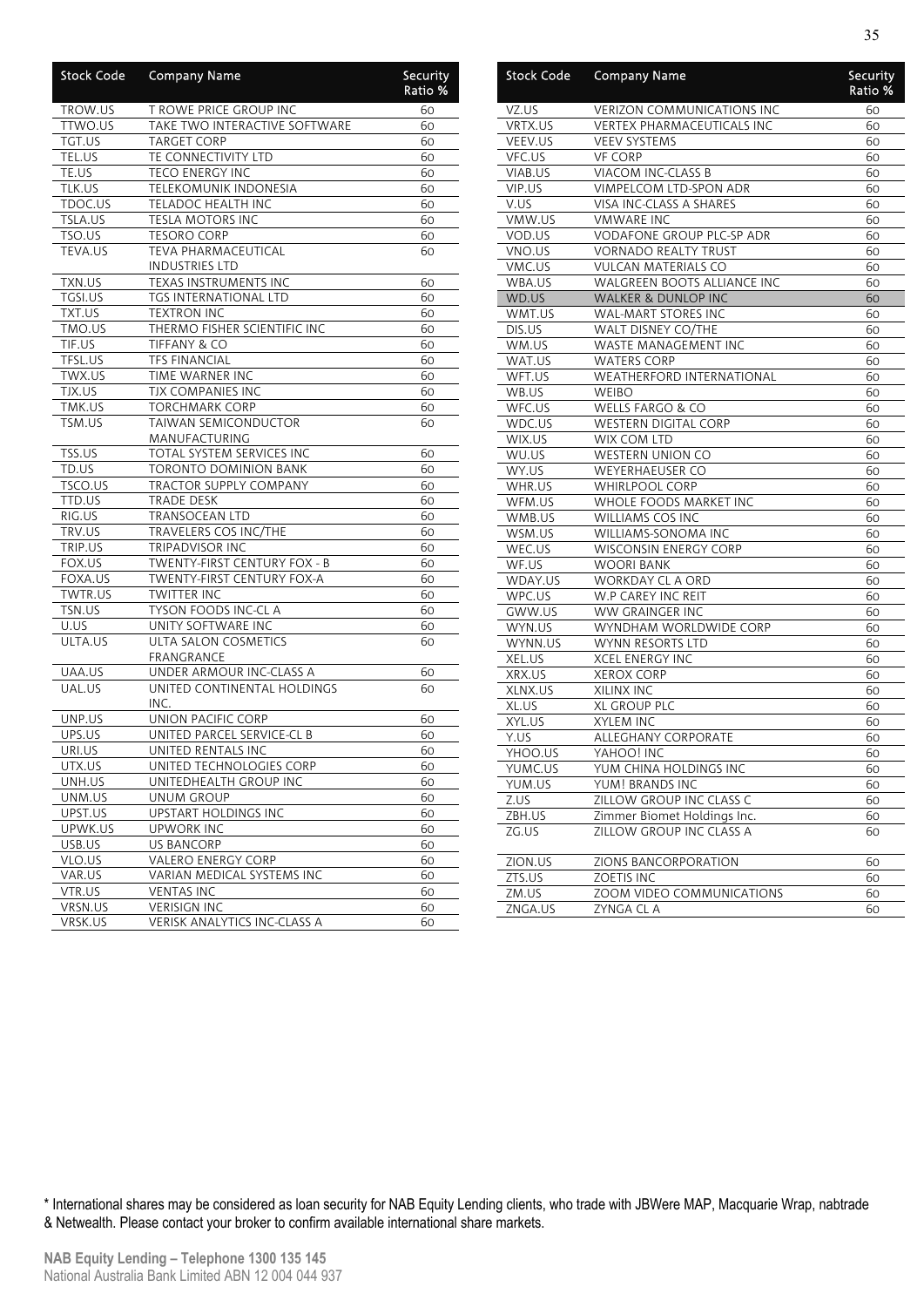### **United States – Exchange Traded Funds**

| <b>Stock Code</b> | <b>ETF Name</b>                    | Security<br>Ratio % |
|-------------------|------------------------------------|---------------------|
| ARKK.US           | Ark Innnovation ETF                | 60                  |
| XLE.US            | Energy Select Sector SPDR Fund     | 60                  |
| XLF.US            | Financial Select Sector SPDR Fund  | 60                  |
| XLI.US            | Industrial Select Sector SPDR Fund | 60                  |
| IVV.US            | iShares Core S&P 500 ETF           | 60                  |
| ROBO.US           | iShares Global Robotics &          | 60                  |
|                   | <b>Automation ETF</b>              |                     |
| ARKQ.US           | <b>ARK Industrial ETF</b>          | 60                  |
| TAN.US            | Invesco Solar ETF                  | 60                  |
| IGIB.US           | iShares 5-10 Year Investment       | 60                  |
|                   | Grade Corporate Bond ETF           |                     |
| IJH.US            | iShares Core S&P Mid-Cap ETF       | 60                  |
| IJR.US            | iShares Core S&P Small-Cap ETF     | 60                  |
| FLOT.US           | iShares Floating Rate Bond ETF     | 60                  |
| SCZ.US            | iShares MSCI EAFE Small Cap ETF    | 60                  |
|                   | iShares MSCI Global Gold Miners    |                     |
| RING.US           | ETF                                | 60                  |
| IXN.US            | iShares Global Tech                | 60                  |
| IAU.US            | iShares Gold Trust ETF             | 60                  |
| EMB.US            | iSHares JP Morgan USD Emerging     | 60                  |
|                   | Markets Bond                       |                     |
| EWZ.US            | iShares MSCI Brazil ETF            | 60                  |
| EFA.US            | iShares MSCI EAFE ETF              | 60                  |
| EEM.US            | iShares MSCI Emerging Markets      | 60                  |
| EZU.US            | iShares MSCI EMU ETF               | 60                  |
| EWG.US            | iShares MSCI Germany               | 60                  |
| EWJ.US            | iShares MSCI Japan ETF             | 60                  |
| IYW.US            | iShares U.S Technology ETF         | 60                  |
| IWF.US            | iShares Russell 1000 Growth ETF    | 60                  |
| IWD.US            | iShares Russell 1000 Value ETF     | 60                  |
| IWM.US            | iShares Russell 2000 ETF           | 60                  |
| IWR.US            | iShares Russell Mid-Cap ETF        | 60                  |
| EWU.US            | iShares MSCI United Kingdom ETF    | 60                  |
| DVY.US            | iShares Select Dividend ETF        | 60                  |
| SLV.US            | iShares Silver Trust               | 60                  |
| <b>IYF</b>        | iShares US Financials              | 60                  |
| DBJP.US           | MSCI Japan Hedged Equity ETF       | 60                  |
| QQQ.US            | Powershares QQQ Trust Series 1     | 60                  |
| GLD.US            | <b>SPDR GOLD TRUST</b>             | 60                  |

| Stock Code | <b>ETF Name</b>                                  | Security<br>Ratio % |
|------------|--------------------------------------------------|---------------------|
| DIA.US     | Dow Jones Industrial Average                     | 60                  |
| SPY.US     | SPDR S&P 500 ETF Trust                           | 60                  |
| SDY.US     | SPDR S&P Dividend ETF                            | 60                  |
| MDY.US     | SPDR S&P MidCap 400 ETF Trust                    | 60                  |
| QMIX.US    | SPDR MSCI World Quality Mix                      | 60                  |
|            | Fund                                             |                     |
| WDIV.US    | SPDR S&P Global Dividiend ETF                    | 60                  |
| XLK.US     | Technology Select Sector SPDR                    | 60                  |
| VCIT.US    | Vanguard Intermediate-Term<br>Corporate Bond ETF | 60                  |
| VIG.US     | Vanguard Dividend Appreciation                   | 60                  |
| VXF.US     | Vanguard Extended Market ETF                     | 60                  |
| VEU.US     | Vanguard FTSE All-World ex-US                    | 60                  |
| VEA.US     | Vanguard FTSE Developed Market                   | 60                  |
| VWO.US     | Vanguard FTSE Emerging Markets                   | 60                  |
| VGK.US     | Vanguard FTSE Europe ETF                         | 60                  |
| VUG.US     | Vanguard Growth ETF                              | 60                  |
| VIS.US     | Vanguard Industrials ETF                         | 60                  |
| VGT.US     | Vanguard Information                             | 60                  |
|            | <b>Technology ETF</b>                            |                     |
| VNQ.US     | Vanguard REIT ETF                                | 60                  |
| VGLT.US    | Vanguard Long Term Treasuy ETF                   | 60                  |
| VOE.US     | Vanguard Mid Cap Value ETF                       | 60                  |
| VOO.US     | Vanguard S&P 500 ETF                             | 60                  |
| VIOO.US    | Vanguard S&P Small Cap 600                       | 60                  |
| VBK.US     | Vanguard Smal Cap Growth ETF                     | 60                  |
| VBR.US     | Vanguard Small Cap Value ETF                     | 60                  |
| BND.US     | Vanguard Total Bond Market ETF                   | 60                  |
| BNDX.US    | Vanguard Total International<br>Bond ETF         | 60                  |
| VTI.US     | Vanguard Total Stock Market ETF                  | 60                  |
| VTV.US     | Vanguard Value ETF                               | 60                  |
| DXJ.US     | WisdomTree Japan Hedged<br>Equity                | 60                  |
| HEDJ.US    | WisdomTree Europe Hedged<br>Equity               | 60                  |

### **United Kingdom**

| <b>Stock Code</b> | <b>Company Name</b>           | Security<br>Ratio % |
|-------------------|-------------------------------|---------------------|
| III.LN            | <b>31 GROUP PLC</b>           | 60                  |
| ADN.LN            | ABERDEEN ASSET MGMT PLC       | 60                  |
| ADM.LN            | ADMIRAL GROUP PLC             | 60                  |
| AAL.LN            | ANGLO AMERICAN PLC            | 60                  |
| ANTO.LN           | ANTOFAGASTA PLC               | 60                  |
| ARM.LN            | ARM HOLDINGS PLC              | 60                  |
| AHT.LN            | ASHTEAD GROUP PLC             | 60                  |
| ABF.LN            | ASSOCIATED BRITISH FOODS PLC  | 60                  |
| AZN.LN            | ASTRAZENECA PLC               | 60                  |
| AUTO.LN           | AUTO TRADER GROUP PLC         | 60                  |
| AVV.LN            | AVEVA GROUP PLC               | 60                  |
| AV/.LN            | AVIVA PLC                     | 60                  |
| BAB.LN            | <b>BABCOCK INTL GROUP PLC</b> | 60                  |
| BA/.LN            | BAE SYSTEMS PLC               | 60                  |
| <b>BARC.LN</b>    | <b>BARCLAYS PLC</b>           | 60                  |
| <b>BDEV.LN</b>    | BARRATT DEVELOPMENTS PLC      | 60                  |
| <b>BLT.LN</b>     | <b>BHP BILLITON PLC</b>       | 60                  |
| BP/.LN            | BP PLC                        | 60                  |

| <b>Stock Code</b> | <b>Company Name</b>          | Security<br>Ratio % |
|-------------------|------------------------------|---------------------|
| <b>BATS.LN</b>    | BRITISH AMERICAN TOBACCO PLC | 60                  |
| <b>BLND.LN</b>    | BRITISH LAND CO PLC          | 60                  |
| BT/A.LN           | BT GROUP PLC                 | 60                  |
| <b>BNZL.LN</b>    | <b>BUNZL PLC</b>             | 60                  |
| BRBY.LN           | <b>BURBERRY GROUP PLC</b>    | 60                  |
| CPI.LN            | <b>CAPITA PLC</b>            | 60                  |
| CCL.LN            | CARNIVAL PLC                 | 60                  |
| CNA.LN            | <b>CENTRICA PLC</b>          | 60                  |
| CCH.LN            | COCA-COLA HBC AG-CDI         | 60                  |
| CPG.LN            | COMPASS GROUP PLC            | 60                  |
| CRH.LN            | CRH PLC                      | 60                  |
| CYBG.LN           | CYBG PLC                     | 60                  |
| DGE.LN            | <b>DIAGEO PLC</b>            | 60                  |
| EZI.LN            | <b>EASYJET PLC</b>           | 60                  |
| ENT.LN            | <b>ENTAIN PLC</b>            | 60                  |
| EXPN.LN           | <b>EXPERIAN PLC</b>          | 60                  |
| FERG.LN           | FERGUSON PLC                 | 60                  |
| <b>FLTR.LN</b>    | FLUTTER ENTERTAINMENT        | 60                  |

\* International shares may be considered as loan security for NAB Equity Lending clients, who trade with JBWere MAP, Macquarie Wrap, nabtrade & Netwealth. Please contact your broker to confirm available international share markets.

36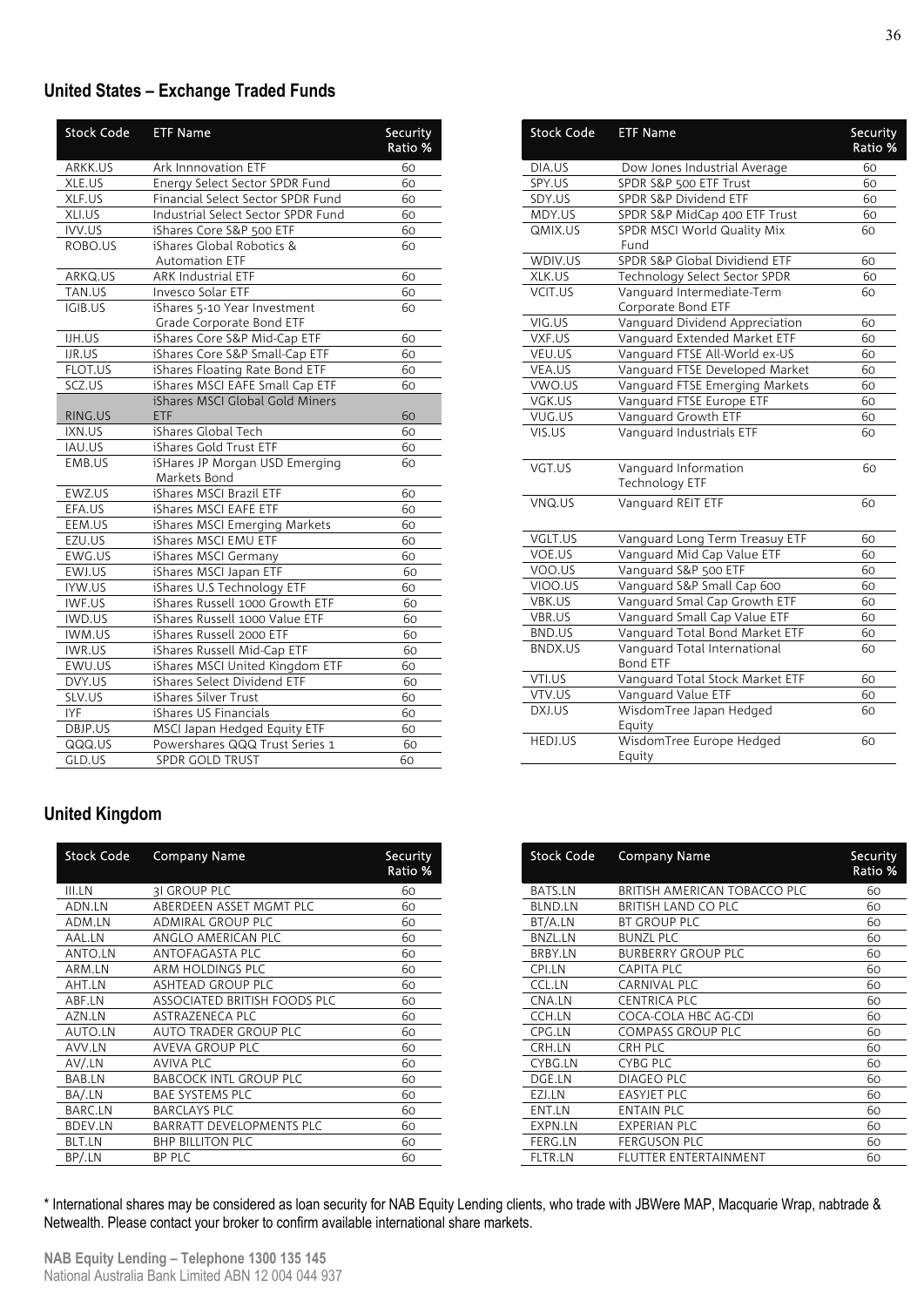| <b>Stock Code</b> | <b>Company Name</b>                               | Security<br>Ratio % |
|-------------------|---------------------------------------------------|---------------------|
| FRES.LN           | <b>FRESNILLO PLC</b>                              | 60                  |
| GKN.LN            | <b>GKN PLC</b>                                    | 60                  |
| GSK.LN            | <b>GLAXOSMITHKLINE PLC</b>                        | 60                  |
| GLEN.LN           | <b>GLENCORE PLC</b>                               | 60                  |
| HMSO.LN           | <b>HAMMERSON PLC</b>                              | 60                  |
| HL/.LN            | HARGREAVES LANSDOWN PLC                           | 60                  |
| HSBA.LN           | <b>HSBC HOLDINGS PLC</b>                          | 60                  |
| IMB.LN            | <b>IMPERIAL BRANDS ORD</b>                        | 60                  |
| <b>IHG.LN</b>     | INTERCONTINENTAL HOTELS GRP                       | 60                  |
| <b>ITRK.LN</b>    | <b>INTERTEK GROUP PLC</b>                         | 60                  |
| IAG.LN            | INTL CONSOLIDATED AIRLINE-DI                      | 60                  |
| <b>INVP.LN</b>    | <b>INVESTEC PLC</b>                               | 60                  |
| INTU.LN           | <b>INTU PROPERTIES PLC</b>                        | 60                  |
| EIMI.LN           | ISHARES CORE EM IMI UCITS ETF                     | 60                  |
| CSPX.LN           | ISHARES CORE S&P 500 UCITS ETF                    | 60                  |
| SMEA.N            | ISHARES MSCI EUROPE UCITS ETF                     | 60                  |
| WSM.LN            | <b>ISHARES MSCI WLD SMALL CAP</b><br><b>UCITS</b> | 60                  |
| <b>ITV.LN</b>     | <b>ITV PLC</b>                                    | 60                  |
| <b>JMAT.LN</b>    | JOHNSON MATTHEY PLC                               | 60                  |
| KGF.LN            | KINGFISHER PLC                                    | 60                  |
| LAND.LN           | LAND SECURITIES GROUP PLC                         | 60                  |
| LGEN.LN           | LEGAL & GENERAL GROUP PLC                         | 60                  |
| LLOY.LN           | LLOYDS BANKING GROUP PLC                          | 60                  |
| LSE.LN            | LONDON STOCK EXCHANGE GRP                         | 60                  |
| MNG.LN            | M&G PLC                                           | 60                  |
| MKS.LN            | <b>MARKS &amp; SPENCER GROUP PLC</b>              | 60                  |
| MGGT.LN           | MEGGITT PLC                                       | 60                  |
| MNDI.LN           | <b>MONDI PLC</b>                                  | 60                  |
| NG/.LN            | NATIONAL GRID PLC                                 | 60                  |
| NXT.LN            | <b>NEXT PLC</b>                                   | 60                  |
| OML.LN            | <b>OLD MUTUAL PLC</b>                             | 60                  |
| PSON.LN           | PEARSON PLC                                       | 60                  |
| PSH.LN            | PERSHING SQUARE HOLDINGS                          | 60                  |
| PSN.LN            | PERSIMMON PLC                                     | 60                  |
| PRU.LN            | PRUDENTIAL PLC                                    | 60                  |
| RRS.LN            | RANDGOLD RESOURCES LTD                            | 60                  |

| <b>Stock Code</b> | <b>Company Name</b>                             | Security<br>Ratio % |
|-------------------|-------------------------------------------------|---------------------|
| RB.LN             | RECKITT BENCKISER GROUP PLC                     | 60                  |
| REL.LN            | REED ELSEVIER PLC                               | 60                  |
| RKH.LN            | ROCKHOPPER EXPLORATION ORD                      | 60                  |
| RMV.LN            | RIGHTMOVE PLC                                   | 60                  |
| RIO.LN            | RIO TINTO PLC                                   | 60                  |
| RR/.LN            | ROLLS-ROYCE HOLDINGS PLC                        | 60                  |
| RBS.LN            | ROYAL BANK OF SCOTLAND GRP                      | 60                  |
| RDSA.LN           | ROYAL DUTCH SHELL PLC-A SHS                     | 60                  |
| RDSB.LN           | ROYAL DUTCH SHELL PLC-B SHS                     | 60                  |
| ROBO.LN           | <b>ISHARES GLOBAL ROBOTICS &amp;</b>            | 60                  |
|                   | <b>AUTOMATION</b>                               |                     |
| RMG.LN            | ROYAL MAIL PLC                                  | 60                  |
| RSA.LN            | RSA INSURANCE GROUP PLC                         | 60                  |
| SGE.LN<br>SBRY.LN | SAGE GROUP PLC/THE                              | 60<br>60            |
|                   | SAINSBURY (J) PLC                               | 60                  |
| SMSN.LN           | SAMSUNG ELECTRONICS CO LTD                      |                     |
| SDR.LN<br>SVT.LN  | <b>SCHRODERS PLC</b><br><b>SEVERN TRENT PLC</b> | 60<br>60            |
| SHEL.LN           |                                                 | 60                  |
| SHP.LN            | SHELL PLC<br><b>SHIRE PLC</b>                   | 60                  |
| SN/.LN            | SMITH & NEPHEW PLC                              | 60                  |
| SMIN.LN           | <b>SMITHS GROUP PLC</b>                         | 60                  |
| SSE.LN            | <b>SSE PLC</b>                                  | 60                  |
| STJ.LN            | ST JAMES'S PLACE PLC                            | 60                  |
| STAN.LN           | STANDARD CHARTERED PLC                          | 60                  |
| SL/.LN            | STANDARD LIFE PLC                               | 60                  |
| TW/.LN            | <b>TAYLOR WIMPEY PLC</b>                        | 60                  |
| TSCO.LN           | <b>TESCO PLC</b>                                | 60                  |
| TPK.LN            | TRAVIS PERKINS PLC                              | 60                  |
| ULVR.LN           | UNILEVER PLC                                    | 60                  |
| UU/.LN            | UNITED UTILITIES GROUP PLC                      | 60                  |
| VOD.LN            | <b>VODAFONE GROUP PLC</b>                       | 60                  |
| WEIR.LN           | WEIR GROUP PLC/THE                              | 60                  |
| WTB.LN            | <b>WHITBREAD PLC</b>                            | 60                  |
| MRW.LN            | WM MORRISON SUPERMARKETS                        | 60                  |
| WOS.LN            | <b>WOLSELEY PLC</b>                             | 60                  |
| WPP.LN            | <b>WPP PLC</b>                                  | 60                  |

### **Hong Kong**

| <b>Stock Code</b> | <b>Company Name</b>                | Security<br>Ratio % |
|-------------------|------------------------------------|---------------------|
| 1530.HK           | 3SBIO                              | 60                  |
| 2018.HK           | AAC TECH                           | 60                  |
| 1299.HK           | <b>AIA GROUP LTD</b>               | 60                  |
| 9988.HK           | ALIBABA GROUP HOLDING LTD          | 60                  |
| 0914.HK           | ANHUI CONCH CEMENT                 | 60                  |
|                   | <b>COMPANY LIMITED</b>             |                     |
| 3988.HK           | <b>BANK OF CHINA LTD-H</b>         | 60                  |
| 3328.HK           | <b>BANK OF COMMUNICATIONS CO-H</b> | 60                  |
| 23.HK             | BANK OF EAST ASIA                  | 60                  |
| 0371.HK           | <b>BEIJING ENTERPRISES WATER</b>   | 60                  |
|                   | <b>GROUP LIMITED</b>               |                     |
| 1880.HK           | <b>BELLE INTERNATIONAL HLDINGS</b> | 60                  |
| 2388.HK           | BOC HONG KONG HOLDINGS LTD         | 60                  |
| 293.HK            | CATHAY PACIFIC AIRWAYS             | 60                  |
| 0001.HK           | <b>CKH HOLDINGS</b>                | 60                  |
| 939.HK            | CHINA CONSTRUCTION BANK-H          | 60                  |
| 2628.HK           | CHINA LIFE INSURANCE CO-H          | 60                  |
| 2319.HK           | CHINA MENGNIU DAIRY CO             | 60                  |
| 144.HK            | CHINA MERCHANTS HLDGS INTL         | 60                  |
| 941.HK            | <b>CHINA MOBILE LTD</b>            | 60                  |
| 688.HK            | CHINA OVERSEAS LAND & INVEST       | 60                  |
|                   |                                    |                     |

| <b>Stock Code</b> | <b>Company Name</b>               | Security<br>Ratio % |
|-------------------|-----------------------------------|---------------------|
| 386.HK            | CHINA PETROLEUM & CHEMICAL-H      | 60                  |
| 291.HK            | CHINA RESOURCES ENTERPRISE        | 60                  |
| 1109.HK           | CHINA RESOURCES LAND LTD          | 60                  |
| 836.HK            | CHINA RESOURCES POWER HOLD        | 60                  |
| 1088.HK           | CHINA SHENHUA ENERGY CO-H         | 60                  |
| 762.HK            | CHINA UNICOM HONG KONG LTD        | 60                  |
| 267.HK            | <b>CITIC LTD</b>                  | 60                  |
| 2.HK              | <b>CLP HOLDINGS LTD</b>           | 60                  |
| 3968.HK           | <b>CM BANK</b>                    | 60                  |
| 883.HK            | CNOOC LTD                         | 60                  |
| 1093.HK           | <b>CSPC PHARMACEUTICAL GROUP</b>  | 60                  |
| 27.HK             | <b>GALAXY ENTERTAINMENT GROUP</b> | 60                  |
| 175.HK            | <b>GEELY AUTO ORD</b>             | 60                  |
| 2333.HK           | <b>GREATWALL MOTOR ORD H</b>      | 60                  |
| 1169.HK           | <b>HAIER ELECTRONICS</b>          | 60                  |
| 101.HK            | HANG LUNG PROPERTIES LTD          | 60                  |
| 11.HK             | <b>HANG SENG BANK LTD</b>         | 60                  |
| 12.HK             | HENDERSON LAND DEVELOPMENT        | 60                  |
| 1044.HK           | HENGAN INTL GROUP CO LTD          | 60                  |
| 3.HK              | HONG KONG & CHINA GAS             | 60                  |
| 388.HK            | HONG KONG EXCHANGES & CLEAR       | 60                  |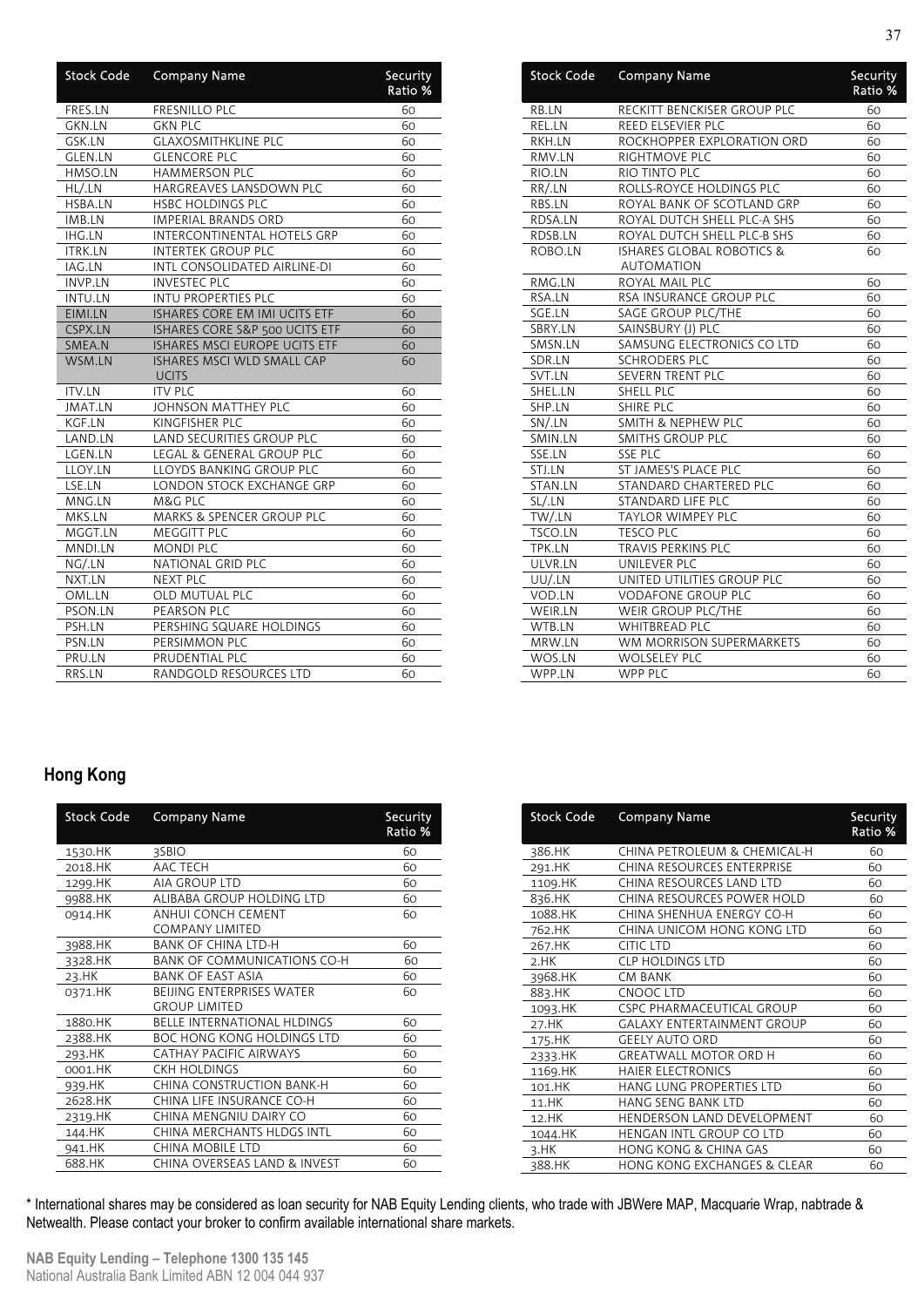| <b>Stock Code</b> | <b>Company Name</b>          | Security<br>Ratio % |
|-------------------|------------------------------|---------------------|
| 5.HK              | <b>HSBC HOLDINGS PLC</b>     | 60                  |
| 1398.HK           | IND & COMM BK OF CHINA-H     | 60                  |
| 0177.HK           | JIANGSU EXPRESSWAY LIMITED   | 60                  |
| 135.HK            | KUNLUN ENERGY CO LTD         | 60                  |
| 992.HK            | LENOVO GROUP LTD             | 60                  |
| 494.HK            | LI & FUNG LTD                | 60                  |
| 3690.HK           | MEITUAN                      | 60                  |
| 0425.HK           | <b>MINTH GROUP</b>           | 60                  |
| 66.HK             | MTR CORP                     | 60                  |
| 17.HK             | NEW WORLD DEVELOPMENT        | 60                  |
| 2328.HK           | PICC P&C ORD H               | 60                  |
| 857.HK            | PETROCHINA CO LTD-H          | 60                  |
| 2318.HK           | PING AN INSURANCE GROUP CO-H | 60                  |
| 6.HK              | POWER ASSETS HOLDINGS LTD    | 60                  |
| 1928.HK           | SANDS CHINA LTD              | 60                  |

| <b>Stock Code</b> | <b>Company Name</b>                              | Security<br>Ratio % |
|-------------------|--------------------------------------------------|---------------------|
| 83.HK             | SINO LAND CO                                     | 60                  |
| 1308.HK           | SITC INTERNATIONAL HOLDINGS<br>COMPANY LIMITED   | 60                  |
| 16.HK             | <b>SUN HUNG KAI PROPERTIES</b>                   | 60                  |
| 2382.HK           | SUNNY OPTICAL TECHNOLOGY<br><b>GROUP LIMITED</b> | 60                  |
| 19.HK             | SWIRE PACIFIC LTD-A                              | 60                  |
| 669.HK            | <b>TECHTRONIC IND ORD N1</b>                     | 60                  |
| 700.HK            | <b>TENCENT HOLDINGS LTD</b>                      | 60                  |
| 322.HK            | TINGYI (CAYMAN ISLN) HLDG CO                     | 60                  |
| 0696.HK           | <b>TRAVELSKY TECHNOLOGY LIMITED</b>              | 60                  |
| 151.HK            | WANT WANT CHINA HOLDINGS LTD                     | 60                  |
| 4.HK              | <b>WHARF HOLDINGS LTD</b>                        | 60                  |

### **Germany**

| <b>Stock Code</b> | <b>Company Name</b>                   | Security<br>Ratio % |
|-------------------|---------------------------------------|---------------------|
| ADS.GY            | ADIDAS AG                             | 60                  |
| AIR.GY            | <b>AIRBUS SE</b>                      | 60                  |
| AIL.GY            | AIR LIQUIDE INH                       | 60                  |
| ALV.GY            | ALLIANZ SE-REG                        | 60                  |
| ASME.GY           | ASML HOLDING                          | 60                  |
| BAS.GY            | <b>BASE SE</b>                        | 60                  |
| BAYN.GY           | BAYER AG-REG                          | 60                  |
| BMW.GY            | BAYERISCHE MOTOREN WERKE AG           | 60                  |
| BEI.GY            | <b>BEIERSDORF AG</b>                  | 60                  |
| CBK.GY            | COMMERZBANK AG                        | 60                  |
| CON.GY            | CONTINENTAL AG                        | 60                  |
| DAI.GY            | DAIMLER AG-REGISTERED SHARES          | 60                  |
| DBK.GY            | DEUTSCHE BANK AG-REGISTERED           | 60                  |
| DB1.GY            | DEUTSCHE BOERSE AG                    | 60                  |
| LHA.GY            | DEUTSCHE LUFTHANSA-REG                | 60                  |
| DPW.GY            | <b>DEUTSCHE POST AG-REG</b>           | 60                  |
| DTE.GY            | DEUTSCHE TELEKOM AG-REG               | 60                  |
| EOAN.GY           | <b>E.ON SE</b>                        | 60                  |
| FME.GY            | FRESENIUS MEDICAL CARE AG &           | 60                  |
| FRE.GY            | <b>FRESENIUS SE &amp; CO KGAA</b>     | 60                  |
| <b>HEI.GY</b>     | <b>HEIDELBERGCEMENT AG O.N</b>        | 60                  |
| HEN3.GY           | <b>HENKEL AG &amp; CO KGAA VORZUG</b> | 60                  |

| <b>Stock Code</b> | <b>Company Name</b>        | Security<br>Ratio % |
|-------------------|----------------------------|---------------------|
| HEN.GY            | HENKEL AG & CO KGaA        | 60                  |
| IFX.GY            | INFINEON TECHNOLOGIES AG   | 60                  |
| IES.GY            | <b>INTESA SANPAOLO</b>     | 60                  |
| EXSB              | iShares DivDAX             | 60                  |
| G1A.GY            | <b>GEA GROUP</b>           | 60                  |
| SDF.GY            | K+S AG-REG                 | 60                  |
| LXS.GY            | LANXESS AG                 | 60                  |
| LIN.GY            | LINDE AG                   | 60                  |
| MOH.GY            | LVMH MOET HENNESSY LOUIS   | 60                  |
|                   | <b>VUITTON SE</b>          |                     |
| MRK.GY            | MERCK KGAA                 | 60                  |
| MTX.GY            | MTU AERO ENGINES HOLDINGS  | 60                  |
| MUV2.GY           | MUENCHENER RUECKVER AG-REG | 60                  |
| RWE.GY            | RWE AG                     | 60                  |
| RY4C.GY           | <b>RYANAIR</b>             | 60                  |
| SAP.GY            | <b>SAP SE</b>              | 60                  |
| SIE.GY            | SIEMENS AG-REG             | 60                  |
| TKA.GY            | THYSSENKRUPP AG            | 60                  |
| VOW.GY            | VOLKSWAGEN AG              | 60                  |
| VOW3.GY           | <b>VOLKSWAGEN AG-PREF</b>  | 60                  |
| WDI.GY            | <b>WIRECARD ORD</b>        | 60                  |

### **Belgium †**

|          | Stock Code Company Name | Security<br>Ratio % |         | Stock Code Company Name            | Security<br>Ratio % |
|----------|-------------------------|---------------------|---------|------------------------------------|---------------------|
| ACKB.BB  | ACKERMANS & VAN HAAREN  | 60                  | GBLB.BB | <b>GROUPE BRUXELLES LAMBERT SA</b> | 60                  |
| AGS.BB   | AGEAS                   | 60                  | KBC.BB  | KBC GROEP NV                       | 60                  |
| ABI.BB   | ANHEUSER-BUSCH INBEV NV | 60                  | PROX.BB | Proximus SADP                      | 60                  |
| BPOST.BB | <b>BPOST SA</b>         | 60                  | TNET.BB | TELENET GROUP HOLDING NV           | 60                  |
| COLR.BB  | <b>COLRUYT SA</b>       | 60                  | UCB.BB  | UCB SA                             | 60                  |
| DELB.BB  | <b>DELHAIZE GROUP</b>   | 60                  | UMI.BB  | <b>UMICORE</b>                     |                     |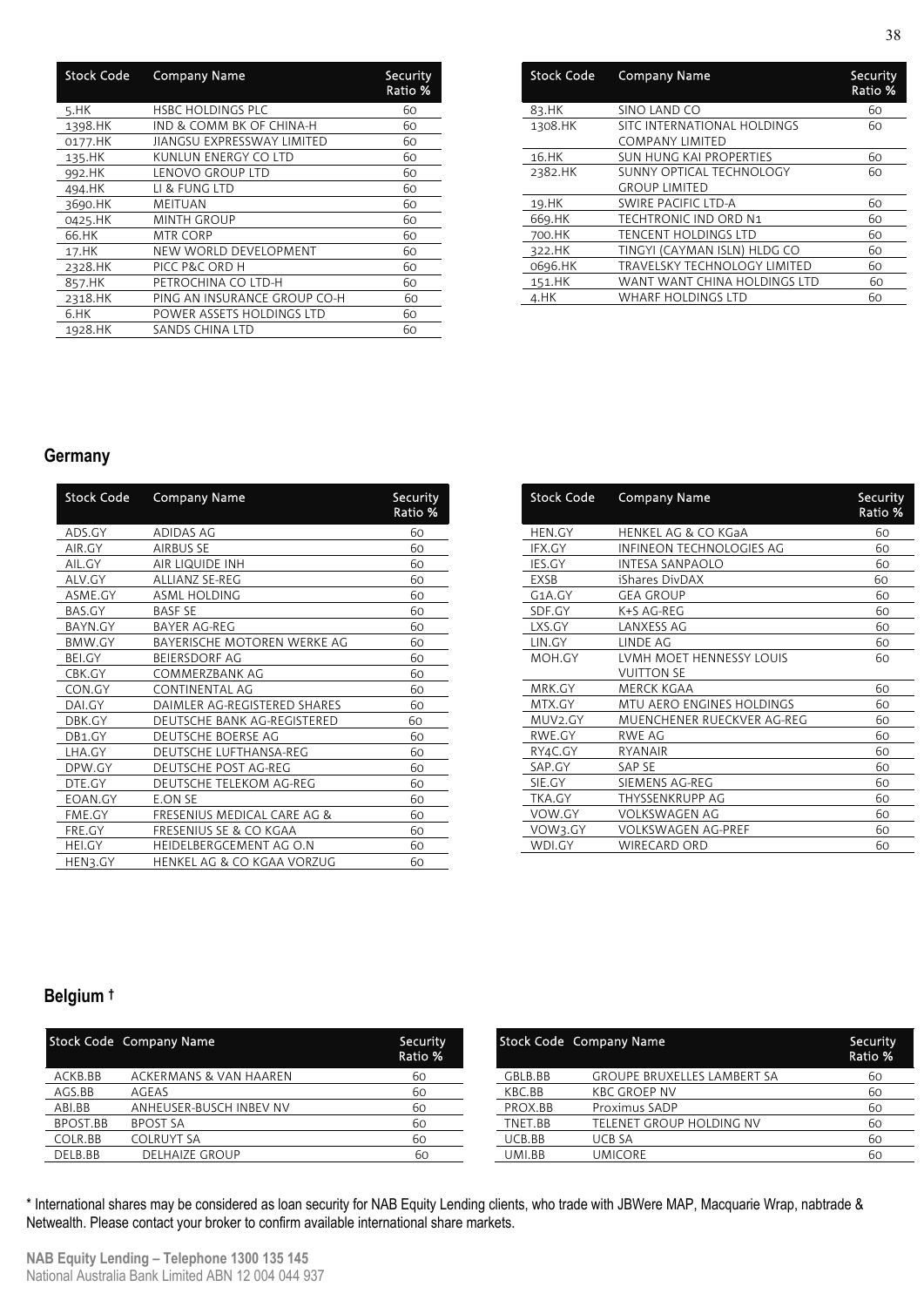#### **Canada †**

|          | <b>Stock Code Company Name</b>    | Security<br>Ratio % |
|----------|-----------------------------------|---------------------|
| AEM.CT   | <b>AGNICO EAGLE MINES LTD</b>     | 60                  |
| AGU.CT   | <b>AGRIUM INC</b>                 | 60                  |
| ARX.CT   | ARC RESOURCES                     | 60                  |
| BMO.CT   | <b>BANK OF MONTREAL</b>           | 60                  |
| BNS.CT   | <b>BANK OF NOVA SCOTIA</b>        | 60                  |
| ABX.CT   | <b>BARRICK GOLD CORP</b>          | 60                  |
| BCE.CT   | <b>BCE INC</b>                    | 60                  |
| BAM/A.CT | BROOKFIELD ASSET MANAGE-CL A      | 60                  |
| CM.CT    | CAN IMPERIAL BK OF COMMERCE       | 60                  |
| CNR.CT   | CANADIAN NATL RAILWAY CO          | 60                  |
| CNQ.CT   | CANADIAN NATURAL RESOURCES        | 60                  |
| COS.CT   | CANADIAN OIL SANDS LTD            | 60                  |
| CP.CT    | CANADIAN PACIFIC RAILWAY LTD      | 60                  |
| CTC.CT   | CANADIAN TIRE CORP-CLASS A        | 60                  |
| CCT.CT   | CATAMARAN CORP                    | 60                  |
| CVE.CT   | <b>CENOVUS ENERGY INC</b>         | 60                  |
| GIB/A.CT | CGI GROUP - CLASS A               | 60                  |
| CPG.CT   | <b>CRESCENT POINT ENERGY CORP</b> | 60                  |
| ENB.CT   | <b>ENBRIDGE INC</b>               | 60                  |
| ECA.CT   | <b>ENCANA INC</b>                 | 60                  |
| EMA.CT   | Emera Inc.                        | 60                  |
| FM.CT    | <b>FIRST QUANTUM MINERALS LTD</b> | 60                  |
| FTS.CT   | <b>FORTIS INC</b>                 | 60                  |
| GIL.CT   | <b>GILDAN ACTIVEWEAR INC</b>      | 60                  |

|          | <b>Stock Code Company Name</b> | Security<br>Ratio % |
|----------|--------------------------------|---------------------|
| G.CT     | <b>GOLDCORP INC</b>            | 60                  |
| HSE.CT   | <b>HUSKY ENERGY INC</b>        | 60                  |
| IMO.CT   | <b>IMPERIAL OIL LTD</b>        | 60                  |
| L.CT     | <b>LOBLAW COMPANIES LTD</b>    | 60                  |
| MG.CT    | <b>MAGNA INTERNATIONAL INC</b> | 60                  |
| MFC.CT   | MANULIFE FINANCIAL INC         | 60                  |
| MRU.CT   | <b>METRO INC</b>               | 60                  |
| NA.CT    | NATIONAL BANK OF CANADA        | 60                  |
| PPL.CT   | PEMBINA PIPELINE CORP          | 60                  |
| POT.CT   | POTASH CORP OF SASKATCHEWAN    | 60                  |
| POW.CT   | POWER CORP OF CANADA           | 60                  |
| RCI/B.CT | ROGERS COMMUNICATION INC-B     | 60                  |
| RY.CT    | ROYAL BANK OF CANADA           | 60                  |
| SAP.CT   | SAPUTO INC                     | 60                  |
| SJR/B.CT | SHAW COMMUNICATIONS INC-B      | 60                  |
| SLW.CT   | SILVER WHEATON CORP            | 60                  |
| SNC.CT   | SNC-LAVALIN GROUP INC          | 60                  |
| SLF.CT   | SUN LIFE FINANCIAL INC         | 60                  |
| SU.CT    | <b>SUNCOR ENERGY</b>           | 60                  |
| T.CT     | TELUS                          | 60                  |
| TRI.CT   | THOMSON REUTERS CORP           | 60                  |
| TD.CT    | <b>TORONTO-DOMINION BANK</b>   | 60                  |
| TRP.CT   | <b>TRANSCANADA CORP</b>        | 60                  |
| VRX.CT   | <b>VALEANT PHARMACEUTICALS</b> | 60                  |

#### **Denmark †**

|                 | Stock Code Company Name | Security<br>Ratio % |
|-----------------|-------------------------|---------------------|
| MAERSKA.<br>DC. | AP MOELLER-MAERSK A/S-A | 60                  |
| MAERSKB.<br>DC. | AP MOELLER-MAERSK A/S-B | 60                  |
| CARLB.DC        | CARLSBERG AS-B          | 60                  |
| CHR.DC          | CHR HANSEN HOLDINGS A/S | 60                  |
| COLOB.DC        | COLOPLAST-B             | 60                  |

|           | Stock Code Company Name | Security<br>Ratio % |
|-----------|-------------------------|---------------------|
| DANSKE.DC | DANSKE BANK A/S         | 60                  |
| DSV.DC    | DSV A/S                 | 60                  |
| NOVOB.DC  | NOVO NORDISK A/S-B      | 60                  |
| NZYMB.BO  | NOVOZYMES A/S           | 60                  |
| PNDORA.DC | PANDORA A/S             | 60                  |
| TDC.DC    | TDC A/S                 | 60                  |
| VWS.DC    | VESTAS WIND SYSTEMS A/S | 60                  |

#### **France †**

| <b>Stock Code</b> | <b>Company Name</b>    | Security<br>Ratio % |
|-------------------|------------------------|---------------------|
| AC.FP             | <b>ACCOR SA</b>        | 60                  |
| AI.FP             | AIR LIQUIDE SA         | 60                  |
| AIR.FP            | <b>AIRBUS GROUP NV</b> | 60                  |
| ALU.FP            | ALCALTEL-LUCENT        | 60                  |
| ALO.FP            | <b>ALSTOM</b>          | 60                  |
| CS.FP             | AXA SA                 | 60                  |
| BNP.FP            | <b>BNP PARIBUS</b>     | 60                  |
| EN.FP             | <b>BOUYGUES SA</b>     | 60                  |
| CAP.FP            | <b>CAP GEMINI</b>      | 60                  |
| CA.FP             | <b>CARREFOUR SA</b>    | 60                  |

| <b>Stock Code</b> | <b>Company Name</b>       | Security<br>Ratio % |
|-------------------|---------------------------|---------------------|
| SGO.FP            | COMPAGNIE DE SAINT GOBAIN | 60                  |
| ACA.FP            | <b>CREDIT AGRICOLE SA</b> | 60                  |
| BN.FP             | <b>DANONE</b>             | 60                  |
| EDF.FP            | <b>FDF</b>                | 60                  |
| EL.FP             | ESSILORLUXOTTICA          | 60                  |
| <b>KER.FP</b>     | KERING                    | 60                  |
| OR.FP             | L'OREAL                   | 60                  |
| MC.FP             | LVMH MOET HENNESSY LOUIS  | 60                  |
|                   | VUITTON                   |                     |
| ML.FP             | MICHELIN (CDGE)           | 60                  |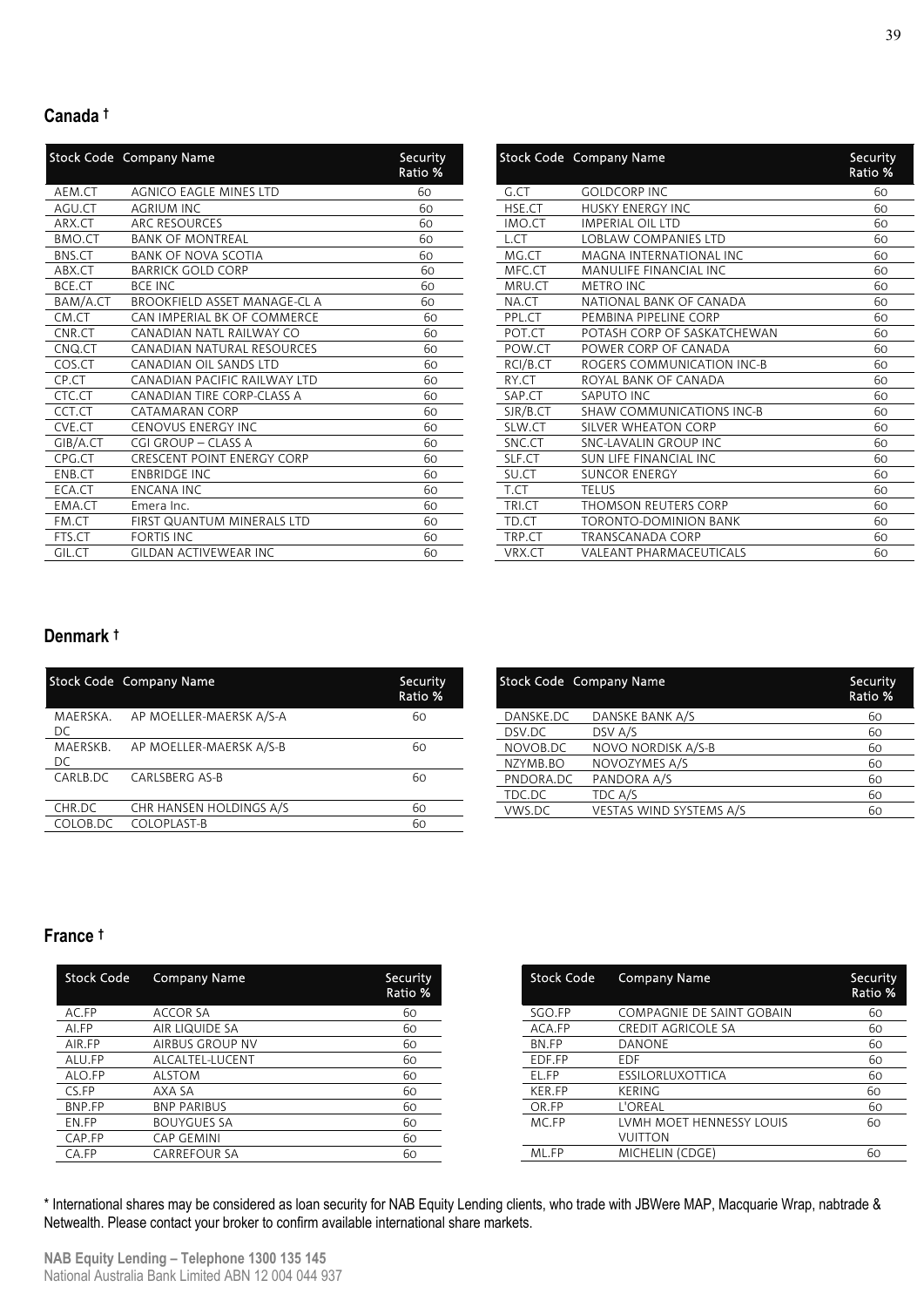| <b>Stock Code</b> | <b>Company Name</b>   | Security<br>Ratio % |
|-------------------|-----------------------|---------------------|
| ORA.FP            | ORANGE                | 60                  |
| RI.FP             | PERNOD RICARD SA      | 60                  |
| RNO.FP            | <b>RENAULT SA</b>     | 60                  |
| SAF.FP            | <b>SAFRAN SA</b>      | 60                  |
| SAN.FP            | SANOFI                | 60                  |
| SU.FP             | SCHNEIDER ELECTRIC SE | 60                  |

| <b>Stock Code</b> | <b>Company Name</b>       | Security<br>Ratio % |
|-------------------|---------------------------|---------------------|
| GLE.FP            | SOCIETE GENERALE SA       | 60                  |
| TEC.FP            | <b>TECHNIP SA</b>         | 60                  |
| FP FP             | <b>TOTAL SA</b>           | 60                  |
| VIE.FP            | <b>VEOLIA ENVIRONMENT</b> | 60                  |
| DG.FP             | VINCI SA                  | 60                  |
| VIV FP            | VIVENDI                   | 60                  |

## **Italy †**

| Stock Code          | <b>Company Name</b>       | Security<br>Ratio % |
|---------------------|---------------------------|---------------------|
| A <sub>2</sub> A.IM | A <sub>2</sub> A SPA      | 60                  |
| G.IM                | ASSICURAZIONI GENERALI    | 60                  |
| ATL.IM              | ATLANTIA SPA              | 60                  |
| CNHI.IM             | CNH INDUSTRIAL NV         | 60                  |
| CPR.IM              | DAVIDE CAMPARI-MILANO SPA | 60                  |
| ENEL.IM             | ENEL SpA                  | 60                  |
| ENI.IM              | Eni SpA                   | 60                  |
| EXO.IM              | <b>EXOR SPA</b>           | 60                  |
| LUX.IM              | LUXOTTICA GROUP SPA       | 60                  |
| MB.IM               | <b>MEDIOBANCA SPA</b>     | 60                  |

| <b>Stock Code</b> | <b>Company Name</b>       | Security<br>Ratio % |
|-------------------|---------------------------|---------------------|
| ISP.IM            | <b>INTESA SANPAOLA</b>    | 60                  |
| PRY.IM            | PRYSMIAN SPA              | 60                  |
| RACE.IM           | Ferrari N.V               | 60                  |
| SRG.IM            | <b>SNAM SPA</b>           | 60                  |
| TIT.IM            | <b>TELECOM ITALIA SPA</b> | 60                  |
| TEN.IM            | <b>TENARIS SA</b>         | 60                  |
| TRN.IM            | <b>TERNA SPA</b>          | 60                  |
| UCG.IM            | UNICREDIT SPA             | 60                  |
| US.IM             | UNIPOLSAI SPA             | 60                  |
|                   |                           |                     |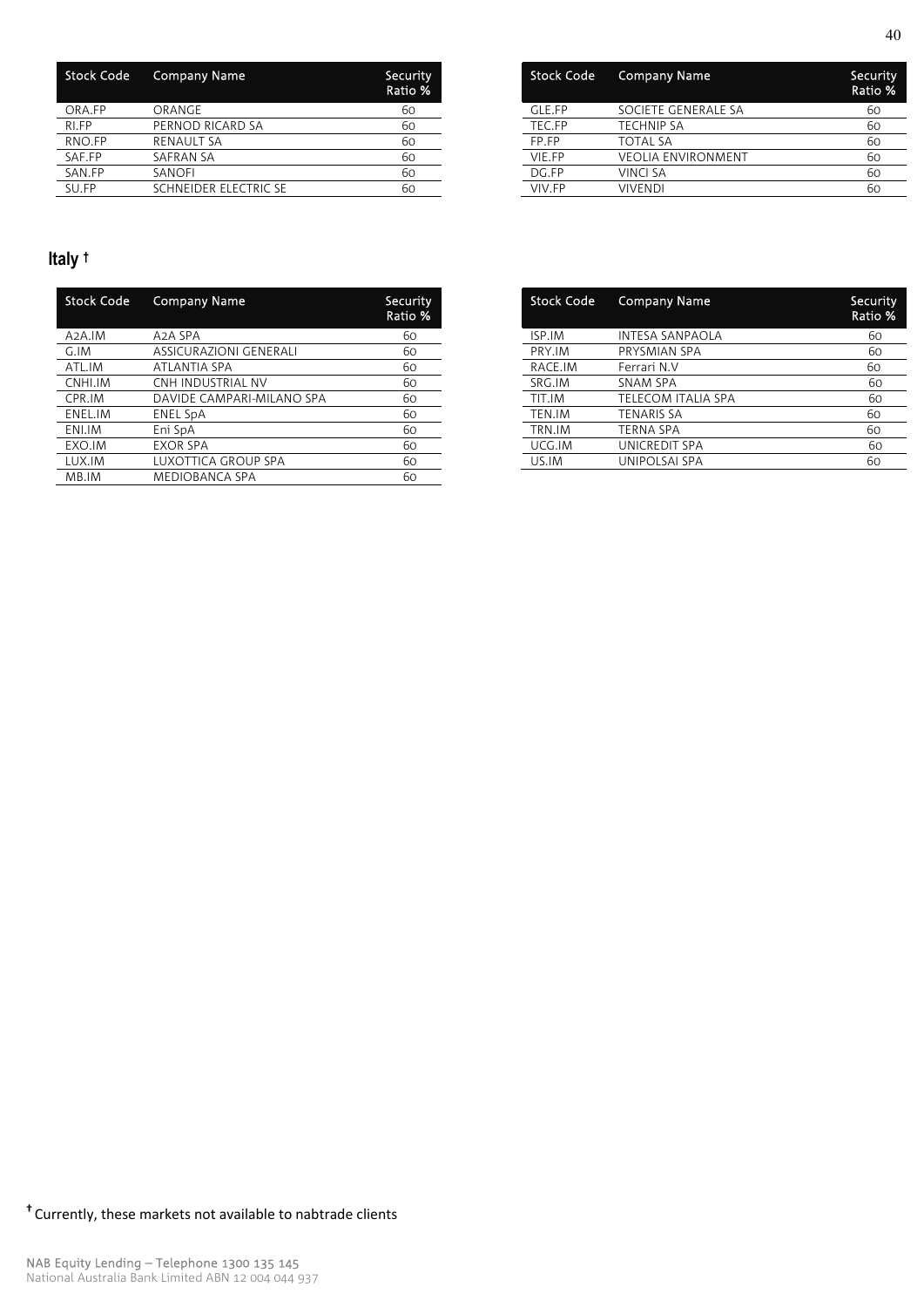### **Japan †**

| <b>Stock</b><br>Code | <b>Company Name</b>          | Security<br>Ratio % |
|----------------------|------------------------------|---------------------|
| 8267.JT              | AEON CO LTD                  | 60                  |
| 2802.JT              | AJINOMOTO CO INC             | 60                  |
| 6770.JT              | ALPS ELECTRIC CO LTD         | 60                  |
| 9202.JT              | ANA HOLDINGS INC             | 60                  |
| 8304.JT              | AOZORA BANK LTD              | 60                  |
| 5201.JT              | ASAHI GLASS CO LTD           | 60                  |
| 2502.JT              | ASAHI GROUP HOLDINGS LTD     | 60                  |
| 3407.JT              | <b>ASAHI KASEI CORP</b>      | 60                  |
| 4503.JT              | <b>ASTELLAS PHARMA INC</b>   | 60                  |
| 5108.JT              | <b>BRIDGESTONE CROP</b>      | 60                  |
| 7751.JT              | <b>CANON INC</b>             | 60                  |
| 9022.JT              | CENTRAL JAPAN RAILWAY CO     | 60                  |
| 8331.JT              | <b>CHIBA BANK LTD</b>        | 60                  |
| 9502.JT              | CHUBU ELECTRIC POWER CO INC  | 60                  |
| 4519.JT              | CHUGAI PHARMACEUTICAL CO LTD | 60                  |
| 7912.JT              | DAI NIPPON PRINTING CO LTD   | 60                  |
| 8750.JT              | DAI-ICHI LIFE INSURANCE      | 60                  |
| 4568.JT              | DAIICHI SANKYO CO LTD        | 60                  |
| 1925.JT              | DAIWA HOUSE INDUSTRY CO LTD  | 60                  |
| 8601.JT              | DAIWA SECURITIES GROUP INC   | 60                  |
| 6902.JT              | DENSO CORP                   | 60                  |
| 4324.JT              | <b>DENTSU INC</b>            | 60                  |
| 9020.JT              | EAST JAPAN RAILWAY CO        | 60                  |
| 4523.JT              | EISAI CO LTD                 | 60                  |
| 6954.JT              | <b>FANUC Corp</b>            | 60                  |
| 9983.JT              | FAST RETAILING CO LTD        | 60                  |
| 7270.JT              | FUJI HEAVY INDUSTRIES LTD    | 60                  |
| 4901.JT              | FUJIFILM HOLDINGS CORP       | 60                  |
| 6702.JT              | <b>FUJITSU LTD</b>           | 60                  |
| 6501.JT              | <b>HITACHI LTD</b>           | 60                  |
| 7267.JT              | HONDA MOTOR CO LTD           | 60                  |
| 7013.JT              | <b>IHI CORP</b>              | 60                  |
| 1605.JT              | <b>INPEX CORP</b>            | 60                  |
| 8001.JT              | <b>ITOCHU CORP</b>           | 60                  |
| 2914.JT              | JAPAN TOBACCO INC            | 60                  |
| 5411.JT              | JFE HOLDINGS INC             | 60                  |
| 6473.JT              | <b>JTEKT CORP</b>            | 60                  |
| 5020.JT              | <b>JX HOLDINGS INC</b>       | 60                  |
| 1812.JT              | KAJIMA CORP                  | 60                  |
| 9503.JT              | KANSAI ELECTRIC POWER CO INC | 60                  |
| 7012.JT              | KAWASAKI HEAVY INDUSTRIES    | 60                  |
| 4452.JT              | KAO CORP                     | 60                  |
| 9433.JT              | <b>KDDI Corp</b>             | 60                  |
| 6861.JT              | <b>KEYENCE CORPORATION</b>   | 60                  |
| 6301.JT              | KOMATSU LTD                  | 60                  |
| 4902.JT              | KONICA MINOLTA INC           | 60                  |
| 6326.JT              | <b>KUBOTA CORP</b>           | 60                  |
| 3405.JT              | KURARAY CO LTD               | 60                  |
| 6971.JT              | KYOCERA CORP                 | 60                  |
| 4151.JT              | KYOWA HAKKO KIRIN CO LTD     | 60                  |
| 8002.JT              | <b>MARUBENI CORP</b>         | 60                  |
| 2269.JT              | MEIJI HOLDINGS CO LTD        | 60                  |
| 4188.JT              | MITSUBISHI CHEMICAL HOLDINGS | 60                  |
| 8058.Jt              | MITSUBISHI CORP              | 60                  |
| 6503.JT              | MITSUBISHI ELECTRIC CORP     | 60                  |
| 8802.Jt              | MITSUBISHI ESTATE CO LTD     | 60                  |
| 7011.JT              | MITSUBISHI HEAVY INDUSTRIES  | 60                  |
|                      |                              |                     |

| Stock<br>Code      | <b>Company Name</b>                               | Security<br>Ratio % |
|--------------------|---------------------------------------------------|---------------------|
| 7211.JT            | MITSUBISHI MOTORS CORP                            | 60                  |
| 8306.JT            | MITSUBISHI UFJ FINANCIAL GRO                      | 60                  |
| 8031.JT            | MITSUI & CO LTD                                   | 60                  |
| 8801.JT            | MITSUIT FUDOSAN CO LTD                            | 60                  |
| 8411.JT            | MIZUHO FINANCIAL GROUP                            | 60                  |
| 8725.JT            | <b>MS&amp;AD INSURANCE GROUP</b>                  | 60                  |
|                    | HOLDING                                           |                     |
| 8725.JT            | NEC CORP                                          | 60                  |
| 5333.JT            | NGK INSULATORS LTD                                | 60                  |
| 6594.JT            | <b>NIDEC CORP</b>                                 | 60                  |
| 7731.JT            | NIKON CORP                                        | 60                  |
| 7974.JT            | NINTENDO CO LIMITED<br>NIPPON EXPRESS CO LTD      | 60                  |
| 9062.JT            | NIPPON STEEL & SUMITOMO                           | 60<br>60            |
| 5401.JT            | NIPPON TELEGRAPH & TELPHONE                       | 60                  |
| 9432.JT<br>4021.JT | NISSAN CHEMICAL INDUSTRIES                        | 60                  |
| 7201.JT            | NISSAN MOTOR CO LTD                               | 60                  |
| 8604.JT            | NOMOURA HOLDINGS LTD                              | 60                  |
| 9613.JT            | NTT DATA CORP                                     | 60                  |
| 9437.JT            | NTT DoCoMo Inc                                    | 60                  |
| 1802.JT            | <b>OBAYASHI CORP</b>                              | 60                  |
| 3861.JT            | OJI HOLDINGS CORP                                 | 60                  |
| 9532.JT            | OSAKA GAS CO LTD                                  | 60                  |
| 6752.JT            | PANASONIC CORP                                    | 60                  |
| 7752.JT            | RICOH CO LTD                                      | 60                  |
| 9735.JT            | SECOM CO LTD                                      | 60                  |
| 1928.JT            | SEKISUI HOUSE LTD                                 | 60                  |
| 3382.JT            | <b>SEVEN &amp; I HOLDINGS</b>                     | 60                  |
| 4063.JT            | SHIN-ETSU CHEMICAL CO                             | 60                  |
| 1803.JT            | SHIMIZU CORP                                      | 60                  |
| 4507.JT            | SHIONOGI & CO LTD                                 | 60                  |
| 4911.JT            | SHISEIDO CO LTD                                   | 60                  |
| 8630.JT            | SOMPO JAPAN NIPPONKOA HOLDIN                      | 60                  |
| 6758.JT            | <b>SONY CORP</b>                                  | 60                  |
| 8729.JT            | SONY FINANCIAL HOLDINGS INC                       | 60                  |
| 4005.JT            | SUMITOMO CHEMICAL CO LTD                          | 60                  |
| 8053.JT            | <b>SUMITOMO CORP</b>                              | 60                  |
| 4506.JT            | <b>SUMITOMO DAINIPPON PHARMA</b><br>CO            | 60                  |
| 5802.JT            | SUMITOMO ELECTRIC INDUSTRIES                      | 60                  |
| 5713.JT            | SUMITOMO METAL MINING CO LTD                      | 60                  |
| 8316.JT            | SUMITOMO MITSUI FINANCIAL GR                      | 60                  |
| 8309.JT            | SUMITOMO MITSUI TRUST HOLDIN                      | 60                  |
| 8830.JT            | <b>SUMITOMO REALTY &amp;</b>                      | 60                  |
|                    | DEVELOPMEN                                        |                     |
| 7269.JT            | SUZUKI MOTOR CORP                                 | 60                  |
| 8795.JT            | <b>T&amp;D HOLDINGS INC</b>                       | 60                  |
| 1801.JT            | <b>TAISEI CORP</b><br>TOKYO ELECTRIC POWER CO INC | 60                  |
| 9501.JT            |                                                   | 60                  |
| 8035.JT<br>9531.JT | TOKYO ELECTRON LTD<br>TOKYO GAS CO LTD            | 60<br>60            |
|                    | TOSHIBA CORP                                      | 60                  |
| 6502.JT            | TOYOTA MOTOR CORP                                 | 60                  |
| 7203.JT<br>4704.JT | TREND MICRO INC                                   | 60                  |
| 4689.JT            | YAHOO JAPAN CORP                                  | 60                  |
| 9064.JT            | YAMATO HOLDINGS CO LTD                            | 60                  |

## **†** Currently, these markets not available to nabtrade clients